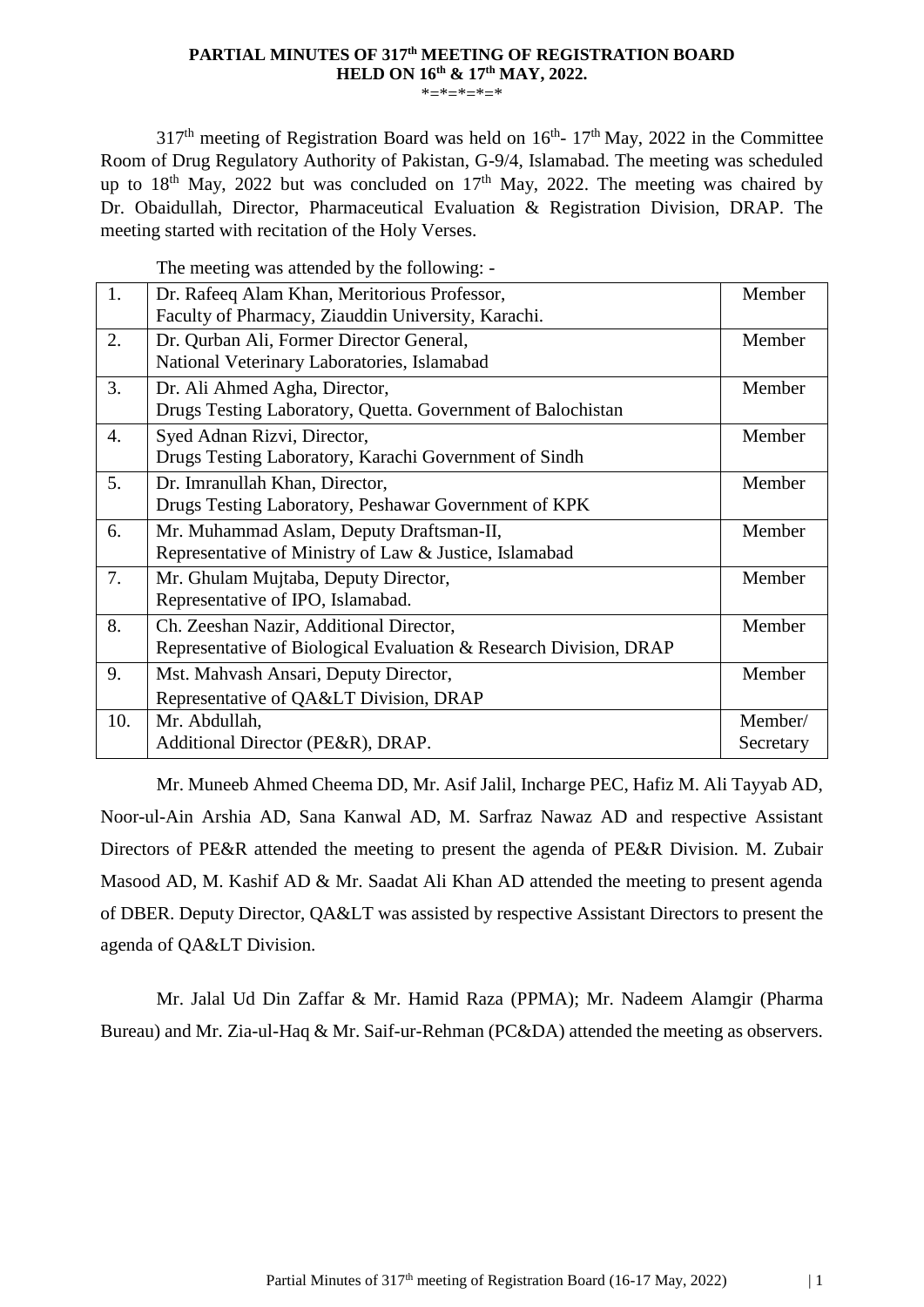## **Registration-I Section**

### **Case No.1. Personal Hearing Notices Issued to Registration Holders of Diclofenac Potassium 75mg & 100mg Tablet/ Capsule.**

- **1.** Registration Board, in its various meetings considered the case regarding *"Registration Status of Formulations (Diclofenac Potassium 75mg & 100mg and Famotidine 10mg/5ml) not approved by Reference Regulatory Authorities & Previous Decisions Taken by the Registration Board in its 250th & 258th Meeting"*.
- **2.** With respect to "Diclofenac Potassium", complete record including proceedings & decisions of Registration Board and relevant decisions of DRAP's Authority have been reproduced as under:

| Sr. | <b>Formulation</b> | Ref.                 | <b>Decision/Remarks</b>                                         |
|-----|--------------------|----------------------|-----------------------------------------------------------------|
| No. |                    | <b>Meeting No.</b>   |                                                                 |
|     |                    | of RB                |                                                                 |
|     | Diclofenac         | $M-258$              | <b>Decision:</b>                                                |
|     | Potassium 75mg     | (held on             | Diclofenac Potassium is not registered in any reference country |
|     | & 100mg            | $25^{th} - 26^{th}$  | in dose more than 50mg, thus Registration Board decided to      |
|     |                    | <i>April, 2016</i> ) | issue show cause notices to manufacturers of Diclofenac         |
|     |                    |                      | Potassium (75 and 100mg) for de-registration of these products. |

## **3. Current Status of WP No 1695/2017**

*M/s. Quaper Pharmaceuticals (Pvt) Limited, Sargodha has filed a Writ Petition in Islamabad High Court Islamabad v/s Federation of Pakistan, Drugs Registration Board etc against issuance of show cause notice in the case of Diclofenec Potassium 75mg Tablets. The case was heard on 30-05-2017and adjourned. The Islamabad High Court, Islamabad dismissed the application of M/s. Quper Pharma, Sargodha vide its orders dated 29-01-2020 being without merit.* 

## **4.** *Decision of M-288 held on 14th -15th Feb, 2019:*

*Registration Board decided that all registration holders of "Diclofenac Potassium 75mg & 100mg" shall be called for personal hearing.*

### **5.** *Decision taken by DRAP's Authority in its 70th meeting held on 05th Sep, 2019:*

*For formulations containing "drugs" which were previously registered by the Registration Board and have proof of availability and prescription of last 10 years but are not available in the Reference Regulatory Authorities shall continue to be considered/ registered as drugs until and unless withdrawn on Safety, Efficacy and Quality reasons.*

### **6.** *Decision of M-296 held on 08th -10th Sep, 2020:*

*Registration Board deliberated the case in the light of above stated facts / opinions and decided as under:* 

- *i.* Since, all such formulations which are not approved by the Reference Regulatory *Authorities; the safety and efficacy profile cannot be established in the absence of a well-established system for reporting of adverse events, so a reference shall be forwarded to DRAP's Authority with the request to review the decision taken in its 70th meeting held on 05-09-2019. In this regard, PE&R Division shall prepare a comprehensive document/agenda for consideration of Authority, keeping in view the practices adopted by RRA for all such formulations;*
- *ii. For all those formulations which are registered/ applied in strengths, different from those approved by reference regulatory authorities, the registration holders/ applicants shall standardize their formulations (by submitting registration application with requisite fee, provided that the firm did not have same registration) in line with those approved by reference regulatory authorities. In this regard, recommendation shall be forwarded to DRAP's Authority to exempt all such*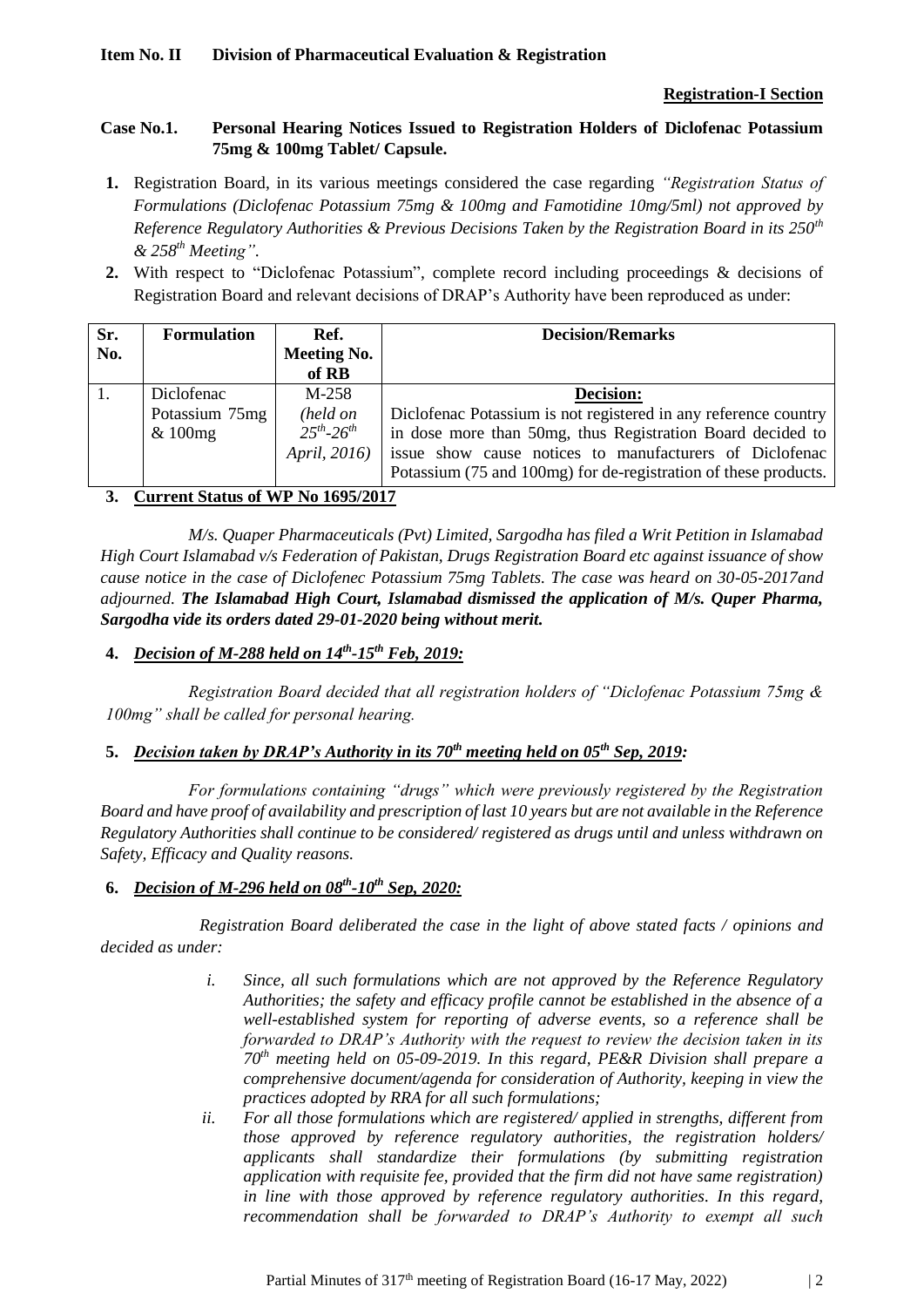*cases/applications for standardization of formulation to be submitted on Form-5F/CTD format as notified vide SRO 713(I)/2018 dated 09-06-2018.* 

- *iii. Drug products withdrawn from RRA due to any commercial reason shall be considered for registration by Registration Board.*
- *iv. Vitamin-mineral formulations will be considered as per vitamin policy approved by Policy Board and further adopted by Registration Board in its 295th meeting.*

*Keeping in view the point (i) and in order to proceed further for effective implementation/* 

*execution of point (ii) to (iv) of the above-mentioned decision, the Authority was requested to review the decision taken vide its 70th meeting held on 05-09-2019.*

# **7.** *Decision of DRAP Authority in its 125th meeting held on 03rd Nov, 2021:*

*The Authority deferred the agenda item for detailed deliberations keeping in view the therapeutic categories etc. of such formulations.*

#### **8. Proceedings of M-313:**

- i. The concept of reliance on the decisions of reference regulatory authorities adopted by the Registration Board in its 275<sup>th</sup> meeting was reiterated as deliberated during proceedings of 296th meeting with respect to instant case.
- ii. Furthermore, Registration Board was apprised that a policy of reliance on reference regulatory authorities has also been approved by the Authority in its  $73<sup>rd</sup>$  meeting held on 06-11-2019.
- iii. Registration Board was also informed regarding court case (CP No.1545/2017) filed by M/s Cibex (Pvt.) Ltd., Karachi vs DRAP & others i.e, sub-judiced before the hon'ble Sindh High Court and written statement/updated registration status of such formulations on behalf of DRAP is required to be furnished.
- iv. It was further deliberated that relevant registration holders/ manufacturers shall be provided with an opportunity to submit their response regarding (a) evidence for approval status of such formulation in reference regulatory authorities (b) product development data and relevant studies with respect to quality, safety and efficacy of these formulations.

#### *9. Decision of M-313 held on 16th -18th Nov, 2021:*

*Keeping in view the detailed deliberations during proceedings of its 296th and 313th meeting, Registration Board decided as under:* 

- *i. To issue show cause notices to all registration holders/ manufacturers (including those listed in above tables) of below mentioned formulations under Section 7 (11)(d) of the Drug Act, 1976 that why the registration of their products may not be cancelled in the public interest. In this regard, the Board advised relevant registration sections to review the above-mentioned lists for correctness and issue notices accordingly. Moreover, any registration holder not included in above lists shall also be issued show cause notice after approval of Chairman Registration Board.*
- ii. Furthermore, management of these firms shall also be given the opportunity of *personal hearing in the forthcoming meeting of the Board under section 42 of the Drugs Act, 1976.*

| S. No. | Formulations                                                      |
|--------|-------------------------------------------------------------------|
|        | Diclofenac Potassium Tablets/ Capsules in strengths greater than  |
|        | 50mg                                                              |
|        | Famotidine Suspension in strength/dosage form other than 40mg/5ml |
|        | Powder for Oral Suspension.                                       |

*iii. The Board also advised to share the updated status with hon'ble Sindh High Court if required.*

## *10. Decision of 128th meeting of Authority held on 14th Dec, 2021:*

*I. The Authority endorsed the recommendations of Registration Board and made following decisions:-*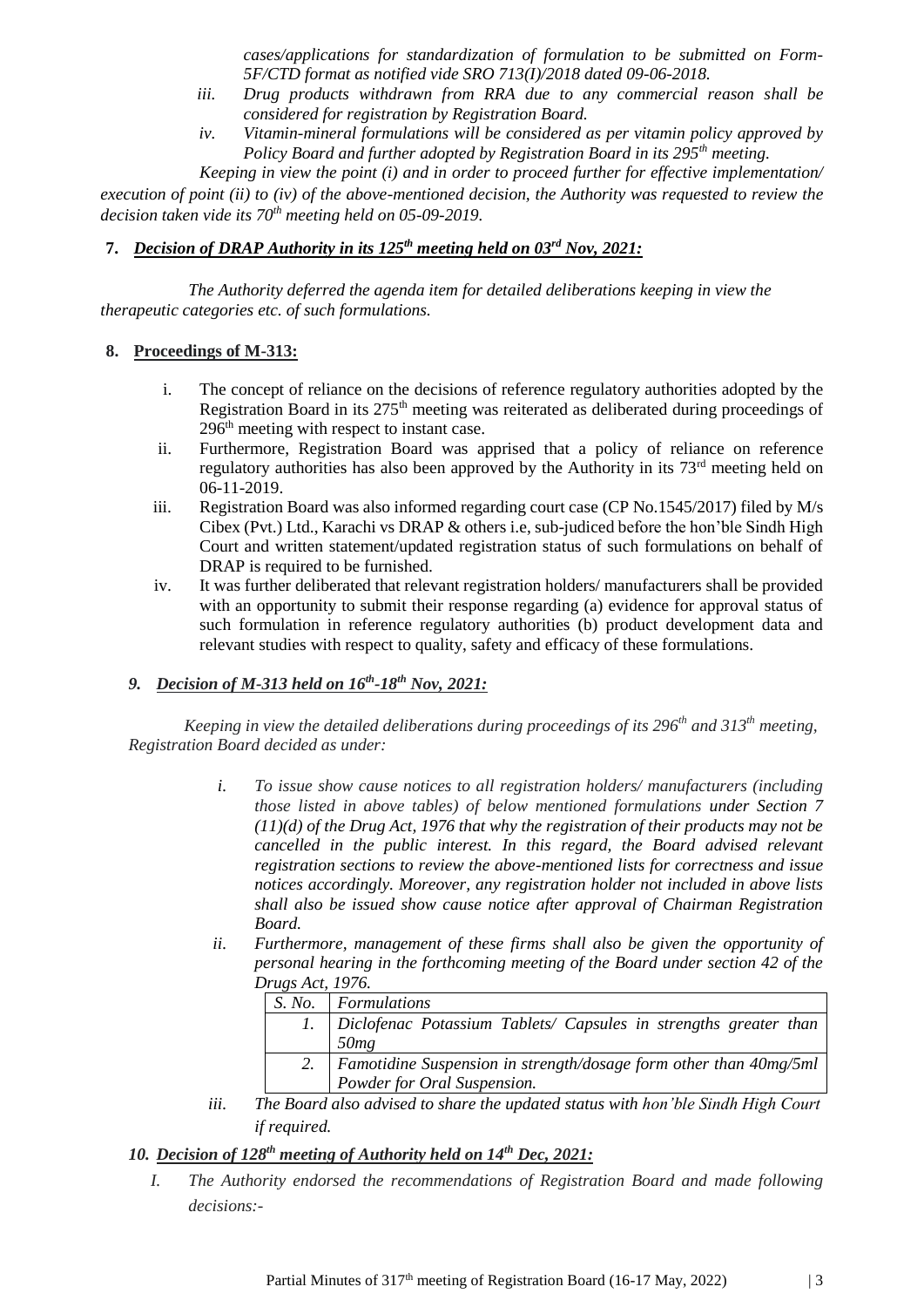- *A. Partially reviewed its earlier decision taken in its 70th meeting held on 05-09-2019, consolidated amended decision is reproduced as under:*
	- *1. For molecules falling in the grey areas or overlapping between PE&R and H&OTC division:*
		- *a. Formulations/molecules already registered as "drugs" by Registration Board shall continue to be considered / registered as drugs irrespective of their status in Reference Regulatory Authorities until and unless withdrawn on Safety, Efficacy and Quality reasons.*
		- *b. If any such formulation was also enlisted by H&OTC Division, it will be unenlisted. The applicants shall be advised to approach PE&R Division for processing of application for registration. For such un-enlisted applications, a separate queue shall be prepared by the PE&R Division in order to avoid discomfort to the applicants and assurance of availability of such formulations for patients.*
		- *c. This decision shall not apply to those formulations / molecules covered under Vitamin-Policy as approved by the Policy Board.*
	- *2. New formulations/molecules other than those which were already registered by Registration Board will be considered on the basis of their status in Reference Regulatory Authorities. If in the RRA, these are considered as drugs, these will be dealt by the PE&R Division while otherwise will be dealt by Health & OTC Division.*
	- *3. Endorsed the Reference Regulatory Authorities as adopted by the Registration Board from time to time and the criteria being opted to adopt RRAs. Registration Board was advised to issue a notification of adopted RRAs and comprehensive selection criteria for information and easy understanding of all relevant stakeholders.*
	- *4. Drug formulations/strengths which were previously registered by the Registration Board but are not available in any Reference Regulatory Authorities, shall be reviewed and disposed off keeping in view of safety and efficacy evidence / data in the Reference Regulatory Authorities.*
- *B. Registration Board may decide and dispose off such formulations as and when identified/reported.*
- *II. The Authority further advised Registration Board to review existing RRAs for veterinary drugs and submit its recommendations to the Authority for its consideration.*
- **11.** In line with the decision taken by the Board in its  $313<sup>th</sup>$  meeting, show-cause/personal hearing notices were issued to 162 registration holders for hearing before the Registration Board on 1<sup>st</sup> February, 2022 at 10 a.m. (for Diclofenac Potassium) & 2.30 p.m (for Famotidine). However, due to prevailing cases of COVID-19, personal hearings have been postponed (vide letter issued dated 27-01-2022).

# **12. Current Status of CP No.1545/2017 filed by M/s Cibex in SHC [Catafen 100 Tablet (Diclofenac Potassium 100mg) Reg. No.039198:**

M/s Cibex (Pvt.) Ltd., Karachi has also filed a court case against DRAP and others for issuance of letter [regarding change in registration status of Catafen Tablet 100mg (Diclofenac Potassium; R#039198) from M/s Macter to M/s Cibex]. The last date of hearing was Friday, 28<sup>th</sup> January, 2022 wherein *"Syed Hakim Masood, Federal Inspector Drugs, DRAP, Karachi present and undertakes that the Petitioner's grievance including the other items will be considered in the forthcoming meeting which will probably be held on or about 01.02.2022. In the wake of above, the matter is adjourned to 04.03.2022."*

# **13. Writ Petition No. 365/2022 filed by M/s Siza International Private Limited, Lahore [Rheumatin-K Tablet (Diclofenac Potassium: 75me) Reg. No. 024049]:**

Operative part of court order dated 07-01-2022 is reproduced as under: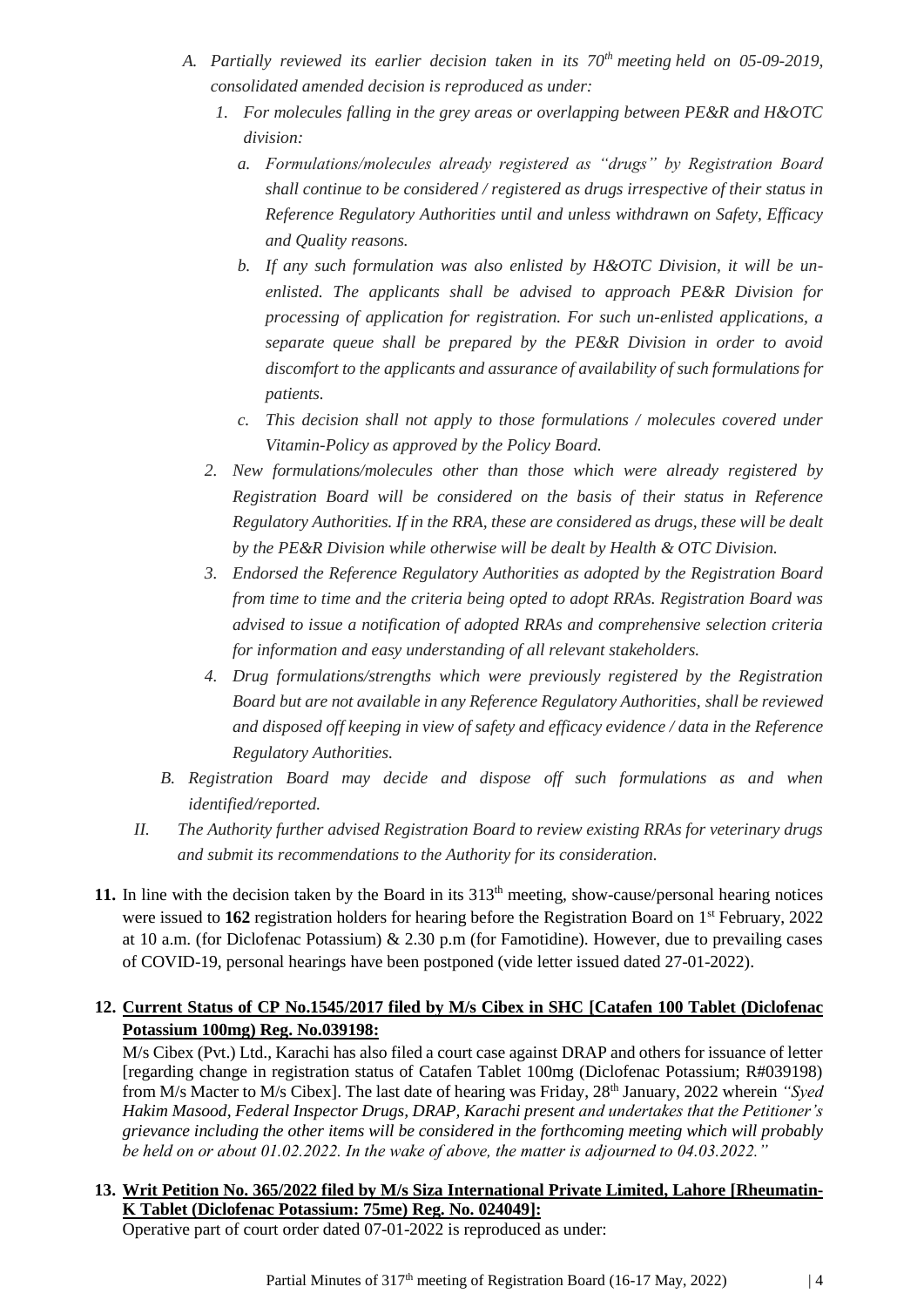*"Subject to notice in the meanwhile proceedings under the impugned show cause notice dated 29th of December, 2021 shall continue but the final decision shall not be made till the next date of hearing"* 

**14. Writ Petition No. 4168/2022 filed by M/s Shrooq Pharmaceuticals (Pvt) Ltd., Lahore [Pointer 75 Capsule (Diclofenac Potassium (Pellets): 75mg) Reg. No. 064791 & Moven-75mg Tablet (Diclofenac Potassium: 75mg) Reg. No. 040304]:**

Operative part of court order dated 24-01-2022 is reproduced as under:

*"At the outset learned proxy counsel submits that since identical matter (W.P. No. 365/2022) is pending adjudication before my learned brother Shahid Waheed. J. this petition be also referred to the said learned Bench.*

*In view of above, office is directed to place this petition before the said learned Bench after soliciting orders from the Hon'ble Chief Justice."*

**15. Writ Petition No. 4345/2022 filed by M/s Davis Pharmaceuticals Laboratories, Lahore [Mobil-K-75mg Tablet (Diclofenac Potassium: 75me) Reg. No. 041945 & Mobil-K l00mg Tablet (Diclofenac Potassium: l00mg) Reg. No. 063176]:**

Operative part of court order dated 25-01-2022 is reproduced as under:

*"Subject to notice in the meanwhile proceedings under the impugned show cause notice dated 29th of December, 2021 shall continue but the final decision shall not be made till the next date of hearing"* 

**16. Writ Petition No. 23797/2022 filed by M/s Sapient Pharma, Lahore [Zainex 75mg Tablets (Diclofenac Potassium: 75mg) Reg. No. 069281]:**

Operative part of court order dated 19-04-2022 is reproduced as under:

*"Since interim relief has already been granted in connected petition, subject to notice and in the meanwhile proceedings under the impugned show cause notice dated 06.04.2022 shall continue but the final decision shall not be made till the next date of hearing"*

- **17. Writ Petition No. 25530/2022 filed by M/s Pakheim International Pharma (Pvt) Ltd., Lahore [Fen-K SR Tablet 100mg (Diclofenac Potassium: 100mg) Reg. No. 023973]:**
- **18. Writ Petition No. 23797/2022 filed by M/s Paramount Pharmaceuticals, Islamabad [Ronset SR Tablet 100mg (Diclofenac Potassium: 100mg) Reg. No. 052727]:**

Operative part of court order dated 21-04-2022 is reproduced as under: *"Subject to notice, in the meanwhile proceedings under the impugned show cause notice shall continue but the final decision shall not be made till the next date of hearing"* 

All the firms have challenged the Show Cause Notices issued for cancellation of their drugs stating violation of the decision taken in 70<sup>th</sup> Meeting of the DRAP Authority held on the 05-09-2019.

However, the decision taken in  $70<sup>th</sup>$  Meeting of the DRAP Authority, has been reviewed in the  $128<sup>th</sup>$ Meeting held on 14-12-2021, whereby Registration Board was allowed to review and dispose of registration of drugs keeping in view their safety and efficacy.

### **19. Writ Petition No. 9832 of 2022 filed by Quaper Pvt. Ltd. Vs. FoP and others.**

In instant case, the Petitioner has challenged the decision taken by the Registration Board of the Drug Regulatory Authority of Pakistan in its  $313<sup>th</sup>$  Meeting held on the  $16<sup>th</sup>$ ,  $17<sup>th</sup>$  and  $18<sup>th</sup>$  November, 2021, whereby the Petitioner has not been allowed to resume manufacturing of a drug by the name of 'Kaymax Tablets' *(as its registration had been suspended after its declaration as sub-standard by the Drugs Testing Laboratory)* till the determination of its safety and efficacy in accordance with the applicable law. Next date of hearing is 25-04-2022.

### **20.** *Decision of M-315 held on 01st Feb, 2022:*

*Registration Board noted the information and advised to provide the opportunity of personal hearing in the next meeting of Registration Board.*

**21.** While planning for  $317<sup>th</sup>$  meeting of Registration Board, Division of PE&R has once again gone through a process of reviewing Diclofenac Potassium 75mg & 100mg Tablets based on all available facts and findings which have been summarized as under: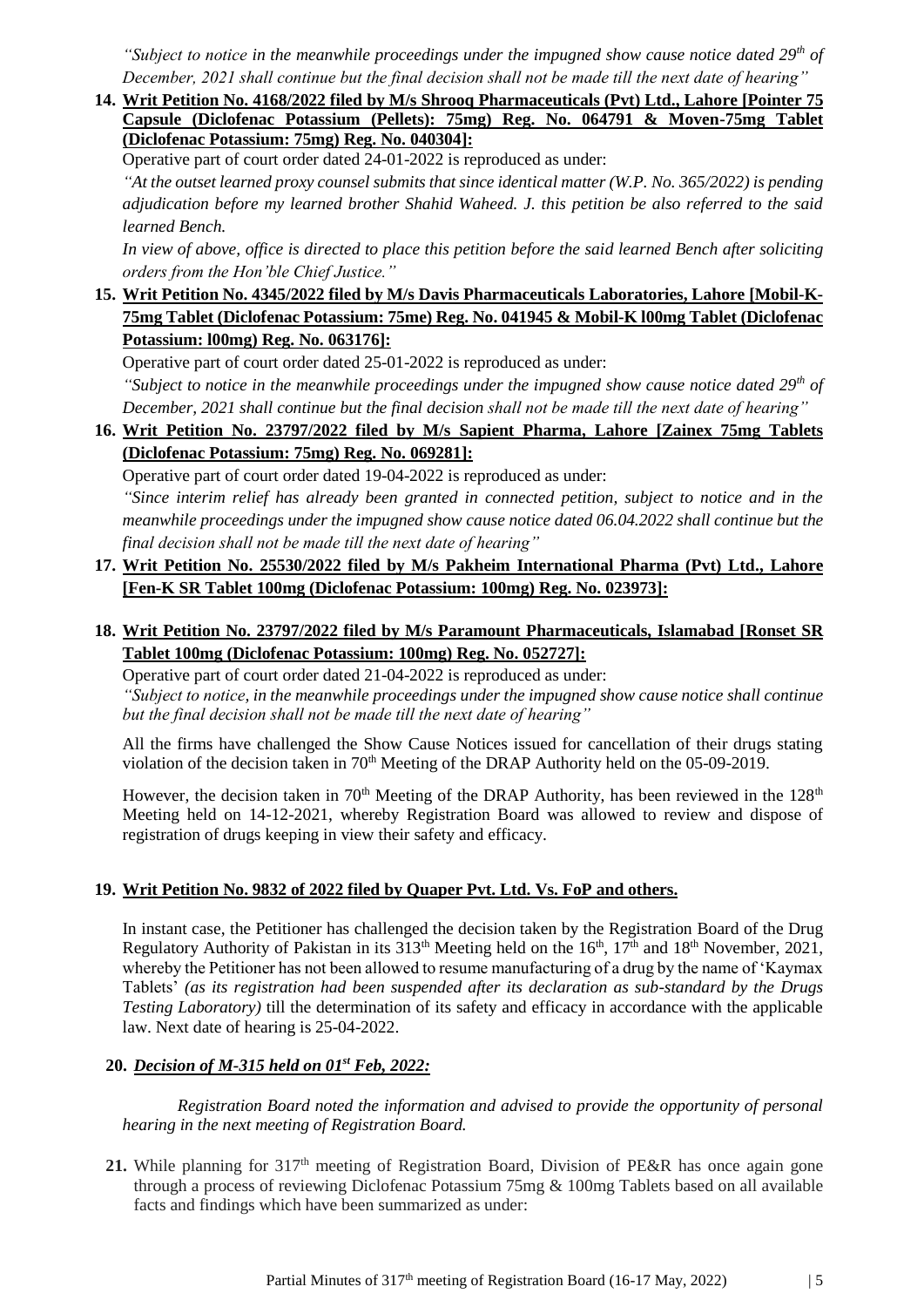- i. Diclofenac potassium is approved by various reference regulatory authorities in 12.5mg, 25mg and 50mg tablet strengths. As per the review of databases of all reference regulatory authorities (RRAs) approved by the Registration Board in its  $275<sup>th</sup>$  meeting, it was observed that the maximum strength of diclofenac potassium in any dosage form is 50mg.
- ii. However, in Pakistan diclofenac potassium 75 and 100mg are also available. Since DRAP is in process of reviewing the rationale, safety and efficacy of various approved formulations, therefore the formulation of diclofenac potassium 75 and 100mg tablets were also reviewed.
- iii. Product monographs and SmPC of innovator's and generic versions of Diclofenac Potassium tablets approved by various RRAs have been reviewed, which depicts that the daily dose of diclofenac potassium is from 75-200mg in divided doses, whereas the maximum strength of available diclofenac potassium tablet is 50mg. Detailed recommendations regarding dosage as extracted from official websites of various RRAs have been reproduced as under:

| S/N | <b>RRA/</b>                                     | <b>Recommended Dosage</b>                                                                                                                                                                                                                                                                                                                                                                                                                                                                                                                                                                                                                                                                                                                                                                                                                                                                                                                                                                                                                                                                     |  |  |
|-----|-------------------------------------------------|-----------------------------------------------------------------------------------------------------------------------------------------------------------------------------------------------------------------------------------------------------------------------------------------------------------------------------------------------------------------------------------------------------------------------------------------------------------------------------------------------------------------------------------------------------------------------------------------------------------------------------------------------------------------------------------------------------------------------------------------------------------------------------------------------------------------------------------------------------------------------------------------------------------------------------------------------------------------------------------------------------------------------------------------------------------------------------------------------|--|--|
|     | <b>Product Detail</b>                           |                                                                                                                                                                                                                                                                                                                                                                                                                                                                                                                                                                                                                                                                                                                                                                                                                                                                                                                                                                                                                                                                                               |  |  |
| 1.  | <b>USFDA</b> /<br>Cataflam                      | Use the lowest effective dose for the shortest duration consistent<br>with individual patient treatment goals.                                                                                                                                                                                                                                                                                                                                                                                                                                                                                                                                                                                                                                                                                                                                                                                                                                                                                                                                                                                |  |  |
|     | 50mg Tablet                                     | • For treatment of pain or primary dysmenorrhea the recommended<br>dosage is 50 mg three times a day. With experience, physicians may<br>find that in some patients an initial dose of 100 mg of CATAFLAM,<br>followed by 50 mg doses, will provide better relief.<br>• For the relief of osteoarthritis, the recommended dosage is 100-150<br>mg/day in divided doses, 50 mg twice a day or three times a day.<br>• For the relief of rheumatoid arthritis, the recommended dosage is<br>150-200 mg/day in divided doses, 50 mg three times a day or four<br>times a day.                                                                                                                                                                                                                                                                                                                                                                                                                                                                                                                    |  |  |
|     |                                                 | • Furthermore, USFDA under the heading of 'warning' states as<br>under:                                                                                                                                                                                                                                                                                                                                                                                                                                                                                                                                                                                                                                                                                                                                                                                                                                                                                                                                                                                                                       |  |  |
|     |                                                 | "Long-term administration of NSAIDs has resulted in renal papillary<br>necrosis and other renal injury. Renal toxicity has also been seen<br>in patients in whom renal prostaglandins have a compensatory<br>role in the maintenance of renal perfusion. In these patients,<br>administration of an NSAID may cause a dose-dependent<br>reduction in prostaglandin formation and, secondarily, in renal<br>blood flow, which may precipitate overt renal decompensation.<br>Patients at greatest risk of this reaction are those with impaired<br>renal function, dehydration, hypovolemia, heart failure, liver<br>dysfunction, those taking diuretics and ACE-inhibitors or ARBs,<br>and the elderly. Discontinuation of NSAID therapy is usually<br>followed by recovery to the pretreatment state.<br>No information is available from controlled clinical studies<br>regarding the use of CATAFLAM in patients with advanced renal<br>disease. The renal effects of CATAFLAM may hasten the<br>progression of renal dysfunction in patients with pre-existing renal<br>disease (USFDA)." |  |  |
| 2.  | <b>MHRA/</b><br>Diclofenac<br>Potassium<br>50mg | Undesirable effects may be minimized by using the lowest<br>effective dose for the shortest duration necessary to control<br>symptoms.<br>The recommended daily dose is 100-150mg in two or three<br>divided doses. For milder cases, 75-100mg daily in two or three                                                                                                                                                                                                                                                                                                                                                                                                                                                                                                                                                                                                                                                                                                                                                                                                                          |  |  |
|     |                                                 | divided doses is usually sufficient.<br>In migraine an initial dose of 50mg should be taken at the first<br>signs of an impending attack. In cases where relief 2 hours after                                                                                                                                                                                                                                                                                                                                                                                                                                                                                                                                                                                                                                                                                                                                                                                                                                                                                                                 |  |  |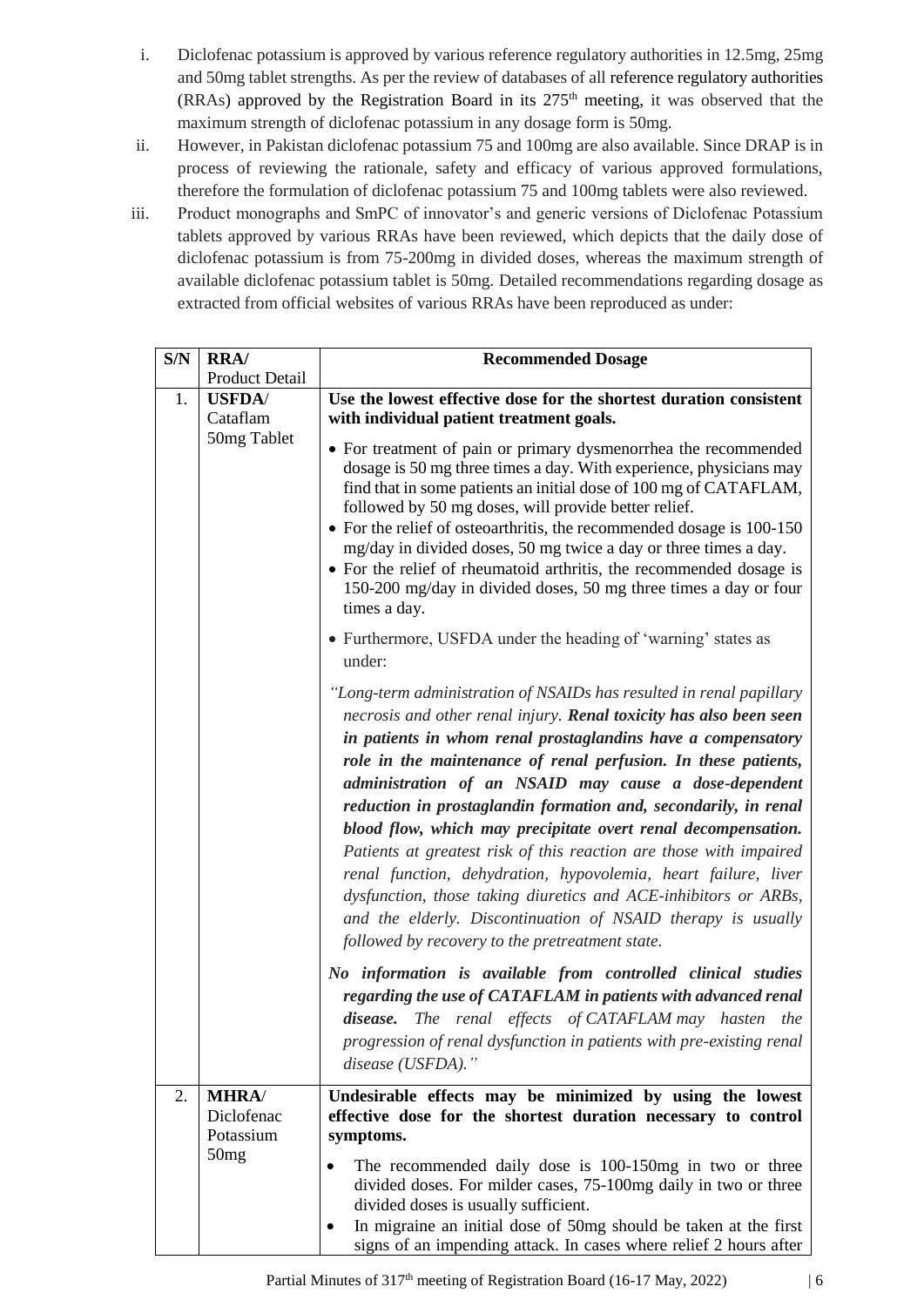|    |                                                     | the first dose is not sufficient, a further dose of 50mg may be<br>taken. If needed, further doses of 50mg may be taken at intervals<br>of 4-6 hours, not exceeding a total dose of 200mg per day.                                                                                                                                                                                                                                                                        |
|----|-----------------------------------------------------|---------------------------------------------------------------------------------------------------------------------------------------------------------------------------------------------------------------------------------------------------------------------------------------------------------------------------------------------------------------------------------------------------------------------------------------------------------------------------|
| 3. | TGA/<br>Voltaren Rapid<br>50mg Tablet               | After assessing the risk/benefit ratio in each individual patient, the<br>lowest effective dose for the shortest possible duration should be<br>used. Adverse effects may be minimized by using the lowest<br>effective dose for the shortest duration necessary to control<br>symptoms.                                                                                                                                                                                  |
|    |                                                     | Acute pain states with an inflammatory component:                                                                                                                                                                                                                                                                                                                                                                                                                         |
|    |                                                     | As a rule, the initial daily dosage for adults is 100 to 150 mg. In<br>milder cases, as well as for children over 14 years of age, 75 to<br>100 mg daily is usually sufficient. The total daily dosage should<br>generally be prescribed in 2 or 3 fractional doses. Treatment is<br>to continue for a maximum of 7 days. If the pain has not resolved<br>satisfactorily after 7 days' treatment, the patient should be<br>instructed to return for review by the doctor. |
|    |                                                     | Acute migraine                                                                                                                                                                                                                                                                                                                                                                                                                                                            |
|    |                                                     | In migraine, an initial dose of 50 mg should be taken at the first<br>signs of an impending attack. If the pain is not relieved within 2<br>hours of this initial dose, a further dose of 50 mg may be taken.<br>If needed, further doses of 50 mg may be taken at intervals of 4-<br>6 hours. The total dose to treat an acute migraine should not<br>exceed 200 mg. The total daily dose should not exceed 200 mg.                                                      |
|    |                                                     | Diclofenac potassium should not be used for migraine<br>prophylaxis.                                                                                                                                                                                                                                                                                                                                                                                                      |
|    |                                                     | Symptomatic treatment of primary dysmenorrhoea                                                                                                                                                                                                                                                                                                                                                                                                                            |
|    |                                                     | In primary dysmenorrhoea, initially a dose of 50 or 100 mg<br>should be given followed by 50 mg three times daily for 3 days.<br>Treatment should be started upon appearance of the first<br>symptoms and, depending on their duration and severity,<br>continued for up to three days. If the pain has not resolved<br>satisfactorily after 3 days' treatment, the patient should be<br>instructed to return for review by the doctor.                                   |
| 4. | <b>Health</b><br>Canada/<br>Pms-<br>Diclofenac K    | As a general recommendation, the dose should be individually<br>adjusted. Adverse effects may be minimized by using the lowest<br>effective dose for the shortest duration necessary to control<br>symptoms.                                                                                                                                                                                                                                                              |
|    |                                                     | The recommended daily dose for pms-DICLOFENAC K is one 50<br>mg tablet, every 6-8 hours as required for a total daily maximum<br>amount of 100 mg.<br>For primary dysmenorrhea, treatment may be initiated on the first<br>٠<br>day with a loading dose of 100 mg, followed by 50 mg every six<br>to eight hours after the initial dose if needed, for a maximum dose<br>of 200 mg only on the first day.<br>Patients should be maintained on the lowest effective dose.  |
| 5. | <b>Swedish</b><br><b>Medical</b><br><b>Products</b> | Voltaren T treatment should be initiated at the lowest presumed<br>effective dose, in order to be able to adjusted for therapy<br>responses and possible side effects.                                                                                                                                                                                                                                                                                                    |
|    | Agency/<br>Voltaren T 50<br>mg Tablet               | Side effects can be minimized by using the lowest effective dose<br>for the shortest possible duration of treatment that is necessary to<br>control symptoms. In long-term treatment, a low dose is sought.                                                                                                                                                                                                                                                               |
|    |                                                     | For Adults:                                                                                                                                                                                                                                                                                                                                                                                                                                                               |
|    |                                                     | 50 mg up to 3 times per day. The maximum recommended daily<br>dose is 150 mg.                                                                                                                                                                                                                                                                                                                                                                                             |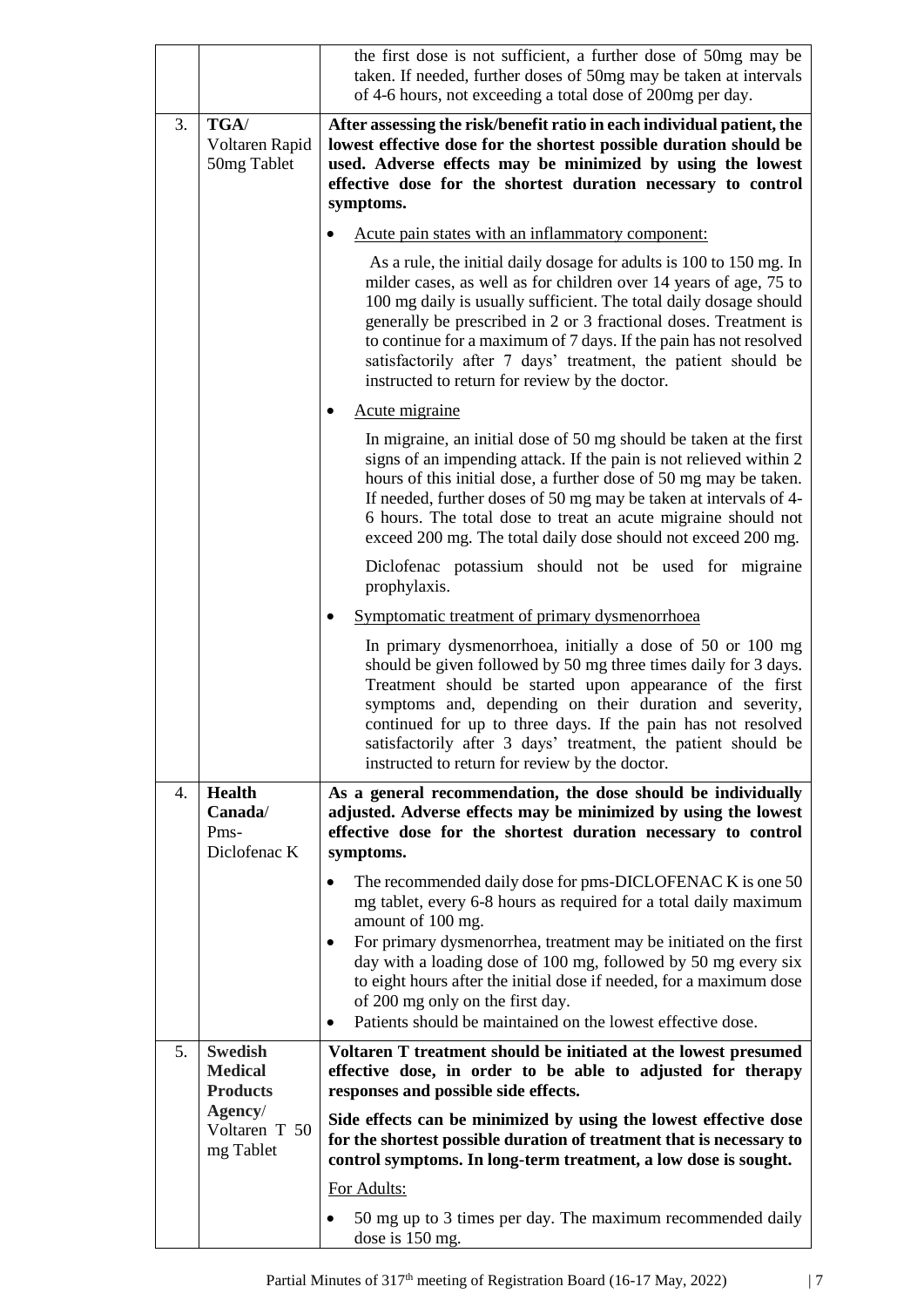|    |                               |           | In migraines, 50 mg is initially given at the first sign of a seizure.<br>If relief is not achieved within the 2 hours, given an additional 50<br>mg. This can be repeated at intervals of 4-6 hours, with a<br>maximum 150 mg per day. |  |  |
|----|-------------------------------|-----------|-----------------------------------------------------------------------------------------------------------------------------------------------------------------------------------------------------------------------------------------|--|--|
| 6. | <b>BNF/</b><br>Voltarol Rapid | $\bullet$ | in<br>inflammation<br>rheumatic<br>disease<br>Pain<br>and<br>other<br>and<br>musculoskeletal disorders                                                                                                                                  |  |  |
|    | 50mg Tablet                   |           | Adult: 75–150 mg daily in 2–3 divided doses                                                                                                                                                                                             |  |  |
|    |                               | $\bullet$ | Acute gout<br>Adult: 75–150 mg daily in 2–3 divided doses                                                                                                                                                                               |  |  |
|    |                               | $\bullet$ | Postoperative pain<br>Adult: 75–150 mg daily in 2–3 divided doses                                                                                                                                                                       |  |  |
|    |                               |           | Migraine                                                                                                                                                                                                                                |  |  |
|    |                               |           | Adult: 50 mg, to be given at onset of migraine, then 50 mg after                                                                                                                                                                        |  |  |
|    |                               |           | 2 hours if required, then 50 mg after 4–6 hours; maximum 200                                                                                                                                                                            |  |  |
|    |                               |           | mg per day.                                                                                                                                                                                                                             |  |  |

- iv. Keeping in view the above-mentioned information, it can be concluded that maximum daily dose range of Diclofenac Potassium is categorically described in available literature. However, 2-3 divided/fractional doses are recommended for administration which raise question regarding calculation of maximum single dose. In other words, clarity is required whether Diclofenac Potassium in strengths higher than 50mg can be administered as a single dose.
- v. It is also pertinent to mention that **"use of lowest effective dose for the shortest duration"** has been emphasized. Furthermore, even for indications where 100mg is recommended, the same is mentioned as either initial dose or loading dose, requirement of which may be fulfilled by taking two tablets of 50mg.
- **22.** Based upon the above review, following two questions were framed and were communicated for guidance to various RRA's including USFDA, Health Canada, MHRA UK, Sweden, TGA Australia and BNF.
	- *a. Whether diclofenac potassium 75mg or 100mg tablet can be administered twice a day to achieve a maximum daily dose of 150 – 200mg*
	- *b. Any relevant clinical data which shows that administration of a single dose of 75 or 100mg diclofenac potassium is safe.*

| <b>RRA</b>                                                                                                                                                                                                       | Name/<br>Correspondent                                                                                                                                                                                                                                              | <b>Contact Detail</b>         | Date of    |  |  |
|------------------------------------------------------------------------------------------------------------------------------------------------------------------------------------------------------------------|---------------------------------------------------------------------------------------------------------------------------------------------------------------------------------------------------------------------------------------------------------------------|-------------------------------|------------|--|--|
|                                                                                                                                                                                                                  | Designation/e-mail                                                                                                                                                                                                                                                  |                               | response   |  |  |
| <b>USFDA</b>                                                                                                                                                                                                     | • Tisha Washington                                                                                                                                                                                                                                                  | U.S. Food and Drug            | 24-02-2022 |  |  |
|                                                                                                                                                                                                                  | • International<br>Program Strategic                                                                                                                                                                                                                                | Administration                |            |  |  |
|                                                                                                                                                                                                                  | Initiatives OCD                                                                                                                                                                                                                                                     | Tel: 301-796-1019             |            |  |  |
|                                                                                                                                                                                                                  | • Center for Drug Evaluation and                                                                                                                                                                                                                                    | Tisha. Washington@fda.hhs.g   |            |  |  |
|                                                                                                                                                                                                                  | Research                                                                                                                                                                                                                                                            | $\overline{\text{O}}\text{V}$ |            |  |  |
|                                                                                                                                                                                                                  | · CDERINTLEXEC@fda.hhs.gov                                                                                                                                                                                                                                          |                               |            |  |  |
| According to the Orange Book, diclofenac potassium is available in 25mg and 50mg tablets only,<br>whereas diclofenac sodium is also available in 75mg and 100mg delayed release and extended<br>release tablets. |                                                                                                                                                                                                                                                                     |                               |            |  |  |
|                                                                                                                                                                                                                  | To provide you with insight on the dosing and dose limitation, the dosing information for<br>Diclofenac sodium enteric-coated tablets of 25 mg, 50 mg, and 75 mg can be found below:<br>https://www.accessdata.fda.gov/drugsatfda_docs/label/2006/019201s035lbl.pdf |                               |            |  |  |
|                                                                                                                                                                                                                  | And for Diclofenac potassium immediate-release tablets of 50 mg below                                                                                                                                                                                               |                               |            |  |  |
|                                                                                                                                                                                                                  | https://www.accessdata.fda.gov/drugsatfda_docs/label/2011/020142s021s022lbl.pdf                                                                                                                                                                                     |                               |            |  |  |
|                                                                                                                                                                                                                  | The relevant page of the label of Diclofenac potassium immediate-release tablets of 50 mg is placed                                                                                                                                                                 |                               |            |  |  |
| below:                                                                                                                                                                                                           |                                                                                                                                                                                                                                                                     |                               |            |  |  |

**23.** Response received from various RRAs is presented as under: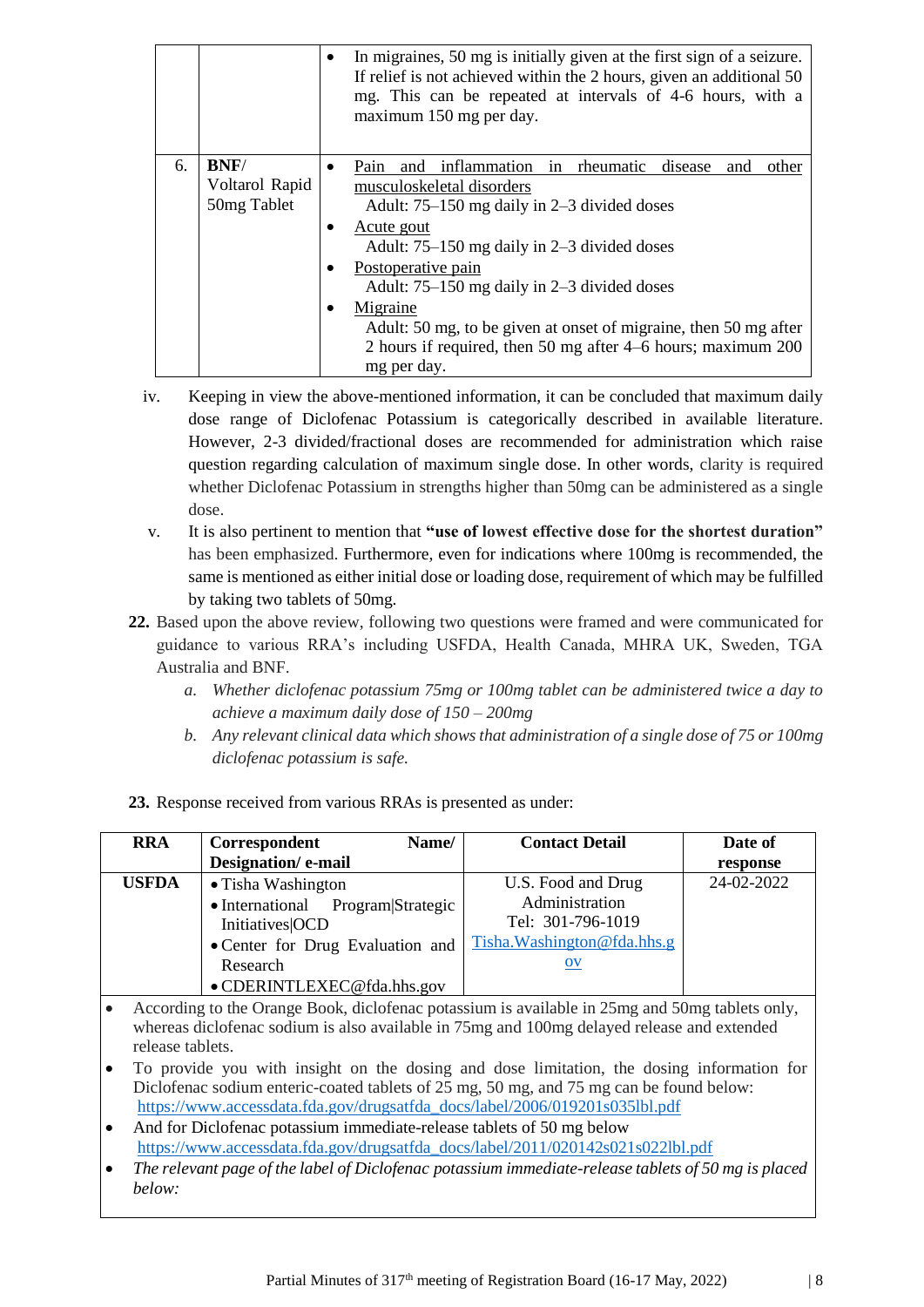#### **DOSAGE AND ADMINISTRATION**

Carefully consider the potential benefits and risks of Cataflam® (diclofenac potassium immediaterelease tablets) and other treatment options before deciding to use Cataflam. Use the lowest effective dose for the shortest duration consistent with individual patient treatment goals (see WARNINGS).

After observing the response to initial therapy with Cataflam, the dose and frequency should be adjusted to suit an individual patient's needs.

For treatment of pain or primary dysmenorrhea the recommended dosage is 50 mg t.i.d. With experience, physicians may find that in some patients an initial dose of 100 mg of Cataflam, followed by 50-mg doses, will provide better relief.

For the relief of osteoarthritis the recommended dosage is 100-150 mg/day in divided doses,  $\frac{50 \text{ mg}}{20 \text{ g}}$ b.i.d. or t.i.d.

For the relief of rheumatoid arthritis the recommended dosage is 150-200 mg/day in divided doses,  $\overline{50}$ mg t.i.d. or q.i.d.

Different formulations of diclofenac [Voltaren® (diclofenac sodium enteric-coated tablets); Voltaren<sup>®</sup>-XR (diclofenac sodium extended-release tablets); Cataflam<sup>®</sup> (diclofenac potassium immediate-release tablets)] are not necessarily bioequivalent even if the milligram strength is the same.

## **HOW SUPPLIED**

Cataflam<sup>®</sup> (diclofenac potassium immediate-release tablets)

50 mg – light brown, round, biconvex, sugar-coated tablets (imprinted Cataflam on one side and 50 on the other side in black ink)

Do not store above 30°C (86°F). Dispense in tight container (USP).

| <b>RRA</b>                                       | <b>Correspondent Name/</b><br>Designation/e-mail                                                                | <b>Contact Detail</b>                                                                                                                                                                                                                           | Date of<br>response |
|--------------------------------------------------|-----------------------------------------------------------------------------------------------------------------|-------------------------------------------------------------------------------------------------------------------------------------------------------------------------------------------------------------------------------------------------|---------------------|
| <b>Swedish Medical</b><br><b>Products Agency</b> | • Ingrid Landberg<br>• Head of department<br>Efficacy and Safety 1<br>• ingrid.landberg@lakemedel<br>sverket.se | P.O.Box 26, SE-751 03<br>Uppsala, Sweden<br>Visiting address: Dag<br>Hammarskjölds väg 42<br>Phone: $+46(0)18-1746$<br>00, Direct: $+46(0)18$<br>174272<br>ingrid.landberg@lakemed<br>elsverket.se<br>www.lakemedelsverket.s<br>$\underline{e}$ | 28-02-2022          |

- In Sweden the maximum diclofenac potassium dosage is in general 150 mg per 24 hours, and the recommended dosage is depending on the indication.
- This dosage can in general be divided into several doses.
- Unfortunately, we cannot provide any further data or support to address the two questions asked in your email, since these questions must be answered by the respective MAH for the respective medical product.
- Several issues needs to be considered for each case, for example diclofenac formulation, indication and patient population.

| <b>RRA</b>           | <b>Correspondent Name/</b> | <b>Contact Detail</b>    | Date of    |
|----------------------|----------------------------|--------------------------|------------|
|                      | Designation/e-mail         |                          | response   |
| <b>Health Canada</b> | bcansenquiries@hc-sc.gc.ca | Bureau of Cardiology,    | 10-03-2022 |
|                      |                            | Allergy and Neurological |            |
|                      |                            | Sciences                 |            |
|                      |                            | <b>BCANS</b> Enquiries / |            |
|                      |                            | Government of Canada     |            |
|                      |                            | $bcans.$ enquiries @hc-  |            |
|                      |                            | sc.gc.ca                 |            |
|                      |                            |                          |            |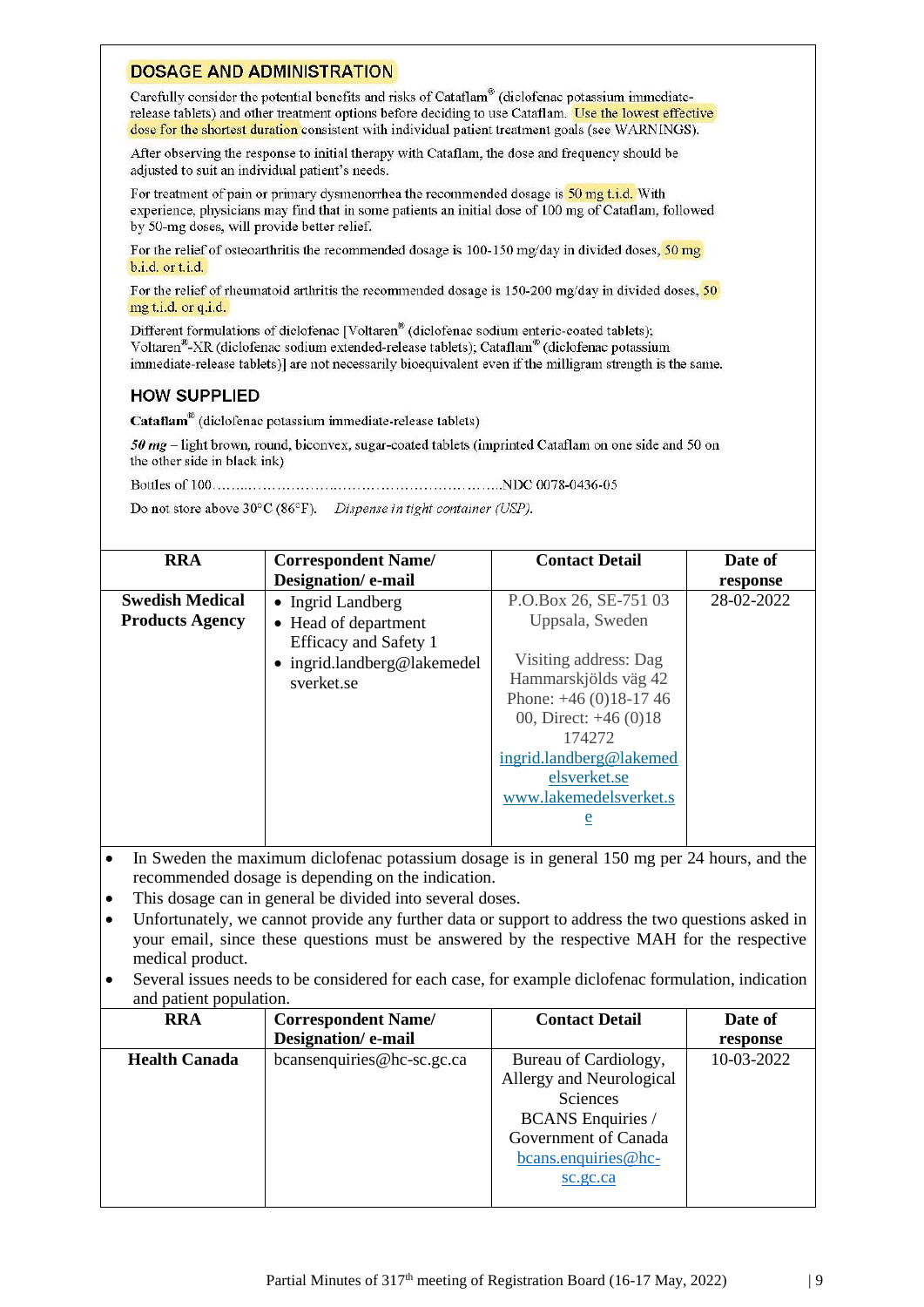|  | Bureau de cardiologie,   |  |
|--|--------------------------|--|
|  | allergologie et sciences |  |
|  | neurologiques            |  |
|  | Enquêtes BCASN/          |  |
|  | Gouvernement du Canada   |  |
|  | bcans.enquiries@hc-      |  |
|  | sc.gc.ca                 |  |
|  |                          |  |

- The Therapeutic Products Directorate (TPD) is the Canadian federal authority that regulates pharmaceutical drugs for human use. Prior to being given market authorization, a manufacturer must present substantive scientific evidence of a product's safety, efficacy and quality as required by the Food and Drugs Act and Regulations.
- Health Canada has not authorized a 75 mg or 100 mg tablet of diclofenac potassium. Only the 50 mg diclofenac potassium tablet is available.
- Generally speaking the recommended daily dose is one 50 mg tablet, every 6-8 hours as required for a total daily maximum amount of 100 mg.
- For primary dysmenorrhea, treatment may be initiated on the first day with a loading dose of 100 mg, followed by 50 mg every six to eight hours after the initial dose if needed, for a maximum dose of 200 mg only on the first day.
- Patients should be maintained on the lowest effective dose.
- More detailed information is available for [diclofenac potassium](https://can01.safelinks.protection.outlook.com/?url=https%3A%2F%2Fhealth-products.canada.ca%2Fdpd-bdpp%2Fdispatch-repartition.do%23results&data=04%7C01%7Cbcansenquiries%40hc-sc.gc.ca%7Cc2e3821dc6c346ffd51308da01e29c7a%7C42fd9015de4d4223a368baeacab48927%7C0%7C0%7C637824370044671720%7CUnknown%7CTWFpbGZsb3d8eyJWIjoiMC4wLjAwMDAiLCJQIjoiV2luMzIiLCJBTiI6Ik1haWwiLCJXVCI6Mn0%3D%7C3000&sdata=6m3eDfB%2B%2FrSzeEBA5oVmsnkh3XluSKd32%2FXdVwgaIgg%3D&reserved=0) products through the Health Canada's Drug Product Database.
- A 50mg powder/sachet formulation of diclofenac potassium is also available, [CAMBIA®](https://can01.safelinks.protection.outlook.com/?url=https%3A%2F%2Fpdf.hres.ca%2Fdpd_pm%2F00063848.PDF&data=04%7C01%7Cbcansenquiries%40hc-sc.gc.ca%7Cc2e3821dc6c346ffd51308da01e29c7a%7C42fd9015de4d4223a368baeacab48927%7C0%7C0%7C637824370044671720%7CUnknown%7CTWFpbGZsb3d8eyJWIjoiMC4wLjAwMDAiLCJQIjoiV2luMzIiLCJBTiI6Ik1haWwiLCJXVCI6Mn0%3D%7C3000&sdata=2si9cDfySQnlJY%2FP0H%2BcI3pzP6296U5uUl%2Biw2REksM%3D&reserved=0)  [\(diclofenac potassium\).](https://can01.safelinks.protection.outlook.com/?url=https%3A%2F%2Fpdf.hres.ca%2Fdpd_pm%2F00063848.PDF&data=04%7C01%7Cbcansenquiries%40hc-sc.gc.ca%7Cc2e3821dc6c346ffd51308da01e29c7a%7C42fd9015de4d4223a368baeacab48927%7C0%7C0%7C637824370044671720%7CUnknown%7CTWFpbGZsb3d8eyJWIjoiMC4wLjAwMDAiLCJQIjoiV2luMzIiLCJBTiI6Ik1haWwiLCJXVCI6Mn0%3D%7C3000&sdata=2si9cDfySQnlJY%2FP0H%2BcI3pzP6296U5uUl%2Biw2REksM%3D&reserved=0) CAMBIA® (diclofenac potassium) is indicated for the acute treatment of migraine attacks with or without aura in adults 18 years and older. The maximum recommended daily dose is one sachet (50 mg).
- Health Canada is committed to transparency, and maintains many publicly available sources of information which you may find useful:
	- **The Drug Product Database:** [https://www.canada.ca/en/health-canada/services/drugs](https://www.canada.ca/en/health-canada/services/drugs-health-products/drug-products/drug-product-database.html)[health-products/drug-products/drug-product-database.html](https://www.canada.ca/en/health-canada/services/drugs-health-products/drug-products/drug-product-database.html)
	- The Drug Product Register: <https://hpr-rps.hres.ca/> for Summary Basis of Decision reports - **The Public Release of Clinical Information portal:** [https://clinical](https://clinical-information.canada.ca/search/ci-rc)[information.canada.ca/search/ci-rc](https://clinical-information.canada.ca/search/ci-rc)
- As Health Canada has not authorized a 75 mg or 100 mg tablet of diclofenac potassium, we therefore suggest that to receive the information you are requesting, you contact manufacturers of these products directly, especially those with marketing authorizations in your country.

| <b>RRA</b>                                                                            | <b>Correspondent Name/</b><br>Designation/e-mail                                                                                                                                               | <b>Contact Detail</b>                                                                               | Date of<br>response |
|---------------------------------------------------------------------------------------|------------------------------------------------------------------------------------------------------------------------------------------------------------------------------------------------|-----------------------------------------------------------------------------------------------------|---------------------|
| <b>UK MHRA</b><br>(Medicines and<br>Healthcare products<br><b>Regulatory Agency</b> ) | • Annabelle<br>• MHRA Customer<br><b>Experience Centre</b><br>• Communications and<br>engagement team<br>• Medicines and Healthcare<br>products Regulatory<br>Agency<br>• $RIS.NA@mhra.gov.uk$ | 10 South Colonnade,<br>Canary Wharf, London<br>E14 4PU<br>Telephone 020 3080<br>6000<br>gov.uk/mhra | 22-03-2022          |

• In the UK, the recommended maximum daily dose of diclofenac is 150 mg.

- The maximum approved strength of diclofenac potassium in the UK is 50 mg as an immediate release tablet formulation.
- We have no data to support the efficacy or safety of 75 mg or 100 mg strength diclofenac potassium tablets.
- We have approved some products containing 75 mg or 100 mg of diclofenac but as oral modified release formulations. These contain alternative diclofenac salts e.g. diclofenac sodium.

| RRA | <b>Correspondent Name/</b> | <b>Contact Detail</b> | Date of  |
|-----|----------------------------|-----------------------|----------|
|     | Designation/e-mail         |                       | response |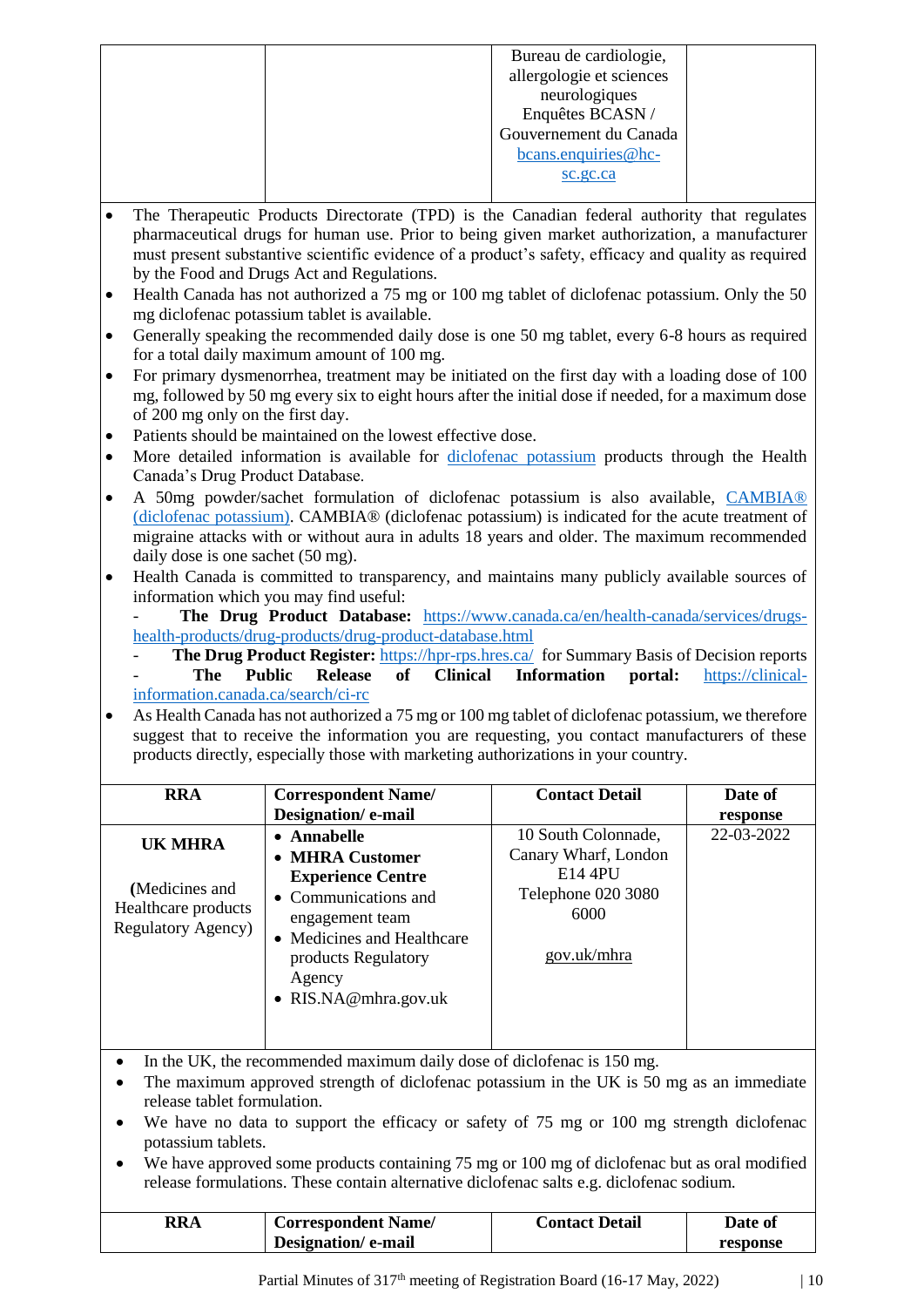| <b>TGA Australia</b>                                                                                                                                | Liam<br>$\bullet$            | Phone: 1800 020                                                                                     | 07-04-2022 |
|-----------------------------------------------------------------------------------------------------------------------------------------------------|------------------------------|-----------------------------------------------------------------------------------------------------|------------|
|                                                                                                                                                     | <b>TGA Contact Centre</b>    | 653 Fax: 02 6203 1605                                                                               |            |
| (Therapeutic Goods)                                                                                                                                 | <b>Regulatory Assistance</b> | Email: info@tga.gov.au                                                                              |            |
| Administration)                                                                                                                                     | Section                      |                                                                                                     |            |
|                                                                                                                                                     | Regulatory                   | <b>Therapeutic Goods</b>                                                                            |            |
|                                                                                                                                                     | <b>Engagement Branch</b>     | Administration                                                                                      |            |
|                                                                                                                                                     | info@tga.gov.au              | Department of Health                                                                                |            |
|                                                                                                                                                     |                              | <b>PO Box 100</b>                                                                                   |            |
|                                                                                                                                                     |                              | Woden ACT 2606                                                                                      |            |
|                                                                                                                                                     |                              |                                                                                                     |            |
|                                                                                                                                                     |                              | www.tga.gov.au                                                                                      |            |
| Whether diclofenac potassium 75mg or 100mg tablet can be administered twice a day to achieve a<br>$\bullet$<br>maximum daily dose of $150 - 200$ mg |                              |                                                                                                     |            |
|                                                                                                                                                     |                              | In Australia, this product is only registered as a 25mg or 50mg product, so cannot directly comment |            |
| on this query. The repository of PIs is available https://www.tga.gov.au/picmi-search-facility                                                      |                              |                                                                                                     |            |
|                                                                                                                                                     |                              |                                                                                                     |            |
| Any relevant clinical data which shows that administration of a single dose of 75 or 100mg<br>$\bullet$                                             |                              |                                                                                                     |            |
| diclofenac potassium is safe.                                                                                                                       |                              |                                                                                                     |            |
|                                                                                                                                                     |                              | Noting the response to the above, the Product Information would be the source of truth in terms of  |            |
| recommended dosing The TGA cannot provide any data that was submitted by Australian sponsors                                                        |                              |                                                                                                     |            |

ig. The TGA cannot provide any data that was submitted by Australian sponsors for the purpose of evaluations to other parties, including overseas regulators without the sponsor's express permission.

• We would suggest contacting the Australian sponsors directly if they would be willing to share any data that would assist.

24. In line with the decision of 315<sup>th</sup> meeting of Registration Board, following registration holders were issued show cause & personal hearing notices stating:

**"Diclofenac Potassium in strengths higher than 50mg have not been approved by any of the reference regulatory authorities (RRAs) adopted by the Registration Board in its 275th meeting and the safety & efficacy in strengths higher than 50mg are not established by any RRA. The above information provokes the provisions of Section 7 (l l)(d) and 42 of the Drugs Act, 1976. Accordingly, registration holders are required to show cause as to why the registration of their products may not be cancelled with immediate effect."**

| Diclofenac Potassium<br>Date & Time of Hearing: 16 <sup>th</sup> May, 2022 at 10:00A.M. |               |                                                           |                                                                                                         |
|-----------------------------------------------------------------------------------------|---------------|-----------------------------------------------------------|---------------------------------------------------------------------------------------------------------|
| Sr.<br>No.                                                                              | <b>Reg No</b> | <b>Brand Name &amp; composition</b>                       | <b>Registration Holder</b>                                                                              |
| 1.                                                                                      | 64588         | Daikin Tablets 75mg<br>Diclofenac Potassium  75mg         | 3S Pharmaceuticals (Pvt) Ltd., 5-<br>Km, Off Raiwind Manga Road,<br>Lahore., Lahore                     |
| 2.                                                                                      | 58146         | Zulfenec $-P$ 75 $mg$ Tablet<br>Diclofenac Potassium75 mg | M/s Adamjee Pharmaceuticals<br>(Pvt.) Ltd., Plot 39, Sector 15,<br>Korangi Industrial Area,<br>Karachi. |
| 3.                                                                                      | 58147         | Zulfenec - P 100mg Tablet<br>Diclofenac Potassium100 mg   | M/s Adamjee Pharmaceuticals<br>(Pvt.) Ltd., Plot 39, Sector 15,<br>Korangi Industrial Area,<br>Karachi. |
| 4.                                                                                      | 76892         | Dicgesic-K Tablets 75 mg<br>Diclofenac Potassium: 75mg    | M/s. Alen Pharmaceuticals (Pvt)<br>Ltd., 138 Nowshera Industrial<br>Estate, Risalpur.                   |
| 5.                                                                                      | 57517         | Lyon Tablet<br>Diclofenac Potassium  75mg                 | Alfalah Pharma (Pvt) Ltd., 12-Km,<br>Sheikhupura Road, Lahore.,<br>Lahore                               |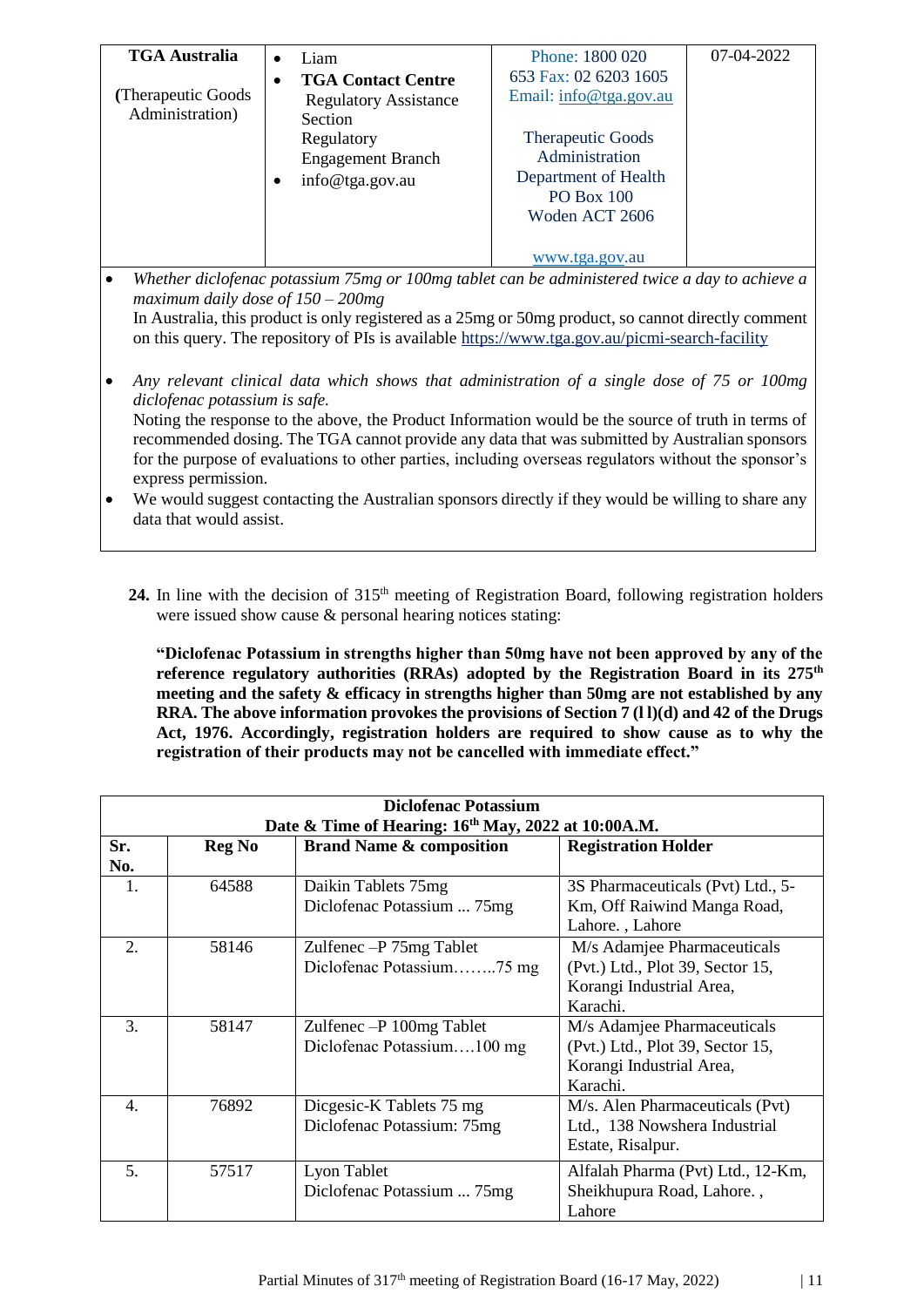| 6.  | 50330 | Kemipan Plus Tablet                     | M/s. Alkemy Pharmaceutical                                    |
|-----|-------|-----------------------------------------|---------------------------------------------------------------|
|     |       | Diclofenac Potassium75mg                | Laboratories (Pvt) Ltd, Hyderabad,                            |
|     |       |                                         | P-9 SITE, Hyderabad.                                          |
| 7.  | 54702 | D-Fine P 75mg Tab                       | M/s Alliance Pharmaceuticals                                  |
|     |       | Diclofenac Potassium 75mg               | (Pvt) Ltd, Plot #112-A, Hayatabad,                            |
|     |       |                                         | Industrial Estate, Peshawar.                                  |
| 8.  | 52438 | Xion Tablets 75mg                       | Allmed (Pvt) Ltd., Plot No. 590                               |
|     |       | Diclofenac Potassium  75mg              | Sundar Industrial Estate Lahore.,                             |
|     |       |                                         | Lahore                                                        |
| 9.  | 36326 | <b>Aldal Tablets</b>                    | M/s. Alson Pharmaceuticals,                                   |
|     |       | Diclofenac Potassium75mg                | 169, Road No.7-B, Industrial Estate                           |
|     |       |                                         | Hayatabad, Peshawar.                                          |
| 10. | 37849 | <b>Phenpal Capsule</b>                  | M/s. Alson Pharmaceuticals,                                   |
|     |       | Each capsule contains:-                 | 169, Road No.7-B, Industrial                                  |
|     |       | Diclofenac Potassium  75mg              | Estate, Hayatabad, Peshawar.                                  |
| 11. | 57784 | Demsum 75 mg Tablet                     | <b>Amarant Pharamceuticals (Pvt)</b>                          |
|     |       | Diclofenac Potasium75mg                 | Ltd., 158-D Den Toro Gadap Road                               |
|     |       |                                         | Super Highway Karachi., Karachi                               |
|     |       |                                         | Previous Title:                                               |
|     |       |                                         | Lexicon Pharmaceuticals Pvt. Ltd.                             |
|     |       |                                         | Karachi                                                       |
| 12. | 54527 | Ariflam 75mg Capsule                    | M/s. Aries Pharmaceuticals (Pvt)                              |
|     |       | Diclofenac Potassium enteric            | Ltd, 1-W, Industrial Estate,                                  |
|     |       | coated pellets equivalent to            | Hayatabad, Peshawar.                                          |
|     |       | $\dots$ 75 $mg$                         |                                                               |
| 13. | 60292 | Ariflam 100mg SR Capsule                | M/s. Aries Pharmaceuticals (Pvt)                              |
|     |       | Diclofenac Potassium enteric            | Ltd, 1-W, Industrial                                          |
|     |       | coated pellets equivalent to            | Estate, Hayatabad, Peshawar.                                  |
| 14. | 74198 | Diclofenac Potassium100mg<br>Peflam Tab | <b>Arsons Pharmaceutical Industries</b>                       |
|     |       | Diclofenac Potassium  75mg              | (Pvt) Ltd., 22-Km Multan Road Off                             |
|     |       |                                         | 2.5-KM Defence Road, Lahore.,                                 |
|     |       |                                         | Lahore                                                        |
| 15. | 59625 | <b>Nostif-K Tablet</b>                  | Axis Pharmaceuticals, 3-B Value                               |
|     |       | Diclofenac Potassium  75mg              | Addition City 1.5 Km                                          |
|     |       |                                         | Khurrianwala - Sahanwala Road                                 |
| 16. | 30959 | Artimov-K Tablets 75mg                  | Faisalabad., Faisalabad<br>M/s Barrett Hodgson Pakistan (Pvt) |
|     |       | Diclofenac Potassium 75mg               | Ltd. F/423, S.I.T.E., Karachi.                                |
| 17. | 30960 | Artimov-K Tablets 100mg                 | M/s Barrett Hodgson Pakistan (Pvt)                            |
|     |       | Diclofenac Potassium 100mg              | Ltd. F/423, S.I.T.E., Karachi.                                |
| 18. | 77028 | Basocap -75mg Capsule                   | Basel Pharmaceuticals, 227-Phase-                             |
|     |       | Diclofenac Potassium  75mg              | II Multan Industrial Estate Multan,                           |
|     |       |                                         | Multan                                                        |
| 19. | 31128 | Beflam Tablets 75mg                     | Batala Pharmaceuticals, 23/B Small                            |
|     |       | Diclofenac Potassium  75mg              | Industrial Estate No. 2 Near Wapda                            |
|     |       |                                         | Town, Khiali Bypass Gujranwala,                               |
|     |       |                                         | Gujranwala                                                    |
| 20. | 21577 | Keygesic Tablet 75mg                    | <b>Benson Pharmaceuticals, Plot</b>                           |
|     |       | Diclofenac Potassium  75mg              | No.119 Street No.8, I-10/3                                    |
|     |       |                                         | Industrial Area Islamabad.,<br>Islamabad                      |
|     |       |                                         |                                                               |
| 21. | 62591 | Diclotal K Tablet 75mg                  | Berlex Lab. International, 10-Km                              |
|     |       | Diclofenac Potassium  75mg              | Nangshah Chowk Karachi Road<br>Multan, Multan                 |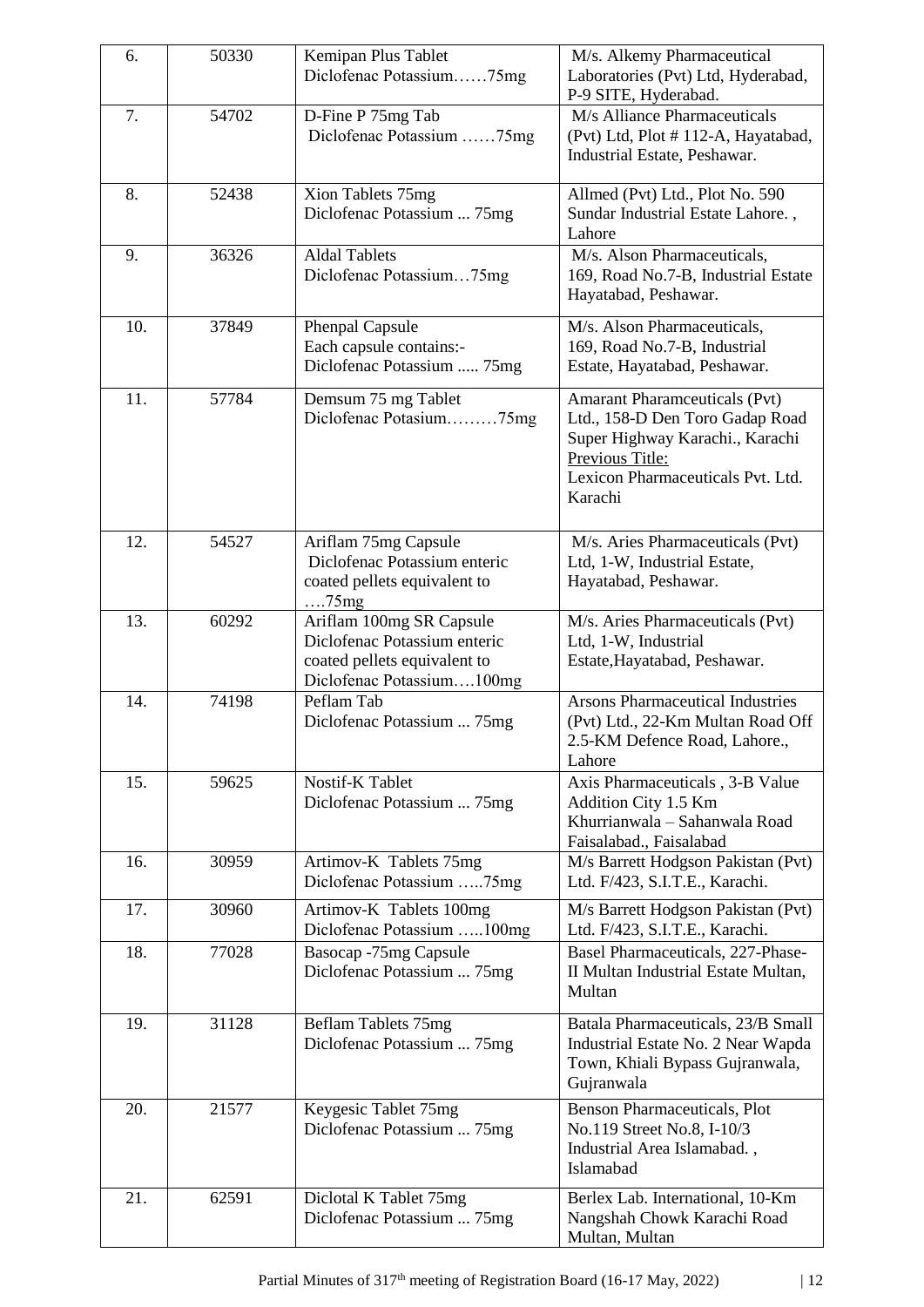| 22. | 38342 | Osti-P Tablet                                    | Bio Fine Pharmaceuticals (Pvt)                                       |
|-----|-------|--------------------------------------------------|----------------------------------------------------------------------|
|     |       | Diclofenac Potassium  75mg                       | Ltd., 74 Industrial Estate Multan.,                                  |
|     |       |                                                  | Multan                                                               |
| 23. | 65195 | <b>Biodic-P</b>                                  | <b>Biorex Pharmaceuticals, Plot</b>                                  |
|     |       | Diclofenac Potassium  75mg                       | No.292 Industrial Triangle Kahuta                                    |
|     |       |                                                  | Road Islamabad., Islamabad                                           |
| 24. | 74501 | Caldic 75mg Tablet                               | M/s Caliph Pharmaceuticals (Pvt)                                     |
|     |       | Diclofenac Potassium75mg                         | Ltd, Plot No. 17 Industrial Estate,<br>Risalpur, Khyber Pakhtunkhwa. |
|     |       |                                                  |                                                                      |
| 25. | 24333 | Kalfen Tablet 75mg<br>Diclofenac Potassium  75mg | Candid Pharmaceuticals, Opp                                          |
|     |       |                                                  | Pasrur Sugar Mills Sialkot Road,<br>Pasrur., Pasrur                  |
|     |       |                                                  |                                                                      |
| 26. | 50019 | Carafenac-P Tablets 75mg                         | Caraway Pharmaceuticals, Plot No.                                    |
|     |       | Diclofenac Potassium  75mg                       | 12 Street No. N-3 National<br><b>Industrial Zone (RCCI) Rawat</b>    |
|     |       |                                                  | Islamabad., Islamabad                                                |
|     |       |                                                  |                                                                      |
| 27. | 54325 | Fapa 100mg SR Tablet                             | Caylex Pharmaceuticals (Pvt) Ltd.,                                   |
|     |       | Diclofenac Potassium  75mg                       | 27-Km Mian Raiwind Road                                              |
|     |       |                                                  | Lahore., Lahore                                                      |
| 28. | 48383 | Deflam Tablet 75mg                               | CCL Pharmaceuticals (Pvt) Ltd., 62                                   |
|     |       | Diclofenac Potassium  75mg                       | <b>Industrial Estate Kot Lakhpat</b>                                 |
|     |       |                                                  | Lahore, Lahore                                                       |
| 29. | 36727 | <b>Confenac-K Tablets</b>                        | M/s. Convell Laboratories,                                           |
|     |       | Diclofenac Potassium75mg                         | Saidu Sharif, Swat.                                                  |
| 30. | 37887 | <b>Diclovel Tablets</b>                          | M/s. Convell Laboratories,                                           |
|     |       | Diclofenac Potassium75mg                         | Saidu Sharif, Swat.                                                  |
| 31. | 66480 | <b>Frisky Tablet</b>                             | Crest Pharmaceuticals, Plot No. 43                                   |
|     |       | Diclofenac Potassium  75mg                       | Industrial Triangle Kahuta Road                                      |
|     |       |                                                  | Islamabad., Islamabad                                                |
| 32. | 56377 | $D$ If- $K$                                      | Crown Pharmaceuticals, 286                                           |
|     |       | Diclofenac Potassium  75mg                       | Kahuta Industrial Triangle                                           |
|     |       |                                                  | Islamabad., Islamabad                                                |
| 33. | 41945 | Mobil K 75mg Tablet                              | Davis Pharmaceutical Laboratories                                    |
|     |       | Diclofenac Potassium  75mg                       | , Plot No. 121 Industrial Triangle                                   |
|     |       |                                                  | Kahuta Road Islamabad., Islamabad                                    |
|     |       |                                                  |                                                                      |
| 34. | 63176 | Mobil-K 100mg Tablets                            | Davis Pharmaceutical Laboratories                                    |
|     |       | Diclofenac Potassium  100mg                      | , Plot No. 121 Industrial Triangle                                   |
|     |       |                                                  | Kahuta Road Islamabad., Islamabad                                    |
|     |       |                                                  |                                                                      |
| 35. | 32102 | Dicfin 75mg Tablets                              | M/s Dr. Raza Pharma,                                                 |
|     |       | Each tablet contains:-                           | Plot No. 44-C, Industrial Estate,                                    |
|     |       | Diclofenac Potassium  75mg                       | Hayatabad, Peshawar.                                                 |
| 36. | 51172 | <b>Engrol 75mg Capsules</b>                      | English Pharmaceutical Industries,                                   |
|     |       | Diclofenac Potassium  75mg                       | <b>Indus Link Katarband Road Thokar</b>                              |
|     |       |                                                  | Niaz Beg, Multan Road Lahore.,                                       |
|     |       |                                                  | Lahore                                                               |
| 37. | 23811 | Ardi-K Tablets                                   | English Pharmaceutical Industries,                                   |
|     |       | Diclofenac Potassium  75mg                       | Indus Link Katarband Road Thokar<br>Niaz Beg, Multan Road Lahore.,   |
|     |       |                                                  | Lahore                                                               |
|     |       |                                                  |                                                                      |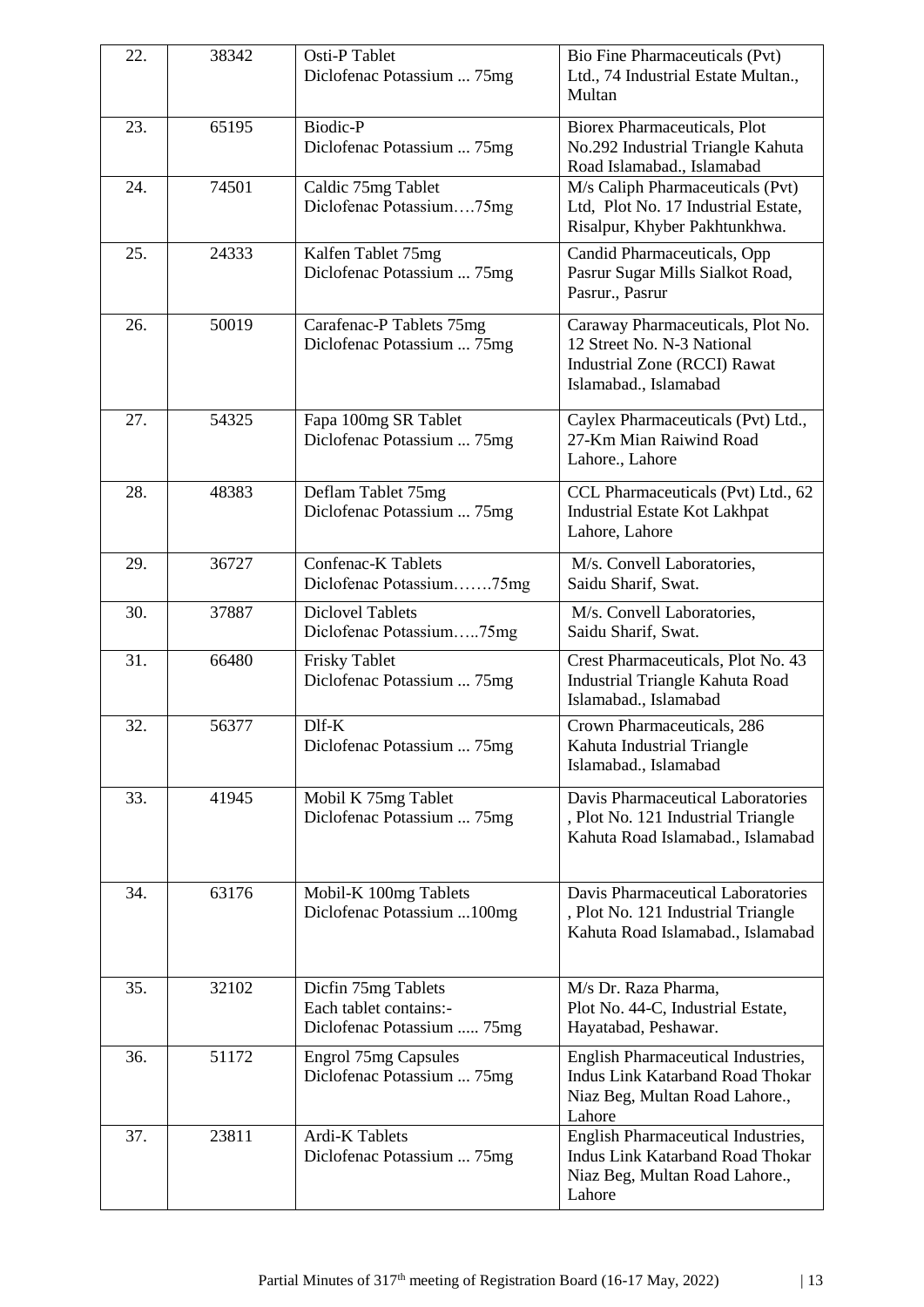| 38. | 46215 | Brisc 75mg Tablet                                   | Envoy Pharmaceuticals (Pvt) Ltd.,                              |
|-----|-------|-----------------------------------------------------|----------------------------------------------------------------|
|     |       | Diclofenac Potassium  75mg                          | 27-Km Multan Road Maraka                                       |
|     |       |                                                     | Lahore, Lahore                                                 |
| 39. | 58420 | <b>Eplopot Tablet</b>                               | M/s E-Pharm Laboratories,                                      |
|     |       | Diclofenac Potassium 75 mg                          | A-40, S.I.T.E. Super Highway                                   |
|     |       |                                                     | Industrial Area North, Karachi.                                |
| 40. | 56720 | Dilo-K 75mg Capsule                                 | M/s Farm Aid Group,                                            |
|     |       | Diclofenac Potassium75mg                            | Plot #3/2, Phase I & II, Hattar<br>Industrial Estate, Haripur. |
| 41. | 60923 | Flexura 75mg Tablet                                 | M/s. Fassgen Pharmaceuticals,                                  |
|     |       | Diclofenac Potassium75mg                            | Plot No. 67/1-A, Phase-III,                                    |
|     |       |                                                     | Industrial Estate, Hattar.                                     |
| 42. | 38169 | Synoflam-75Mg Tablets                               | M/s Fedro Pharmaceutical Labs                                  |
|     |       | Diclofenac PotassiumUSP75mg                         | (Pvt) Ltd., 149-Industrial Estate,                             |
|     |       |                                                     | Jamrud Road, Hayatabad.                                        |
| 43. | 49839 | D-K Tablet 75mg                                     | Ferroza International                                          |
|     |       | Diclofenac Potassium  75mg                          | Pharmaceuticals (Pvt) Ltd., 33-Km                              |
|     |       |                                                     | Ferozepur Road Lahore., Lahore                                 |
| 44. | 46893 | Feflam-75 Tablets                                   | Festal Laboratories, Jinnah                                    |
|     |       | Diclofenac Potassium  75mg                          | <b>Industries Link Kattar Band Road</b>                        |
|     |       |                                                     | Thokar Niaz Baig Lahore., Lahore                               |
| 45. | 36772 | Pofen 75Mg Tablets                                  | M/s Fozan Pharmaceutical                                       |
|     |       | Diclofenac Potassium75mg                            | Industrial (Pvt) Ltd., 36- A,                                  |
|     |       |                                                     | Industrial Estate, Hayatabad,                                  |
|     |       |                                                     | Peshawar.                                                      |
| 46. | 54195 | Frendic-P Tablet 75mg                               | Friends Pharma (Pvt) Ltd., 31-Km                               |
|     |       | Diclofenac Potassium  75mg                          | Ferozepur Road Lahore., Lahore                                 |
| 47. | 49013 | Caveron Tab 75mg                                    | FYNK Pharmaceuticals, 19-Km                                    |
|     |       | Diclofenac Potassium  75mg                          | Ferozepur Road G.T. Road Kala                                  |
|     |       |                                                     | shah Kaku Lahore., Lahore                                      |
| 48. | 46175 | Reform Capsules 75mg.                               | M/s Genome Pharmaceuticals                                     |
|     |       | Diclofenac Potassium75mg                            | (Pvt.) Ltd. Plot #16/I-Phase IV,                               |
|     |       |                                                     | Industrial Estate, Hattar, Haripur                             |
|     |       |                                                     | Previous Title:                                                |
|     |       |                                                     | Silver Oak Corporation, Plot                                   |
|     |       |                                                     | No.16/1-Phase IV, Industrial                                   |
| 49. | 63038 |                                                     | Estate, Hattar<br>M/s. Gillman Pharmaceuticals,                |
|     |       | <b>Arthopot Capsule</b><br>Diclofenac Potassium75mg | 14/2-A. Phase I & II, Industrial                               |
|     |       |                                                     | Estate, Hattar.                                                |
|     |       |                                                     |                                                                |
| 50. | 38553 | Glift-K 75mg Tablet                                 | Glitz Pharma, Plot No 265                                      |
|     |       | Diclofenac Potassium  75mg                          | <b>Industrial Triangle Kahuta Road</b>                         |
|     |       |                                                     | Islamadad., Islamabad                                          |
| 51. | 54918 | Artinil-K SR 100mg Tab                              | Global Pharmaceuticals, Plot No                                |
|     |       | Diclofenac Potassium  100mg                         | 204-205 Kahuta Triangle Industrial                             |
|     |       |                                                     | Area Islamabad., Islamabad                                     |
|     |       |                                                     |                                                                |
| 52. | 21634 | Artinil-K 75mg Tab                                  | Global Pharmaceuticals, Plot No                                |
|     |       | Diclofenac Potassium  75mg                          | 204-205 Kahuta Triangle Industrial                             |
|     |       |                                                     | Area Islamabad., Islamabad                                     |
| 53. | 56183 | Potafin                                             | Goodman Laboratories, Plot No.5                                |
|     |       | Diclofenac Potassium  75mg                          | St: No. S-5 National Industrial                                |
|     |       |                                                     | Zone Rawat Islamabad., Islamabad                               |
|     |       |                                                     |                                                                |
| 54. | 54273 | Muskel 75mg Tablets                                 | Hamaz Pharmaceuticals (Pvt) Ltd.,                              |
|     |       | Diclofenac Potassium  75mg                          | 13-Km Lutafabad Bosan Road                                     |
|     |       |                                                     | Multan., Multan                                                |
|     |       |                                                     |                                                                |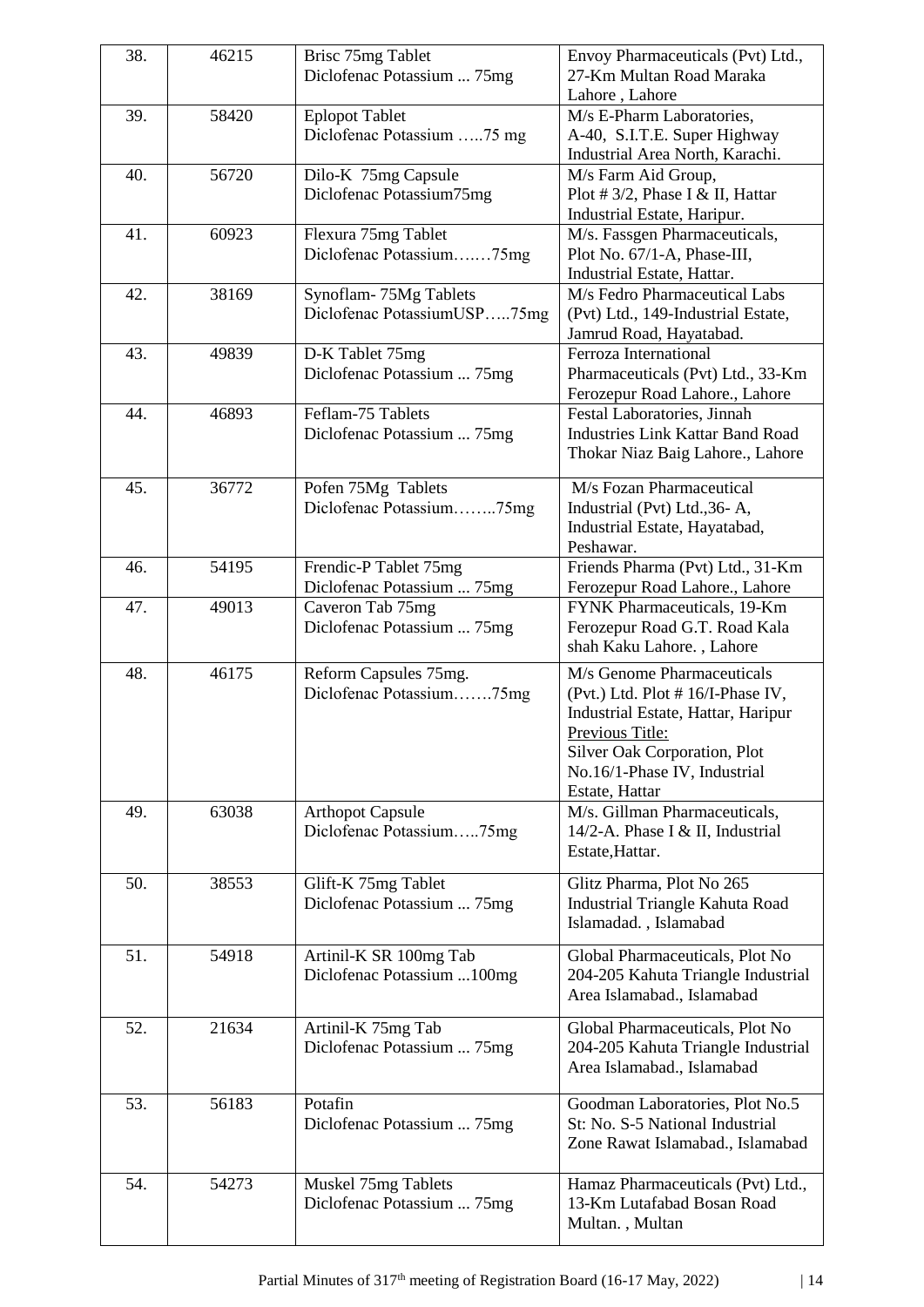| 55. | 59883 | Zofen-K Tablets 75mg<br>Each tablet contains:-                                                                                                                                                                                                                                                                                                                                                                      | Harmann Pharmaceutical<br>Laboratories (Pvt) Ltd., 16-Km                                                                |
|-----|-------|---------------------------------------------------------------------------------------------------------------------------------------------------------------------------------------------------------------------------------------------------------------------------------------------------------------------------------------------------------------------------------------------------------------------|-------------------------------------------------------------------------------------------------------------------------|
|     |       | Diclofenac Potassium  75mg                                                                                                                                                                                                                                                                                                                                                                                          | Multan Road Lahore., Lahore                                                                                             |
| 56. | 50107 | Diclokam-K Tablets 75mg<br>Diclofenac Potassium  75mg                                                                                                                                                                                                                                                                                                                                                               | Harrison Pharmaceuticals, 10-Km<br>Lahore Road Sargodha., Sargodha                                                      |
| 57. | 60366 | Harrifan-K 100mg Tablet<br>Diclofenac Potassium  100mg                                                                                                                                                                                                                                                                                                                                                              | Harrison Pharmaceuticals, 10-Km<br>Lahore Road Sargodha., Sargodha                                                      |
| 58. | 68362 | Rxoflam Tablets 75mg.<br>Diclofenac<br>Potassium75mg                                                                                                                                                                                                                                                                                                                                                                | M/s. Healer Laboratories (Pvt) Ltd.,<br>96/102-C SIE Kohat Road,<br>Peshawar.                                           |
| 59. | 41483 | Getab tablet<br>Diclofenic Potassium 75mg                                                                                                                                                                                                                                                                                                                                                                           | M/s Hicon Pharmaceuticals.<br>131-Industrial Estate, Hayatabad,<br>Peshawar.                                            |
| 60. | 55997 | Qufen - K 75mg Tablet<br>Diclofenac<br>Potassium75mg                                                                                                                                                                                                                                                                                                                                                                | M/s High-Q Pharmaceuticals,<br>Plot No.224, Sector 23,<br>Korangi Industrial Area, Karachi.                             |
| 61. | 22543 | Maxit 75 mg Tablet<br>Diclofenac potassium 75 mg                                                                                                                                                                                                                                                                                                                                                                    | M/s Hilton Pharma (Pvt.) limited,<br>Plot #13-14, Sector 15,<br>Korangi Industrial Area, Karachi.                       |
| 62. | 62476 | Kaynac Capsule 75mg<br>Diclofenac Potassium  75mg                                                                                                                                                                                                                                                                                                                                                                   | Hoover Pharmaceuticals (Pvt) Ltd.,<br>Plot No.16 Zain Park Industrial<br>Area Saggain By Pass Road<br>Lahore., Lahore   |
| 63. | 31800 | Ketagesic-75 Tablet<br>Diclofenac Potassium  75mg                                                                                                                                                                                                                                                                                                                                                                   | Hygeia Pharmaceuticals, Plot No.<br>295 Industrial Triangle Kahuta<br>Road Islamabad., Islamabad                        |
| 64. | 69285 | Denum K Tablets<br>Diclofenac Potassium  75mg                                                                                                                                                                                                                                                                                                                                                                       | Irza Pharma (Pvt) Ltd., 10.2-Km<br>Lahore Sheikhupura Road P.O Kot<br>Abdul Malik District Sheikhupura.,<br>Sheikhupura |
|     |       | For product at S.No.65, M/s Leads Pharma Pvt. Ltd., Islamabad has already been issued letter (dated 03-<br>09-2021) regarding "Cancellation of Registration of Drugs" registered under Tablet (General) Section<br>consequent to the "Withdrawal/ Voluntary Surrender of Licensed Sections (including Tablet General<br>section) by the Firm" i.e., communicated vide Licensing Division's letter dated 15-01-2021. |                                                                                                                         |
| 65. | 50953 | Diclosoft- K Tablets 75mg<br>Diclofenac Potassium  75mg                                                                                                                                                                                                                                                                                                                                                             | Leads Pharma (Pvt) Ltd., Plot No.<br>81-A Street No. 6 I-10/3<br>Islamabad., Islamabad                                  |
| 66. | 74597 | Nexfen Tablets 75 mg.<br>Diclofenac Potassium75 mg                                                                                                                                                                                                                                                                                                                                                                  | M/s. Libra (Pvt) Ltd,<br>77-Peshawar Industrial Estate,<br>Hayatabad, Peshawar.                                         |
| 67. | 65234 | Linofenac-P 75mg Tablet<br>Diclofenac Potassium  75mg                                                                                                                                                                                                                                                                                                                                                               | Linear Pharma, Plot No. 18 S. No.<br>S-4 National Industrial Zone<br>(RCCI) Rawat Islamabad.,<br>Islamabad              |
| 68. | 63262 | Diclotus-K<br>Diclofenac Potassium  75mg                                                                                                                                                                                                                                                                                                                                                                            | Lotus Pharmaceutials (Pvt) Ltd.,<br>Plot No.118-A Street No. 8, I-10/3<br>Industrial Area Islamabad.,<br>Islamabad      |
| 69. | 39198 | Catafen 100 Tablets<br>Diclofenac Potassium.100mg                                                                                                                                                                                                                                                                                                                                                                   | M/s Macter International Limited.<br>F-216, S.I.T.E, Karachi.                                                           |
| 70. | 38450 | Kaldic<br>Diclofenac Potassium 100mg                                                                                                                                                                                                                                                                                                                                                                                | Mass Pharma (Pvt) Ltd., 17 Km<br>Ferozpur Road Lahore., Lahore                                                          |
| 71. | 28866 | Inflaban-75 Tablet<br>Diclofenac Potassium  75mg                                                                                                                                                                                                                                                                                                                                                                    | Medera Pharmaceuticals (Pvt) Ltd.,<br>249-A Industrial Triangle Kahuta<br>Road Islamabad., Islamabad                    |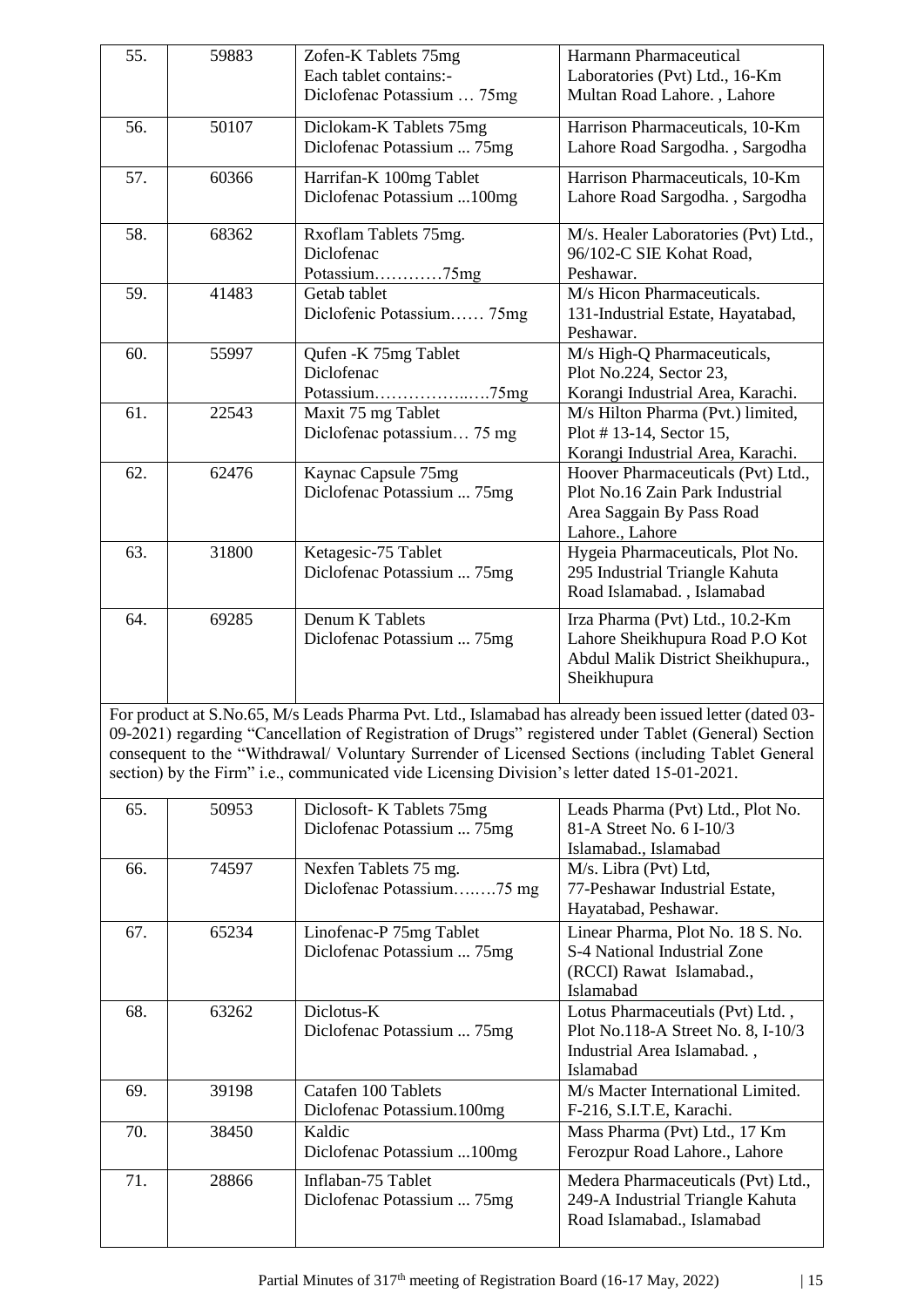| 72. | 53260 | Defenac 100mg Tablet                | M/s Mediate Pharmaceuticals (Pvt)     |
|-----|-------|-------------------------------------|---------------------------------------|
|     |       | Diclofenac Potassium : 100mg        | Limited,                              |
|     |       |                                     | Plot 150-151, Sector 24,              |
|     |       |                                     | Korangi Industrial Area, Karachi.     |
| 73. | 73586 | Defenac 75mg Capsule                | M/s Mediate Pharmaceuticals (Pvt)     |
|     |       | Diclofenac Potassium: 75mg          | Limited,                              |
|     |       |                                     | Plot 150-151, Sector 24, Korangi      |
|     |       |                                     | Industrial Area, Karachi.             |
| 74. | 61574 | Dicsod-K Tablet                     | M/s Medicaids (Pvt) Limited,          |
|     |       | Each tablet contains:-              | Plot No. 10, Sector-27,               |
|     |       | Diclofenac potassium  75 mg         | Korangi Industrial Area, Karachi.     |
| 75. | 31178 | Mediflam SR 100mg Tablets           | Mediceena Pharma (Pvt) Ltd., 27       |
|     |       | Diclofenac Potassium  75mg          | Km Raiwind Road Lahore, Lahore        |
| 76. | 73273 | Anti-Pain 100mg Capsules            | M/s. Medicraft Pharmaceuticals        |
|     |       | Diclofenac Potassium Pellets eq. to | (Pvt.) Ltd., 126-B Industrial Estate  |
|     |       |                                     |                                       |
|     |       | Diclofenac Potassium: 100mg         | Hayatabad, Peshawar.                  |
| 77. | 64022 | Anti-Pain 75mg Capsule              | M/s. Medicraft Pharmaceuticals        |
|     |       | Diclofenac Potassium Pellets        | (Pvt.) Ltd., 126-B Industrial Estate  |
|     |       | equivalent to Diclofenac            | Hayatabad, Peshawar.                  |
|     |       | Potassium75mg                       |                                       |
| 78. | 64026 | DP-Med 100mg Tablet                 | M/s. Medicraft Pharmaceuticals        |
|     |       | Diclofenac Potassium100mg           | (Pvt.) Ltd., 126-B Industrial Estate  |
|     |       |                                     | Hayatabad, Peshawar.                  |
| 79. | 69004 | Kenac Tablet 75mg                   | Medisave Pharmaceuticals, Plot        |
|     |       | Diclofenac Potassium  75mg          | No.578-579 Sundar Industrial          |
|     |       |                                     | Estate Lahore., Lahore                |
| 80. | 73124 | Kalium 75mg Tablet                  | Medisynth Pharmaceuticals, Plot       |
|     |       | Diclofenac Potassium  75mg          | No. 55 Street No. S-5 National        |
|     |       |                                     | Industrial Zone Rawat Islamabad.,     |
|     |       |                                     | Islamabad                             |
| 81. | 68456 | Volmed-K Capsule                    | M/s. Meditech Pharmaceuticals,        |
|     |       | Diclofenac Potassium75mg            | 15-D Industrial Estate, Jamrud        |
|     |       |                                     | Road, Peshawar                        |
|     |       |                                     |                                       |
|     |       |                                     |                                       |
| 82. | 66670 | Qrelif-75 Tablets                   | Medizan Laboratories (Pvt) Ltd.,      |
|     |       | Diclofenac Potassium  75mg          | Plot No 313 Industrial Triangle       |
|     |       |                                     | Kahuta Road Islamabad., Islamabad     |
|     |       |                                     |                                       |
| 83. | 59535 | <b>D-Fenac Tablets</b>              | Medley Pharmaceuticals, 41/A          |
|     |       | Diclofenac Potassium  75mg          | <b>Punjab Small Industries Estate</b> |
|     |       |                                     | Jhang Bahtar Road Wah Cantt.,         |
|     |       |                                     | Wah Cantonment                        |
| 84. | 43655 | Marinac-P 75 tablet                 | Miracle Pharmaceuticals (Pvt) Ltd.,   |
|     |       | Diclofenac Potassium  75mg          | Plot No-8 Street No-5 National        |
|     |       |                                     | Industrial Zone Rawat, Islamabad,     |
|     |       |                                     | Islamabad                             |
| 85. | 62636 | Diclofil P Tablet                   | Murfy Pharmaceuticals (Pvt) Ltd.,     |
|     |       | Diclofenac Potassium  75mg          | 8-Km Raiwind Road Lahore.,            |
|     |       |                                     | Lahore                                |
| 86. | 43908 | Digam Tablets 75mg                  | M/s. Navegal Laboratories,            |
|     |       | Diclofenac Potassium: 75mg          | Plot No. 41/1-A-2, Phase-I            |
|     |       |                                     | Industrial Estate Hattar, Haripur.    |
|     |       |                                     |                                       |
| 87. | 68239 | Naveflam Capsules 75mg.             | M/s. Navegal Laboratories,            |
|     |       | Diclofenac Potassium75mg            | Plot No. 41/1-A-2, Phase-I            |
|     |       |                                     | Industrial Estate Hattar, Haripur.    |
| 88. | 38016 | Dicloned-k 75mg tablet              | M/s Nenza Pharmaceuticals Pvt Ltd     |
|     |       | Diclofenac Potassium                | 33-A, Industrial Estate Hayatabad,    |
|     |       | USP75mg                             | Peshawar                              |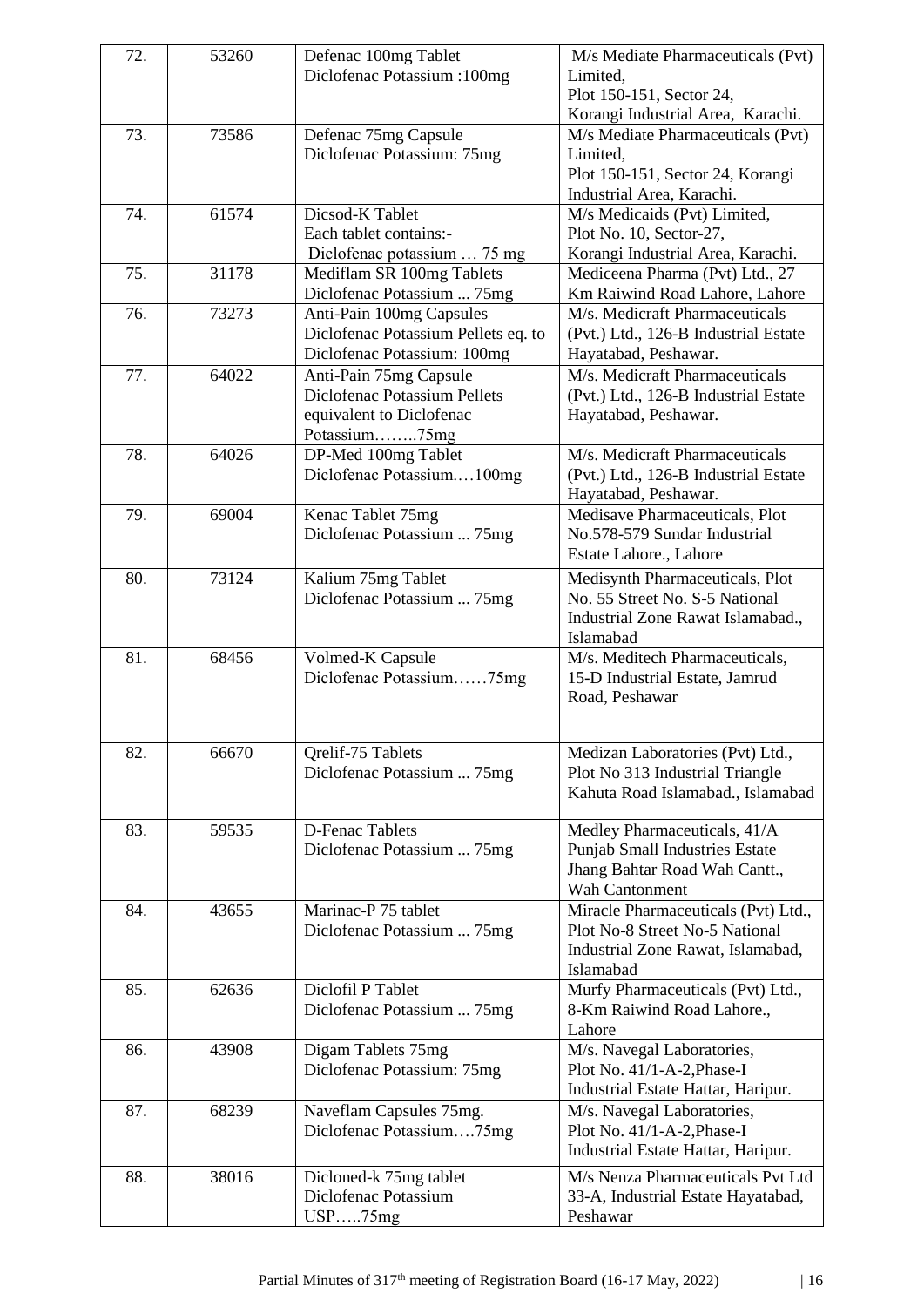| 89.  | 42984 | Movom-P Capsules 75mg<br>Diclofenac Potassium (enteric   | M/s Nenza Pharmaceuticals Pvt Ltd<br>33-A, Industrial Estate Hayatabad, |
|------|-------|----------------------------------------------------------|-------------------------------------------------------------------------|
|      |       | coated granules): 75mg                                   | Peshawar                                                                |
| 90.  | 42985 | Movom-P Capsules 100mg                                   | M/s Nenza Pharmaceuticals Pvt Ltd                                       |
|      |       | Diclofenac Potassium (enteric<br>coated granules): 100mg | 33-A, Industrial Estate Hayatabad,<br>Peshawar                          |
| 91.  | 43982 | Neofenik-75 Tablets                                      | M/s Neomedix                                                            |
|      |       | Diclofenac Potassium  75mg                               | Plot No. 5/N-5 National Industrial<br>Zone, Rawat Islamabad.            |
| 92.  | 39800 | Noafilm Tablet 100mg                                     | M/s Noa Hemis Pharmaceuticals,                                          |
|      |       | Diclofenac Potassium100mg<br>(Anti-rheumaticsystemic)    | Plot #154, Sector 23,<br>Korangi Industrial Area, Karachi.              |
| 93.  | 42123 | Noafilm-75 Tablet 75mg                                   | M/s Noa Hemis Pharmaceuticals,                                          |
|      |       | Diclofenac Potassium75mg<br>(Anti-rheumaticsystemic)     | Plot #154, Sector 23,<br>Korangi Industrial Area, Karachi.              |
| 94.  | 43605 | Declam Tablets 75mg                                      | NovaMed Pharmaceuticals (Pvt)                                           |
|      |       | Diclofenac Potassium  75mg                               | Ltd., 28-Km Ferozepur Road<br>Lahore, Lahore                            |
| 95.  | 64842 | Declam Tablet 100mg                                      | NovaMed Pharmaceuticals (Pvt)                                           |
|      |       | Diclofenac Potassium  100mg                              | Ltd., 28-Km Ferozepur Road<br>Lahore, Lahore                            |
| 96.  | 56250 | Dipolive 75mg Tablet                                     | Olive Laboratories, Plot No.52-S-6                                      |
|      |       | Diclofenac Potassium  75mg                               | National Industrial Zone Rawat<br>Rawalpindi., Rawalpindi               |
| 97.  | 56977 | Olitass                                                  | Olive Laboratories, Plot No.52-S-6                                      |
|      |       | Diclofenac Potassium  75mg                               | National Industrial Zone Rawat<br>Rawalpindi., Rawalpindi               |
| 98.  | 23973 | Fen-K SR Tablet 100mg                                    | Pakheim International Pharma (Pvt)                                      |
|      |       | Diclofenac Potassium  10mg                               | Ltd., 28 Km Ferozepur Road<br>Lahore., Lahore                           |
| 99.  | 52552 | Tasilex Tablets 75mg                                     | Panacea Pharmaceuticals, Plot No.4                                      |
|      |       | Diclofenac Potassium  75mg                               | Street No.S-6 National Industrial<br>Zone Rawat Islamabad., Islamabad   |
| 100. | 52803 | Tasium Capsule 75mg                                      | Panacea Pharmaceuticals, Plot No.4                                      |
|      |       | Diclofenac Potassium  75mg                               | Street No.S-6 National Industrial<br>Zone Rawat Islamabad., Islamabad   |
|      |       |                                                          |                                                                         |
| 101. | 52727 | <b>Ronset SR Tablets</b>                                 | Paramount Pharmaceuticals, 36                                           |
|      |       | Diclofenac Potassium  100mg                              | Industrial Triangle, Kahuta Road<br>Islamabad., Islamabad               |
| 102. | 38437 | Phlodic-K Tablet                                         | Pearl Pharmaceuticals, Plot No 204                                      |
|      |       | Diclofenac Potassium  75mg                               | Street No. 1 I-10/3 Industrial Area<br>Islamabad., Islamabad            |
| 103. | 32086 | Tonek Tablet 75mg<br>Diclofenac Potassium 75mg           | M/s. Polyfine Chempharma,<br>51 Industrial Estate, Hayatabad,           |
|      |       |                                                          | Peshawar.                                                               |
| 104. | 59971 | Reuqin-75mg Tablet                                       | Qintar Pharmaceuticals, 14-A<br><b>Small Industrial Estate Lahore</b>   |
|      |       | Diclofenac Potassium  75mg                               | Road Sargodha., Sargodha                                                |
| 105. | 46202 | Kaymax Tablet                                            | Quaper (Pvt) Ltd., 26-A S.I.E.                                          |
|      |       | Diclofenac Potassium  75mg                               | Lahore Road Sargodha., Sargodha                                         |
|      |       |                                                          |                                                                         |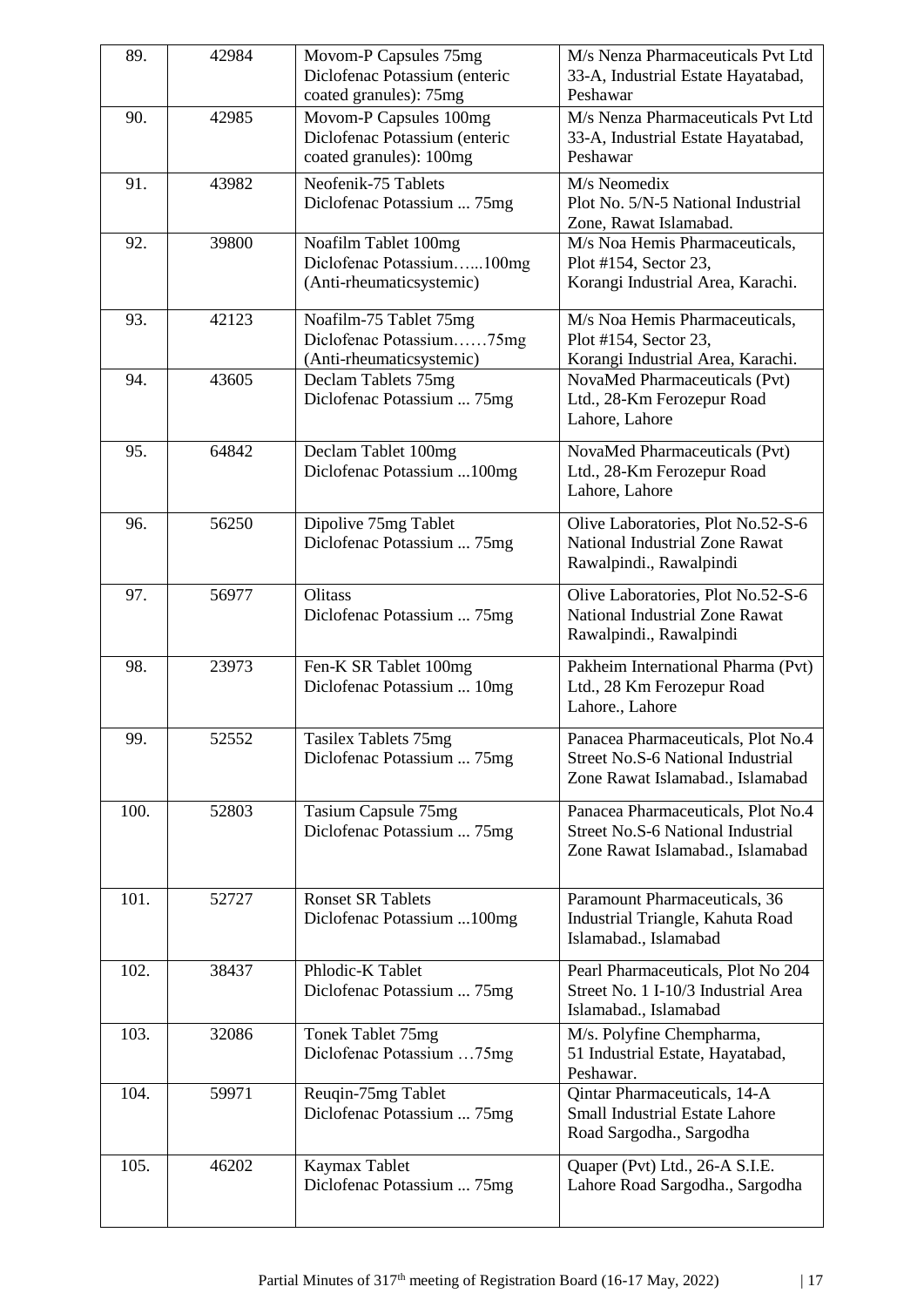| 106. | 40187 | Relsex 75mg Tablet<br>Diclofenac Potassium  75mg         | Rasco Pharma (Pvt) Ltd., 5.5 Km<br>Raiwind Road Ali Razabad<br>Lahore., Lahore                               |
|------|-------|----------------------------------------------------------|--------------------------------------------------------------------------------------------------------------|
| 107. | 58263 | Velflex 100mg Tablet<br>Diclofenac Potassium  100 mg     | M/s Ray Pharma (Pvt) Ltd.,<br>S-58, S.I.T.E, Karachi.                                                        |
| 108. | 58262 | Velflex 75 mg tablet<br>Diclofenac Potassium 75 mg       | M/s Ray Pharma (Pvt) Ltd., S-58,<br>S.I.T.E Karachi.                                                         |
| 109. | 60445 | Relic Tablet 75mg<br>Diclofenac Potassium  75mg          | M/s Raymond Pharmaceuticals<br>Lahore (Formerly Home Chemical<br>Industries), 16-KM Multan Road<br>Lahore.   |
| 110. | 66886 | Regopyrin Tablet 75mg<br>Diclofenac Potassium: 75mg      | M/s. Regent Laboratories,<br>C-20, S.I.T.E Super Highway,<br>Karachi.                                        |
| 111. | 65134 | Ronac Tablets 75mg<br>Diclofenac Potassium  75mg         | Rogen Pharmaceuticals, Plot No.<br>30 S-4 National Industrial Zone<br>Rawat Islamabad, Islamabad             |
| 112. | 65135 | Ronac SR Tablets 100mg<br>Diclofenac Potassium  100mg    | Rogen Pharmaceuticals, Plot No.<br>30 S-4 National Industrial Zone<br>Rawat Islamabad, Islamabad             |
| 113. | 56701 | Volden Fort K 75mg Tablet<br>Diclofenac Potassium  75mg  | Rotex Pharma (Pvt) Ltd., Plot No.<br>206-207 Industrial Triangle Khuta<br>Road Islamabad, Islamabad          |
| 114. | 62985 | Diclosaf-P 75mg Tablets<br>Diclofenac Potassium75mg      | M/s. Saaaf Pharmaceutical<br>Industries, Plot No. 15, Nowshera<br>Industrial Estate, Risalpur.               |
| 115. | 64198 | Diclosaf-P SR 100mg Tablets<br>Diclofenac Potassium100mg | M/s. Saaaf Pharmaceutical<br>Industries, Plot No. 15, Nowshera<br>Industrial Estate, Risalpur.               |
| 116. | 55109 | Dyfe-P 100mg SR Tablet<br>Diclofenac Potassium100mg      | M/s Safe Pharmaceuticals (Pvt.)<br>Ltd., Plot C-I-20, Sector 6-B, North<br>Karachi Industrial Area, Karachi. |
| 117. | 55108 | Dyfe-P 75mg Tablet<br>Diclofenac Potassium75mg           | M/s Safe Pharmaceuticals (Pvt.)<br>Ltd., Plot C-I-20, Sector 6-B, North<br>Karachi Industrial Area, Karachi. |
| 118. | 69281 | Zainex 75mg Tablets<br>Diclofenac Potassium  75mg        | Sapient Pharma, 123-S Industrial<br>Area Kot Lakhpat Lahore., Lahore                                         |
| 119. | 36815 | Dic-P 75Mg Tablets<br>Diclofenic Potassium75mg           | M/s Shaheen Pharmaceuticals.<br>3 km, Murghzar Road, Saidu<br>Sharif, Swat.                                  |
| 120. | 49385 | Lofen 75mg Tablet<br>Diclofenac Potassium  75mg          | Shawan Pharmaceuticals, Plot No.<br>37 Road NS-1 National Industrial<br>Zone Rawat Rawalpindi.               |
| 121. | 64791 | Pointer 75 Capsule<br>Diclofenac Potassium  75mg         | Shrooq Pharmaceuticals (Pvt) Ltd,<br>21-Km Ferozepur Road, Lahore.,<br>Lahore                                |
| 122. | 40304 | Moven 75mg Tablet<br>Diclofenac Potassium  75mg          | Shrooq Pharmaceuticals (Pvt) Ltd,<br>21-Km Ferozepur Road, Lahore.,<br>Lahore                                |
| 123. | 72136 | Siclo 75mg Tablet<br>Diclofenac Potassium  75mg          | Siam Pharmaceuticals, Plot No. 217<br>Industrial Triangle Kahuta Road<br>Islamabad., Islamabad               |
| 124. | 24049 | Rheumatin-K Tablet 75mg<br>Diclofenac Potassium  75mg    | Siza International (Pvt) Ltd., 18-<br>Km Main Ferozepur Road Lahore,<br>Lahore                               |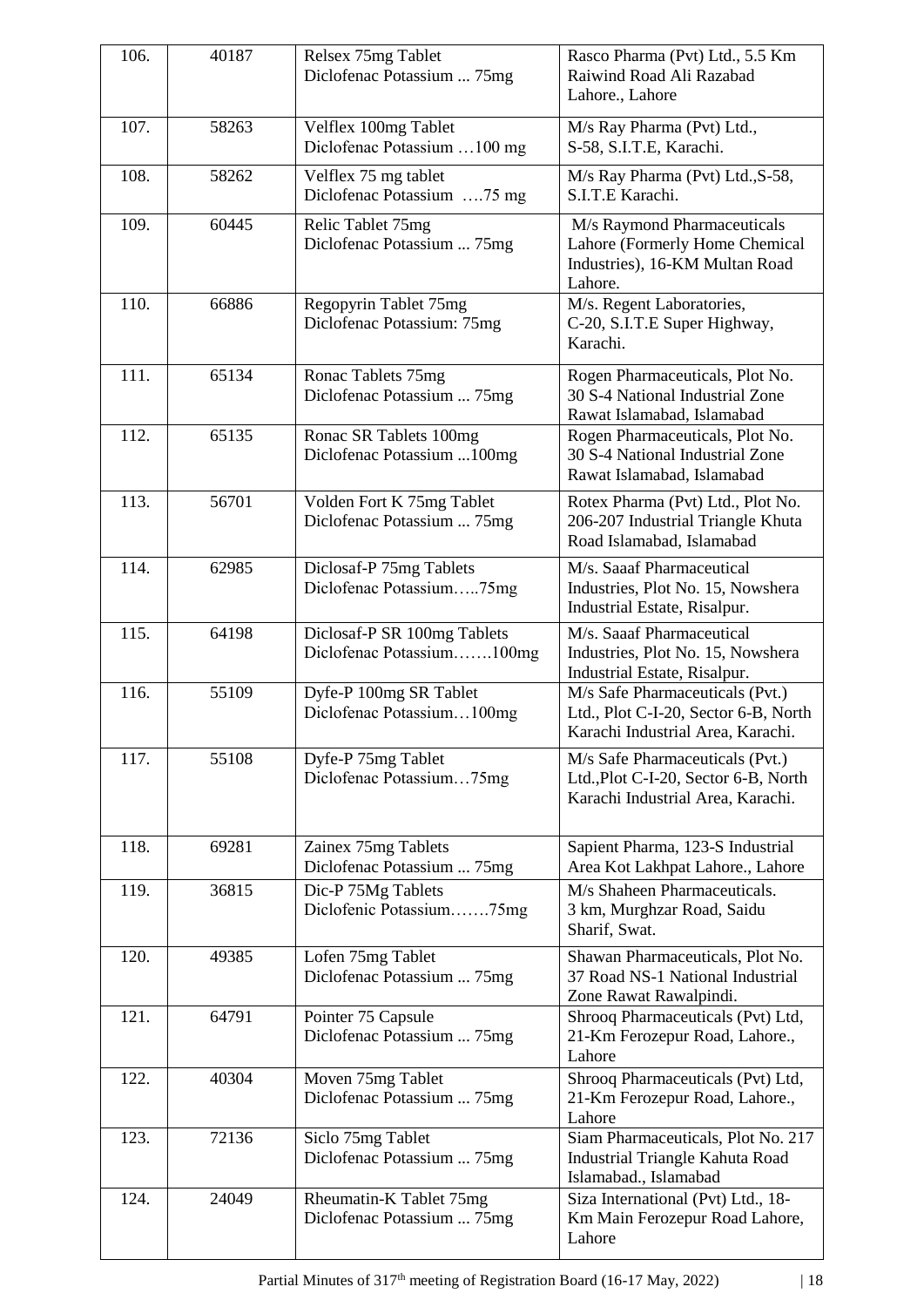| 125. | 57612 | Detran-P 75mg Tablet<br>Diclofenac Potassium  75mg       | Sunshine Pharmaceuticals,<br>Emanabad, G.T. Road, Gujranwala,                                                                   |
|------|-------|----------------------------------------------------------|---------------------------------------------------------------------------------------------------------------------------------|
|      |       |                                                          | Gujranwala                                                                                                                      |
| 126. | 60965 | Diclowan-P 75mg Tablet<br>Diclofenac Potassium  75mg     | Swan Pharmaceutical (Pvt) Ltd.,<br>11-E Industrial Triangle Kahuta<br>Road Islamabad.                                           |
| 127. | 23822 | Klic-F 75mg tablet<br>Diclofenac Potassium: 75mg         | M/s Tabros Pharma (Pvt) limited,<br>L-20/B, Sector-22, Federal B<br>Industrial Area, Karachi.                                   |
| 128. | 65546 | Theradic-P Tablet 100mg<br>Diclofenac Potassium  100mg   | Theramed Pharmaceuticals (Pvt)<br>Ltd., 45-Km Multan Road Lahore.,<br>Lahore                                                    |
| 129. | 70233 | Triclo-K 75mg Capsules<br>Diclofenac Potassium  75mg     | Trison Research Labortories (Pvt)<br>Ltd., 27-A Punjab SIE Sargodha.,<br>Sargodha                                               |
| 130. | 52707 | Unifin Tablet 75mg<br>Diclofenac Potassium  75mg         | Unison Chemical Works, 15 Km<br>Raiwind Road Lahore., Lahore                                                                    |
| 131. | 47294 | Dic-P 100mg Tablets<br>Diclofenac Potassium: 100mg       | M/s Unitech Pharmaceuticals (Pvt)<br>Ltd. Plot No. 4/116, Sector 21,<br>Korangi Industrial Area,<br>Karachi.                    |
| 132. | 27876 | Signa 75mg Tablet<br>Diclofenac Potassium  75mg          | Valor Pharmaceuticals, 124/A<br>Kahuta Triangle Industrial Area<br>Islamabad., Islamabad                                        |
| 133. | 78831 | <b>VALRON-P 75 Tablets</b><br>Diclofenac Potassium  75mg | Venus Pharma, 23 Km Multan<br>Road Lahore., Lahore                                                                              |
| 134. | 37574 | Diclovis-K 75Mg Tablets<br>Diclofenac Potassium  75mg    | Vision Pharmaceuticals, Plot No.<br>22-23 Industrial Triangle Kahuta<br>Road Islamabad, Islamabad                               |
| 135. | 56845 | Detaflam Tablet 75mg<br>Diclofenac Potassium  75mg       | Webros Pharmaceuticals, Plot No.<br>1 Street No. 10 National Industrial<br>Zone Rawat Islamabad., Islamabad                     |
| 136. | 65126 | Relpain<br>Diclofenac Potassium  75mg                    | Well & Well Pharma (Pvt) Ltd.,<br>Plot No.7 Street S-8 National<br><b>Industrial Zone RCCI Rawat</b><br>Islamabad., Islamabad   |
| 137. | 68326 | Dolwel 75mg Tablet<br>Diclofenac Potassium75mg           | M/s Welmark Pharmaceuticals, Plot<br>#122, Block B, Phase 5, Industrial<br>State, Hattar.                                       |
| 138. | 24273 | <b>Antiflam Tabelts</b><br>Diclofenac Potassium  75mg    | Wilshire Laboratories (Pvt) Ltd.,<br>124/1 Industial Estate Kot Lakhpat<br>Lahore., Lahore                                      |
| 139. | 72983 | Declowin 75mg Tablet<br>Diclofenac Potassium  75mg       | Winilton Pharmaceuticals (Pvt)<br>Ltd., Plot No. 45 Street No. S-5<br>National Industrial Zone Rawat<br>Rawalpindi., Rawalpindi |
| 140. | 47860 | Achex<br>Diclofenac Potassium  75mg                      | Wise Pharmaceuticals, Plot No. 3-<br>A Street S-1 National Industrial<br>Zone, Rawat Islamabad.                                 |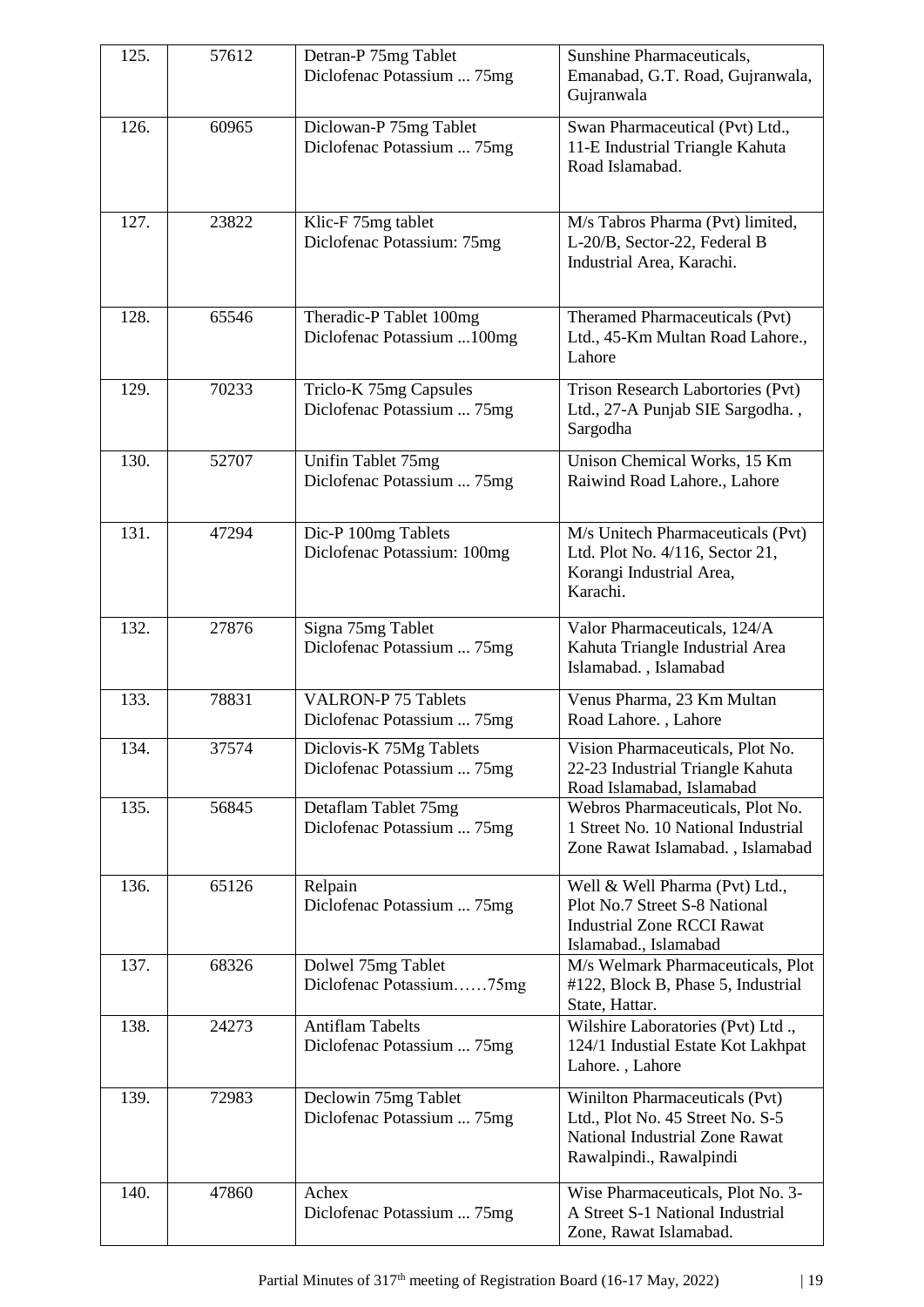| 141. | 56529  | Pofac 75mg tablet<br>Diclofenac Potassium75mg                              | M/s. Wnsfeild Pharmaceuticals,<br>Plot.No.122, Block-A, Phase-<br>V, Industrial Estate Hattar, Haripur. |
|------|--------|----------------------------------------------------------------------------|---------------------------------------------------------------------------------------------------------|
| 142. | 57985  | Painogin 75mg Tablet<br>Diclofenac Potassium75mg                           | M/s Zanctok Pharmaceuticals<br>Laboratories, F-5 S.I.T.E<br>Area, Hyderabad.                            |
| 143. | 58404  | Corom-P 75mg Tablet<br>Diclofenac Potassium 75 mg                          | M/s Zephyr Pharmatec (Pvt.) Ltd,<br>A-39, SITE II, Super Highway,<br>Karachi.                           |
| 144. | 35988  | Quikrel 75mg Tablet<br>Each tablet contains:-<br>Diclofenac Potassium 75mg | M/s. Z-Jans Pharmaceuticals (Pvt)<br>Ltd., 148-A, Industrial Estate<br>Hayatabad, Peshawar.             |
| 145. | 054273 | Muskel 75mg Tablet<br>Each tablet contains:-<br>Diclofenac Potassium 75mg  | Hamaz Pharmaceuticals (Pvt) Ltd.,<br>13-Km Lutafabad Bosan Road<br>Multan.                              |
| 146. | 057662 | K-Lam 75mg Tablet<br>Each tablet contains:-<br>Diclofenac Potassium 75mg   | DrugPharm (Pvt) Ltd. 28-Km,<br>Sheikhupura Road, Lahore                                                 |

**25.** Furthermore, following responses have been received against the show cause notices:

| S.NO | <b>COMPANY NAME</b>     | <b>RESPONSE</b>                                                         |  |
|------|-------------------------|-------------------------------------------------------------------------|--|
| 1.   | <b>M/s Rotex Pharma</b> | In response to your letter No. $F.5-6/2021$ - Reg-11 (M-313)            |  |
|      | Pvt Ltd, Islamabad      | (Misc.) date $29/12/2021$ , we would like to inform you that the        |  |
|      |                         | registration of the subject Product i.e. Volden Fort K 75mg Tablet      |  |
|      |                         | may not be cancelled with immediate effect, because we have the         |  |
|      |                         | following inventory in hand;                                            |  |
|      |                         | i.<br>Finished Goods in warehouse 38,893 packs                          |  |
|      |                         | ii.<br>Diclofenac Potassium (API) in inventory 308kg                    |  |
|      |                         | Diclofenac Potassium (API) LC opened (See attached)<br>iii.             |  |
|      |                         | 1000kg                                                                  |  |
|      |                         | Therefore, it is requested that we may please be allowed to             |  |
|      |                         | consume above stock before cancellation of Registration.                |  |
| 2.   | <b>M/s Alfalah</b>      | With reference to your letter no. F.5-6/2021-Reg-II(M-313)(Misc),       |  |
|      | Pharma (Pvt) Ltd,       | dated 29-12-2021, we M/s Alfalah Pharma (Pvt.) Ltd., 12 Km              |  |
|      | Lahore                  | Sheikhupura Road, Lahore, had received a show cause notice              |  |
|      |                         | regarding the Cancellation of Registration of our product "LYON         |  |
|      |                         | 75MG TABLET (Diclofenac potassium)" having registration no.             |  |
|      |                         | 057517.                                                                 |  |
|      |                         | We honor the board decision and it is so correct that there is no       |  |
|      |                         | approved reference from any RRAs, but it is humbly requested in         |  |
|      |                         | you honor that we have registered this product since dated 04-06-       |  |
|      |                         | 2009 (copy of registration letter is attached) and we are selling it on |  |
|      |                         | doctor's prescription.                                                  |  |
|      |                         | We have a huge market regarding its use. We had never any               |  |
|      |                         | complaint from any doctor or patient regarding its use. We had done     |  |
|      |                         | stability study of three different batches on both Accelerated (40°C    |  |
|      |                         | $2^{\circ}$ C and 75% + 5% RH) and Real time (30°C 2°C and 65% + 5%     |  |
|      |                         | RH) at different intervals, the                                         |  |
|      |                         | results of that are satisfactory (copy attached).                       |  |
|      |                         | Kindly allow us to continue quality production of "LYON 75MG            |  |
|      |                         | TABLET (Diclofenac potassium)".                                         |  |
|      |                         | Your decision is highly appreciated.                                    |  |
| 3.   | <b>M/s Candid</b>       | Please refer your letter No.F.5-6/2021-Reg-II(M-313)(Misc) dated        |  |
|      | Pharma, Lahore          | 29.12.2021 regarding the subject cited above.                           |  |
|      |                         | We, Candid Pharmaceuticals, hereby submit that any decision taken       |  |
|      |                         | up by the Drug Registration Board in interest of general public         |  |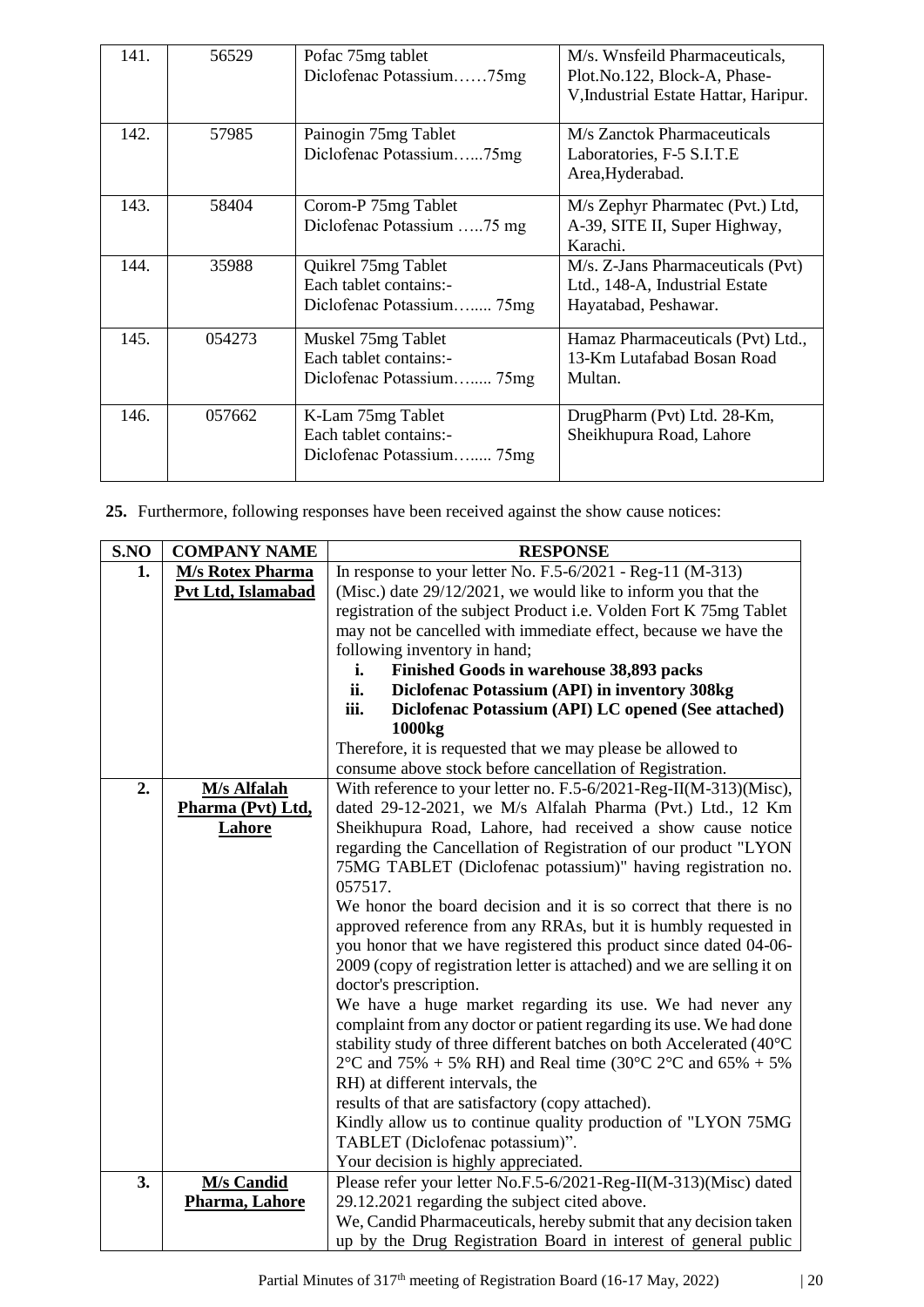|    |                                      | regarding fate of Diclofenac potassium 75mg will be acceptable to                                                                      |  |  |  |
|----|--------------------------------------|----------------------------------------------------------------------------------------------------------------------------------------|--|--|--|
|    |                                      | us.                                                                                                                                    |  |  |  |
| 4. | <b>M/s Lotus</b>                     | With reference to your letter No F.5-6/2021-Reg-II (M-313)<br>(Misc) dated 29th December 2021, it is stated that we are not            |  |  |  |
|    | <b>Pahrmaceuticals</b><br>(Pvt) Ltd, | manufacturing Diclofenac Potassium (Diclotus-K 75mg) since                                                                             |  |  |  |
|    | <b>Islamabad</b>                     | July-2021 Furthermore, we have no intention to manufacture                                                                             |  |  |  |
|    |                                      | above mentioned product in future.                                                                                                     |  |  |  |
| 5. | <b>M/s Adamjee</b>                   | We reference to your letter no. F-3-6/2021 Reg-1 (M313) Misc                                                                           |  |  |  |
|    | <b>Pharaceuticals Pvt</b>            | dated 7 <sup>th</sup> January 2022, we have objection to cancellation of                                                               |  |  |  |
|    | Ltd                                  | Zulfenac-P 75mg and Zulfenac-P 100mg tablet. We will utilize our                                                                       |  |  |  |
|    |                                      | raw material to manufacture Adafenac-P 50mg tablets (diclofenac<br>Potassium 50mg Registration No. 58145.                              |  |  |  |
| 6. | <b>M/s Novamed</b>                   | With reference to your show cause notice No.F.5-6/2021-Reg-                                                                            |  |  |  |
|    | <b>Pharmaceuticals</b>               | II(M-313)(Misc) dated 29-12-2021 and 07-01-2022 and personal                                                                           |  |  |  |
|    | Pvt Ltd                              | hearing Notice No.F.3-2/2022-Reg-I (M-317)(Misc) dated 06-04-                                                                          |  |  |  |
|    |                                      | 2022 on the subject cited above, we want to explain our narrative                                                                      |  |  |  |
|    |                                      | for our registered drug Declam Tablet 75mg (Diclofenac Potassium                                                                       |  |  |  |
|    |                                      | 75mg) and Declam Tablet 100mg (Diclofenac Potassium 100mg)                                                                             |  |  |  |
|    |                                      | having registration No.064842 $& 043605$ .                                                                                             |  |  |  |
|    |                                      | Declam Tablet 75mg and Declam Tablet 100mg, both the strength                                                                          |  |  |  |
|    |                                      | are registered with the DRAP since 13-06-2006 and 10-08-2010                                                                           |  |  |  |
|    |                                      | respectively and are being marketed since registration. However,<br>during this period of 12 years no adverse event has been reported  |  |  |  |
|    |                                      | till date. When there is a concern of efficacy and safety of drug,                                                                     |  |  |  |
|    |                                      | pharmacovigilance department of the competent authority is                                                                             |  |  |  |
|    |                                      | requested to conduct a risk based study associated with efficacy and                                                                   |  |  |  |
|    |                                      | safety pf questioned strengths of said drugs and accordingly advise                                                                    |  |  |  |
|    |                                      | the companies.                                                                                                                         |  |  |  |
|    |                                      | Need your kind advice and guidance over the matter.                                                                                    |  |  |  |
|    |                                      | Kindly consider this written reply as appearance in Personal                                                                           |  |  |  |
|    |                                      | Hearing scheduled on 19-04-2022.<br>Assuring you for our utmost cooperation in this regard.                                            |  |  |  |
|    |                                      | Thanking you in anticipation.                                                                                                          |  |  |  |
| 7. | <b>M/s Nenza</b>                     | With reference to your letter No.F.3-2/2022-Reg-I (M-317)(Misc)                                                                        |  |  |  |
|    | <b>Pharmaceutical Pvt</b>            | dated 06-04-2022. Kindly note that our products Dicloned-k 75mg,                                                                       |  |  |  |
|    | <u>Ltd</u>                           | Movom-p caps 75mg and 100mg have never been in any reported                                                                            |  |  |  |
|    |                                      | safety and efficacy issue in the country since its production and                                                                      |  |  |  |
|    |                                      | providing relief to number of patients since its launch for decades.                                                                   |  |  |  |
|    |                                      | Furthermore, we have inventory of raw and packaging material<br>along with finished stock for sale to market, therefore we request to  |  |  |  |
|    |                                      | kindly provide an appropriate time line to consume the inventory of                                                                    |  |  |  |
|    |                                      | the stated products.                                                                                                                   |  |  |  |
| 8. | <b>M/s Shrooq</b>                    | In reference to your letter No. Nil dated 6 <sup>th</sup> April, 2022, it is hereby                                                    |  |  |  |
|    | <b>Pharmaceuticals</b>               | noted that I have received show cause notices for cancellation of                                                                      |  |  |  |
|    | <b>Pvt Ltd</b>                       | registration of the products mentioned above. In many defense, I                                                                       |  |  |  |
|    |                                      | would like to state the following:                                                                                                     |  |  |  |
|    |                                      | 1. Diclofenac Potassium in 50mg is registered in Reference<br>Regulatory Authorities while 75mg is not registered. This                |  |  |  |
|    |                                      | does not mean that 75mg is unsafe in any way.                                                                                          |  |  |  |
|    |                                      | As discussed earlier in a meeting with DRAP, regarding this<br>2.                                                                      |  |  |  |
|    |                                      | matter it was said that 75mg dose is nephrotoxic while a                                                                               |  |  |  |
|    |                                      | 75mg Ampoule of Diclofenac Sodium is registered in RRAs.                                                                               |  |  |  |
|    |                                      | We obtained the registration of said products in 2015 and it<br>3.                                                                     |  |  |  |
|    |                                      | has been in use by patients all over Pakistan ever since. We                                                                           |  |  |  |
|    |                                      | have not received a single complaint till this day for any                                                                             |  |  |  |
|    |                                      | adverse reaction occurring.                                                                                                            |  |  |  |
|    |                                      | For the safety of patients, it is requested; please conduct multicenter                                                                |  |  |  |
|    |                                      | clinical trials for this dosage form. If there is any evidence of<br>adverse effects, we will happily withdraw these products from the |  |  |  |
|    |                                      | market and you may de-register.                                                                                                        |  |  |  |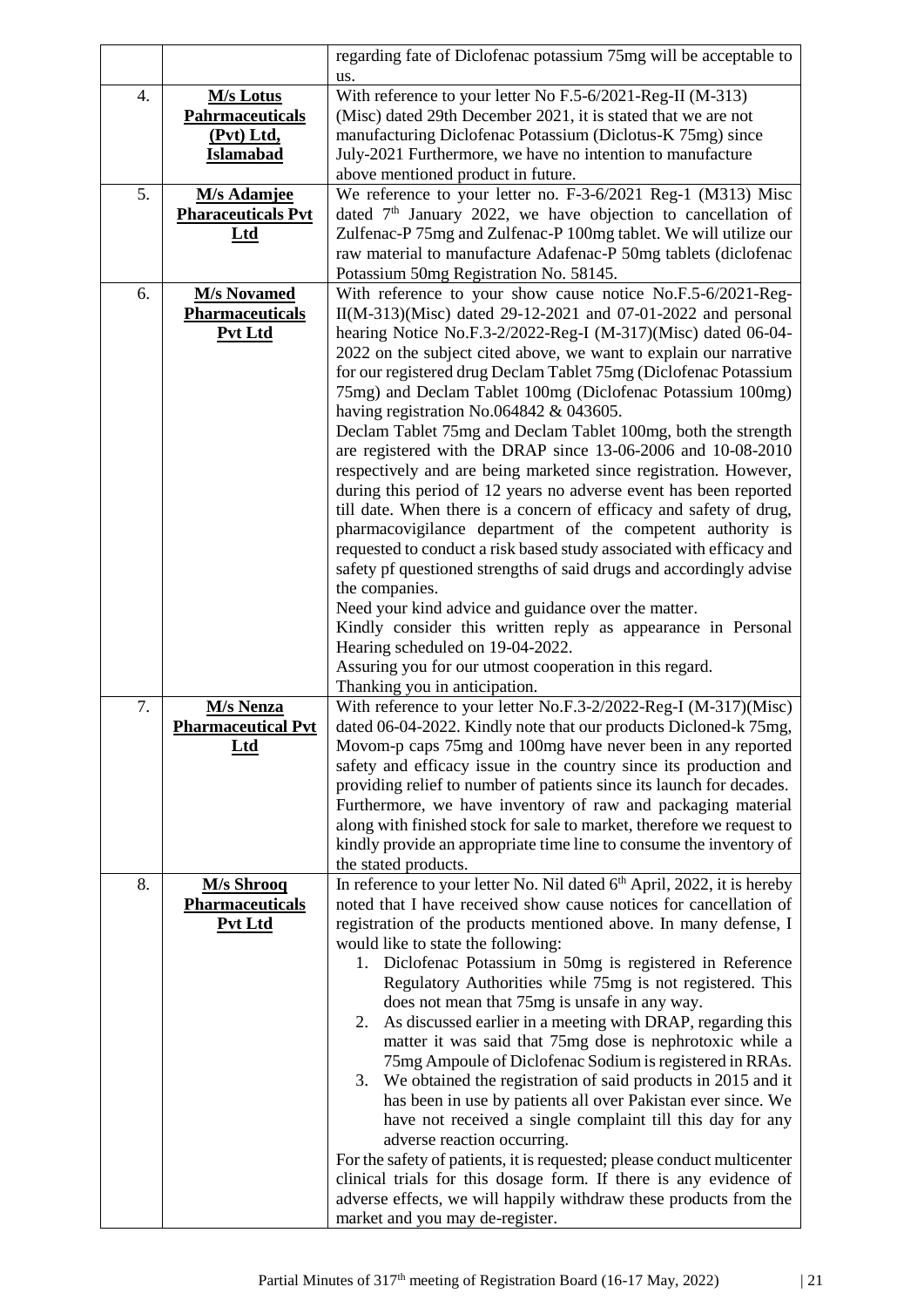| 9.  | <b>M</b> /s Fassgen      | With reference to your letter No.F.3-6/2021-Reg-I (M-313)(Misc)                                     |
|-----|--------------------------|-----------------------------------------------------------------------------------------------------|
|     | <b>Pharmaceuticals</b>   | dated $7th$ Jauray, 2022 on received 14 <sup>th</sup> January, 2022, show cause                     |
|     |                          | and personal hearing notice regarding cancellation of registration                                  |
|     |                          | of Flexura 75mg (Diclofenac Potassium) tablets.                                                     |
|     |                          | Worldwide research recommended dosage of Diclofenac Potassium                                       |
|     |                          | is 150mg.day which provide better relief to patient. So, our product                                |
|     |                          | is 75mg it can be divided doses 75mg twice a day.                                                   |
|     |                          |                                                                                                     |
|     |                          | Whereas DRAP earlier decided that, molecules being established                                      |
|     |                          | since 10 years reported no safety issues should be granted                                          |
|     |                          | permission to continue for marketing. Furthermore, in our opinion                                   |
|     |                          | that, letter contents should have been for new manufacturers and                                    |
|     |                          | not mandatory for every manufacturer.                                                               |
|     |                          | And if the DRAP consider that the permission has to be given                                        |
|     |                          | according to the international standards and if everyone's                                          |
|     |                          | registration above 50mg in Pakistan has to be cancelled then it is                                  |
|     |                          | humble requested you to kindly grant us alternate new product                                       |
|     |                          | registration.                                                                                       |
|     |                          | Your cooperation will highly be appreciated.                                                        |
| 10. | <b>M/s Trison</b>        | Kindly refer to your letter No.F.5-3/2022-Reg-II(M-317)(Misc)                                       |
|     | <b>Research</b>          | received by us on 23-04-2022 regarding the subject captioned                                        |
|     | <b>Laboratories Pvt</b>  | above. It is stated that decision of the registration board regarding                               |
|     | $Ltd$                    | cancellation of the registration of our product TRICLO K 75ng                                       |
|     |                          | Capsule and the subsequent personal hearing notice cannot be                                        |
|     |                          | justified on the basis of Reference Regulatory Authority of the said                                |
|     |                          | strengths.                                                                                          |
|     |                          | Many of the pharmaceuticals industries including us in Pakistan are                                 |
|     |                          | holding the registration of Diclofenac Potassium formulations                                       |
|     |                          | above 50mg strengths. They are manufacturing the strengths of                                       |
|     |                          | Diclofenac Potassium above 50mg from their date of registration,                                    |
|     |                          | no health threatening ADR's relating its safety and efficacy have                                   |
|     |                          | been observed since then.                                                                           |
|     |                          | Moreover, strengths above 50mg are also registered and                                              |
|     |                          | manufactured in countries like India, China and Bangladesh.                                         |
|     |                          | Clinical trials have been conducted; its clinical safety and efficacy                               |
|     |                          | have been found satisfactory in these countries. Its safety and                                     |
|     |                          | efficacy in strengths above 50mg cannot be justified by their                                       |
|     |                          | presence or absence in RRA.                                                                         |
|     |                          | So, it is requested to give us exception to personnel hearing notice                                |
|     |                          | in the light of the above.                                                                          |
| 11. | <b>M/s Caliph</b>        | With due respect, It is stated with reference to your letter subjected                              |
|     | <b>Pharmaceuticals</b>   | above we M/s Caliph Pharmaceuticals do herby state that the                                         |
|     | (Pvt.) Ltd, KPK          | subject Drug diclofenac Potassium 75mg is being sold in Pakistan                                    |
|     |                          | for more than 10 years and our product Caldic 75mg is also being                                    |
|     |                          | regularly prescribed by doctors around Pakistan since our                                           |
|     |                          | registration.                                                                                       |
|     |                          |                                                                                                     |
|     |                          | We therefore request the honorable Registration board to allow the                                  |
|     |                          | sale of drug in Pakistan.<br>In Case of refusal of this request, we shall apply for Standardization |
|     |                          |                                                                                                     |
|     |                          | of Formulation as or Strength as per the procedure available in 283 <sup>rd</sup>                   |
|     |                          | meeting of Registration Board, till then we shall be allowed to                                     |
|     |                          | manufacture this drug till we get the approval for diclofenac                                       |
|     |                          | potassium 50mg which is available in reference Regulatory                                           |
|     |                          | Authority.                                                                                          |
|     |                          | We are available for any further information regarding this matter.                                 |
| 12. | <b>M/s Hilton Pharma</b> | We have received your letter No. F 3-6/2021 Reg-1 (M-313) Mis                                       |
|     | (Pvt.) Ltd, Karachi      | dated 29 <sup>th</sup> December, 2021, referring the subject product case is                        |
|     |                          | fixed for personal hearing dated 10 <sup>th</sup> January 2022 at 10.00am                           |
|     |                          | This is to inform you that due to short notice of hearing and paucity                               |
|     |                          | of time, we request you to kindly grant an adjournment which is                                     |
|     |                          | fixed on date cited above so that, we can some with proper hearing.                                 |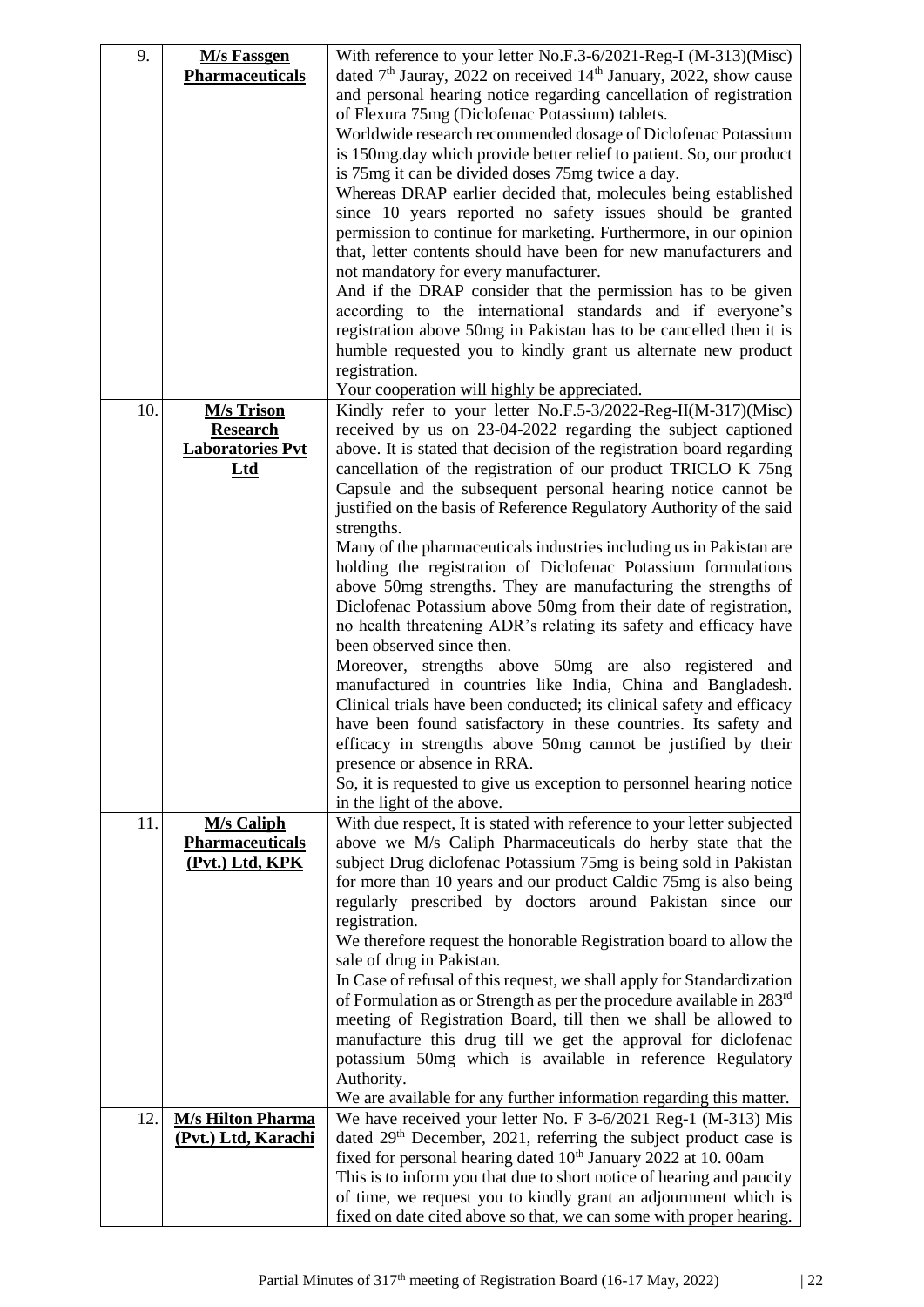| 13. | <b>M/s Mediate</b>      | With reference to your letter No. F 3-6/2021 Reg -1 (M-313) Misc                   |  |  |
|-----|-------------------------|------------------------------------------------------------------------------------|--|--|
|     | <b>Pharmaceutical</b>   | dated the 29 <sup>th</sup> December 2021 received on 05 <sup>th</sup> January 2021 |  |  |
|     | (Pvt.) Ltd Karachi      | regarding the captioned subject.                                                   |  |  |
|     |                         | As per your direction regarding cancelation of the already                         |  |  |
|     |                         | registered drugs contains Diclofenac Potassium in strength higher                  |  |  |
|     |                         | than 50mg for our products diclofenac potassium 100mg with                         |  |  |
|     |                         | registration No 053260 and diclofenac potassium 75mg with                          |  |  |
|     |                         | registration No. 073586.                                                           |  |  |
|     |                         |                                                                                    |  |  |
|     |                         | Kindly note that we are manufacturing 50mg and 100mg of tablets                    |  |  |
|     |                         | from 2009, we have note receive we have not received any                           |  |  |
|     |                         | complain regarding dosage of this product.                                         |  |  |
|     |                         | Furthermore, we have not manufactured Defenac 75mg capsule yet,                    |  |  |
|     |                         | But any how whatever DRAP have decided for all we accept the                       |  |  |
|     |                         | decision accordingly.                                                              |  |  |
| 14. | <b>M/s Zanctok</b>      | In reference to the above mentioned subject i.e the issued                         |  |  |
|     | <b>Pharamceutixcals</b> | by DRAP on 29 <sup>th</sup> December 2021 regarding Registration status of         |  |  |
|     | <b>Laboratories</b>     | formulation (Diclofenac Potassium 75mg and famotidine                              |  |  |
|     | Karachi                 | 10mg/5ml) which nullifies the registration of these drugs by                       |  |  |
|     |                         | regulatory authority.                                                              |  |  |
|     |                         | It is stated that, our product "Painogin 75mg" was                                 |  |  |
|     |                         |                                                                                    |  |  |
|     |                         | registered by DRAP on 31 <sup>st</sup> July 2009 under section 7 of the drug       |  |  |
|     |                         | Act 1976 and Rules 28, 29 and 30 of the Drug (Licensing                            |  |  |
|     |                         | Registration and Advertising) Rules, 1976 and was recently granted                 |  |  |
|     |                         | renewal of registration on 24 <sup>th</sup> June 2019 (Ref Paid Challan No.        |  |  |
|     |                         | 1936384) and endorsed by Assistant Director Revenue (B&A)                          |  |  |
|     |                         | DRAP, on 2 <sup>nd</sup> July 2019,                                                |  |  |
|     |                         | In the period of 2009-2021, a total of 91 batches of                               |  |  |
|     |                         | painogin (Diclofenac Potassium 75mg) were manufactured and                         |  |  |
|     |                         | marketed throughout the country. During this marketed period, not                  |  |  |
|     |                         | even a single significant complaint clinical complication,                         |  |  |
|     |                         |                                                                                    |  |  |
|     |                         | contraindication, product recall or patient relate adverse event was               |  |  |
|     |                         | reported. The product is being continually use by the customers                    |  |  |
|     |                         | with fulfillment of standard safety and dosage requirements.                       |  |  |
|     |                         | Keeping in view all the above mentioned facts, it is                               |  |  |
|     |                         | requested to the authority that kindly, as per Registration Board                  |  |  |
|     |                         | policy, revise the decision of immediate cancellation of registration              |  |  |
|     |                         | for this product, and do allow us its manufacturing and marketing                  |  |  |
|     |                         | on continue basis.                                                                 |  |  |
|     |                         |                                                                                    |  |  |

# **Proceedings during 317th Meeting:**

- 1. The instant proceedings have been undertaken in pursuance of decision taken by the Registration Board in its 313th Meeting wherein Show Cause Notices were issued to all registration holders of Diclofenac Potassium 75mg and 100mg under Section 7(11)(d) of the Drugs Act, 1976 for suspension or cancellation of registration of the aforementioned registered drug products in the public interest. Show Cause to registration holders of the drug in question were also issued personal hearing notices under Section 42 of the Drugs Act, 1976 and were heard at length.
- 2. A list of pharmaceutical companies which did not attend the meeting is at Annexure-A; a list of pharmaceutical manufacturers who have shown satisfaction on instant proceedings undertaken by the Registration Board, without raising any challenge to the show cause notice and consented to accepting the decision of the Registration Board is at Annexure-B; a list of pharmaceutical companies who either attended personal hearing or responded through written arguments is at Annexure-C; a list of pharmaceutical companies who have filed Writ Petitions before the Hon'ble Lahore High Court, Lahore is at Annexure-D.
- 3. For the sake of brevity and to avoid repetition, all arguments advanced by the registration holders are amalgamated. The arguments raised in brief in replies to the notice as well as during personal hearing were that the Board in its  $313<sup>th</sup>$  Meeting without conducting any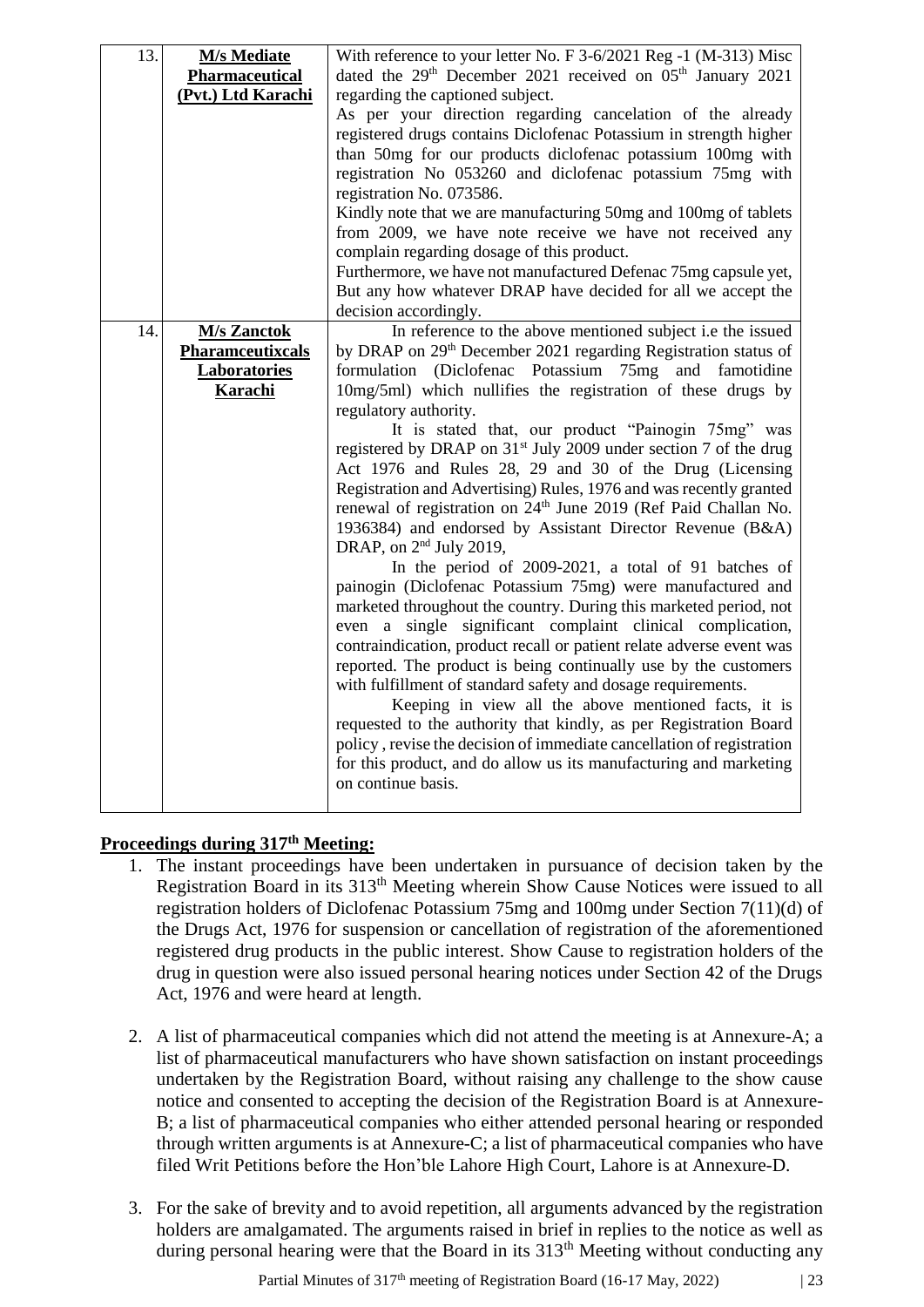proper fact finding enquiry decided to issue show cause notices by disregarding that many registrations of the drug had subsisted for more than a decade without any reported adverse effects; similarly, the show cause notice and personal hearing notices were also devoid of reasons and hence the same are *void ab initio*. The Board had granted registration of drug after satisfying itself of its safety and efficacy and cannot now take a somersault. Nonregistration or unavailability of a drug in Reference Regulatory Authorities is an irrational ground for questioning the safety and efficacy of drugs since these have proved effective in the domestic market for years; furthermore, the aforementioned ground is alien to the drug laws and cannot be invoked for any regulatory action. Reference was made to an email by the Denmark Regulatory Authority which expressed its consent to potentially granting registration of diclofenac potassium of dosage above 50mg, to argue that the drug is available in Reference Regulatory Authorities. Reference was also made to British National Formulary as well as other literature to argue that the dosage and administration regime of the Diclofenac Potassium is more than 100 to 150mg and the drug in question falls within the said range. Lastly, it was argued that discontinuation of the drug would adversely affect the patients along with incurring immense financial loss upon the registration holders.

- 4. Record has been perused with the able assistance of the representatives of the registration holders and arguments have been heard. Since common questions of law and facts are involved, therefore, all notices are decided through a common order.
- 5. Succinctly stated the facts of the matter are that the Registration Board in its various meetings considered the cases of, *inter alia*, Diclofenac Potassium Tablets/ Capsules in strengths greater than 50mg i.e. the drugs in question. It was concluded that from the available record and review of information available from the Reference Regulatory Authorities ('**RRAs**') that no clinical data regarding their safety and efficacy is available in the above strengths/dosage forms. Hence, continuing registration of the formulations was not considered justifiable keeping in view safety and efficacy parameters which are mandatorily required for continuing with registration of any drug. Therefore, it was decided in the  $288<sup>th</sup>$  Meeting of the Board dated  $14<sup>th</sup>$ -15<sup>th</sup> February, 2019 to issue Show Cause Notices to the registration holders in accordance with the law explained above, to seek response as to why the registrations should not be cancelled or suspended.
- 6. In the meanwhile, DRAP Authority in its  $70<sup>th</sup>$  Meeting held on 05-09-2019 decided the following:

*"For formulations containing "drugs" which were previously registered by the Registration Board and have proof of availability and prescription of last 10 years but are not available in the Reference Regulatory Authorities shall continue to be considered/ registered as drugs until and unless withdrawn on Safety, Efficacy and Quality reasons."*

7. Subsequently, Registration Board in its  $296<sup>th</sup>$  Meeting held on the  $8<sup>th</sup>$ -10<sup>th</sup> September, 2020, decided to request the DRAP Authority to review its above mentioned decision in the following words:

> *"Since, all such formulations which are not approved by the Reference Regulatory Authorities; the safety and efficacy profile cannot be established in the absence of a well-established system for reporting of adverse events, so a reference shall be forwarded to DRAP's Authority with the request to review the decision taken in its 70th meeting held on 05-09-2019. In this regard, PE&R Division shall prepare a comprehensive document/agenda for consideration of Authority, keeping in view the practices adopted by RRA for all such formulations;"*

8. The DRAP Authority in its 128<sup>th</sup> Meeting held on 14-12-2021 was pleased to accept the request the Registration Board and reviewed its 70<sup>th</sup> Minutes in the following words: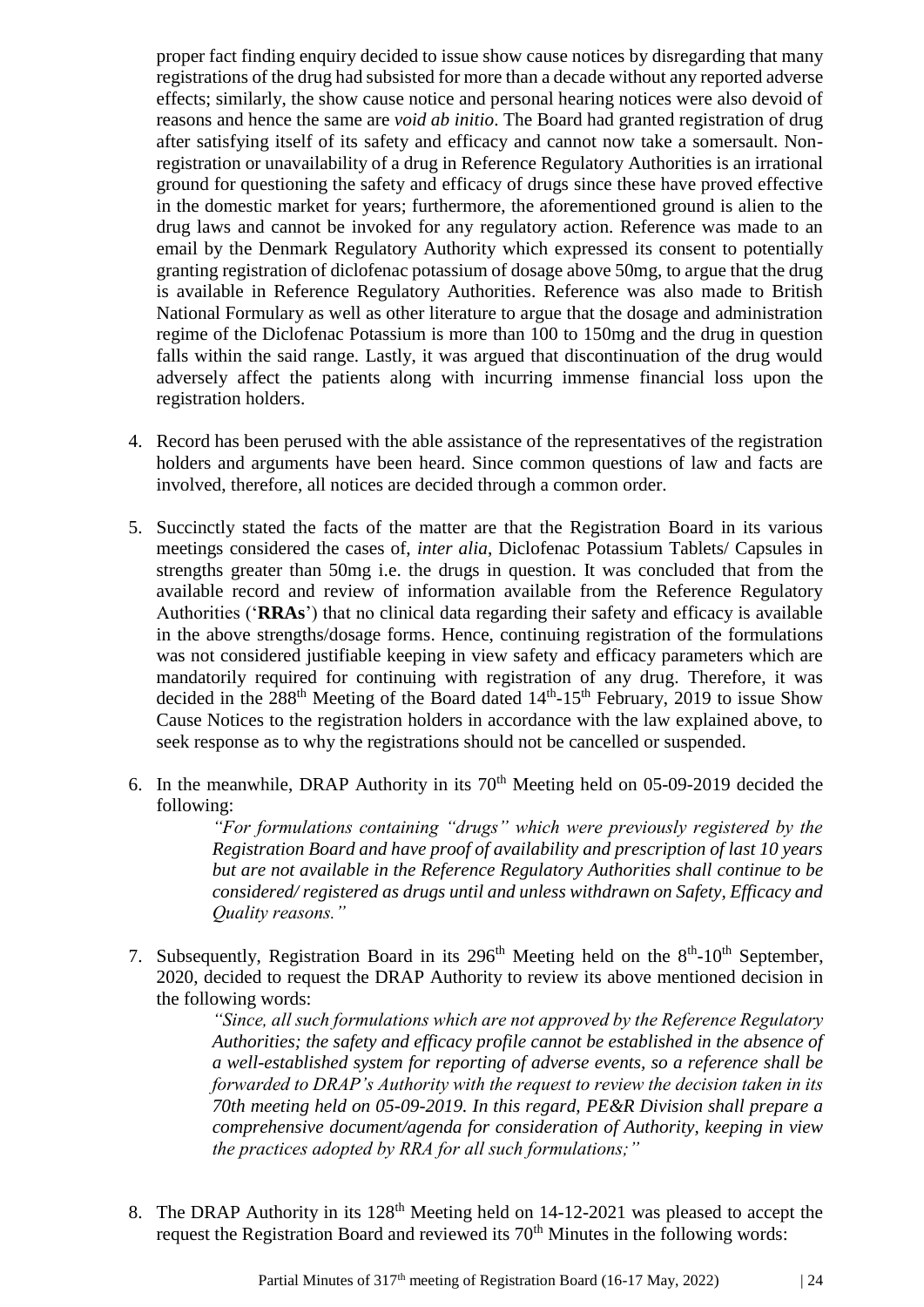The Authority endorsed the recommendation of Registration Board and made following decisions:-

*A. Partially reviewed its earlier decision taken in its 70th meeting held on 05-09- 019, consolidated amended decision is reproduced as under:*

*[…]*

*4. Drug formulations/ strengths which are previously registered by the Registration Board but are not available in any Reference Regulatory Authorities, shall be reviewed and disposed of keeping in view of safety and efficacy evidence/ data in the reference Regulatory Authorities."*

- 9. In pursuance of the above mentioned, Registration Board in  $313<sup>th</sup>$  Meeting decided to issue Show Cause Notice to all registration holders of Diclofenac Potassium 75mg and 100mg under Section 7(11)(d) of the Drugs Act, 1976 for cancellation or suspension of registration of the aforementioned in the public interest. Therefore, the instant proceedings are being undertaken in light of permission granted by the DRAP Authority in its  $128<sup>th</sup>$ Meeting.
- 10. It is to be noted at the outset that registration or licensing has been held by the Superior Courts to be a privilege not a right which can always be cancelled or suspended in accordance with the law. It has argued at length that the Registration Board granted registration after determining safety, efficacy and quality of drugs which was renewed over time, therefore, the Board cannot after passing of many years re-assess the safety and efficacy of drugs. The argument is fallacious as Rule 27 of the Drugs (Licensing, Registration and Licensing) Rules, 1976 ('**Rules, 1976**') while providing the duration of drug registration also added that the registration can always be cancelled or suspended earlier as well. The grounds on which the drug registration can be suspended or cancelled are provided in Section 7 (11) of the Drugs Act, 1976, and therefore, the argument that registration once granted will continue in perpetuity is against the law. Furthermore, Section 21 of the General Clauses Act, 1897, grants the Board the power to rescind any drug registration in accordance with the grounds provided in Section 7 (11) of the Drugs Act, 1976. The argument in discussion is also fallacious for the reason that scientific pharmaceutical knowledge is always in the process of evolution and decision based on knowledge available at one point of time cannot be used to defeat the just and fair decision to be taken in future with the broadening of knowledge. This principle has been encapsulated in Rule 30 (12) of the Rules, 1976, which grants the Board power to seek any information at any point in time post-registration regarding the safety, efficacy and quality of drugs. The Board has ample powers under Rule 30 (2) to rescind, vary or modify any decision taken by it in the larger public interest to perform its statutory regulatory duty of ensuring the provision of safe and efficacious drugs and medicines to the public at large.
- 11. The primary ground which has prevailed with the Board for initiating the instant proceedings is that the drug in question (Diclofenac Potassium 75mg and 100mg) is neither approved by any of RRAs nor any data regarding their safety and efficacy is available. To better appreciate the argument, it is important to understand the scheme of the law which allows for placing reliance on RRAs as well as its importance for performing the statutory regulatory duties.
- 12. Applicant companies are generic drug product manufacturers. The generic drug product is pharmaceutically equivalent to the innovator's drug product as it contains the identical medicinal ingredients in the same amount/strength and dosage form and it must have same pharmacokinetics, pharmacodynamics, indications, contraindications, side effects etc. A generic drug product must work in the same way as that of innovator's drug product and, therefore, it can be interchanged with the innovator's drug product. Diclofenac Potassium, in 75mg and 100mg, has no innovator and applicant companies have neither conducted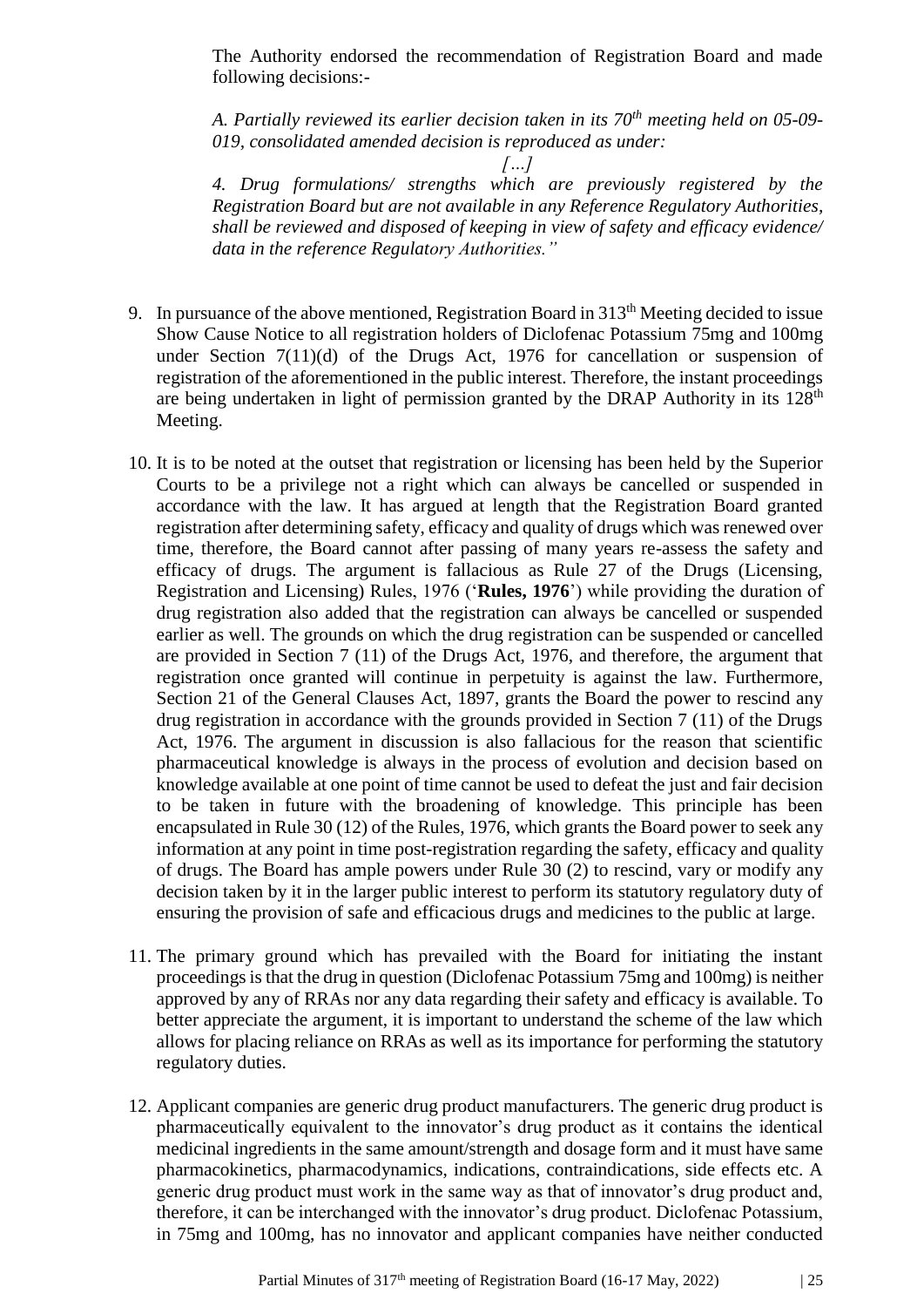nor provided any safety and efficacy study to establish the aforementioned points (i.e., pharmacokinetics, pharmacodynamics, indications, contraindications, side effects etc.).

- 13. Criteria for grant of registration of any drug product is safety, efficacy and quality parameters and the onus for provision of relevant data to establish aforementioned parameters under the applicable law is upon the applicant/registration holder. For this purpose, applicant either needs to provide sufficient data to satisfy the aforementioned parameters by themselves, or provide reference to approval of registration granted by any Reference Regulatory Authorities ('**RRAs**'); this serves the purpose for determining safety and efficacy of the drugs. RRAs are regulatory authorities of developed countries which have stringent regulatory regimen and have developed robust mechanisms for determining drug safety, efficacy and quality and their decisions are supported by the rapid advances in sciences as well as empirical studies. Even WHO supports the reliance by developing countries on decisions of the Stringent Regulatory Authorities to ensure availability of quality assured, safe and effective health products and to avoid redundancy, global harmonization of standards and wastage of limited regulatory and financial resources. This reliance enables Registration Board and DRAP to have evidence for robust, accurate and evidence based decision-making, considering that the products registered and sold in the countries of RRAs have already been strenuously evaluated to fulfil the harmonized standards of safety, efficacy and quality as adopted by WHO, ICH, etc. This reliance also enables DRAP being the national regulatory authority in undertaking post marketing surveillance, particularly of matters related to safety and efficacy of drug. RRAs have stronger reporting and information sharing system, which can be used by DRAP as a national regulatory authority as a useful tool for surveillance, new available treatments and new indications or contra-indications.
- 14. It is pertinent to mention that since adoption of RRA, DRAP has approved only those drug products which are either approved by RRAs based on their safety and efficacy assessment or after provision by the applicant pharmaceutical concern of relevant data regarding their safety, efficacy and quality. Moreover, DRAP has also started review process of already registered drugs to ensure availability of quality assured safe and effective therapeutic goods to ailing patients in the larger public interest.
- 15. The Registration Board in accordance with the global best practices, in its  $275<sup>th</sup>$  Meeting held on 25<sup>th</sup> to 27<sup>th</sup> October, 2017, decided to adopt the RRAs and their decisions "as reference for molecules/ formulations as reference for molecules/ formulations (in same dosage form and strengths) along with clinical trials for human purpose"; this decision was also upheld by the DRAP Authority in its 128<sup>th</sup> meeting. The aforementioned decision has since been applied by the Registration Board and also been followed by all pharmaceutical concerns for registration of their products without any caveat. Currently, all registered formulations and dosage of drugs and medicines in Pakistan are now required to comply with the details/ specifications as approved by RRAs or provide sufficient data for assessing safety, efficacy and quality of the drug product. Aforementioned decision has been taken to ensure availability of quality assured safe and effective medicines to ailing patients as it is matter of prime public health concern.
- 16. The adoption of RRAs allows the performance of the statutory duty to "adopt […] standards and guidelines to ensure safety, efficacy, and quality of therapeutic goods" as ordained under Section 7 (t) of the DRAP Act, 2012. Therefore, the DRAP Authority *[created under Section 2 (iv) and Section 7 of the DRAP Act, 2012]* also approved the policy of reliance on RRAs in its 73rd Meeting held on 06-11-2019. Hence, the argument that reliance on RRAs is alien to the drug laws and without any basis for determining safety and efficacy of drugs is baseless. Furthermore, as all pharmaceutical concerns are effectively complying with decision by the Board regarding reliance on RRAs in approval of their drug products and have never raised any objection or caveat to it, therefore, they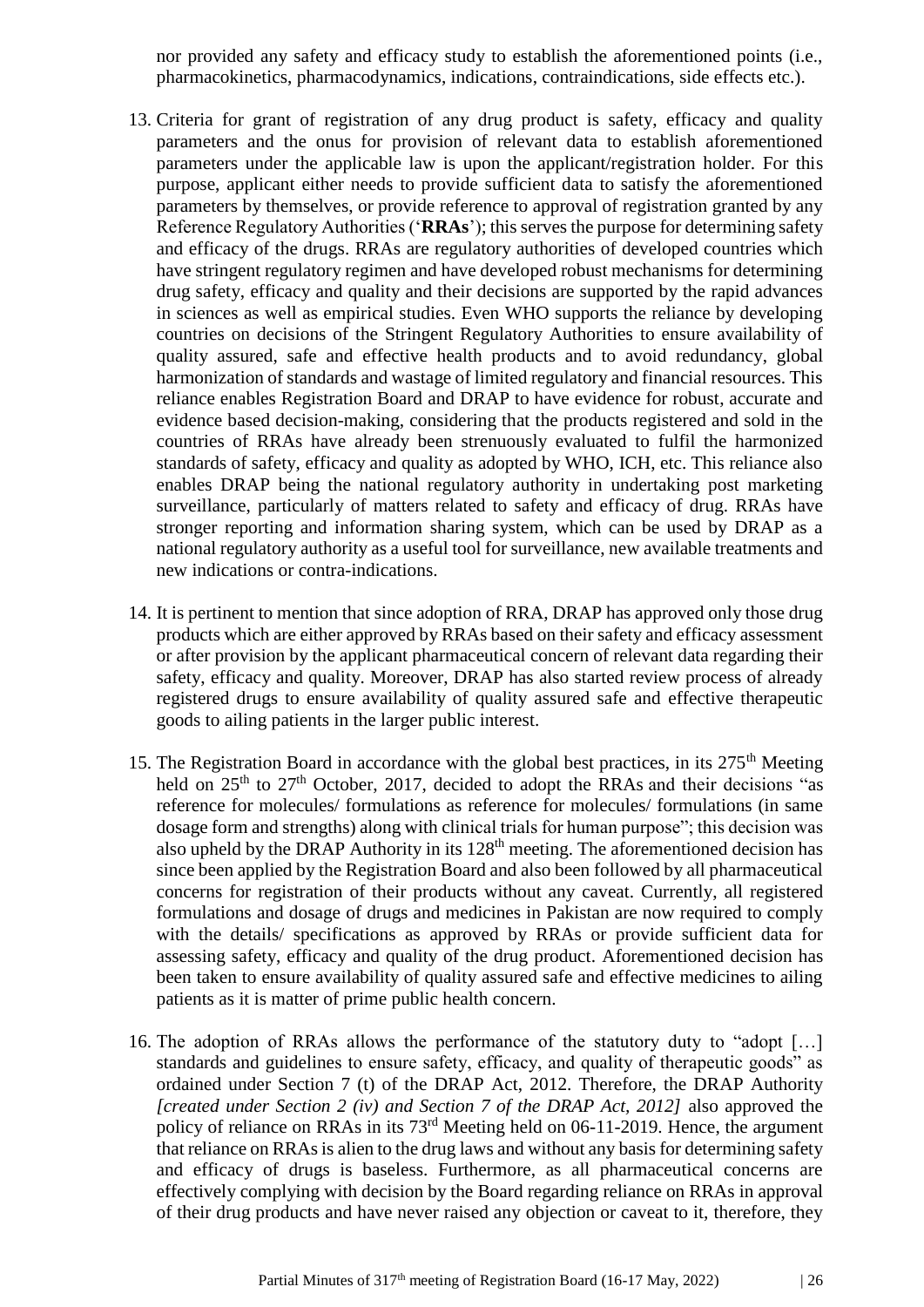are restrained and estopped by their own conduct from challenging it in the instant proceedings.

- 17. As the legality of reliance on RRAs has been detailed above, the Board has undertaken a thorough inquiry of the registration and availability of Diclofenac Potassium 75mg and 100mg Tablets in RRAs. The findings of the inquiry are summarized below:
	- a. Diclofenac potassium is approved by various RRAs in 12.5mg, 25mg and 50mg tablet strengths. As per the review of databases of all RRAs approved by the Registration Board in its  $275<sup>th</sup>$  meeting, it was observed that the maximum strength of diclofenac potassium in any dosage form is 50mg.
	- b. Product monographs and SmPC of innovator's and generic versions of Diclofenac Potassium tablets approved by various RRAs have been reviewed, which depicts that the daily dose of diclofenac potassium is from 75-200mg in divided doses, whereas the maximum strength of available diclofenac potassium tablet is 50mg.
	- c. Detailed recommendations of diclofenac potassium regarding dosage as available in the official print and online media of various RRAs have been reproduced as under:

| S/N | RRA/           | <b>Recommended Dosage</b>                                                                                                                                                                                                                                                                                                                                                                                                                                                                                                                                                                                                                                                                                                                                                                                                                                                                                                                         |  |  |
|-----|----------------|---------------------------------------------------------------------------------------------------------------------------------------------------------------------------------------------------------------------------------------------------------------------------------------------------------------------------------------------------------------------------------------------------------------------------------------------------------------------------------------------------------------------------------------------------------------------------------------------------------------------------------------------------------------------------------------------------------------------------------------------------------------------------------------------------------------------------------------------------------------------------------------------------------------------------------------------------|--|--|
|     | Product Detail |                                                                                                                                                                                                                                                                                                                                                                                                                                                                                                                                                                                                                                                                                                                                                                                                                                                                                                                                                   |  |  |
| 1.  | <b>USFDA/</b>  | Use the lowest effective dose for the shortest duration                                                                                                                                                                                                                                                                                                                                                                                                                                                                                                                                                                                                                                                                                                                                                                                                                                                                                           |  |  |
|     | Cataflam       | consistent with individual patient treatment goals.                                                                                                                                                                                                                                                                                                                                                                                                                                                                                                                                                                                                                                                                                                                                                                                                                                                                                               |  |  |
|     | 50mg Tablet    | • For treatment of pain or primary dysmenorrhea the<br>recommended dosage is 50 mg three times a day. With<br>experience, physicians may find that in some patients an initial<br>dose of 100 mg of CATAFLAM, followed by 50 mg doses,<br>will provide better relief.<br>• For the relief of osteoarthritis, the recommended dosage is<br>100-150 mg/day in divided doses, 50 mg twice a day or three<br>times a day.<br>• For the relief of rheumatoid arthritis, the recommended dosage<br>is 150-200 mg/day in divided doses, 50 mg three times a day<br>or four times a day.<br>• Furthermore, USFDA under the heading of 'warning' states                                                                                                                                                                                                                                                                                                    |  |  |
|     |                | as under:<br>"Long-term administration of NSAIDs has resulted in renal<br>papillary necrosis and other renal injury. Renal toxicity has<br>also been seen in patients in whom renal prostaglandins<br>have a compensatory role in the maintenance of renal<br>perfusion. In these patients, administration of an NSAID<br>may cause a dose-dependent reduction in prostaglandin<br>formation and, secondarily, in renal blood flow, which may<br>precipitate overt renal decompensation. Patients at greatest<br>risk of this reaction are those with impaired renal function,<br>dehydration, hypovolemia, heart failure, liver dysfunction,<br>those taking diuretics and ACE-inhibitors or ARBs, and the<br>elderly. Discontinuation of NSAID therapy is usually followed<br>by recovery to the pretreatment state.<br>No information is available from controlled clinical studies<br>regarding the use of CATAFLAM in patients with advanced |  |  |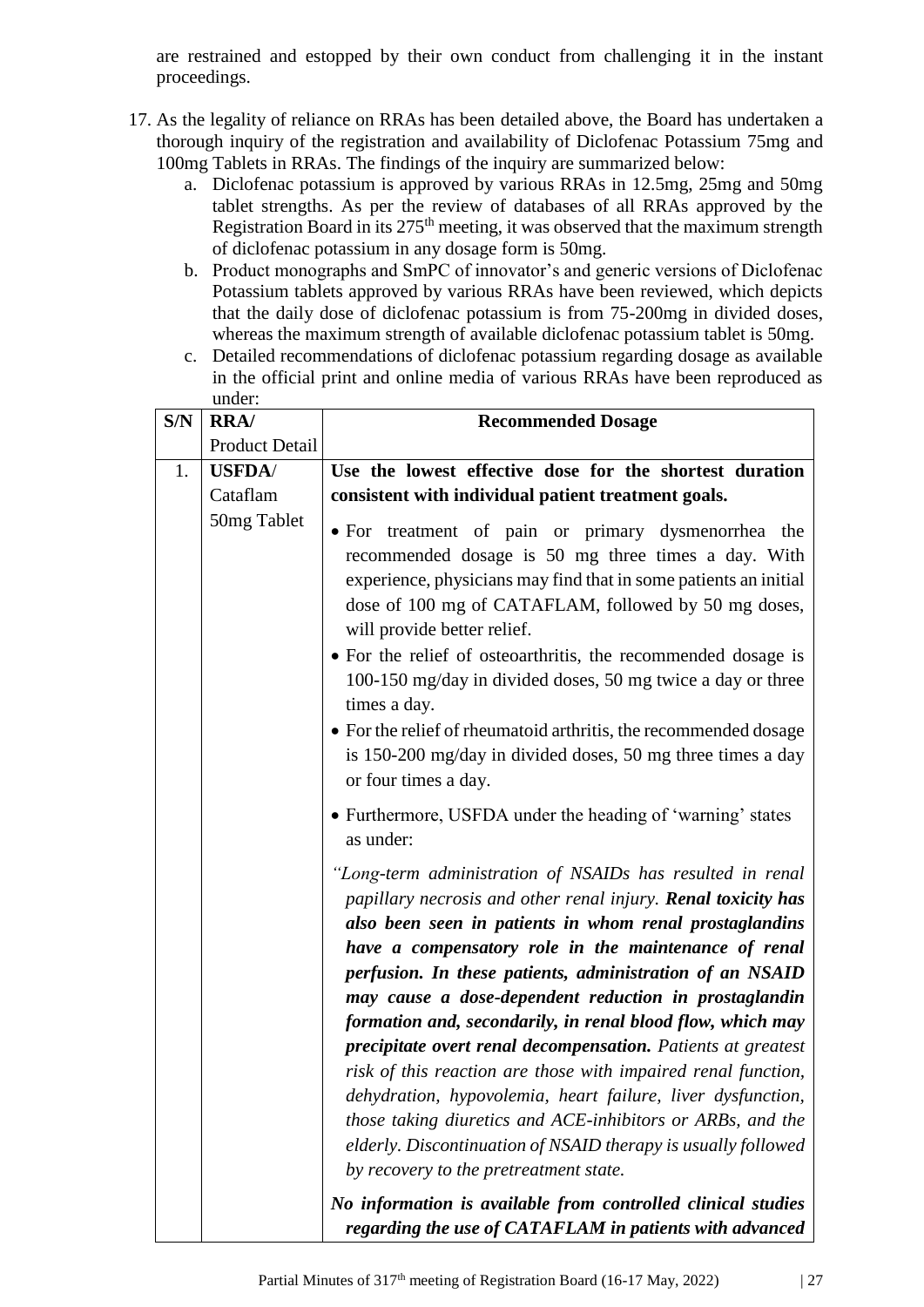|    |               | renal disease. The renal effects of CATAFLAM may hasten<br>the progression of renal dysfunction in patients with pre-                                                                                                                                                                                                                                                                                                                                                        |  |
|----|---------------|------------------------------------------------------------------------------------------------------------------------------------------------------------------------------------------------------------------------------------------------------------------------------------------------------------------------------------------------------------------------------------------------------------------------------------------------------------------------------|--|
|    |               | existing renal disease (USFDA)."                                                                                                                                                                                                                                                                                                                                                                                                                                             |  |
| 2. | <b>MHRA</b>   | Undesirable effects may be minimized by using the lowest                                                                                                                                                                                                                                                                                                                                                                                                                     |  |
|    | Diclofenac    | effective dose for the shortest duration necessary to control                                                                                                                                                                                                                                                                                                                                                                                                                |  |
|    | Potassium     | symptoms.                                                                                                                                                                                                                                                                                                                                                                                                                                                                    |  |
|    | 50mg          | The recommended daily dose is 100-150mg in two or three<br>divided doses. For milder cases, 75-100mg daily in two or<br>three divided doses is usually sufficient.<br>In migraine an initial dose of 50mg should be taken at the<br>٠<br>first signs of an impending attack. In cases where relief 2<br>hours after the first dose is not sufficient, a further dose of                                                                                                      |  |
|    |               | 50mg may be taken. If needed, further doses of 50mg may<br>be taken at intervals of 4-6 hours, not exceeding a total dose<br>of 200mg per day.                                                                                                                                                                                                                                                                                                                               |  |
| 3. | TGA/          | After assessing the risk/benefit ratio in each individual                                                                                                                                                                                                                                                                                                                                                                                                                    |  |
|    | Voltaren      | patient, the lowest effective dose for the shortest possible                                                                                                                                                                                                                                                                                                                                                                                                                 |  |
|    | Rapid<br>50mg | duration should be used. Adverse effects may be minimized                                                                                                                                                                                                                                                                                                                                                                                                                    |  |
|    | Tablet        | by using the lowest effective dose for the shortest duration                                                                                                                                                                                                                                                                                                                                                                                                                 |  |
|    |               | necessary to control symptoms.                                                                                                                                                                                                                                                                                                                                                                                                                                               |  |
|    |               | Acute pain states with an inflammatory component:                                                                                                                                                                                                                                                                                                                                                                                                                            |  |
|    |               | As a rule, the initial daily dosage for adults is 100 to 150<br>mg. In milder cases, as well as for children over 14 years<br>of age, 75 to 100 mg daily is usually sufficient. The total<br>daily dosage should generally be prescribed in 2 or 3<br>fractional doses. Treatment is to continue for a maximum<br>of 7 days. If the pain has not resolved satisfactorily after 7<br>days' treatment, the patient should be instructed to return<br>for review by the doctor. |  |
|    |               | Acute migraine                                                                                                                                                                                                                                                                                                                                                                                                                                                               |  |
|    |               | In migraine, an initial dose of 50 mg should be taken at the<br>first signs of an impending attack. If the pain is not relieved<br>within 2 hours of this initial dose, a further dose of 50 mg<br>may be taken. If needed, further doses of 50 mg may be<br>taken at intervals of 4-6 hours. The total dose to treat an<br>acute migraine should not exceed 200 mg. The total daily<br>dose should not exceed 200 mg.                                                       |  |
|    |               | Diclofenac potassium should not be used for migraine<br>prophylaxis.                                                                                                                                                                                                                                                                                                                                                                                                         |  |
|    |               | Symptomatic treatment of primary dysmenorrhoea                                                                                                                                                                                                                                                                                                                                                                                                                               |  |
|    |               | In primary dysmenorrhoea, initially a dose of 50 or 100 mg<br>should be given followed by 50 mg three times daily for 3<br>days. Treatment should be started upon appearance of the<br>first symptoms and, depending on their duration and<br>severity, continued for up to three days. If the pain has not                                                                                                                                                                  |  |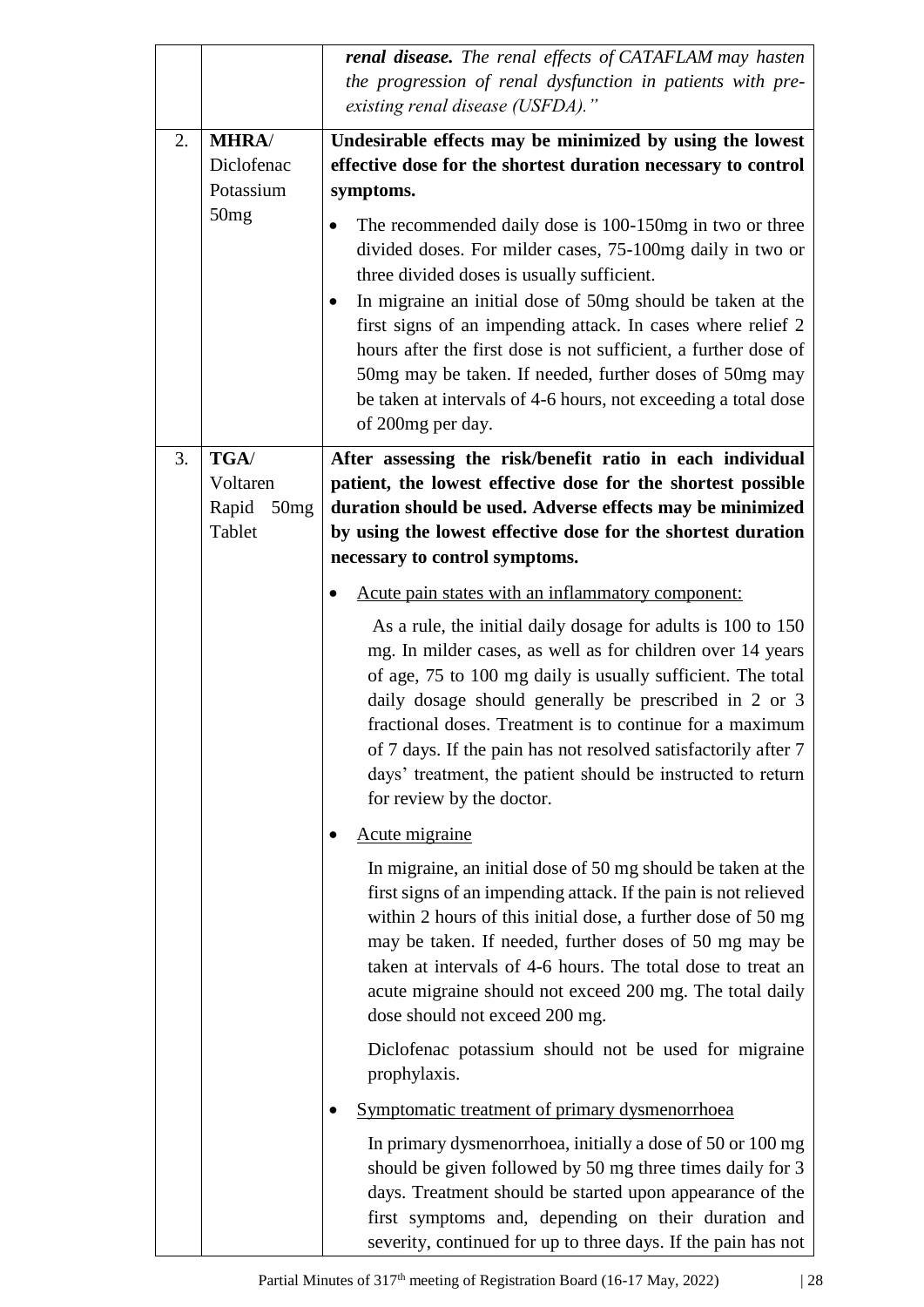|                                                          |                                                     | resolved satisfactorily after 3 days' treatment, the patient<br>should be instructed to return for review by the doctor.                                                                                                                                                                                                                                                                                                                                                                                                                                                                                                             |  |  |
|----------------------------------------------------------|-----------------------------------------------------|--------------------------------------------------------------------------------------------------------------------------------------------------------------------------------------------------------------------------------------------------------------------------------------------------------------------------------------------------------------------------------------------------------------------------------------------------------------------------------------------------------------------------------------------------------------------------------------------------------------------------------------|--|--|
| 4.                                                       | <b>Health</b><br>Canada/<br>Pms-<br>Diclofenac K    | As a general recommendation, the dose<br>should<br>be<br>individually adjusted. Adverse effects may be minimized by<br>using the lowest effective dose for the shortest duration<br>necessary to control symptoms.<br>The recommended daily dose for pms-DICLOFENAC K is<br>٠<br>one 50 mg tablet, every 6-8 hours as required for a total daily<br>maximum amount of 100 mg.<br>For primary dysmenorrhea, treatment may be initiated on the<br>٠<br>first day with a loading dose of 100 mg, followed by 50 mg<br>every six to eight hours after the initial dose if needed, for a<br>maximum dose of 200 mg only on the first day. |  |  |
| 5.                                                       | <b>Swedish</b><br><b>Medical</b>                    | Patients should be maintained on the lowest effective dose.<br>٠<br>Voltaren T treatment should be initiated at the lowest                                                                                                                                                                                                                                                                                                                                                                                                                                                                                                           |  |  |
| <b>Products</b><br>Agency/<br>Voltaren T 50<br>mg Tablet |                                                     | presumed effective dose, in order to be able to adjusted for<br>therapy responses and possible side effects.<br>Side effects can be minimized by using the lowest effective<br>dose for the shortest possible duration of treatment that is<br>necessary to control symptoms. In long-term treatment, a<br>low dose is sought.<br>For Adults:<br>50 mg up to 3 times per day. The maximum recommended<br>daily dose is 150 mg.<br>In migraines, 50 mg is initially given at the first sign of a<br>٠                                                                                                                                 |  |  |
|                                                          |                                                     | seizure. If relief is not achieved within the 2 hours, given an<br>additional 50 mg. This can be repeated at intervals of 4-6<br>hours, with a maximum 150 mg per day.                                                                                                                                                                                                                                                                                                                                                                                                                                                               |  |  |
| 6.                                                       | <b>BNF</b> /<br>Voltarol<br>Rapid<br>50mg<br>Tablet | Pain and inflammation in rheumatic disease and other<br>$\bullet$<br>musculoskeletal disorders<br>Adult: 75–150 mg daily in 2–3 divided doses<br>Acute gout<br>Adult: 75–150 mg daily in 2–3 divided doses<br>Postoperative pain<br>Adult: 75–150 mg daily in 2–3 divided doses<br>Migraine<br>Adult: 50 mg, to be given at onset of migraine, then 50 mg<br>after 2 hours if required, then 50 mg after $4-6$ hours;<br>maximum 200 mg per day.                                                                                                                                                                                     |  |  |

18. A study of the above amply demonstrates that the Registration Board had conducted a thorough inquiry before initiation of the instant proceedings. Based upon the above review and inquiry, following two questions were framed and were communicated for guidance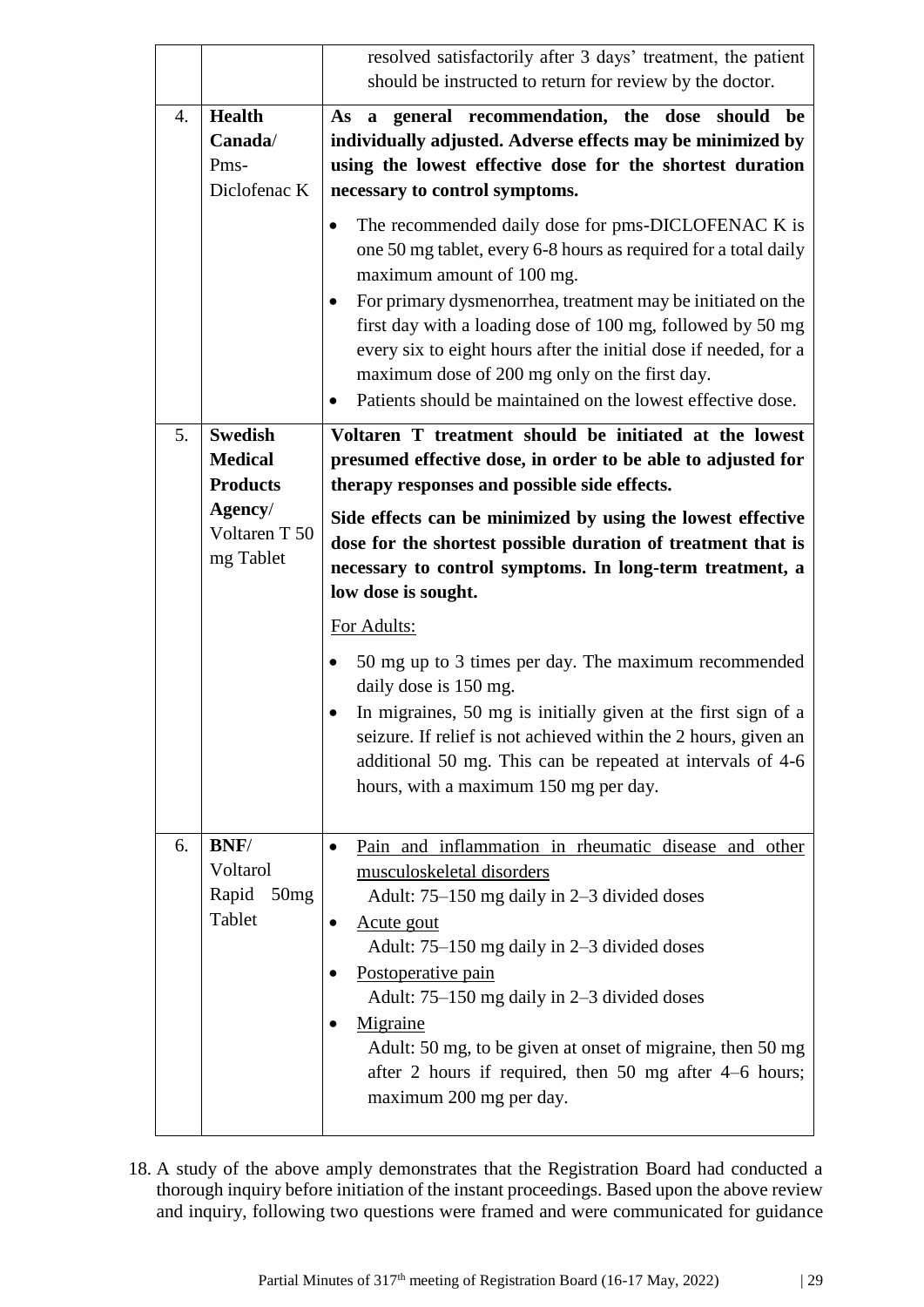by the Board to various RRA's including USFDA, Health Canada, MHRA UK, Swedish Medical Products Agency Sweden, TGA Australia and BNF:

- *c. Whether diclofenac potassium 75mg or 100mg tablet can be administered twice a day to achieve a maximum daily dose of 150 – 200mg;*
- *d. Any relevant clinical data which shows that administration of a single dose of 75 or 100mg diclofenac potassium is safe.*
- 19. Above regulatory authorities through their official replies concurred with the findings of the Board in its inquiry and their replies are summarized as under:

| <b>Regulatory</b> | Name/<br>Correspondent            | <b>Contact Detail</b>    | Date of    |
|-------------------|-----------------------------------|--------------------------|------------|
| <b>Authority</b>  | Designation/e-mail                |                          | response   |
| <b>USFDA</b>      | • Tisha Washington                | U.S. Food and Drug       | 24-02-2022 |
|                   | • International Program Strategic | Administration           |            |
|                   | <b>Initiatives</b> OCD            | Tel: 301-796-1019        |            |
|                   | • Center for Drug Evaluation and  | Tisha. Washington@fda.hh |            |
|                   | Research                          | s.gov                    |            |
|                   | •CDERINTLEXEC@fda.hhs.g           |                          |            |
|                   | $\overline{\text{O}}\text{V}$     |                          |            |

- According to the Orange Book, diclofenac potassium is available in 25mg and 50mg tablets only, whereas diclofenac sodium is also available in 75mg and 100mg delayed release and extended release tablets.
- To provide you with insight on the dosing and dose limitation, the dosing information for Diclofenac sodium enteric-coated tablets of 25 mg, 50 mg, and 75 mg can be found below: [https://www.accessdata.fda.gov/drugsatfda\\_docs/label/2006/019201s035lbl.pdf](https://www.accessdata.fda.gov/drugsatfda_docs/label/2006/019201s035lbl.pdf)
- And for Diclofenac potassium immediate-release tablets of 50 mg below [https://www.accessdata.fda.gov/drugsatfda\\_docs/label/2011/020142s021s022lbl.pdf](https://www.accessdata.fda.gov/drugsatfda_docs/label/2011/020142s021s022lbl.pdf)
- *The relevant page of the label of Diclofenac potassium immediate-release tablets of 50 mg is placed below:*

### **DOSAGE AND ADMINISTRATION**

Carefully consider the potential benefits and risks of Cataflam® (diclofenac potassium immediaterelease tablets) and other treatment options before deciding to use Cataflam. Use the lowest effective dose for the shortest duration consistent with individual patient treatment goals (see WARNINGS).

After observing the response to initial therapy with Cataflam, the dose and frequency should be adjusted to suit an individual patient's needs.

For treatment of pain or primary dysmenorrhea the recommended dosage is 50 mg t.i.d. With experience, physicians may find that in some patients an initial dose of 100 mg of Cataflam, followed by 50-mg doses, will provide better relief.

For the relief of osteoarthritis the recommended dosage is  $100-150$  mg/day in divided doses,  $50$  mg b.i.d. or t.i.d.

For the relief of rheumatoid arthritis the recommended dosage is 150-200 mg/day in divided doses, 50 mg t.i.d. or q.i.d.

Different formulations of diclofenac [Voltaren<sup>®</sup> (diclofenac sodium enteric-coated tablets); Voltaren<sup>®</sup>-XR (diclofenac sodium extended-release tablets); Cataflam<sup>®</sup> (diclofenac potassium immediate-release tablets)] are not necessarily bioequivalent even if the milligram strength is the same.

# **HOW SUPPLIED**

Cataflam<sup>®</sup> (diclofenac potassium immediate-release tablets)

50 mg - light brown, round, biconvex, sugar-coated tablets (imprinted Cataflam on one side and 50 on the other side in black ink)

Do not store above 30°C (86°F). Dispense in tight container (USP).

| <b>Regulatory</b> | <b>Correspondent Name/</b> | <b>Contact Detail</b> | <b>Date of</b> |
|-------------------|----------------------------|-----------------------|----------------|
| <b>Authority</b>  | Designation/e-mail         |                       | response       |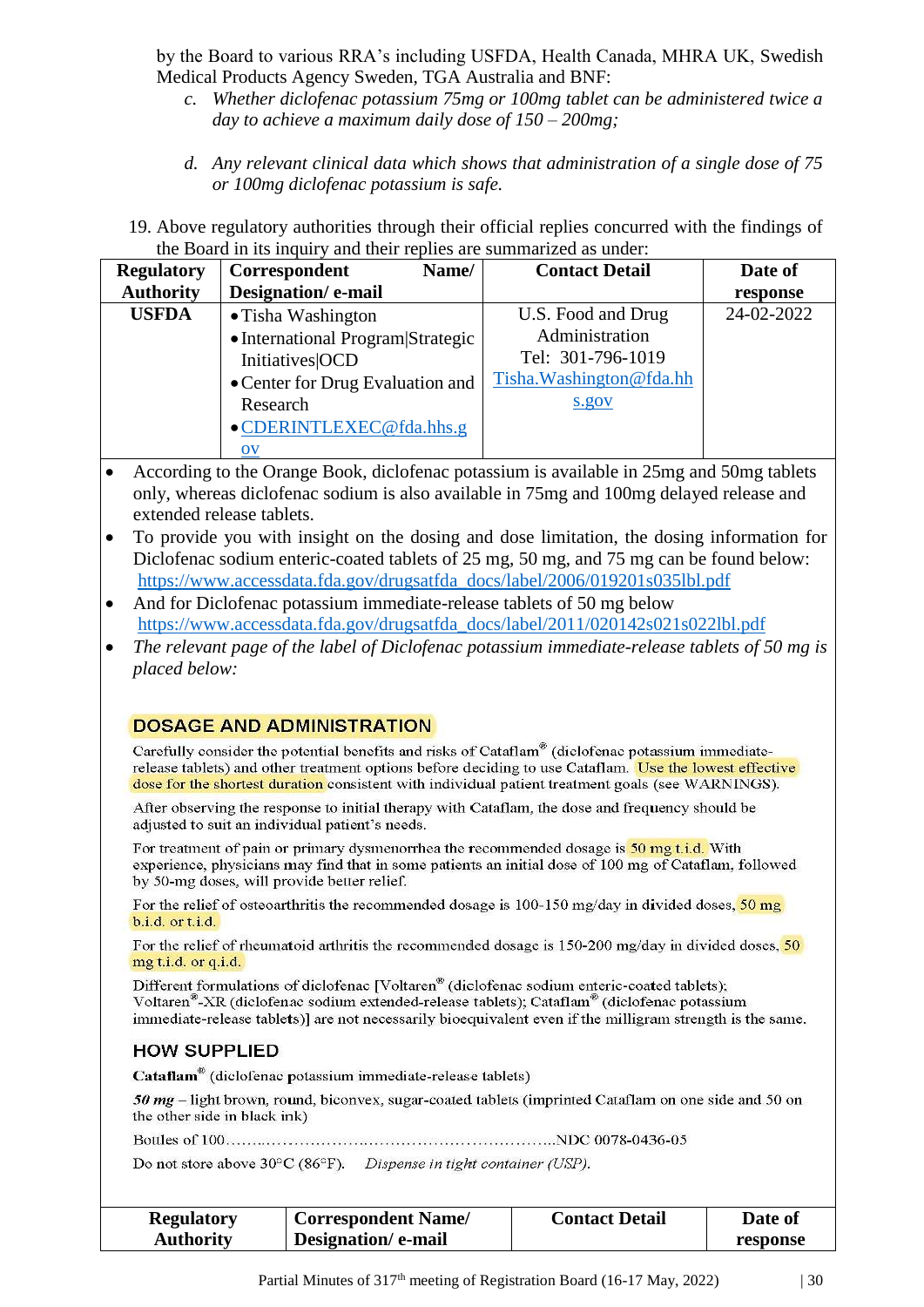| <b>Swedish Medical</b> | • Ingrid Landberg        | P.O.Box 26, SE-751 03 | 28-02-2022 |
|------------------------|--------------------------|-----------------------|------------|
| <b>Products Agency</b> | • Head of department     | Uppsala, Sweden       |            |
|                        | Efficacy and Safety 1    |                       |            |
|                        | • ingrid.landberg@lakeme | Visiting address: Dag |            |
|                        | delsverket.se            | Hammarskjölds väg 42  |            |
|                        |                          | Phone: $+46(0)18-17$  |            |
|                        |                          | 46 00, Direct: $+46$  |            |
|                        |                          | (0)18174272           |            |
|                        |                          | ingrid.landberg@lakem |            |
|                        |                          | edelsverket.se        |            |
|                        |                          | www.lakemedelsverket  |            |
|                        |                          | .se                   |            |
|                        |                          |                       |            |

- In Sweden the maximum diclofenac potassium dosage is in general 150 mg per 24 hours, and the recommended dosage is depending on the indication.
- This dosage can in general be divided into several doses.
- Unfortunately, we cannot provide any further data or support to address the two questions asked in your email, since these questions must be answered by the respective MAH for the respective medical product.
- Several issues needs to be considered for each case, for example diclofenac formulation, indication and patient population.

| <b>Regulatory</b>    | <b>Correspondent Name/</b> | <b>Contact Detail</b>        | Date of    |
|----------------------|----------------------------|------------------------------|------------|
| <b>Authority</b>     | Designation/e-mail         |                              | response   |
| <b>Health Canada</b> | bcansenquiries@hc-         | Bureau of Cardiology,        | 10-03-2022 |
|                      | sc.gc.ca                   | Allergy and                  |            |
|                      |                            | <b>Neurological Sciences</b> |            |
|                      |                            | <b>BCANS</b> Enquiries /     |            |
|                      |                            | Government of Canada         |            |
|                      |                            | $bcans.$ enquiries @hc-      |            |
|                      |                            | sc.gc.ca                     |            |
|                      |                            |                              |            |
|                      |                            | Bureau de cardiologie,       |            |
|                      |                            | allergologie et sciences     |            |
|                      |                            | neurologiques                |            |
|                      |                            | Enquêtes BCASN /             |            |
|                      |                            | Gouvernement du              |            |
|                      |                            | Canada                       |            |
|                      |                            | bcans.enquiries@hc-          |            |
|                      |                            | sc.gc.ca                     |            |
|                      |                            |                              |            |

- The Therapeutic Products Directorate (TPD) is the Canadian federal authority that regulates pharmaceutical drugs for human use. Prior to being given market authorization, a manufacturer must present substantive scientific evidence of a product's safety, efficacy and quality as required by the Food and Drugs Act and Regulations.
- Health Canada has not authorized a 75 mg or 100 mg tablet of diclofenac potassium. Only the 50 mg diclofenac potassium tablet is available.
- Generally speaking the recommended daily dose is one 50 mg tablet, every 6-8 hours as required for a total daily maximum amount of 100 mg.
- For primary dysmenorrhea, treatment may be initiated on the first day with a loading dose of 100 mg, followed by 50 mg every six to eight hours after the initial dose if needed, for a maximum dose of 200 mg only on the first day.
- Patients should be maintained on the lowest effective dose.
- More detailed information is available for [diclofenac potassium](https://can01.safelinks.protection.outlook.com/?url=https%3A%2F%2Fhealth-products.canada.ca%2Fdpd-bdpp%2Fdispatch-repartition.do%23results&data=04%7C01%7Cbcansenquiries%40hc-sc.gc.ca%7Cc2e3821dc6c346ffd51308da01e29c7a%7C42fd9015de4d4223a368baeacab48927%7C0%7C0%7C637824370044671720%7CUnknown%7CTWFpbGZsb3d8eyJWIjoiMC4wLjAwMDAiLCJQIjoiV2luMzIiLCJBTiI6Ik1haWwiLCJXVCI6Mn0%3D%7C3000&sdata=6m3eDfB%2B%2FrSzeEBA5oVmsnkh3XluSKd32%2FXdVwgaIgg%3D&reserved=0) products through the Health Canada's Drug Product Database.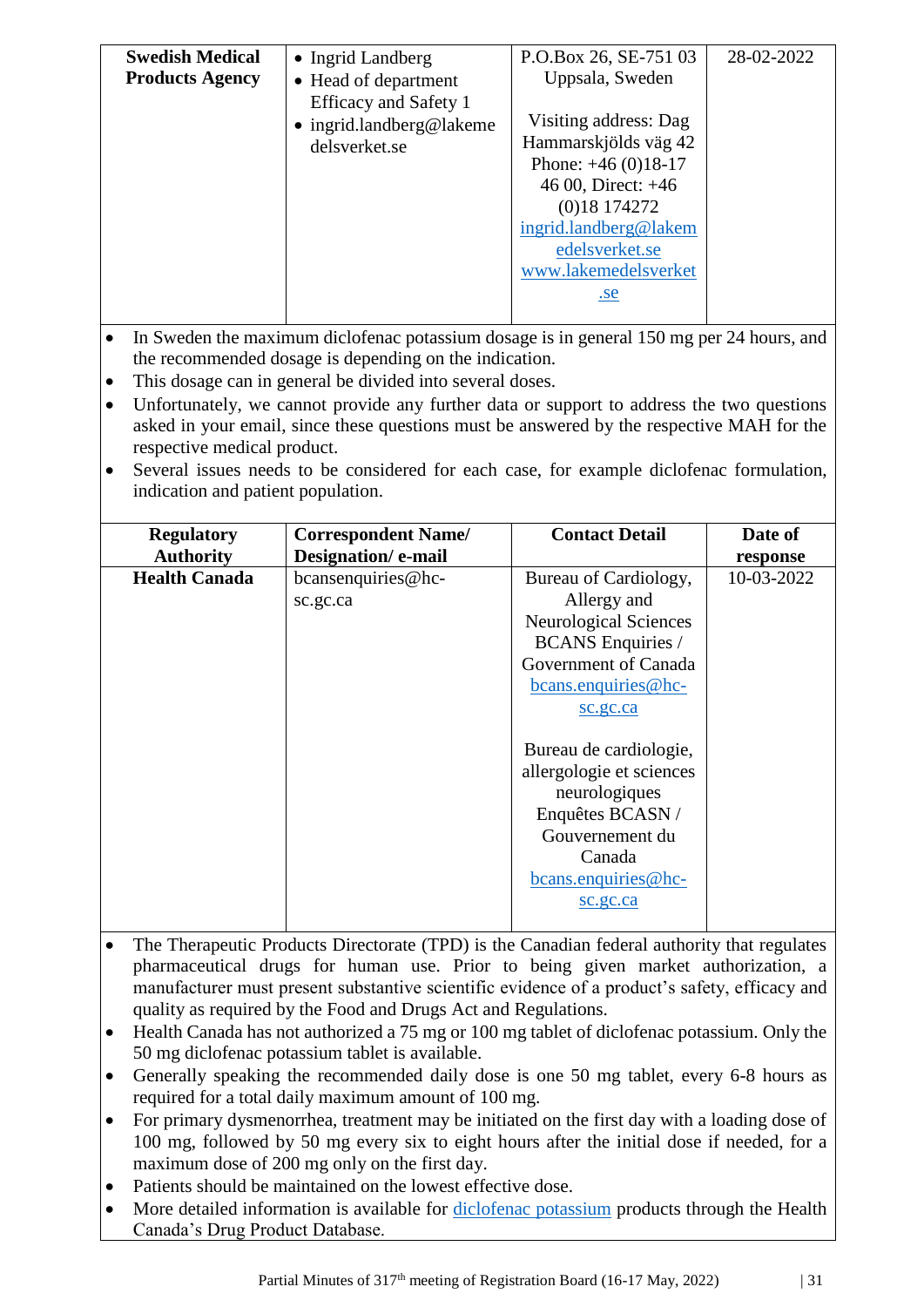- A 50mg powder/sachet formulation of diclofenac potassium is also available, [CAMBIA®](https://can01.safelinks.protection.outlook.com/?url=https%3A%2F%2Fpdf.hres.ca%2Fdpd_pm%2F00063848.PDF&data=04%7C01%7Cbcansenquiries%40hc-sc.gc.ca%7Cc2e3821dc6c346ffd51308da01e29c7a%7C42fd9015de4d4223a368baeacab48927%7C0%7C0%7C637824370044671720%7CUnknown%7CTWFpbGZsb3d8eyJWIjoiMC4wLjAwMDAiLCJQIjoiV2luMzIiLCJBTiI6Ik1haWwiLCJXVCI6Mn0%3D%7C3000&sdata=2si9cDfySQnlJY%2FP0H%2BcI3pzP6296U5uUl%2Biw2REksM%3D&reserved=0)  [\(diclofenac potassium\).](https://can01.safelinks.protection.outlook.com/?url=https%3A%2F%2Fpdf.hres.ca%2Fdpd_pm%2F00063848.PDF&data=04%7C01%7Cbcansenquiries%40hc-sc.gc.ca%7Cc2e3821dc6c346ffd51308da01e29c7a%7C42fd9015de4d4223a368baeacab48927%7C0%7C0%7C637824370044671720%7CUnknown%7CTWFpbGZsb3d8eyJWIjoiMC4wLjAwMDAiLCJQIjoiV2luMzIiLCJBTiI6Ik1haWwiLCJXVCI6Mn0%3D%7C3000&sdata=2si9cDfySQnlJY%2FP0H%2BcI3pzP6296U5uUl%2Biw2REksM%3D&reserved=0) CAMBIA® (diclofenac potassium) is indicated for the acute treatment of migraine attacks with or without aura in adults 18 years and older. The maximum recommended daily dose is one sachet (50 mg).
- Health Canada is committed to transparency, and maintains many publicly available sources of information which you may find useful:

The Drug Product Database: [https://www.canada.ca/en/health-canada/services/drugs](https://www.canada.ca/en/health-canada/services/drugs-health-products/drug-products/drug-product-database.html)[health-products/drug-products/drug-product-database.html](https://www.canada.ca/en/health-canada/services/drugs-health-products/drug-products/drug-product-database.html)

The Drug Product Register: <https://hpr-rps.hres.ca/> for Summary Basis of Decision reports

- **The Public Release of Clinical Information portal:** [https://clinical](https://clinical-information.canada.ca/search/ci-rc)[information.canada.ca/search/ci-rc](https://clinical-information.canada.ca/search/ci-rc)

• As Health Canada has not authorized a 75 mg or 100 mg tablet of diclofenac potassium, we therefore suggest that to receive the information you are requesting, you contact manufacturers of these products directly, especially those with marketing authorizations in your country.

| <b>Regulatory</b>                                                              | <b>Correspondent Name/</b>                                                                                                                                                                            | <b>Contact Detail</b>                                                                               | Date of    |
|--------------------------------------------------------------------------------|-------------------------------------------------------------------------------------------------------------------------------------------------------------------------------------------------------|-----------------------------------------------------------------------------------------------------|------------|
| <b>Authority</b>                                                               | Designation/e-mail                                                                                                                                                                                    |                                                                                                     | response   |
| UK MHRA<br>(Medicines and<br>Healthcare products<br><b>Regulatory Agency</b> ) | • Annabelle<br>• MHRA Customer<br><b>Experience Centre</b><br>• Communications and<br>engagement team<br>• Medicines and<br>Healthcare products<br><b>Regulatory Agency</b><br>• $RIS.NA@mhra.gov.uk$ | 10 South Colonnade,<br>Canary Wharf, London<br>E14 4PU<br>Telephone 020 3080<br>6000<br>gov.uk/mhra | 22-03-2022 |

- In the UK, the recommended maximum daily dose of diclofenac is 150 mg.
- The maximum approved strength of diclofenac potassium in the UK is 50 mg as an immediate release tablet formulation.
- We have no data to support the efficacy or safety of 75 mg or 100 mg strength diclofenac potassium tablets.
- We have approved some products containing 75 mg or 100 mg of diclofenac but as oral modified release formulations. These contain alternative diclofenac salts e.g. diclofenac sodium.

| <b>Regulatory</b>                                                                   | <b>Correspondent Name/</b>                                                                                                                                                                                                                  | <b>Contact Detail</b>                                                                                                                                                                                                                                | Date of                                                                                 |
|-------------------------------------------------------------------------------------|---------------------------------------------------------------------------------------------------------------------------------------------------------------------------------------------------------------------------------------------|------------------------------------------------------------------------------------------------------------------------------------------------------------------------------------------------------------------------------------------------------|-----------------------------------------------------------------------------------------|
| <b>Authority</b>                                                                    | Designation/e-mail                                                                                                                                                                                                                          |                                                                                                                                                                                                                                                      | response                                                                                |
| <b>TGA Australia</b><br>(Therapeutic Goods)<br>Administration)<br>$TT111$ $T1$ $T2$ | Liam<br>$\bullet$<br><b>TGA Contact Centre</b><br>$\bullet$<br><b>Regulatory Assistance</b><br>Section<br>Regulatory<br><b>Engagement Branch</b><br>info@tga.gov.au<br>100<br>and the state of the state of the<br>$\overline{\phantom{a}}$ | Phone: 1800 020<br>653 Fax: 02 6203 1605<br>Email: info@tga.gov.a<br>$u$<br><b>Therapeutic Goods</b><br>Administration<br>Department of Health<br><b>PO Box 100</b><br>Woden ACT 2606<br>www.tga.gov.au<br>$\ldots$ , $\ldots$ , $\ldots$ , $\ldots$ | 07-04-2022<br>$\mathbf{1}$ , $\mathbf{1}$<br><b>Contract Contract Contract Contract</b> |

• *Whether diclofenac potassium 75mg or 100mg tablet can be administered twice a day to achieve a maximum daily dose of 150 – 200mg*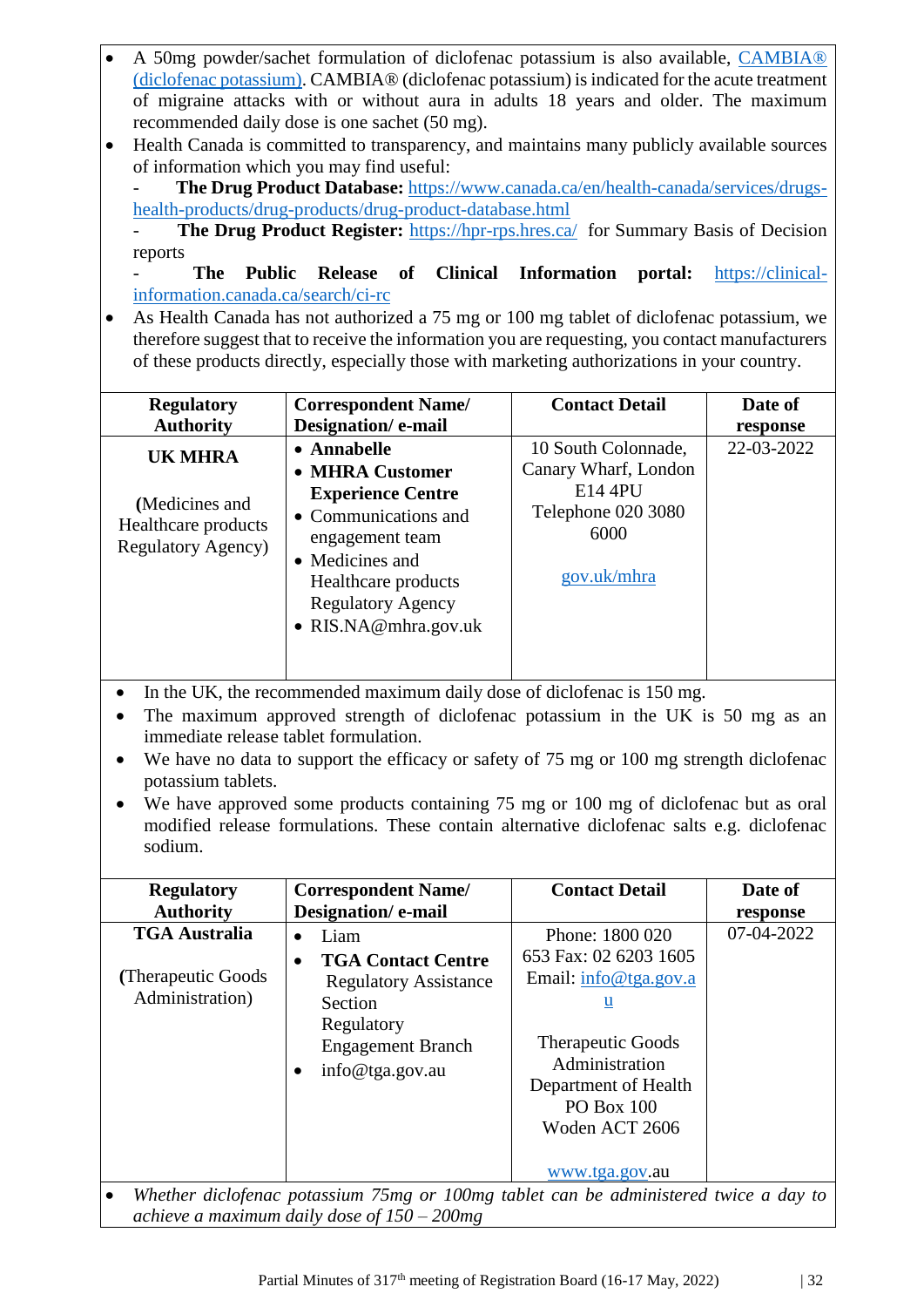In Australia, this product is only registered as a 25mg or 50mg product, so cannot directly comment on this query. The repository of PIs is available [https://www.tga.gov.au/picmi](https://www.tga.gov.au/picmi-search-facility)[search-facility](https://www.tga.gov.au/picmi-search-facility)

- *Any relevant clinical data which shows that administration of a single dose of 75 or 100mg diclofenac potassium is safe.* Noting the response to the above, the Product Information would be the source of truth in terms of recommended dosing. The TGA cannot provide any data that was submitted by Australian sponsors for the purpose of evaluations to other parties, including overseas
- regulators without the sponsor's express permission. We would suggest contacting the Australian sponsors directly if they would be willing to share any data that would assist.
	- 20. A review of the above clearly shows that various RRAs acknowledged the unavailability of any data regarding the safety and efficacy of *Diclofenac Potassium above 50mg. The reference to an email by the* Denmark Regulatory Authority in which it allegedly argued that registration of the drug in not banned, is also misplaced: the said Regulatory Authority merely expressed its willingness to register it subject to the availability of data regarding its safety and efficacy including clinical trial studies. Had the drug been freely available in Denmark or any other regulatory jurisdiction, the already existing registration status of any drug must have been shared with the Board during the hearing. Reference was also made to the registration of the drug in China, India, Egypt and Kenya. However, these jurisdictions are not comparable to RRAs and thus, their decisions cannot be safely relied on for safety, efficacy and quality parameters as their regulatory authorities are not stringent regulatory bodies. Moreover, none of registration holder were able to share any clinical data on the basis of which these regulatory authorities (China, India, Egypt and Kenya) had purportedly approved the drug. In taking high risk decisions such as determining the safety and efficacy of drugs, the globally accepted principle is to err on the side of caution and adopt the most stringent standards in the largest public interest. The Superior Courts in Pakistan have in various pronouncements held matters related to safety and efficacy of drugs to be directly affecting the constitutionally protected right to life of the people for which highest care and caution is to be adopted by the regulatory authority. It has also been held by the Hon'ble Court that in matters which affect the life and health of the people at large, precautionary principle is to be mandatorily adopted wherein the larger public interest must always give way to narrow corporate interests.
	- 21. *It is to be noted that data regarding safety and efficacy of* Diclofenac Potassium above 50mg *has not been provided by the registration holders in spite of the fact that under the law i.e.* Rule 30 (12) of the Rules, 1976, *the burden of proof is upon the person seeking to continue registration of the drug to advance data regarding its safety and efficacy. It has been argued that the said drug has been freely available in the domestic market for years without any adverse effect being reported, which is proof enough of its safety and efficacy. However, no applicant was able to share evidence of any functional adverse drug reporting system (pharmacovigilance system) to collect such data by their company. In such a situation when the pharmaceutical concerns do not even operate any system to receive and act upon adverse effects of the drugs, the absence of data regarding adverse effects might be the result of lack of reporting rather than an evidence of drug's safety and efficacy. Even otherwise, the absence of any adverse effects at one point of time is not a guarantee that they might not arise in the future and the statutory task of the regulator is to pre-emptively deter such a situation from ever occurring by applying the pre-cautionary principle.*
	- 22. *It is also to be noted that pharmacovigilance data or even stability studies data is not the substitute of positive data regarding the safety and efficacy of drugs which has been*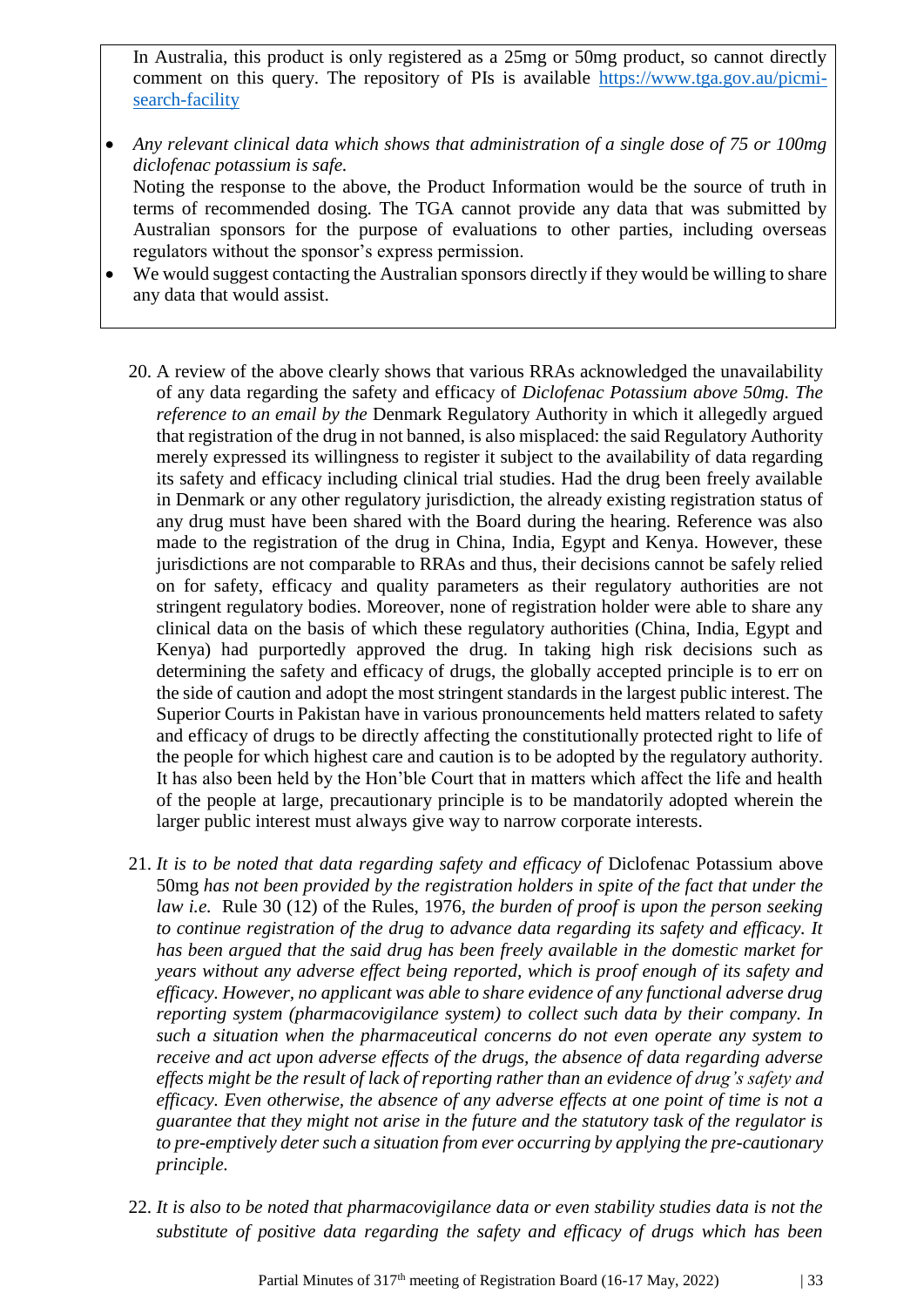*universally accepted to arise only from valid clinical trials to be performed in accordance with the Bio-Study Rules, 2017.* In light of the above discussed, allowing the registration of Diclofenac Potassium above 50mg to continue shall not be in the public interest as statutory intent of enacting the drug laws is the provision of safe and efficacious drugs and medicines to the people at large without any compromise. The task of the regulator is to curb any potential future menace from adversely affecting the public at large rather than responding belatedly to public health crisis which could have been mitigated by applying the pre-cautionary principle.

- 23. It was also argued with reference to British National Formulary as well as other literature that the maximum daily dosage and administration regime of the Diclofenac Potassium is between 100 to 150mg and the drugs in question falls within the said range. The argument cannot sustain as the literature emphasizes the "use of lowest effective dose for the shortest duration". Indications where 100mg is recommended are only dysmenorrhea or pain, and even in such cases the same is mentioned as either initial dose or loading dose (meaning that 1 dose only and no subsequent dose intake); such requirement can be met by taking two tablets of 50mg and it is for this reason that the RRAs have not approved Diclofenac Potassium in dosage above 50mg. Therefore, there is no medical necessity for Diclofenac Potassium above 50mg. Furthermore, in case of suspension of registration, there will be ample supply of registered 50mg dosage form to meet the patient needs.
- 24. Representative of M/s Hilton Pharma, Karachi during arguments relied upon an academic study titled "Diclofenac Potassium in Acute Postoperative pain and Dysmenorrhoea results from comprehensive Clinical Trial Reports". However, a basic review of the article shows that it is neither published in a peer reviewed academic journal of repute nor is there any evidence that any RRA across the world has endorsed its contents while making its regulatory decision. Furthermore, the article does not have any data regarding safety and efficacy of Diclofenac Potassium above 50mg. Therefore, safe reliance cannot be made on it.
- 25. M/s Pakheim Lahore, in their written response, submitted that their product Fen-K SR is a sustained release tablet unique release profile that extends upto 10 hours and during clinical trials on different volunteers it has been recorded that ratio of diclofenac potassium in blood stream do not rise above 5.5 after 8 hours of ingestion which is within the normal range and safe (Data of clinical trials will be submitted if desired). The firm further offered DRAP to conduct clinical trials from any of the DRAP recommended laboratory. However, the firm has neither submitted any information regarding protocols of the study conducted by them nor any detail stating that the clinical trials have been performed in compliance with the Bio Study Rules, 2017. In the absence of such information, legitimacy of the so called clinical trials cannot be established rather these are in-vitro and in-vivo studies of the product and don't depict any safety and efficacy profile of the product in any way.
- 26. M/s Alfalah Pharma, Lahore, in their written response, submitted that they have conducted stability studies on three different batches at both accelerated (40 $^{\circ}$ C  $\pm$  2 $^{\circ}$ C and 75% + 5% RH) and real time (30°C  $\pm$  2°C and 65% + 5% RH) conditions with satisfactory results achieved. Stability studies can be used as one of the tool/parameter to determine quality of a drug product but are not relevant to establish safety and efficacy of the product.
- 27. The Board noted that evidence based regulatory decisions are being taken in the larger public interest and only against registration of Diclofenac Potassium above 50mg (75mg and 100mg) due to lack of its safety and efficacy data and pharmaceutical firms can obtain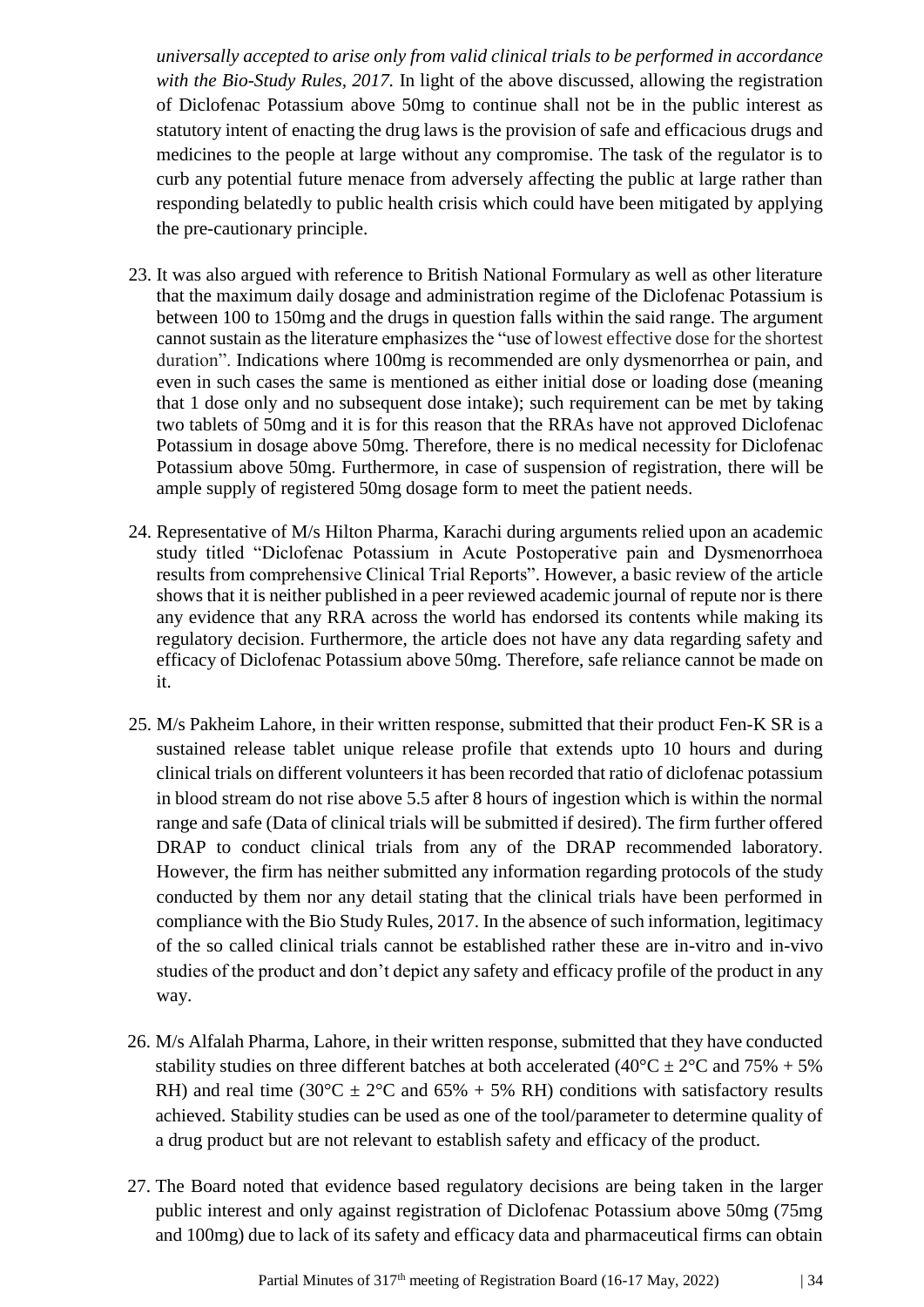registration of Diclofenac Potassium for 50mg, 25mg and 12.5mg Tablet and 50mg Sachet after completion of legal formalities. This will preserve them from any financial loss as they can serve the patients in dosage forms with evidence based safety and efficacy profile of drug products.

28. Director DTL Karachi dissented with the decision taken by the Board and opined not to suspend registration of these products.

## **Decision:**

In light of the foregoing discussions, risk-benefit analysis and public health impact of Diclofenac Potassium 75mg and 100mg, the Board made following decisions:

- i. Suspended all drug registrations of Diclofenac Potassium 75mg and 100mg under Section 7 (11) (d) read with Section 42 of the Drugs Act, 1976 in the larger public interest, with immediate effect as these are neither approved by any Reference Regulatory Authority nor any safety and efficacy data regarding them is available with any registration holder. Period of suspension will be for one (01) year or till demonstration of its safety and efficacy by conducting indigenous clinical trials in accordance with the Bio Study Rules, 2017 or its approval by the Reference Regulatory Authorities, whichever is earlier. After provision of aforementioned data, cases of such pharmaceutical firms shall be considered on merit by Registration Board.
- ii. Suspended manufacturing and import of these drug products immediately and directed to withdraw available stocks from the market in the larger public interest. QA&LT Division, DRAP will monitor and implement the decision in coordination with the respective provincial governments.
- iii. Recommended Licensing Division, DRAP for approval of Qualified person for Pharmacovigilance (QPPV) / Local Safety Officer (LSO) whichever is applicable in licensed pharmaceutical units and advised PE&R and BE&R Divisions for implementing similar action for importers of finished drug products as required under Pharmacovigilance Rules, 2022.
- iv. Final decision regarding pharmaceutical firms who have obtained interim relief from the Hon'ble Lahore High Court, Lahore shall be announced after decision and direction by the Hon'ble Court. Legal Affairs Division is requested to place the instant decision before the Hon'ble Court and seek expeditious disposal of the matter in the larger public interest.
- v. Recommended DRAP Authority for out of queue consideration of registration applications of Diclofenac Potassium 50mg, 25mg and 12.5mg Tablet and 50mg Sachet in order to facilitate the registration holders affected by the instant decision.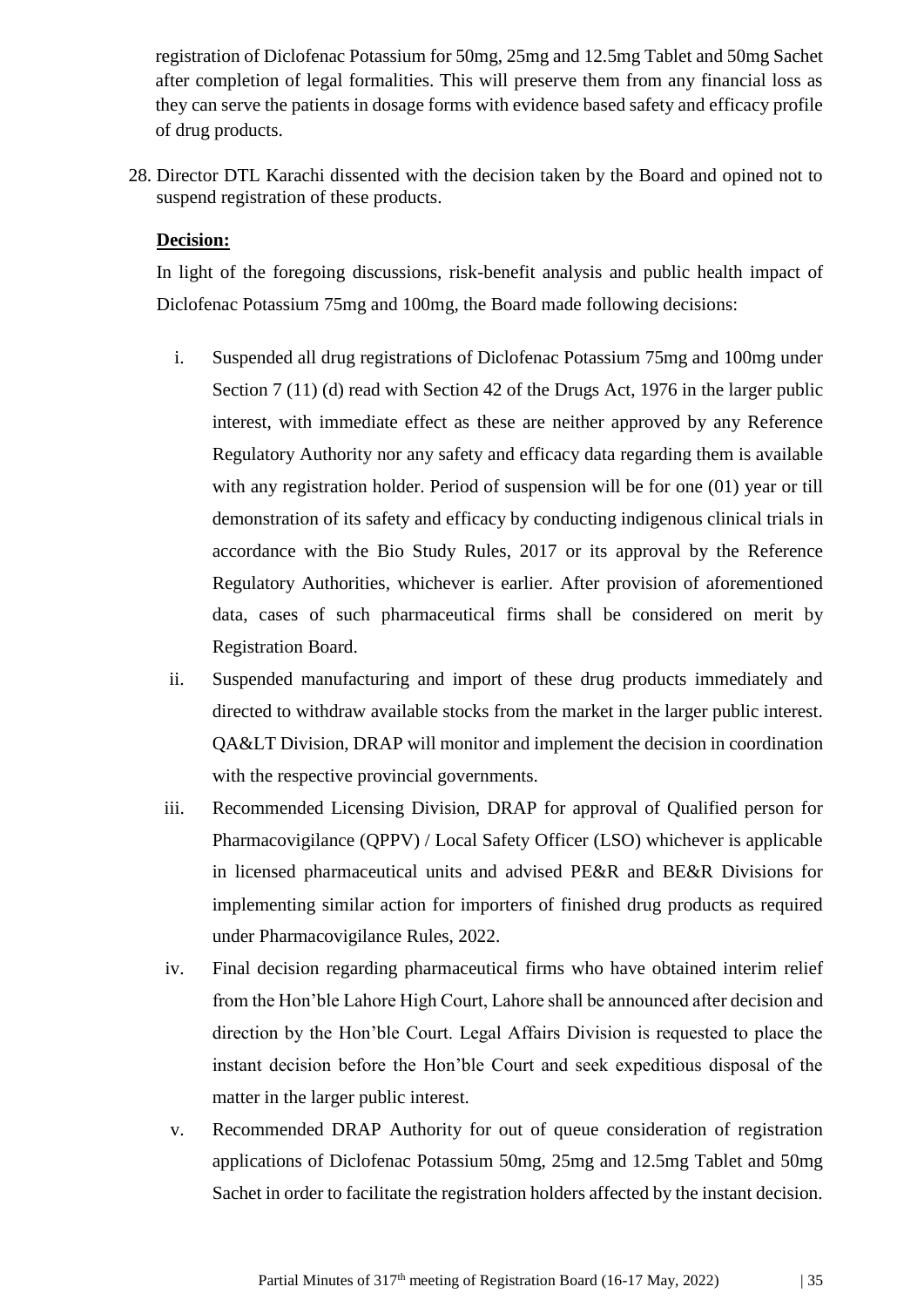| <b>Non-Attendees</b> |                                                                                                                                                                |
|----------------------|----------------------------------------------------------------------------------------------------------------------------------------------------------------|
| Sr. No.              | <b>Registration Holder</b>                                                                                                                                     |
| 1.                   | 3S Pharmaceuticals (Pvt) Ltd., 5-Km, Off Raiwind Manga Road, Lahore.                                                                                           |
| 2.                   | M/s. Alen Pharmaceuticals (Pvt) Ltd., 138 Nowshera Industrial Estate, Risalpur.                                                                                |
| 3.                   | M/s. Alkemy Pharmaceutical Laboratories (Pvt) Ltd, Hyderabad, P-9 SITE, Hyderabad.                                                                             |
| 4.                   | M/s Alliance Pharmaceuticals (Pvt) Ltd, Plot #112-A, Hayatabad, Industrial Estate,                                                                             |
|                      | Peshawar.                                                                                                                                                      |
| 5.                   | M/s. Alson Pharmaceuticals, 169, Road No.7-B, Industrial Estate Hayatabad, Peshawar.                                                                           |
| 6.                   | Amarant Pharamceuticals (Pvt) Ltd., 158-D Den Toro Gadap Road Super Highway                                                                                    |
|                      | Karachi., Karachi                                                                                                                                              |
|                      | Previous Title:                                                                                                                                                |
|                      | Lexicon Pharmaceuticals Pvt. Ltd. Karachi                                                                                                                      |
| 7.                   | Arsons Pharmaceutical Industries (Pvt) Ltd., 22-Km Multan Road Off 2.5-KM Defence                                                                              |
|                      | Road, Lahore.                                                                                                                                                  |
| 8.                   | Basel Pharmaceuticals, 227-Phase-II Multan Industrial Estate Multan, Multan                                                                                    |
| 9.                   | Berlex Lab. International, 10-Km Nangshah Chowk Karachi Road Multan, Multan                                                                                    |
| 10.                  | Bio Fine Pharmaceuticals (Pvt) Ltd., 74 Industrial Estate Multan.                                                                                              |
| 11.                  | Caylex Pharmaceuticals (Pvt) Ltd., 27-Km Mian Raiwind Road Lahore.                                                                                             |
| 12.                  | M/s. Convell Laboratories, Saidu Sharif, Swat.                                                                                                                 |
| 13.                  | Crest Pharmaceuticals, Plot No. 43 Industrial Triangle Kahuta Road Islamabad.                                                                                  |
| 14.                  | Crown Pharmaceuticals, 286 Kahuta Industrial Triangle Islamabad.                                                                                               |
| 15.                  | M/s Dr. Raza Pharma, Plot No. 44-C, Industrial Estate, Hayatabad, Peshawar.                                                                                    |
| 16.                  | English Pharmaceutical Industries, Indus Link Katarband Road Thokar Niaz Beg,                                                                                  |
| 17.                  | Multan Road Lahore.<br>Envoy Pharmaceuticals (Pvt) Ltd., 27-Km Multan Road Maraka Lahore.                                                                      |
| 18.                  | E-Pharm Laboratories, A-40, S.I.T.E. Super Highway Industrial Area North, Karachi.                                                                             |
| 19.                  | M/s Farm Aid Group, Plot # $3/2$ , Phase I & II, Hattar Industrial Estate, Haripur.                                                                            |
| 20.                  | Ferroza International Pharmaceuticals (Pvt) Ltd., 33-Km Ferozepur Road Lahore.                                                                                 |
| 21.                  | Festal Laboratories, Jinnah Industries Link Kattar Band Road Thokar Niaz Baig Lahore.                                                                          |
| 22.                  | M/s Fozan Pharmaceutical Industrial (Pvt) Ltd., 36- A, Industrial Estate, Hayatabad,                                                                           |
|                      | Peshawar.                                                                                                                                                      |
| 23.                  | Friends Pharma (Pvt) Ltd., 31-Km Ferozepur Road Lahore.                                                                                                        |
| 24.                  | M/s Genome Pharmaceuticals (Pvt.) Ltd. Plot #16/I-Phase IV, Industrial Estate, Hattar,                                                                         |
|                      | Haripur                                                                                                                                                        |
|                      | Previous Title:                                                                                                                                                |
|                      | Silver Oak Corporation, Plot No.16/1-Phase IV, Industrial Estate, Hattar                                                                                       |
| 25.                  | Harmann Pharmaceutical Laboratories (Pvt) Ltd., 16-Km Multan Road Lahore., Lahore                                                                              |
| 26.                  | M/s. Healer Laboratories (Pvt) Ltd., 96/102-C SIE Kohat Road, Peshawar.                                                                                        |
| 27.                  | M/s High-Q Pharmaceuticals, Plot No.224, Sector 23, Korangi Industrial Area, Karachi.                                                                          |
| 28.                  | Hoover Pharmaceuticals (Pvt) Ltd., Plot No.16 Zain Park Industrial Area Saggain By                                                                             |
|                      | Pass Road Lahore., Lahore                                                                                                                                      |
| 29.<br>30.           | Hygeia Pharmaceuticals, Plot No. 295 Industrial Triangle Kahuta Road Islamabad.<br>Irza Pharma (Pvt) Ltd., 10.2-Km Lahore Sheikhupura Road P.O Kot Abdul Malik |
|                      | District Sheikhupura.                                                                                                                                          |
| 31.                  | M/s. Libra (Pvt) Ltd, 77-Peshawar Industrial Estate, Hayatabad, Peshawar.                                                                                      |
| 32.                  | Mass Pharma (Pvt) Ltd., 17 Km Ferozpur Road Lahore., Lahore                                                                                                    |
| 33.                  | M/s Medicaids (Pvt) Limited, Plot No. 10, Sector-27, Korangi Industrial Area, Karachi.                                                                         |
| 34.                  | Mediceena Pharma (Pvt) Ltd., 27 Km Raiwind Road Lahore.                                                                                                        |
| 35.                  | Medicraft Pharmaceuticals (Pvt.) Ltd., 126-B Industrial Estate Hayatabad, Peshawar.                                                                            |
| 36.                  | Medisynth Pharmaceuticals, Plot No. 55 Street No. S-5 National Industrial Zone Rawat                                                                           |
|                      | Islamabad.                                                                                                                                                     |
| 37.                  | M/s. Meditech Pharmaceuticals, 15-D Industrial Estate, Jamrud Road, Peshawar                                                                                   |
| 38.                  | Murfy Pharmaceuticals (Pvt) Ltd., 8-Km Raiwind Road Lahore.                                                                                                    |
| 39.                  | M/s. Navegal Laboratories, Plot No. 41/1-A-2, Phase-I Industrial Estate, Hattar, Haripur.                                                                      |
| 40.                  | M/s Neomedix, Plot No. 5/N-5 National Industrial Zone, Rawat Islamabad.                                                                                        |
| 41.                  | M/s Noa Hemis Pharmaceuticals, Plot #154, Sector 23, Korangi Industrial Area,                                                                                  |
|                      | Karachi.                                                                                                                                                       |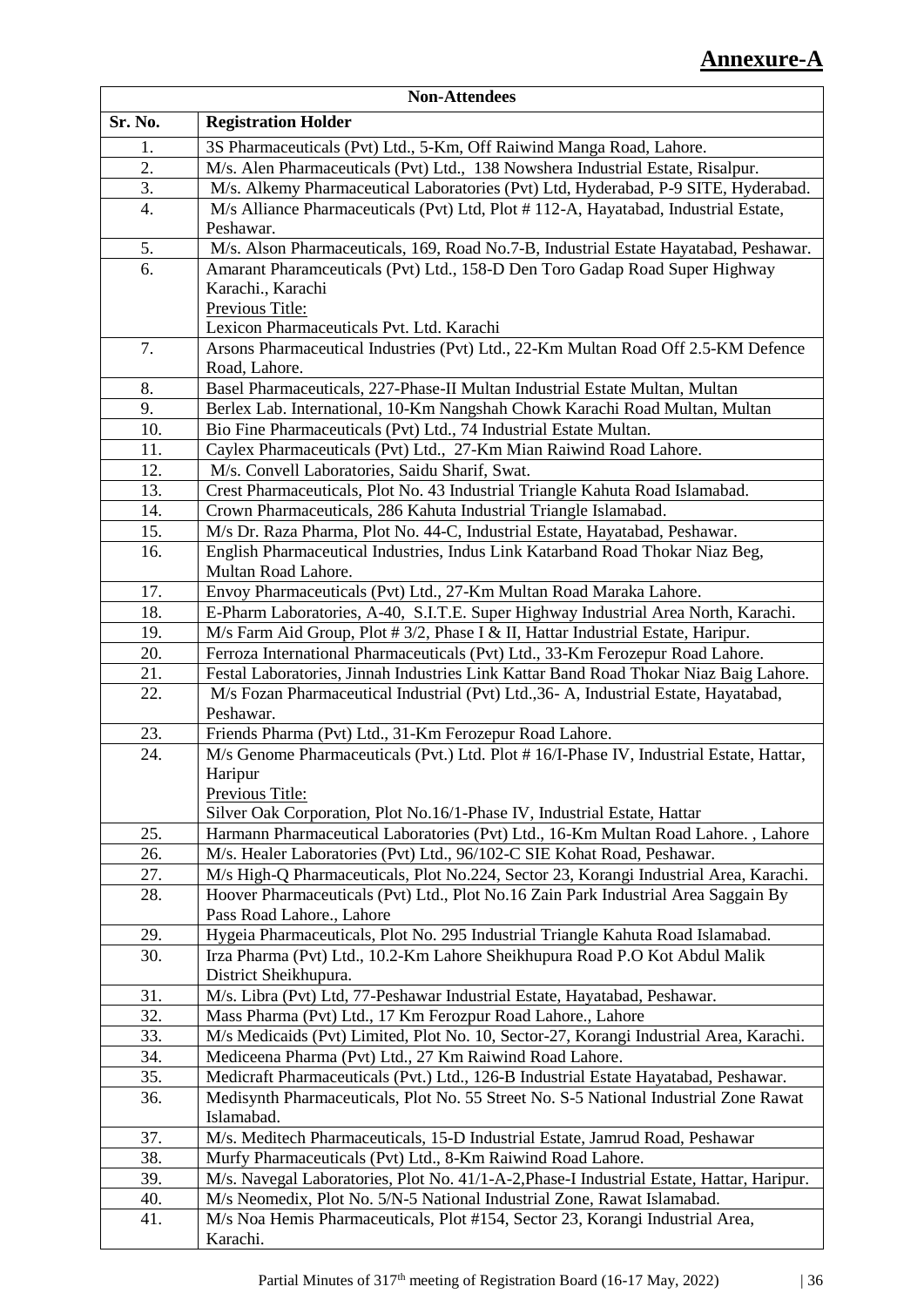| 42. | M/s. Polyfine Chempharma, 51 Industrial Estate, Hayatabad, Peshawar.                                      |
|-----|-----------------------------------------------------------------------------------------------------------|
| 43. | Rasco Pharma (Pvt) Ltd., 5.5 Km Raiwind Road Ali Razabad Lahore.                                          |
| 44. | M/s Ray Pharma (Pvt) Ltd., S-58, S.I.T.E, Karachi.                                                        |
| 45. | M/s Raymond Pharmaceuticals Lahore (Formerly Home Chemical Industries), 16-KM<br>Multan Road Lahore.      |
| 46. | M/s. Regent Laboratories, C-20, S.I.T.E Super Highway, Karachi.                                           |
| 47. | M/s Safe Pharmaceuticals (Pvt.) Ltd., Plot C-I-20, Sector 6-B, North Karachi Industrial<br>Area, Karachi. |
| 48. | Shawan Pharmaceuticals, Plot No. 37 Road NS-1 National Industrial Zone Rawat<br>Rawalpindi.               |
| 49. | Theramed Pharmaceuticals (Pvt) Ltd., 45-Km Multan Road Lahore., Lahore                                    |
| 50. | Venus Pharma, 23 Km Multan Road Lahore., Lahore                                                           |
| 51. | Wilshire Laboratories (Pvt) Ltd., 124/1 Industial Estate Kot Lakhpat Lahore.                              |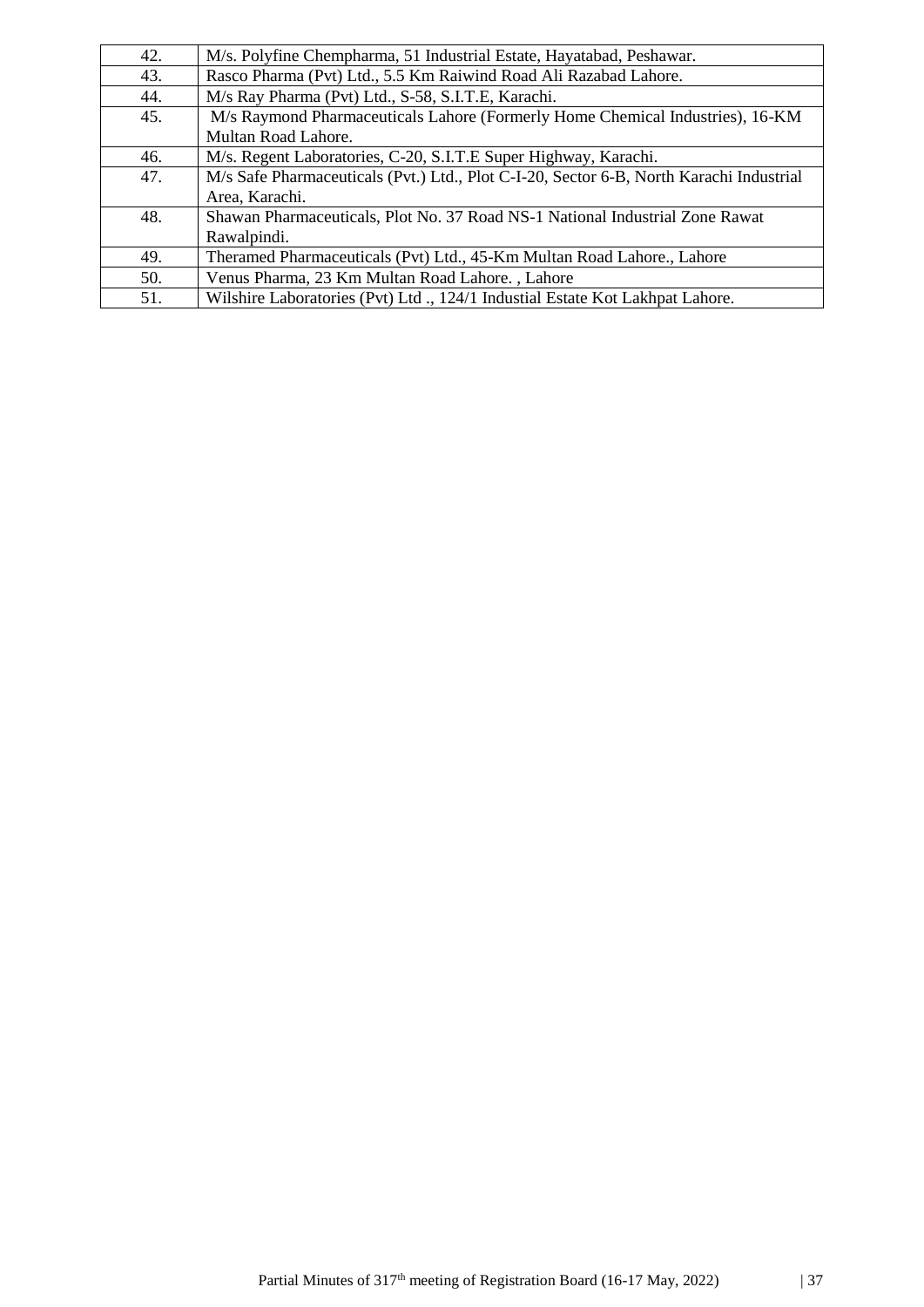# **Annexure-B**

|            | <b>Attendees Having Agreement with RB Decision</b>                                                           |                                                                                                                                                                                                                                                   |                                                                 |  |
|------------|--------------------------------------------------------------------------------------------------------------|---------------------------------------------------------------------------------------------------------------------------------------------------------------------------------------------------------------------------------------------------|-----------------------------------------------------------------|--|
| Sr.<br>No. | <b>Registration Holder</b>                                                                                   | <b>Statement of Agreement</b>                                                                                                                                                                                                                     | Name & Designation of<br>Representative<br>(Attendees)          |  |
| 1.         | Allmed (Pvt) Ltd., Plot No.<br>590 Sundar Industrial Estate<br>Lahore.                                       | i.<br>Registered for 10 years.<br>ii. They agree with the decision of<br>Registration Board<br>for<br>all<br>registration holders.                                                                                                                | Mr. Feroze Ahmad<br><b>Manager Regulatory</b><br><b>Affairs</b> |  |
| 2.         | Axis Pharmaceuticals, 3-B<br>Value Addition City 1.5 Km<br>Khurrianwala - Sahanwala<br>Road Faisalabad.      | i. Registered for 10 years.<br>ii. They agree with the decision of<br>Registration Board for<br>all<br>registration holders.                                                                                                                      | Rana Fakhar Hayat<br>GM Quality, regulatory                     |  |
| 3.         | CCL Pharmaceuticals (Pvt)<br>Ltd., 62 Industrial Estate Kot<br>Lakhpat Lahore.                               | They agree with the decision of<br>Board<br>Registration<br>for<br>all<br>registration holders.                                                                                                                                                   | Mr. Babar Imran Babar<br><b>SMCA</b>                            |  |
| 4.         | M/s Fedro Pharmaceutical<br>Labs (Pvt) Ltd., 149-<br>Industrial Estate, Jamrud<br>Road, Hayatabad.           | They agree with the decision of<br>RB and requested to convert their<br>already registered strengths to<br>50 <sub>mg</sub> .                                                                                                                     | Mr. Shakeel Ahmad<br><b>Production Manager</b>                  |  |
| 5.         | Global Pharmaceuticals, Plot<br>No 204-205 Kahuta Triangle<br>Industrial Area Islamabad.                     | They agree with the decision of<br>Board<br>Registration<br>for<br>all<br>registration holders.                                                                                                                                                   | Mr. Suleman                                                     |  |
| 6.         | Medizan Laboratories (Pvt)<br>Ltd., Plot No 313 Industrial<br>Triangle Kahuta Road<br>Islamabad.             | They agree with the decision of<br>Board<br>for<br>Registration<br>all<br>registration holders.                                                                                                                                                   | Mr. Khalid Mahmood                                              |  |
| 7.         | Qintar Pharmaceuticals, 14-A<br><b>Small Industrial Estate</b><br>Lahore Road Sargodha.                      | They agree with the decision of<br>Board<br>Registration<br>for<br>all<br>registration holders.                                                                                                                                                   | Mr. Sufian Sarfraz                                              |  |
| 8.         | Rogen Pharmaceuticals, Plot<br>No. 30 S-4 National<br><b>Industrial Zone Rawat</b><br>Islamabad.             | They agree with the decision of<br>RB and requested to convert their<br>already registered strengths to<br>50 <sub>mg</sub> .                                                                                                                     | Mr. Muhammad Aqil<br><b>QCM</b>                                 |  |
| 9.         | Siam Pharmaceuticals, Plot<br>No. 217 Industrial Triangle<br>Kahuta Road Islamabad.                          | They agree with the decision of<br>$\mathbf{1}$ .<br>Registration Board for<br>all<br>registration holders.<br>ii. Interpretation of data may be<br>required from multinational<br>company<br>producing<br>said<br>product before final decision. | Mr. Noor Faraz<br><b>QCM</b>                                    |  |
| 10.        | Swan Pharmaceutical (Pvt)<br>Ltd., 11-E Industrial Triangle<br>Kahuta Road Islamabad.                        | They agree with the decision of<br>Registration<br>Board<br>for<br>all<br>registration holders                                                                                                                                                    | Mr. Awar                                                        |  |
| 11.        | M/s Unitech Pharmaceuticals<br>(Pvt) Ltd. Plot No. 4/116,<br>Sector 21, Korangi Industrial<br>Area, Karachi. | They agree with the decision of<br>Registration<br>Board<br>for<br>all<br>registration holders.                                                                                                                                                   | Mr. Ikram Habib                                                 |  |
| 12.        | Valor Pharmaceuticals,<br>124/A Kahuta Triangle<br>Industrial Area Islamabad.                                | They agree with the decision of<br>Registration<br>Board<br>for<br>all<br>registration holders.                                                                                                                                                   | Mr. Faisal                                                      |  |
| 13.        | Vision Pharmaceuticals, Plot<br>No. 22-23 Industrial Triangle<br>Kahuta Road Islamabad.                      | They agree with the decision of<br>Registration<br>Board<br>for<br>all<br>registration holders.                                                                                                                                                   | Mr. Iftikhar Tarar                                              |  |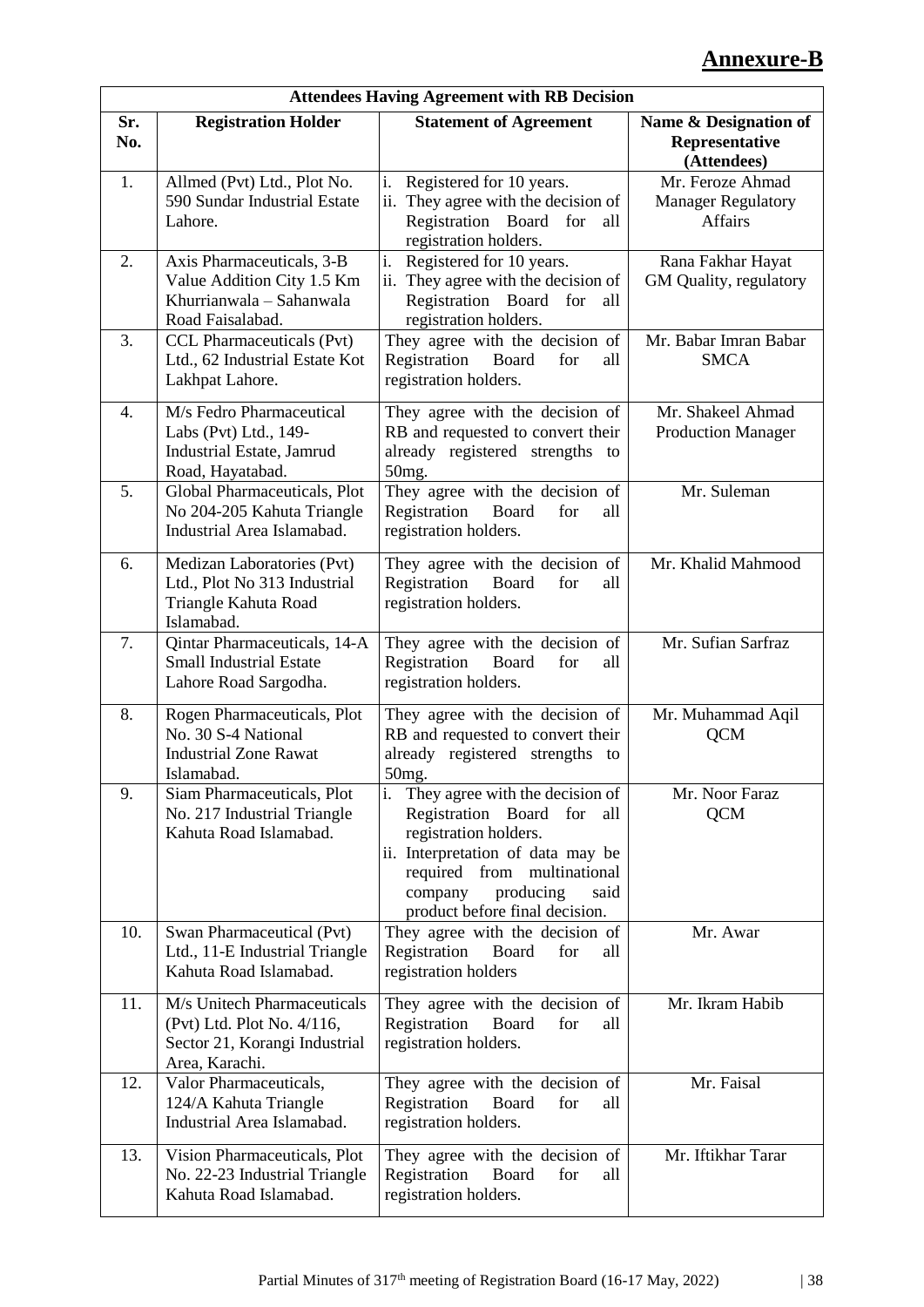| 14. | <b>Winilton Pharmaceuticals</b> | They agree with the decision of     | Mr. Amir Afzal   |
|-----|---------------------------------|-------------------------------------|------------------|
|     | (Pvt) Ltd., Plot No. 45 Street  | RB and requested to convert their   | Admin            |
|     | No. S-5 National Industrial     | already registered strengths to     |                  |
|     | Zone Rawat Rawalpindi.          | 50 <sub>mg</sub> .                  |                  |
| 15. | M/s Zanctok Pharmaceuticals     | i. The product has already been     | Mr. Ghulam Abbas |
|     | Laboratories, F-5 S.I.T.E       | discontinued on the bases of        |                  |
|     | Area, Hyderabad.                | CDL report.                         |                  |
|     |                                 | ii. They agree with the decision of |                  |
|     |                                 | Registration Board<br>for<br>all    |                  |
|     |                                 | registration holders.               |                  |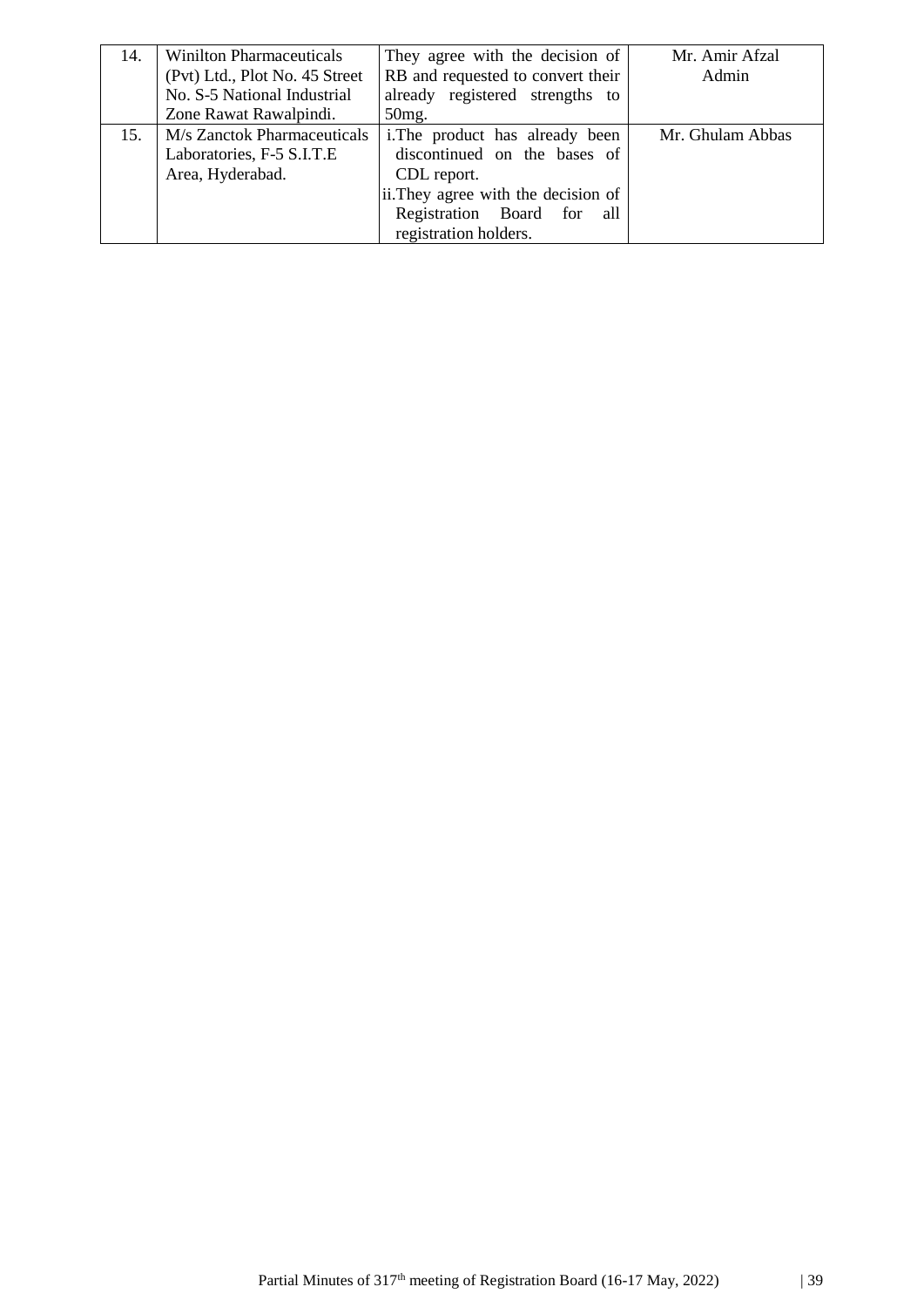## **Annexure-C**

| <b>Attendees Having Disagreement/ Varying Stance</b> |                                                                                                                      |                                                                                                                                                                                                                                                                                                                                                                                                                     |                                                         |
|------------------------------------------------------|----------------------------------------------------------------------------------------------------------------------|---------------------------------------------------------------------------------------------------------------------------------------------------------------------------------------------------------------------------------------------------------------------------------------------------------------------------------------------------------------------------------------------------------------------|---------------------------------------------------------|
| Sr.<br>No.                                           | <b>Registration Holder</b>                                                                                           | <b>Statement/Stance</b>                                                                                                                                                                                                                                                                                                                                                                                             | Name & Designation of<br>Representative<br>(Attendees)  |
| 1.                                                   | M/s. Aries Pharmaceuticals<br>(Pvt) Ltd, 1-W, Industrial<br>Estate, Hayatabad, Peshawar.                             | Their product is registered<br>$\mathbf{i}$ .<br>since 2005. They are marketing<br>60,000 packs per month and no<br>ADRs are reported till now.<br>ii. Reference was made to the<br>decision of $70th$ meeting of<br>Authority regarding 10 years<br>policy.<br>iii. In response to question asked it<br>was replied that no QPPV has<br>been appointed. Safety efficacy<br>data is not available with the<br>firm. | Mr. Yasar Siddique                                      |
| 2.                                                   | Batala Pharmaceuticals, 23/B<br>Small Industrial Estate No. 2<br>Near Wapda Town, Khiali<br>Bypass Gujranwala.       | Their product is registered<br>$\mathbf{i}$ .<br>since 2003 and no ADRs are<br>reported till now.<br>ii. It covers 60-70% of total<br>market of firm and in case of<br>cancellation their market will<br>badly suffer.<br>iii. In response to question asked it<br>was replied that no QPPV has<br>been appointed. Safety efficacy<br>data is not available with the<br>firm.                                       | Mr. Yousaf<br><b>CEO</b>                                |
| 3.                                                   | <b>Benson Pharmaceuticals, Plot</b><br>No.119 Street No.8, I-10/3<br>Industrial Area Islamabad.                      | A System for Clinical trials should<br>be established and trials be<br>conducted from CRF otherwise<br>firms may be allowed to continue<br>the production.                                                                                                                                                                                                                                                          | Mr. Javid Iqbal<br><b>CEO</b>                           |
| 4.                                                   | <b>Biorex Pharmaceuticals, Plot</b><br>No.292 Industrial Triangle<br>Kahuta Road Islamabad.                          | i. Their product is registered<br>since 2010 and no ADRs are<br>reported till now.<br>ii. Reference was made to the<br>decision of 70 <sup>th</sup> meeting of<br>Authority regarding 10 years<br>policy.<br>iii. Reference was made to BNF.                                                                                                                                                                        | Mr. Muhammad Ramzan<br><b>QCM</b>                       |
| 5.                                                   | Caraway Pharmaceuticals,<br>Plot No. 12 Street No. N-3<br><b>National Industrial Zone</b><br>(RCCI) Rawat Islamabad. | Registered for 15 years and no<br>ADRs are reported till now.                                                                                                                                                                                                                                                                                                                                                       | Dr. Sayed Tauqeer Ali<br><b>Chief Operating Officer</b> |
| 6.                                                   | M/s. Gillman<br>Pharmaceuticals,<br>14/2-A. Phase I & II,<br>Industrial Estate, Hattar.                              | i. Their product is registered<br>since 2010 and no ADRs are<br>reported till now.<br>ii. In case of cancellation their<br>institutional<br>business<br>will<br>suffer.                                                                                                                                                                                                                                             | Mr. Rauf<br><b>Regulatory Manager</b>                   |
| 7.                                                   | Glitz Pharma, Plot No 265<br><b>Industrial Triangle Kahuta</b><br>Road Islamabad.                                    | i. In<br>USFDA<br>officially<br>this<br>strength is not banned<br>ii. Converted in 2015 from OTC<br>to perception only medicine.<br>iii. Higher doses more effective<br>iv. Novartis replied that only due<br>to due to commercial reasons                                                                                                                                                                          | Miss. Arifa Hibba<br>QA                                 |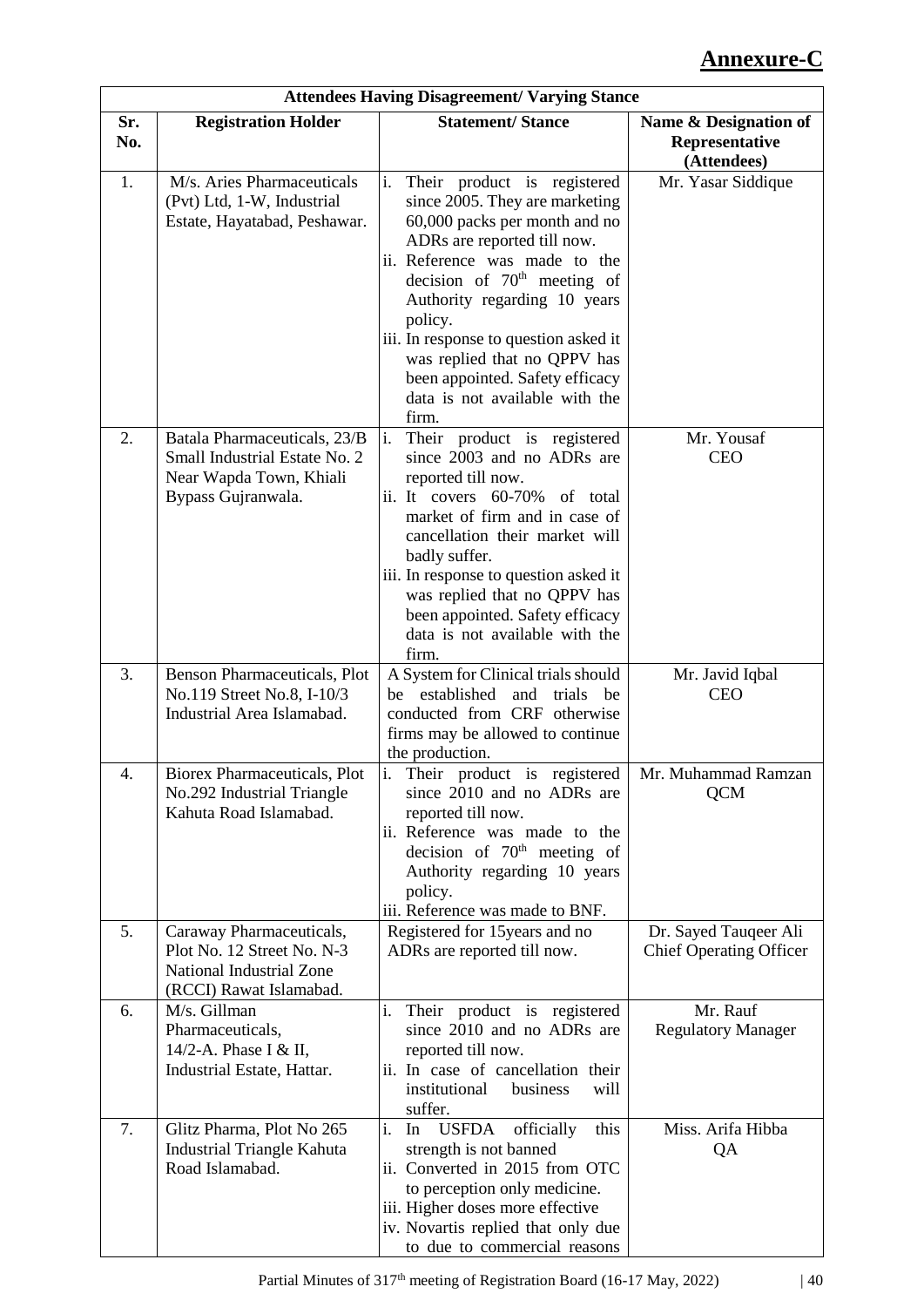|    |                              |       | these<br>strengths<br>not<br>are                                      |                           |
|----|------------------------------|-------|-----------------------------------------------------------------------|---------------------------|
| 8. | Goodman Laboratories, Plot   | i.    | manufactured.                                                         | Mr. Zubair Saeed          |
|    | No.5 St: No. S-5 National    |       | Same products are registered in<br>India and Kenya.                   | Production Incharge       |
|    | <b>Industrial Zone Rawat</b> |       | ii. DRAP should conduct clinical                                      |                           |
|    | Islamabad.                   |       | trials for safety efficacy of                                         |                           |
|    |                              |       | Diclofenac Potassium.                                                 |                           |
| 9. | Hamaz Pharmaceuticals (Pvt)  | i.    | Their product is registered                                           | Mr. Atif Shah             |
|    | Ltd., 13-Km Lutafabad        |       | since 2009 and no ADRs are                                            | <b>Regulatory Manager</b> |
|    | Bosan Road Multan.           |       | reported till now.                                                    |                           |
|    |                              |       | ii. In response to question asked it                                  |                           |
|    |                              |       | was replied that no QPPV has                                          |                           |
|    |                              |       | been appointed. Safety efficacy<br>data is not available with the     |                           |
|    |                              |       | firm.                                                                 |                           |
|    |                              |       | iii. They have submitted that                                         |                           |
|    |                              |       | personal hearing letter has no                                        |                           |
|    |                              |       | legal value as there is no                                            |                           |
|    |                              |       | violation of provision<br>of                                          |                           |
|    |                              |       | Section $7(11)$ .                                                     |                           |
|    |                              |       | iv. Main component is diclofenac                                      |                           |
|    |                              |       | in both formulations which is<br>available in 75mg and 100mg          |                           |
|    |                              |       | in salt form of sodium.                                               |                           |
|    |                              |       | China,<br>India,<br>v. In<br>Egypt                                    |                           |
|    |                              |       | diclofenac<br>potassium<br><i>is</i>                                  |                           |
|    |                              |       | available in strengths above                                          |                           |
|    |                              |       | 50mg which covers 38% of                                              |                           |
|    |                              |       | world population. No ADRs                                             |                           |
|    |                              |       | were also reported in these                                           |                           |
|    |                              |       | countries nor any clinical trial<br>data is available in these        |                           |
|    |                              |       | countries.                                                            |                           |
|    |                              |       | vi. They have also consulted                                          |                           |
|    |                              |       | following RRAs regarding                                              |                           |
|    |                              |       | registration of Diclofenac                                            |                           |
|    |                              |       | potassium above 50mg and                                              |                           |
|    |                              |       | their responses are as under;                                         |                           |
|    |                              |       | vii.Sweden:<br>application<br>for                                     |                           |
|    |                              |       | registration of said product is<br>welcomed.                          |                           |
|    |                              | viii. | Japan: They can register                                              |                           |
|    |                              |       | said product on the basis of                                          |                           |
|    |                              |       | Clinical Trials Data.                                                 |                           |
|    |                              |       | ix. Denmark: Formulation is not                                       |                           |
|    |                              |       | banned for registration due to                                        |                           |
|    |                              |       | any health and safety reasons.<br>x. In Martindale both salt forms of |                           |
|    |                              |       | Diclofenac have same doses.                                           |                           |
|    |                              |       | xi. In BNF recommended daily                                          |                           |
|    |                              |       | dose is 75-150mg in two to                                            |                           |
|    |                              |       | divided<br>three<br>doses<br>and                                      |                           |
|    |                              |       | therefore both strengths 75mg                                         |                           |
|    |                              |       | and 100mg can fall under this                                         |                           |
|    |                              |       | dosage regimen.                                                       |                           |
|    |                              |       | xii.Since, the product has not been<br>proven either safe or unsafe,  |                           |
|    |                              |       | therefore the matter should be                                        |                           |
|    |                              |       | investigated on the basis of                                          |                           |
|    |                              |       | scientific grounds.                                                   |                           |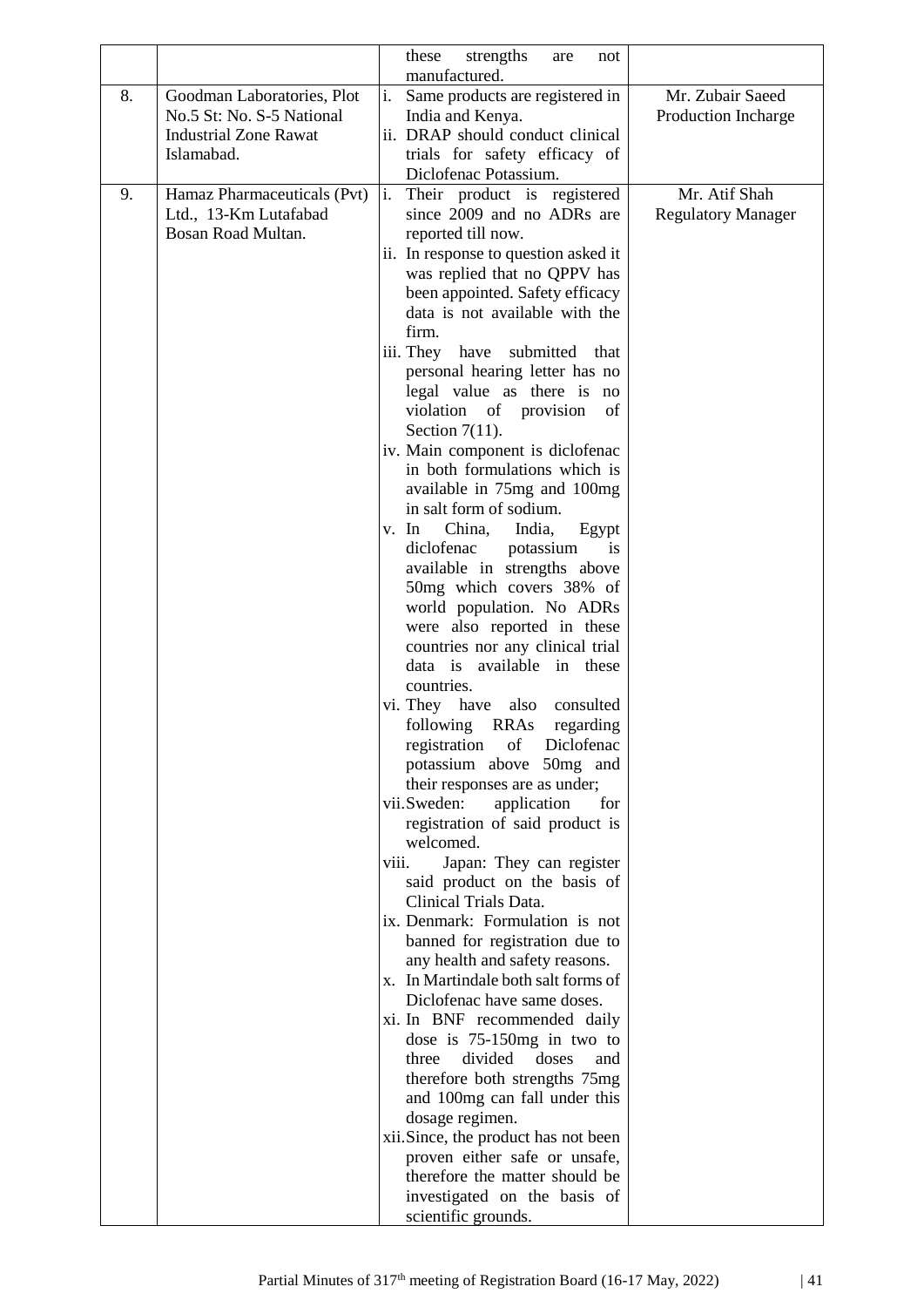|     |                              | xiii.<br>Non-availability of said  |                        |
|-----|------------------------------|------------------------------------|------------------------|
|     |                              | products in RRAs does not          |                        |
|     |                              | establish that the product is      |                        |
|     |                              | unsafe or toxic.                   |                        |
|     |                              | xiv.                               |                        |
|     |                              | Hence, the said product            |                        |
|     |                              | may not be cancelled and show-     |                        |
|     |                              | cause may be revoked.              |                        |
| 10. | M/s Hicon Pharmaceuticals.   | There is minor difference in       | Mr. Umair Aslam        |
|     | 131-Industrial Estate,       | strengths of 50 mg and 75mg.       | <b>GM</b>              |
|     | Hayatabad, Peshawar.         | 50mg can be taken four times       | Mr. Sahams-Ul-Islam    |
|     |                              | daily and 75mg can be taken        | <b>QCM</b>             |
|     |                              | three times daily.                 |                        |
|     |                              | ii. Both strengths have different  |                        |
|     |                              |                                    |                        |
|     |                              | efficacy while toxicity profile    |                        |
|     |                              | is same for both.                  |                        |
|     |                              | iii. In Ireland max. daily dose is |                        |
|     |                              | 225mg.                             |                        |
| 11. | M/s Hilton Pharma (Pvt.)     | i.<br>With experience, physicians  | Dr. Imtiaz Ahmad       |
|     | limited, Plot #13-14, Sector | may find that in some patients     | <b>General Manager</b> |
|     | 15, Korangi Industrial Area, | and initial dose of 100mg of       | <b>Medical Affairs</b> |
|     | Karachi.                     | CTAFLAM, followed by 50mg          |                        |
|     |                              |                                    |                        |
|     |                              | doses, will provide better relief. |                        |
|     |                              | Hence innovator brand has          |                        |
|     |                              | evaluated a single dose of up to   |                        |
|     |                              | 100mg as safe & well tolerated.    |                        |
|     |                              | ii. In prolonged use for more than |                        |
|     |                              | months<br>Diclofenac<br>of<br>6    |                        |
|     |                              | Potassium, Hepatic Issues are      |                        |
|     |                              | reported.                          |                        |
|     |                              | Following review article was       |                        |
|     |                              | shared by the firm:                |                        |
|     |                              | Title: Diclofenac Potassium in     |                        |
|     |                              | 1.                                 |                        |
|     |                              | Acute Postoperative Pain and       |                        |
|     |                              | Dysmennorhoea: Results from        |                        |
|     |                              | Comprehensive Clinical Trial       |                        |
|     |                              | Reports                            |                        |
|     |                              | ii. Published dated 17-01-2018     |                        |
|     |                              | iii. Journal: "Pain Research &     |                        |
|     |                              | Management" (Impact factor:        |                        |
|     |                              | 3.037)                             |                        |
|     |                              | iv. Publisher: Hindawi             |                        |
|     |                              | v. Study: Efficacy of Diclofenac   |                        |
|     |                              | Potassium                          |                        |
|     |                              | in<br>unpublished                  |                        |
|     |                              | clinical study reports (CSRs)      |                        |
|     |                              | and published reports was          |                        |
|     |                              | compared<br>examine<br>to          |                        |
|     |                              | publication bias, industry bias    |                        |
|     |                              | and comprehensiveness.             |                        |
|     |                              | vi. Discussion & Results: There    |                        |
|     |                              | was no clinically important        |                        |
|     |                              | difference in efficacy between     |                        |
|     |                              | 50mg and 100mg doses of            |                        |
|     |                              | diclofenac potassium.              |                        |
|     |                              | vii. Conclusion: As indicated in   |                        |
|     |                              |                                    |                        |
|     |                              | results the review article does    |                        |
|     |                              | not provide any sufficient         |                        |
|     |                              | evidence<br>data/<br>supporting    |                        |
|     |                              | safety<br>and<br>efficacy<br>of    |                        |
|     |                              | diclofenac<br>potassium<br>in      |                        |
|     |                              | above<br>strengths<br>50mg         |                        |
|     |                              | especially when it has been        |                        |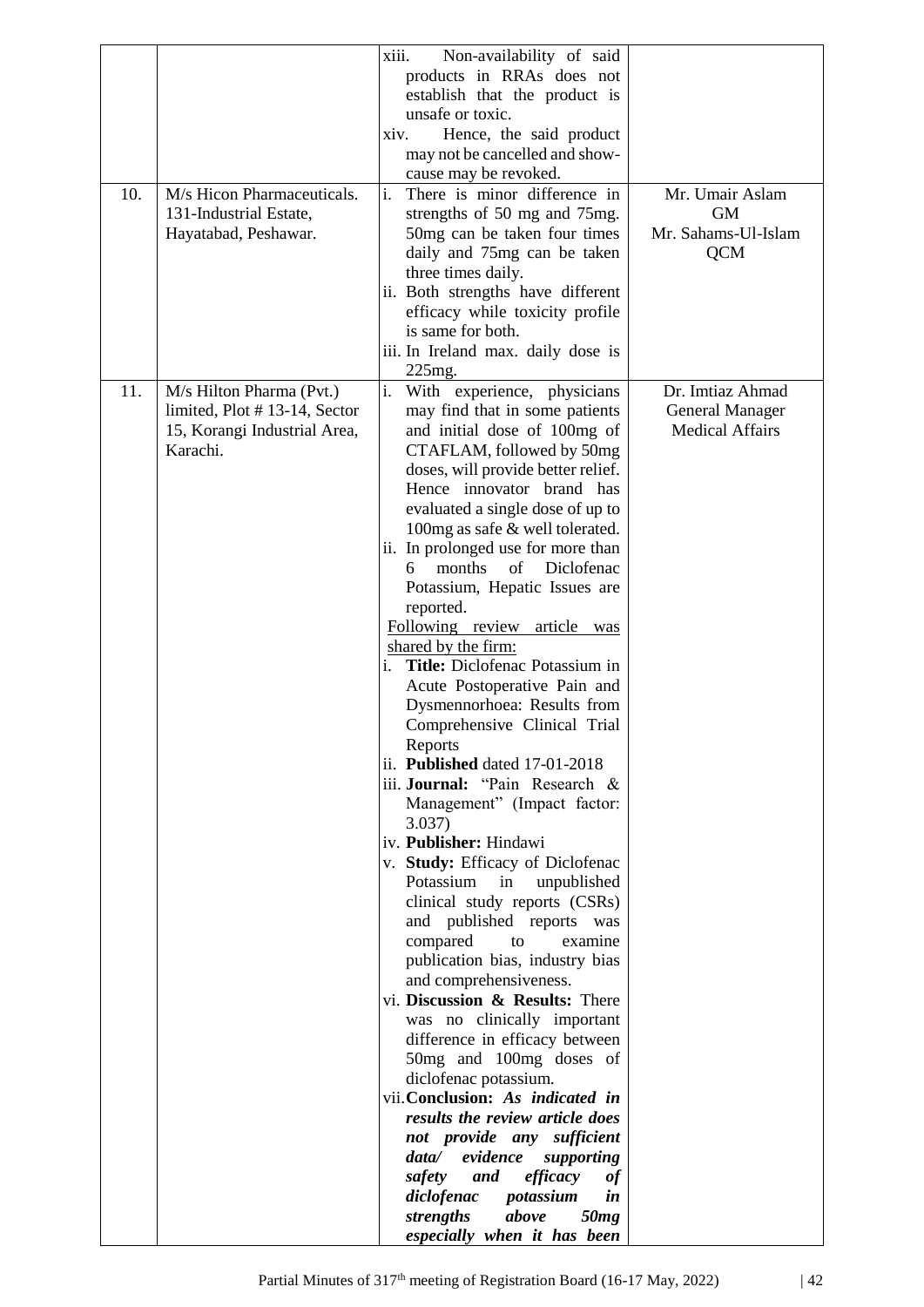|     |                                                                                                                             | by<br>recommended<br>various<br>RRAs "to use the lowest<br>effective dose for shortest                                                                                                                                                                                                                                                                                                                                                                                                                                                                                                                                                                                                                                                                                                                                                                                                                                                                                                                                                                                                                                                                                                                                                    |                                                                                                                                                                                                                                                                           |
|-----|-----------------------------------------------------------------------------------------------------------------------------|-------------------------------------------------------------------------------------------------------------------------------------------------------------------------------------------------------------------------------------------------------------------------------------------------------------------------------------------------------------------------------------------------------------------------------------------------------------------------------------------------------------------------------------------------------------------------------------------------------------------------------------------------------------------------------------------------------------------------------------------------------------------------------------------------------------------------------------------------------------------------------------------------------------------------------------------------------------------------------------------------------------------------------------------------------------------------------------------------------------------------------------------------------------------------------------------------------------------------------------------|---------------------------------------------------------------------------------------------------------------------------------------------------------------------------------------------------------------------------------------------------------------------------|
|     |                                                                                                                             | duration necessary to control<br>symptoms."                                                                                                                                                                                                                                                                                                                                                                                                                                                                                                                                                                                                                                                                                                                                                                                                                                                                                                                                                                                                                                                                                                                                                                                               |                                                                                                                                                                                                                                                                           |
| 12. | Linear Pharma, Plot No. 18<br>S. No. S-4 National Industrial<br>Zone (RCCI) Rawat,                                          | Registered since 2010.<br>Same dose for Diclofenac<br>Sodium and Potassium in BNF.                                                                                                                                                                                                                                                                                                                                                                                                                                                                                                                                                                                                                                                                                                                                                                                                                                                                                                                                                                                                                                                                                                                                                        | Mr. Zahoor Ahmad<br><b>QCM</b>                                                                                                                                                                                                                                            |
| 13. | Islamabad.<br>M/s Macter International<br>Limited. F-216, S.I.T.E,<br>Karachi.                                              | i. M/s. Cibex on behalf of M/s.<br>Macter. Representative of M/s.<br>Cibex was advised to submit<br>authority letter otherwise your<br>presence cannot be considered.<br>ii. They have sent an email to<br>Denmark and they have replied<br>that Diclofenac Potassium is<br>not banned for registration due<br>any health and safety<br>to<br>reasons.<br>iii. In<br>China,<br>India<br>and<br>Bangladesh,<br>diclofenac<br>potassium is<br>available<br>$\sin$<br>strengths above 50mg which<br>half<br>of<br>world<br>covers<br>population. No ADRs were<br>also reported in these countries<br>nor any clinical trial data is<br>available in these countries.<br>iv. In USFDA, the recommended<br>daily dose is 50mg three times<br>a day [up to 150mg daily for the<br>treatment of pain and primary<br>dysmenorrhea. In some patients<br>an initial dose of 100mg<br>followed by 50mg three times a<br>day will provide better relief.<br>v. In BNF recommended daily<br>dose is $75-150$ mg in two to<br>divided<br>three<br>doses<br>and<br>therefore both strengths 75mg<br>and 100mg can fall under this<br>dosage regimen.<br>vi. Non-availability<br>of<br>said<br>products in RRAs does not<br>establish that the product is | Representative of M/s.<br>Cibex Mr. Malik Zamir<br>appeared on behalf of<br>M/s. Macter.<br>Representative of M/s.<br>Cibex was advised to<br>submit authority letter<br>otherwise your presence<br>cannot be considered but<br>he has not submitted<br>authority letter. |
|     |                                                                                                                             | unsafe or toxic.<br>vii. They have also submitted that<br>personal hearing letter has no<br>legal value as there is no                                                                                                                                                                                                                                                                                                                                                                                                                                                                                                                                                                                                                                                                                                                                                                                                                                                                                                                                                                                                                                                                                                                    |                                                                                                                                                                                                                                                                           |
|     |                                                                                                                             | violation of provision<br>$\sigma f$<br>Section $7(11)$ .<br>Hence, the said product<br>viii.<br>may not be cancelled and show-<br>cause may be revoked.                                                                                                                                                                                                                                                                                                                                                                                                                                                                                                                                                                                                                                                                                                                                                                                                                                                                                                                                                                                                                                                                                  |                                                                                                                                                                                                                                                                           |
| 14. | Medley Pharmaceuticals,<br>41/A Punjab Small Industries<br><b>Estate Jhang Bahtar Road</b><br>Wah Cantt., Wah<br>Cantonment | i.<br>Their product is registered<br>since 2009 and no ADRs are<br>reported till now.<br>ii. Reference was made of BNF.<br>iii. In response to question asked it<br>was replied that no QPPV has                                                                                                                                                                                                                                                                                                                                                                                                                                                                                                                                                                                                                                                                                                                                                                                                                                                                                                                                                                                                                                          | Mr. Asad Mughal<br><b>Production Manager</b>                                                                                                                                                                                                                              |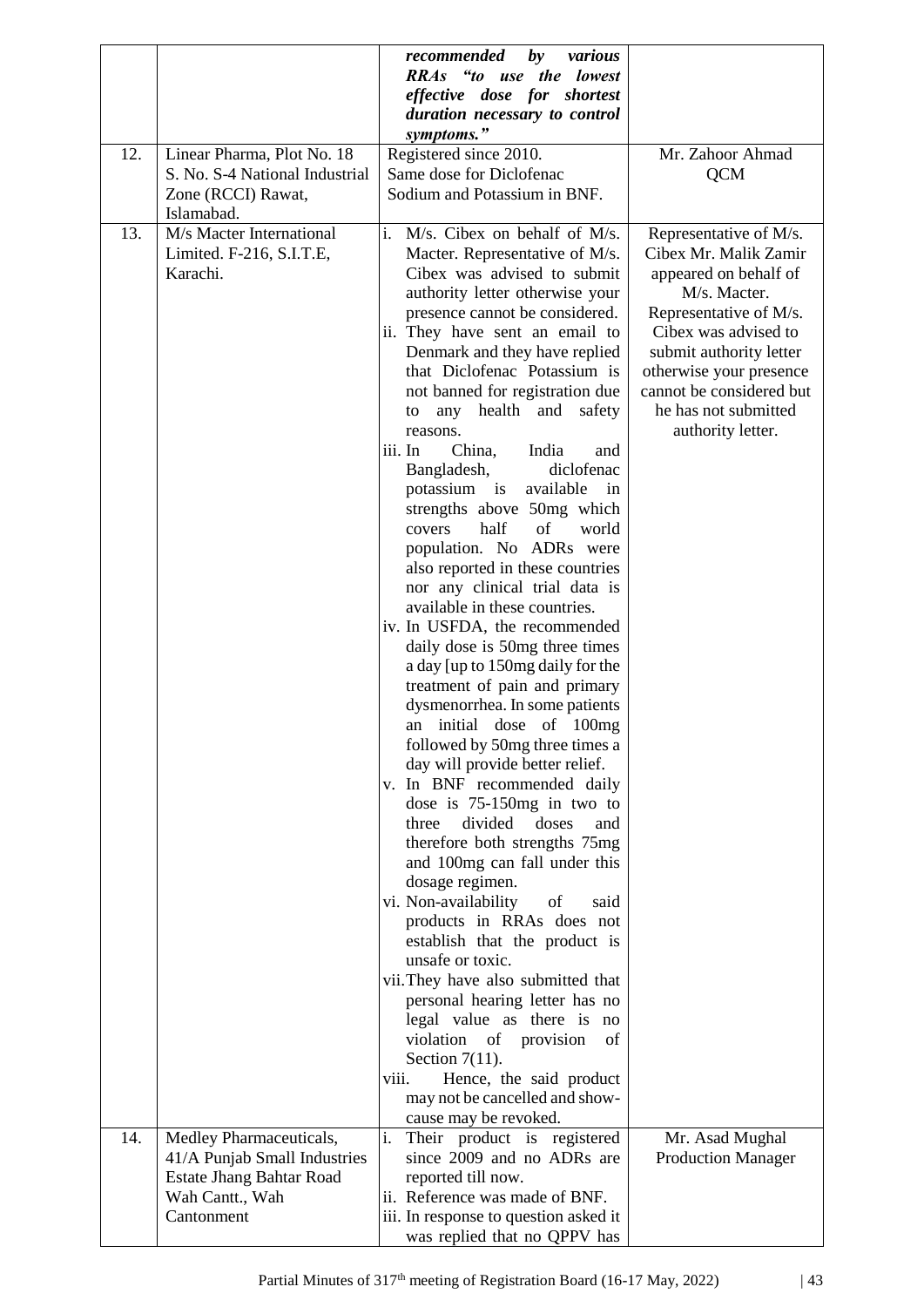|     |                                                                                                                      | been appointed and no ADRs<br>has been reported for any other<br>product.                                                                                                                                                                                                                                                                                                                                                                                                         |                                                                           |
|-----|----------------------------------------------------------------------------------------------------------------------|-----------------------------------------------------------------------------------------------------------------------------------------------------------------------------------------------------------------------------------------------------------------------------------------------------------------------------------------------------------------------------------------------------------------------------------------------------------------------------------|---------------------------------------------------------------------------|
| 15. | <b>Miracle Pharmaceuticals</b><br>(Pvt) Ltd., Plot No-8 Street<br>No-5 National Industrial<br>Zone Rawat, Islamabad. | They are marketing this product<br>since long and due to cancellation<br>of said product their market will<br>suffer.                                                                                                                                                                                                                                                                                                                                                             | Mr. Aftab Safdar<br>Procurement Officer<br>Mr. Naveed Ahamd<br><b>QCM</b> |
| 16. | Panacea Pharmaceuticals,<br>Plot No.4 Street No. S-6<br><b>National Industrial Zone</b><br>Rawat Islamabad.          | i. Their product is registered<br>since 2006 and no ADRs are<br>reported till now.<br>ii. Market<br>survey<br>shall<br>be<br>before<br>conducted<br>final<br>decision.                                                                                                                                                                                                                                                                                                            | Representative of firm                                                    |
| 17. | Pearl Pharmaceuticals, Plot<br>No 204 Street No. 1 I-10/3<br>Industrial Area Islamabad.                              | i. Their product is registered<br>since 2005. They are marketing<br>60,000 packs per month and no<br>ADRs are reported till now.<br>ii. Reference was made to the<br>decision of $70th$ meeting of<br>Authority regarding 10 years<br>policy.<br>iii. In response to question asked it<br>was replied that no QPPV has<br>been appointed. Safety efficacy<br>data is not available with the<br>firm.<br>iv. Reference was made to BNF<br>and registrations in India and<br>China. | Mr. Ilyas Jalal<br>Mr. Fayaz                                              |
| 18. | M/s. Saaaf Pharmaceutical<br>Industries, Plot No. 15,<br>Nowshera Industrial Estate,<br>Risalpur.                    | Their product is registered since<br>2005 and no ADRs are reported till<br>now.                                                                                                                                                                                                                                                                                                                                                                                                   | Mr. Fayaz Khan                                                            |
| 19. | M/s Shaheen Pharmaceuticals<br>3 km, Murghzar Road, Saidu<br>Sharif, Swat.                                           | Their product is registered<br>$\vert i \rangle$<br>since 2005 and no ADRs are<br>reported till now.<br>ii. In response to question asked it<br>was replied that no QPPV has<br>been appointed and no ADRs<br>has been reported.                                                                                                                                                                                                                                                  | Mr. Akbar Zeb<br><b>QCM</b>                                               |
| 20. | Sunshine Pharmaceuticals,<br>Emanabad, G.T. Road,<br>Gujranwala.                                                     | Clinical Trails shall be conducted<br>in collaboration with DRAP.                                                                                                                                                                                                                                                                                                                                                                                                                 | Adv. Usman Saleem<br>Director<br>Mr. Adil Zaman                           |
| 21. | M/s Tabros Pharma (Pvt)<br>limited, L-20/B, Sector-22,<br>Federal B Industrial Area,<br>Karachi.                     | $i$ .<br>In Drugs.com 100mg oral dose<br>is recommended as initial dose.<br>$100 - 150$ mg<br><b>EMC</b><br>is<br>$ii.$ In<br>recommended in two divided<br>doses.                                                                                                                                                                                                                                                                                                                | Mr. Aurangzeb<br><b>SMRA</b>                                              |
| 22. | Well & Well Pharma (Pvt)<br>Ltd., Plot No.7 Street S-8<br>National Industrial Zone<br>RCCI Rawat Islamabad.          |                                                                                                                                                                                                                                                                                                                                                                                                                                                                                   | Mr. Sher Afsar Kahan                                                      |
| 23. | Wise Pharmaceuticals, Plot<br>No. 3-A Street S-1 National<br><b>Industrial Zone, Rawat</b><br>Islamabad.             | i. Their product is registered<br>since 2007 and they are bearing<br>market expenses.<br>ii. Reference was made of BNF.<br>iii. It was requested to allow them<br>to continue production till the                                                                                                                                                                                                                                                                                 | Mr. Syed Mohsin Ali<br><b>QCM</b>                                         |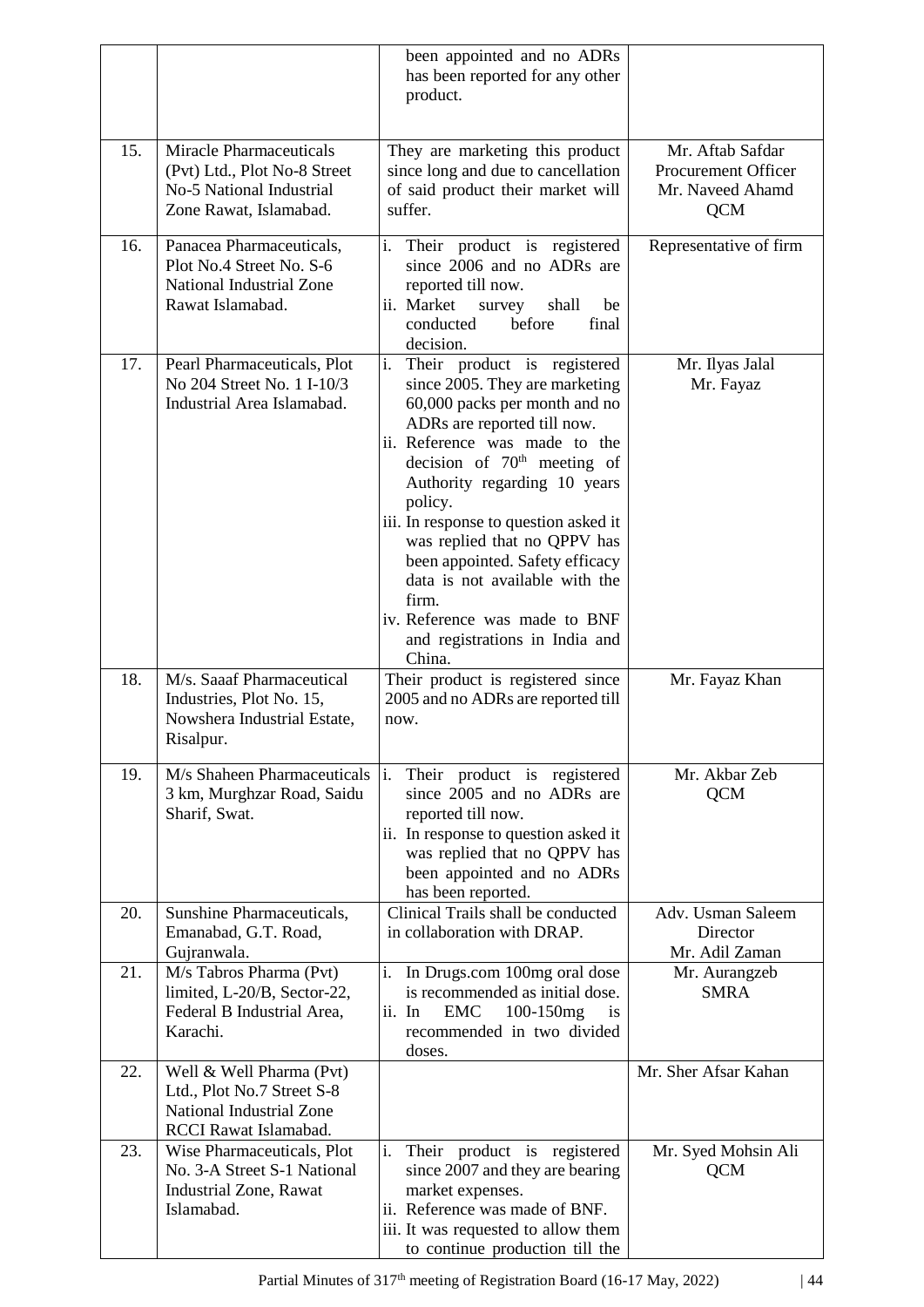|            |                                                                                                              | scientific<br>establishment<br>of                                                                                                                                                                                                                                                                                                                                                                                                                                                                                                                                                                                                                                                                                                                                                                                                                                                                                                                                                                                                                                                                                                                                                                                                                                                                                                                                                                                                                                                                                                                                                                                                                                               |
|------------|--------------------------------------------------------------------------------------------------------------|---------------------------------------------------------------------------------------------------------------------------------------------------------------------------------------------------------------------------------------------------------------------------------------------------------------------------------------------------------------------------------------------------------------------------------------------------------------------------------------------------------------------------------------------------------------------------------------------------------------------------------------------------------------------------------------------------------------------------------------------------------------------------------------------------------------------------------------------------------------------------------------------------------------------------------------------------------------------------------------------------------------------------------------------------------------------------------------------------------------------------------------------------------------------------------------------------------------------------------------------------------------------------------------------------------------------------------------------------------------------------------------------------------------------------------------------------------------------------------------------------------------------------------------------------------------------------------------------------------------------------------------------------------------------------------|
|            |                                                                                                              | grounds for cancellation.                                                                                                                                                                                                                                                                                                                                                                                                                                                                                                                                                                                                                                                                                                                                                                                                                                                                                                                                                                                                                                                                                                                                                                                                                                                                                                                                                                                                                                                                                                                                                                                                                                                       |
| 24.        | M/s Zephyr Pharmatec (Pvt.)<br>Ltd, A-39, SITE II, Super<br>Highway, Karachi.                                | Mr. Asif Khitab<br>Scientific study is required to<br>establish safety and efficacy as no<br>Sr. Manager regulatory<br>ADRs and clinical trial data is<br>available.                                                                                                                                                                                                                                                                                                                                                                                                                                                                                                                                                                                                                                                                                                                                                                                                                                                                                                                                                                                                                                                                                                                                                                                                                                                                                                                                                                                                                                                                                                            |
|            |                                                                                                              | <b>Firms Responded through Written Arguments</b>                                                                                                                                                                                                                                                                                                                                                                                                                                                                                                                                                                                                                                                                                                                                                                                                                                                                                                                                                                                                                                                                                                                                                                                                                                                                                                                                                                                                                                                                                                                                                                                                                                |
| Sr.        | <b>Registration Holder</b>                                                                                   | <b>Written Statement</b>                                                                                                                                                                                                                                                                                                                                                                                                                                                                                                                                                                                                                                                                                                                                                                                                                                                                                                                                                                                                                                                                                                                                                                                                                                                                                                                                                                                                                                                                                                                                                                                                                                                        |
| No.<br>25. | M/s. Wnsfeild<br>Pharmaceuticals,<br>Plot.No.122, Block-A,<br>Phase-V, Industrial Estate<br>Hattar, Haripur. | i.<br>In China, India, Kenya diclofenac potassium is available in<br>strengths above 50mg which covers 38% of world population.<br>No ADRs were also reported in these countries nor any<br>clinical trial data is available in these countries.<br>ii. They have also consulted following RRAs regarding<br>registration of Diclofenac potassium above 50mg and their<br>responses are as under;<br>iii. Sweden: application for registration of said product is<br>welcomed.<br>iv. Japan: They can register said product on the basis of Clinical<br>Trials Data.<br>Denmark: Formulation is not banned for registration due to<br>V.<br>any health and safety reasons.<br>vi. In USFDA, the recommended daily dose is 50mg three times<br>a day [up to 150mg daily for the treatment of pain and primary<br>dysmenorrhea. In some patients an initial dose of 100mg<br>followed by 50mg three times a day will provide better relief.<br>vii. In Martindale both salt forms of Diclofenac have same doses.<br>viii.In BNF recommended daily dose is 75-150mg in two to three<br>divided doses and therefore both strengths 75mg and 100mg<br>can fall under this dosage regimen.<br>ix. Since, the product has not been proven either safe or unsafe,<br>therefore the matter should be investigated on the basis of<br>scientific grounds.<br>x. Non-availability of said products in RRAs does not establish<br>that the product is unsafe or toxic.<br>xi. They have also submitted that personal hearing letter has no<br>legal value as there is no violation of provision of Section<br>$7(11)$ .<br>xii. Hence, the said product may not be cancelled and show-cause |
| 26.        | M/s Barrett Hodgson                                                                                          | may be revoked.<br>Our technical person who will participate in case and know all                                                                                                                                                                                                                                                                                                                                                                                                                                                                                                                                                                                                                                                                                                                                                                                                                                                                                                                                                                                                                                                                                                                                                                                                                                                                                                                                                                                                                                                                                                                                                                                               |
|            | Pakistan (Pvt) Ltd., F/423,<br>S.I.T.E., Karachi.                                                            | the relevant facts is on leave. Therefore, we urge and request you<br>to kindly defer and grant us an adjournment to a next date of<br>hearing wherein we shall make sure to participate with full facts<br>and evidence of the case under discussion.                                                                                                                                                                                                                                                                                                                                                                                                                                                                                                                                                                                                                                                                                                                                                                                                                                                                                                                                                                                                                                                                                                                                                                                                                                                                                                                                                                                                                          |
| 27.        | M/s Welmark<br>Pharmaceuticals, Plot #122,<br>Block B, Phase 5, Industrial<br>State, Hattar.                 | In China, India, Kenya diclofenac potassium is available in<br>i.<br>strengths above 50mg which covers 38% of world population.<br>No ADRs were also reported in these countries nor any<br>clinical trial data is available in these countries.<br>They have also consulted following RRAs regarding<br>ii.<br>registration of Diclofenac potassium above 50mg and their<br>responses are as under;<br>iii. Sweden: application for registration of said product is<br>welcomed.<br>iv. Japan: They can register said product on the basis of Clinical<br>Trials Data.<br>v. Denmark: Formulation is not banned for registration due to<br>any health and safety reasons.<br>vi. In USFDA, the recommended daily dose is 50mg three times<br>a day [up to 150mg daily for the treatment of pain and primary                                                                                                                                                                                                                                                                                                                                                                                                                                                                                                                                                                                                                                                                                                                                                                                                                                                                    |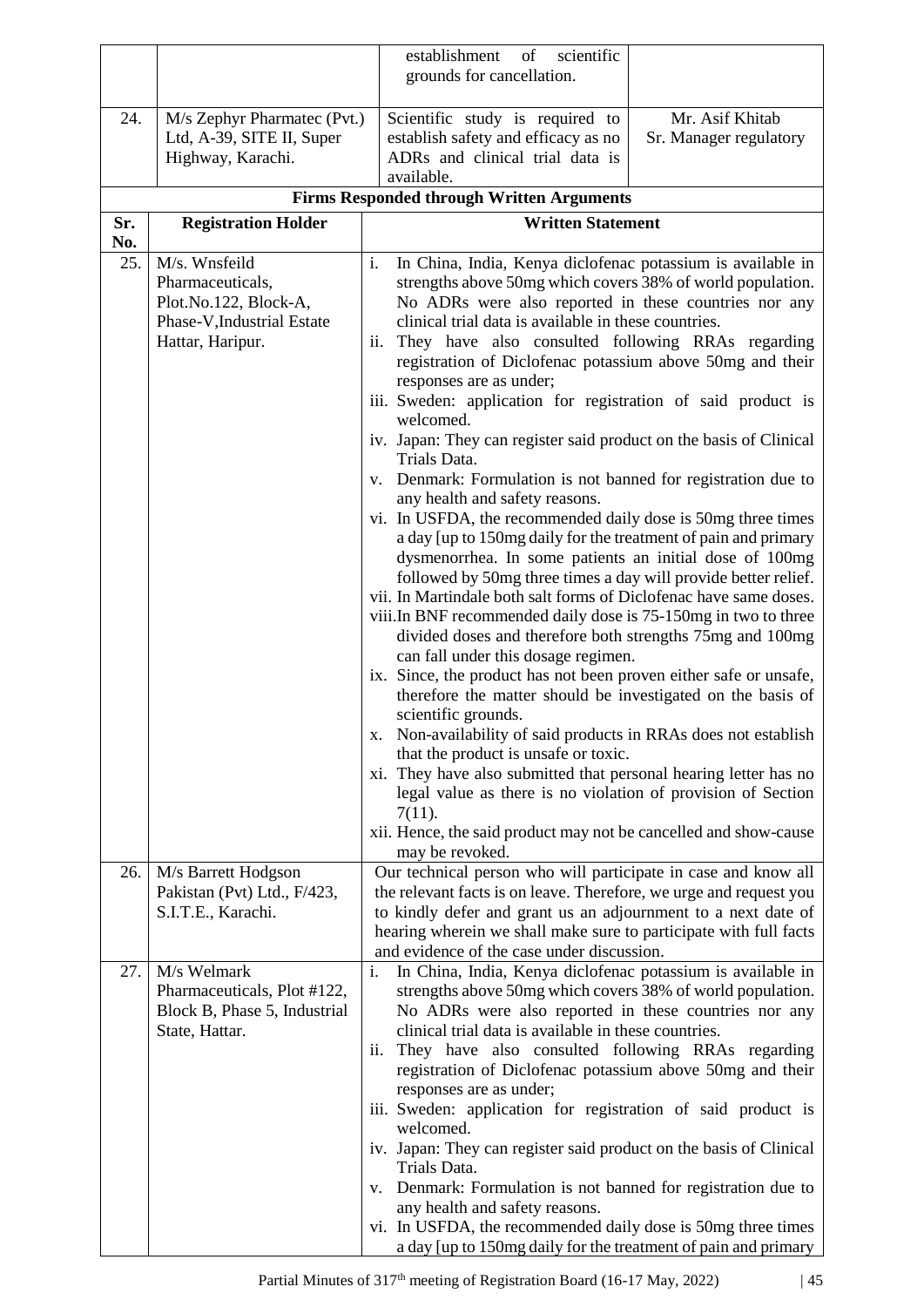|                                                                                                                   | dysmenorrhea. In some patients an initial dose of 100mg<br>followed by 50mg three times a day will provide better relief.<br>vii. In Martindale both salt forms of Diclofenac have same doses.<br>viii.In BNF recommended daily dose is 75-150mg in two to three<br>divided doses and therefore both strengths 75mg and 100mg<br>can fall under this dosage regimen.<br>ix. Since, the product has not been proven either safe or unsafe,<br>therefore the matter should be investigated on the basis of<br>scientific grounds.<br>x. Non-availability of said products in RRAs does not establish<br>that the product is unsafe or toxic.<br>xi. They have also submitted that personal hearing letter has no<br>legal value as there is no violation of provision of Section<br>$7(11)$ .<br>xii. Hence, the said product may not be cancelled and show-cause<br>may be revoked.                                                                                                                                                                                                                                                                                                                                                                                                                                                                                                                                                          |
|-------------------------------------------------------------------------------------------------------------------|---------------------------------------------------------------------------------------------------------------------------------------------------------------------------------------------------------------------------------------------------------------------------------------------------------------------------------------------------------------------------------------------------------------------------------------------------------------------------------------------------------------------------------------------------------------------------------------------------------------------------------------------------------------------------------------------------------------------------------------------------------------------------------------------------------------------------------------------------------------------------------------------------------------------------------------------------------------------------------------------------------------------------------------------------------------------------------------------------------------------------------------------------------------------------------------------------------------------------------------------------------------------------------------------------------------------------------------------------------------------------------------------------------------------------------------------|
| M/s NovaMed<br>28.<br>Pharmaceuticals (Pvt) Ltd.,                                                                 | Registered with the DRAP since 13-06-2006 and 10-08-2010 and<br>are being marketed since registration. However, during this period                                                                                                                                                                                                                                                                                                                                                                                                                                                                                                                                                                                                                                                                                                                                                                                                                                                                                                                                                                                                                                                                                                                                                                                                                                                                                                          |
| 28-Km Ferozepur Road                                                                                              | of 12 years no adverse event has been reported till date. When                                                                                                                                                                                                                                                                                                                                                                                                                                                                                                                                                                                                                                                                                                                                                                                                                                                                                                                                                                                                                                                                                                                                                                                                                                                                                                                                                                              |
| Lahore, Lahore                                                                                                    | there is a concern of efficacy and safety of drug,<br>pharmacovigilance department of the competent authority is                                                                                                                                                                                                                                                                                                                                                                                                                                                                                                                                                                                                                                                                                                                                                                                                                                                                                                                                                                                                                                                                                                                                                                                                                                                                                                                            |
|                                                                                                                   | requested to conduct a risk based study associated with efficacy<br>and safety pf questioned strengths of said drugs and accordingly                                                                                                                                                                                                                                                                                                                                                                                                                                                                                                                                                                                                                                                                                                                                                                                                                                                                                                                                                                                                                                                                                                                                                                                                                                                                                                        |
|                                                                                                                   | advise the companies.                                                                                                                                                                                                                                                                                                                                                                                                                                                                                                                                                                                                                                                                                                                                                                                                                                                                                                                                                                                                                                                                                                                                                                                                                                                                                                                                                                                                                       |
|                                                                                                                   | In Denmark formulation is not banned for registration due to any<br>health and safety reasons.                                                                                                                                                                                                                                                                                                                                                                                                                                                                                                                                                                                                                                                                                                                                                                                                                                                                                                                                                                                                                                                                                                                                                                                                                                                                                                                                              |
| <b>Medera Pharmaceuticals</b><br>29.                                                                              | i. Available in India, China, Kenya and Denmark.                                                                                                                                                                                                                                                                                                                                                                                                                                                                                                                                                                                                                                                                                                                                                                                                                                                                                                                                                                                                                                                                                                                                                                                                                                                                                                                                                                                            |
| (Pvt) Ltd., 249-A Industrial<br>Triangle Kahuta Road                                                              | ii.Our product holds 30% of the market.                                                                                                                                                                                                                                                                                                                                                                                                                                                                                                                                                                                                                                                                                                                                                                                                                                                                                                                                                                                                                                                                                                                                                                                                                                                                                                                                                                                                     |
| Islamabad., Islamabad                                                                                             |                                                                                                                                                                                                                                                                                                                                                                                                                                                                                                                                                                                                                                                                                                                                                                                                                                                                                                                                                                                                                                                                                                                                                                                                                                                                                                                                                                                                                                             |
| 30.<br>Webros Pharmaceuticals,<br>Plot No. 1 Street No. 10<br><b>National Industrial Zone</b><br>Rawat Islamabad. | i.<br>In China, India, Kenya diclofenac potassium is available in<br>strengths above 50mg which covers 38% of world<br>population. No ADRs were also reported in these countries<br>nor any clinical trial data is available in these countries.<br>ii.<br>They have also consulted following RRAs regarding<br>registration of Diclofenac potassium above 50mg and their<br>responses are as under;<br>Sweden: application for registration of said product is<br>iii.<br>welcomed.<br>Japan: They can register said product on the basis of Clinical<br>iv.<br>Trials Data.<br>Denmark: Formulation is not banned for registration due to<br>V.<br>any health and safety reasons.<br>In USFDA, the recommended daily dose is 50mg three<br>VI.<br>times a day [up to 150mg daily for the treatment of pain and<br>primary dysmenorrhea. In some patients an initial dose of<br>100mg followed by 50mg three times a day will provide<br>better relief.<br>vii. In Martindale both salt forms of Diclofenac have same<br>doses.<br>viii. In BNF recommended daily dose is 75-150mg in two to<br>three divided doses and therefore both strengths 75mg and<br>100mg can fall under this dosage regimen.<br>Since, the product has not been proven either safe or unsafe,<br>1X.<br>therefore the matter should be investigated on the basis of<br>scientific grounds.<br>Non-availability of said products in RRAs does not establish<br>X. |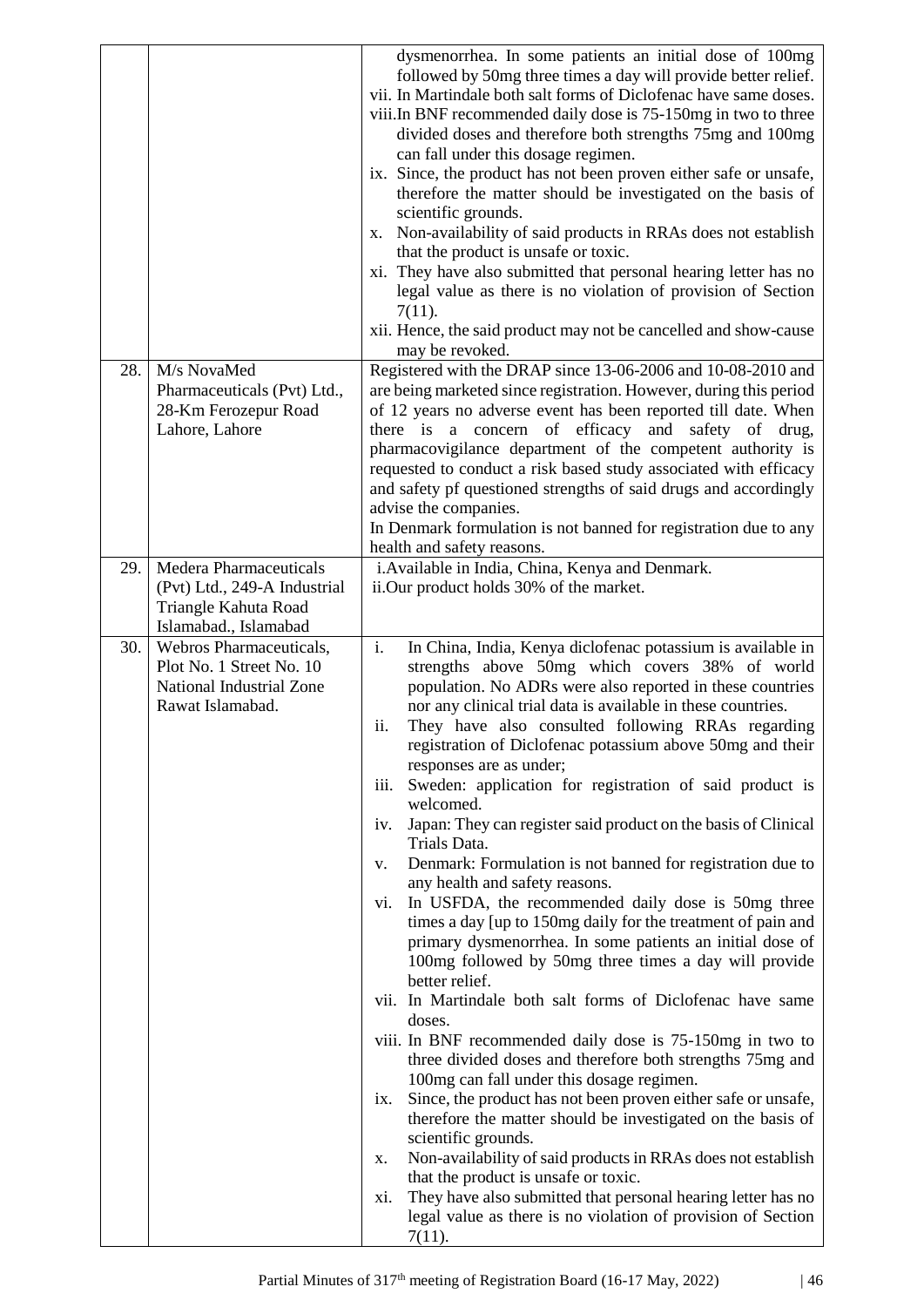|     |                                                                                                                | xii. Hence, the said product may not be cancelled and show-<br>cause may be revoked.                                                                                                                                                                                                                                                                                                                                                                                                                                                                                                                                                                                                                                                                                                                                                                                                                                                  |
|-----|----------------------------------------------------------------------------------------------------------------|---------------------------------------------------------------------------------------------------------------------------------------------------------------------------------------------------------------------------------------------------------------------------------------------------------------------------------------------------------------------------------------------------------------------------------------------------------------------------------------------------------------------------------------------------------------------------------------------------------------------------------------------------------------------------------------------------------------------------------------------------------------------------------------------------------------------------------------------------------------------------------------------------------------------------------------|
| 31. | M/s Adamjee<br>Pharmaceuticals (Pvt.) Ltd.,<br>Plot 39, Sector 15, Korangi<br>Industrial Area,                 | Firm has requested to cancel their products after utilization of<br>packing material of said products.                                                                                                                                                                                                                                                                                                                                                                                                                                                                                                                                                                                                                                                                                                                                                                                                                                |
| 32. | Karachi.<br>Alfalah Pharma (Pvt) Ltd.,<br>12-Km, Sheikhupura Road,<br>Lahore.                                  | i. We honor the board decision and it is so correct that there is<br>no approved reference from any RRAs, but it is humbly<br>requested in you honor that we have registered this product<br>since dated 04-06-2009 (copy of registration letter is attached)<br>and we are selling it on doctor's prescription.<br>ii. We have a huge market regarding its use. We had never any<br>complaint from any doctor or patient regarding its use. We<br>had done stability study of three different batches on both<br>Accelerated (40 $^{\circ}$ C 2 $^{\circ}$ C and 75% + 5% RH) and Real time<br>$(30^{\circ}C \t2^{\circ}C$ and $65\% + 5\%$ RH) at different intervals, the<br>results of that are satisfactory (copy attached).<br>iii. Kindly allow us to continue quality production of "LYON<br>75MG TABLET (Diclofenac potassium)".<br>iv. Your decision is highly appreciated.                                                 |
| 33. | M/s Caliph Pharmaceuticals<br>(Pvt) Ltd, Plot No. 17<br>Industrial Estate,<br>Risalpur, Khyber<br>Pakhtunkhwa. | i. With due respect, It is stated with reference to your letter<br>subjected above we M/s Caliph Pharmaceuticals do herby state<br>that the subject Drug diclofenac Potassium 75mg is being sold<br>in Pakistan for more than 10 years and our product Caldic 75mg<br>is also being regularly prescribed by doctors around Pakistan<br>since our registration.<br>ii. We therefore request the honorable Registration board to allow<br>the sale of drug in Pakistan.<br>iii.In Case of refusal of this request, we shall apply for<br>Standardization of Formulation as or Strength as per the<br>procedure available in 283 <sup>rd</sup> meeting of Registration Board, till<br>then we shall be allowed to manufacture this drug till we get<br>the approval for diclofenac potassium 50mg which is available<br>in reference Regulatory Authority.<br>iv. We are available for any further information regarding this<br>matter. |
| 34. | Candid Pharmaceuticals,<br>Opp Pasrur Sugar Mills<br>Sialkot Road, Pasrur.                                     | We, Candid Pharmaceuticals, hereby submit that any decision<br>taken up by the Drug Registration Board in interest of general<br>public regarding fate of Diclofenac potassium 75mg will be<br>acceptable to us.                                                                                                                                                                                                                                                                                                                                                                                                                                                                                                                                                                                                                                                                                                                      |
| 35. | M/s. Fassgen<br>Pharmaceuticals,,<br>Plot No. 67/1-A, Phase-III,<br>Industrial Estate, Hattar.                 | i.Worldwide research recommended dosage of Diclofenac<br>Potassium is 150mg.day which provide better relief to patient.<br>So, our product is 75mg it can be divided doses 75mg twice a<br>day.<br>ii.Whereas DRAP earlier decided that, molecules being<br>established since 10 years reported no safety issues should be<br>granted permission to continue for marketing. Furthermore, in<br>our opinion that, letter contents should have been for new<br>manufacturers and not mandatory for every manufacturer.<br>iii. And if the DRAP consider that the permission has to be given<br>according to the international standards and if everyone's<br>registration above 50mg in Pakistan has to be cancelled then it<br>is humble requested you to kindly grant us alternate new<br>product registration.<br>iv. Your cooperation will highly be appreciated.                                                                   |
| 36. | Lotus Pharmaceutials (Pvt)<br>Ltd., Plot No.118-A Street<br>No. 8, I-10/3 Industrial Area<br>Islamabad.        | We have no intention to manufacture above mentioned product in<br>future.                                                                                                                                                                                                                                                                                                                                                                                                                                                                                                                                                                                                                                                                                                                                                                                                                                                             |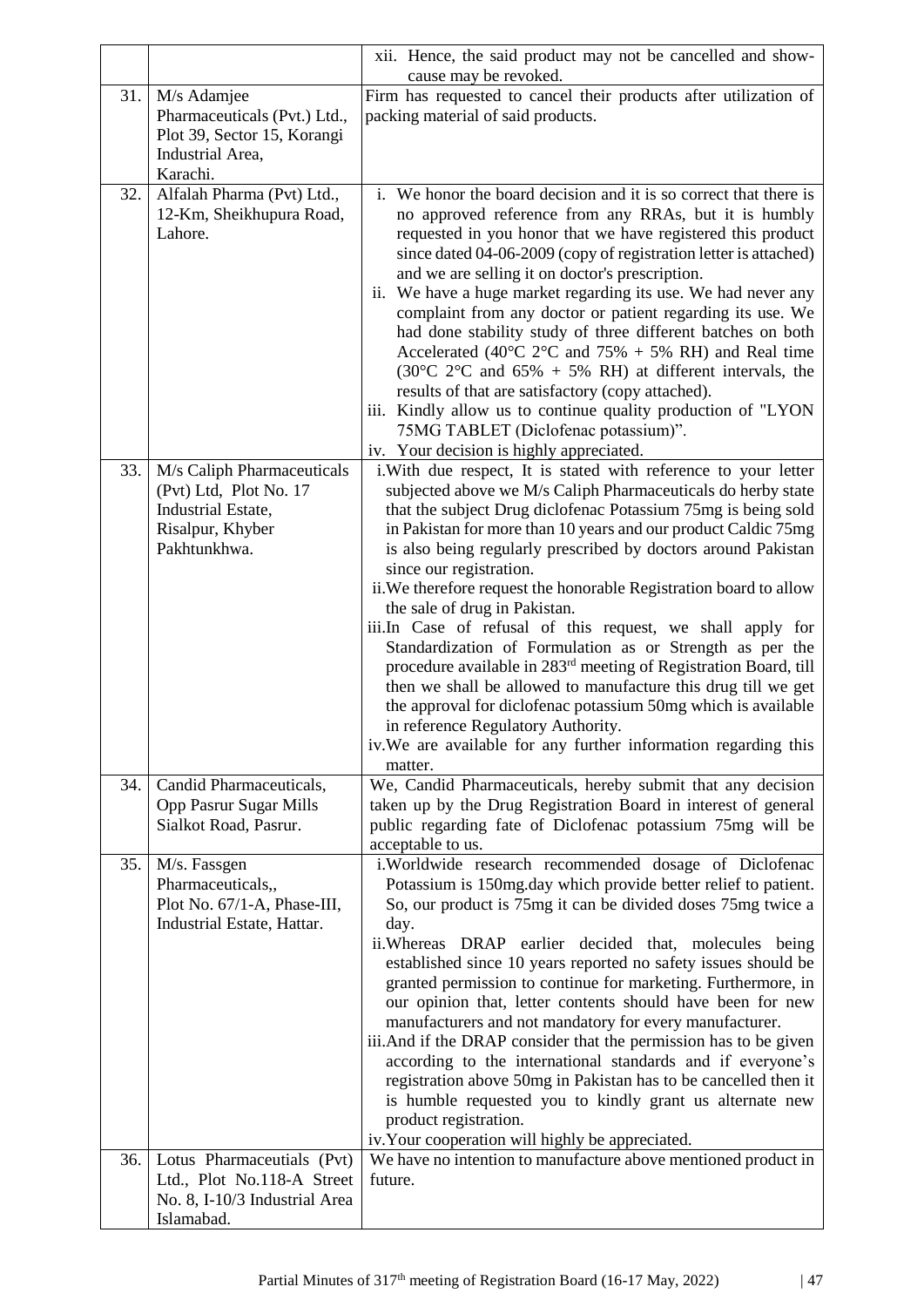| 37. | Mediate<br>Pharmaceutical<br>(Pvt) Ltd. Plot No. 150-151<br>Sector 24 Korangi Industrial<br>Area Karachi. | i. As per your direction regarding cancelation of the already<br>registered drugs contains Diclofenac Potassium in strength<br>higher than 50mg for our products diclofenac potassium 100mg<br>with registration No 053260 and diclofenac potassium 75mg<br>with registration No. 073586.<br>ii.Kindly note that we are manufacturing 50mg and 100mg of<br>tablets from 2009, we have note receive we have not received<br>any complain regarding dosage of this product.<br>iii. Furthermore, we have not manufactured Defenac 75mg capsule<br>yet, But any how whatever DRAP have decided for all we<br>accept the decision accordingly.                                                                                                                                                                                                                                                                                                                                                                                                                                                                                                                      |
|-----|-----------------------------------------------------------------------------------------------------------|-----------------------------------------------------------------------------------------------------------------------------------------------------------------------------------------------------------------------------------------------------------------------------------------------------------------------------------------------------------------------------------------------------------------------------------------------------------------------------------------------------------------------------------------------------------------------------------------------------------------------------------------------------------------------------------------------------------------------------------------------------------------------------------------------------------------------------------------------------------------------------------------------------------------------------------------------------------------------------------------------------------------------------------------------------------------------------------------------------------------------------------------------------------------|
| 38. | Nenza Pharmaceuticals (Pvt)<br>Ltd.,<br>$33-A$<br>Hayatabad<br><b>Industrial Estate Peshawar.</b>         | i.Our products have never been in any reported safety and<br>efficacy issue in the country since its production and providing<br>relief to number of patients since its launch for decades.<br>ii. Furthermore, we have inventory of raw and packaging material<br>along with finished stock for sale to market, therefore we<br>request to kindly provide an appropriate time line to consume<br>the inventory of the stated products.                                                                                                                                                                                                                                                                                                                                                                                                                                                                                                                                                                                                                                                                                                                         |
| 39. | Rotex Pharma (Pvt) Ltd.,<br>Plot No. 206-207 Industrial<br>Triangle<br>Kahuta<br>Road<br>Islamabad,       | we would like to inform you that the registration of the subject<br>Product i.e. Volden Fort K 75mg Tablet may not be cancelled<br>with immediate effect, because we have the following inventory<br>in hand;<br>Finished Goods in warehouse 38,893 packs<br>iv.<br>Diclofenac Potassium (API) in inventory 308kg<br>V.<br>Diclofenac Potassium (API) LC opened (See attached)<br>vi.<br>1000kg<br>Therefore, it is requested that we may please be allowed to<br>consume above stock before cancellation of Registration.                                                                                                                                                                                                                                                                                                                                                                                                                                                                                                                                                                                                                                      |
| 40. | <b>Trison Research Labortories</b><br>(Pvt) Ltd., 27-A Punjab SIE<br>Sargodha.                            | i. It is stated that decision of the registration board regarding<br>cancellation of the registration of our product TRICLO K<br>75ng Capsule and the subsequent personal hearing notice<br>cannot be justified on the basis of Reference Regulatory<br>Authority of the said strengths.<br>ii. Many of the pharmaceuticals industries including us in<br>Pakistan are holding the registration of Diclofenac Potassium<br>formulations above 50mg strengths. They are manufacturing<br>the strengths of Diclofenac Potassium above 50mg from their<br>date of registration, no health threatening ADR's relating its<br>safety and efficacy have been observed since then.<br>iii. Moreover, strengths above 50mg are also registered and<br>manufactured in countries like India, China and Bangladesh.<br>Clinical trials have been conducted; its clinical safety and<br>efficacy have been found satisfactory in these countries. Its<br>safety and efficacy in strengths above 50mg cannot be<br>justified by their presence or absence in RRA.<br>iv. So, it is requested to give us exception to personnel hearing<br>notice in the light of the above. |
| 41. | M/s. Z-Jans<br>Pharmaceuticals (Pvt) Ltd.,<br>148-A, Industrial Estate<br>Hayatabad, Peshawar.            | It is stated that as per the study submitted by the PPMA to the<br>honorable board our stance will be the same as per PPMA and we<br>will be agreed with collective decision of the honorable board<br>regarding our afore said product if the decision was for all the<br>manufacturer in Pakistan.                                                                                                                                                                                                                                                                                                                                                                                                                                                                                                                                                                                                                                                                                                                                                                                                                                                            |
| 42. | Unison Chemical Works, 15<br>Km Raiwind Road Lahore.,<br>Lahore                                           | i.<br>Non-availability of said products in RRAs does not establish<br>that the product is unsafe or toxic<br>They have submitted that personal hearing letter has no legal<br>ii.<br>value as there is no violation of provision of Section $7(11)$ .<br>Their product is registered and being marketed since many<br>iii.<br>years and no ADRs are reported till to date which establishes<br>that product is safe and effective.<br>Hence, the said product may not be cancelled and show-<br>iv.<br>cause may be revoked.                                                                                                                                                                                                                                                                                                                                                                                                                                                                                                                                                                                                                                    |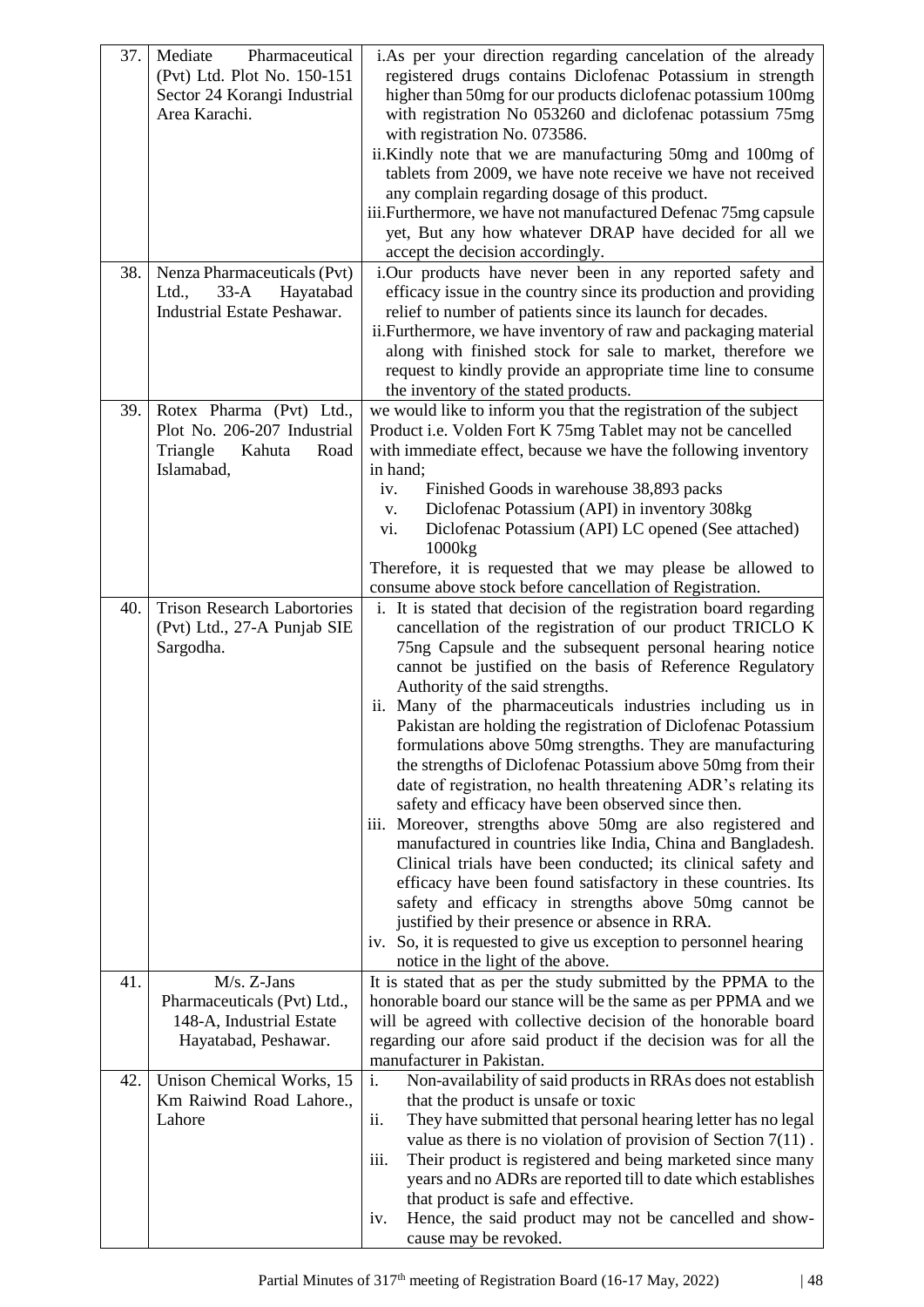| 43. | Medisave Pharmaceuticals,<br>No.578-579<br>Sundar<br>Plot<br>Industrial Estate Lahore.,<br>Lahore              | In China, India and Bangladesh, diclofenac potassium is<br>$\mathbf{i}$ .<br>available in strengths above 50mg which covers half of world<br>population. No ADRs were also reported in these countries<br>nor any clinical trial data is available in these countries.<br>ii. In USFDA, the recommended daily dose is 50mg three times<br>a day [up to 150mg daily for the treatment of pain and primary<br>dysmenorrhea. In some patients an initial dose of 100mg<br>followed by 50mg three times a day will provide better relief.<br>iii. In BNF recommended daily dose is 75-150mg in two to three<br>divided doses and therefore both strengths 75mg and 100mg<br>can fall under this dosage regimen.<br>iv. Non-availability of said products in RRAs does not establish<br>that the product is unsafe or toxic.<br>v. They have also submitted that personal hearing letter has no<br>legal value as there is no violation of provision of Section<br>$7(11)$ .<br>vi. Hence, the said product may not be cancelled and show-cause<br>may be revoked. |
|-----|----------------------------------------------------------------------------------------------------------------|---------------------------------------------------------------------------------------------------------------------------------------------------------------------------------------------------------------------------------------------------------------------------------------------------------------------------------------------------------------------------------------------------------------------------------------------------------------------------------------------------------------------------------------------------------------------------------------------------------------------------------------------------------------------------------------------------------------------------------------------------------------------------------------------------------------------------------------------------------------------------------------------------------------------------------------------------------------------------------------------------------------------------------------------------------------|
| 44. | Harrison<br>Pharmaceuticals,<br>$10-Km$<br>Lahore<br>Road<br>Sargodha.                                         | i.<br>In China, India and Bangladesh, diclofenac potassium is<br>available in strengths above 50mg which covers half of world<br>population. No ADRs were also reported in these countries<br>nor any clinical trial data is available in these countries.<br>ii. In USFDA, the recommended daily dose is 50mg three times<br>a day [up to 150mg daily for the treatment of pain and primary<br>dysmenorrhea. In some patients an initial dose of 100mg<br>followed by 50mg three times a day will provide better relief.<br>iii. In BNF recommended daily dose is 75-150mg in two to three<br>divided doses and therefore both strengths 75mg and 100mg<br>can fall under this dosage regimen.<br>iv. Non-availability of said products in RRAs does not establish<br>that the product is unsafe or toxic.<br>v. They have also submitted that personal hearing letter has no<br>legal value as there is no violation of provision of Section<br>$7(11)$ .<br>vi. Hence, the said product may not be cancelled and show-cause<br>may be revoked.             |
| 45. | FYNK Pharmaceuticals, 19-<br>Km Ferozepur Road G.T.<br>Kala<br>Kaku<br>Road<br>shah<br>Lahore                  | i. In China, India and Bangladesh, diclofenac potassium is<br>available in strengths above 50mg which covers half of world<br>population. No ADRs were also reported in these countries<br>nor any clinical trial data is available in these countries.<br>ii. In USFDA, the recommended daily dose is 50mg three times<br>a day [up to 150mg daily for the treatment of pain and primary<br>dysmenorrhea. In some patients an initial dose of 100mg<br>followed by 50mg three times a day will provide better relief.<br>iii. In BNF recommended daily dose is 75-150mg in two to three<br>divided doses and therefore both strengths 75mg and 100mg<br>can fall under this dosage regimen.<br>iv. Non-availability of said products in RRAs does not establish<br>that the product is unsafe or toxic.<br>v. They have also submitted that personal hearing letter has no<br>legal value as there is no violation of provision of Section<br>$7(11)$ .<br>vi. Hence, the said product may not be cancelled and show-cause<br>may be revoked.                |
| 46. | Epharm Laboratories, A-40,<br>Road No. 1, S.I.T.E. Super<br>Highway Industrial<br>Area,<br>North Zone, Karachi | $i$ .<br>In China, India and Bangladesh, diclofenac potassium is<br>available in strengths above 50mg which covers half of world<br>population. No ADRs were also reported in these countries<br>nor any clinical trial data is available in these countries.<br>ii. In USFDA, the recommended daily dose is 50mg three times<br>a day [up to 150mg daily for the treatment of pain and primary                                                                                                                                                                                                                                                                                                                                                                                                                                                                                                                                                                                                                                                               |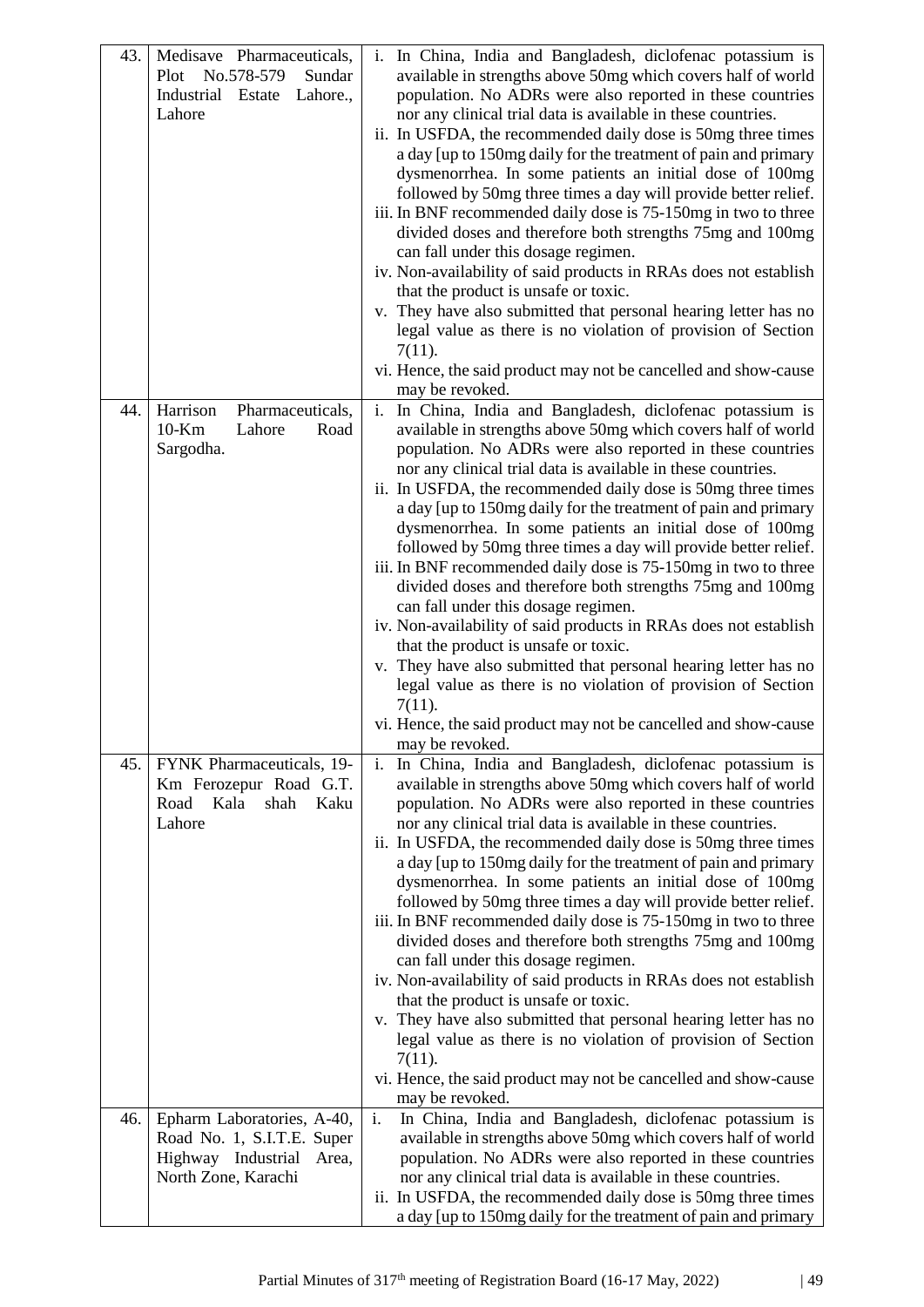| dysmenorrhea. In some patients an initial dose of 100mg          |
|------------------------------------------------------------------|
| followed by 50mg three times a day will provide better relief.   |
| iii. In BNF recommended daily dose is 75-150 mg in two to three  |
| divided doses and therefore both strengths 75mg and 100mg        |
| can fall under this dosage regimen.                              |
| iv. Non-availability of said products in RRAs does not establish |
| that the product is unsafe or toxic.                             |
| v. They have also submitted that personal hearing letter has no  |
| legal value as there is no violation of provision of Section     |
| $7(11)$ .                                                        |
| vi. Hence, the said product may not be cancelled and show-cause  |
| may be revoked.                                                  |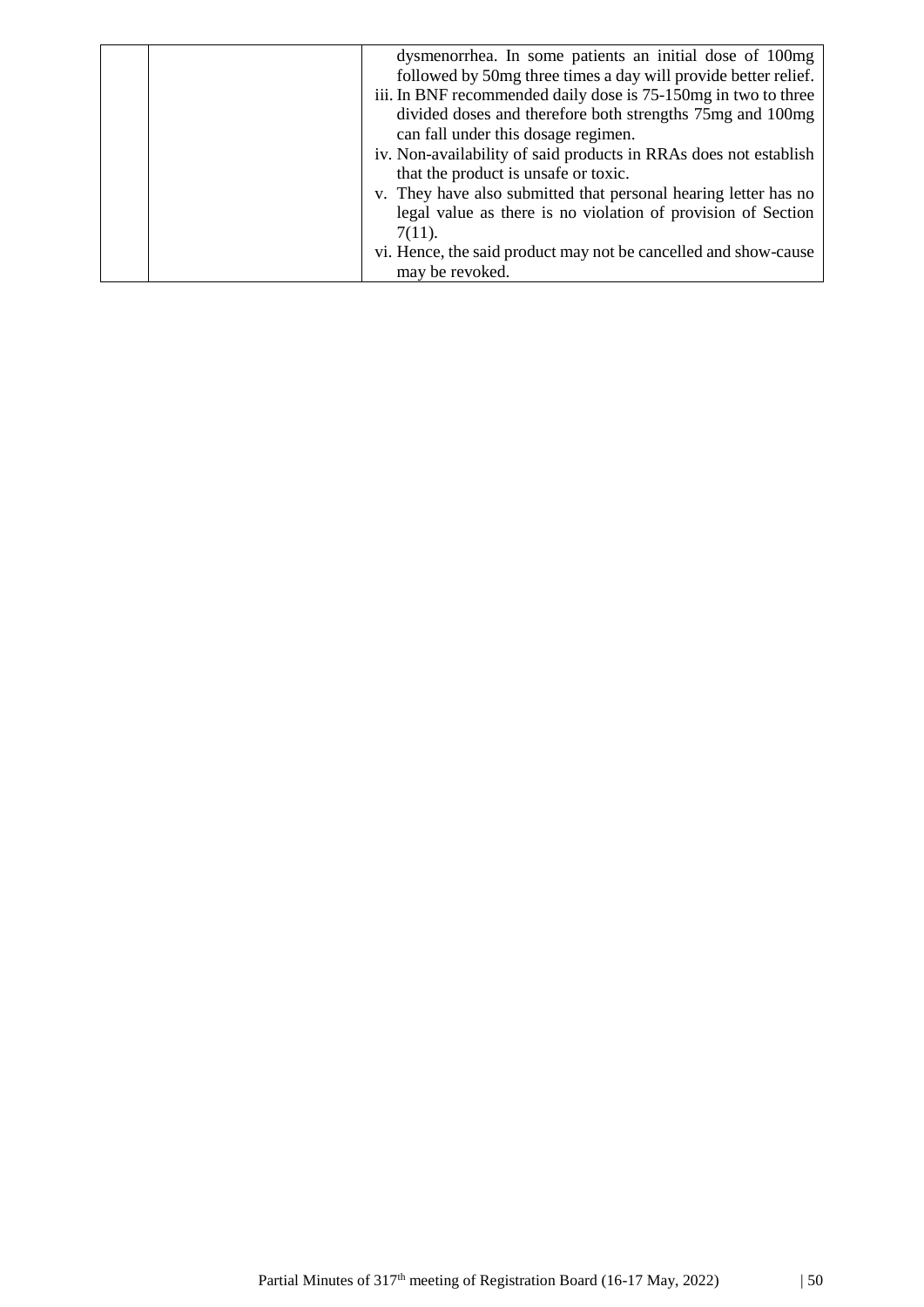# **Annexure-D**

|        |                                               | <b>Attendees who have filled Court cases</b>                                 |                       |
|--------|-----------------------------------------------|------------------------------------------------------------------------------|-----------------------|
| Sr.No. | <b>Registration Holder</b>                    | <b>Statement/Stance</b>                                                      | Name &                |
|        |                                               |                                                                              | <b>Designation of</b> |
|        |                                               |                                                                              | Representative        |
|        |                                               |                                                                              | (Attendees)           |
| 1.     | Paramount                                     | They are marketing their product<br>i.                                       | Mr. Nasir M.          |
|        | Pharmaceuticals, 36                           | since 1998 and this is favourite                                             | Qureshi               |
|        | Industrial Triangle, Kahuta                   | of<br>Physicians.<br>product<br>This                                         | <b>CEO</b>            |
|        | Road Islamabad.                               | prescribing data shall be collected and                                      |                       |
|        |                                               | shared with RRAs.                                                            |                       |
|        |                                               | The product may be marketed with a<br>i.                                     |                       |
|        |                                               | precautionary statement on its label                                         |                       |
|        |                                               | regarding duration of use.                                                   |                       |
| 2.     | Siza International (Pvt)                      | i.<br>Registered for 20 years and no ADRs                                    | M. Saddiq Malik       |
|        | Ltd, 18 KM, Main                              | are reported till now.                                                       | <b>GM</b> Regulatory  |
|        | Ferozepur Road, Lahore                        | ii. In response to question asked it was                                     | <b>Affairs</b>        |
|        |                                               | replied that no QPPV has been                                                |                       |
|        |                                               | appointed. Safety efficacy data is not                                       |                       |
|        |                                               | available with the firm.                                                     |                       |
|        |                                               | iii. No system is established regarding                                      |                       |
|        |                                               | ADRs reporting.                                                              |                       |
|        |                                               | iv. No clinical trial data is available with                                 |                       |
|        |                                               | the firm.                                                                    |                       |
| 3.     | Davis Pharmaceutical                          | i. Main component is diclofenac in                                           | Mr. AmanULLAH         |
|        | Laboratories, Plot No. 121                    | both formulations which is available                                         | Sheikh                |
|        | Industrial Triangle Kahuta<br>Road Islamabad. | in 75mg and 100mg in salt form of<br>sodium.                                 | <b>CEO</b>            |
|        |                                               |                                                                              |                       |
|        |                                               | ii. In China, India, Egypt diclofenac<br>potassium is available in strengths |                       |
|        |                                               | above 50mg which covers 38% of                                               |                       |
|        |                                               | world population. No ADRs were                                               |                       |
|        |                                               | also reported in these countries nor                                         |                       |
|        |                                               | any clinical trial data is available in                                      |                       |
|        |                                               | these countries.                                                             |                       |
|        |                                               | iii. They have also consulted following                                      |                       |
|        |                                               | RRAs regarding registration of                                               |                       |
|        |                                               | Diclofenac potassium above 50mg                                              |                       |
|        |                                               | and their responses are as under;                                            |                       |
|        |                                               | Sweden:<br>application<br>for<br>a.                                          |                       |
|        |                                               | registration of said product is                                              |                       |
|        |                                               | welcomed.                                                                    |                       |
|        |                                               | b. Japan: They can register said                                             |                       |
|        |                                               | product on the basis of Clinical                                             |                       |
|        |                                               | Trials Data.                                                                 |                       |
|        |                                               | Denmark: Formulation is not<br>$\mathbf{c}$ .                                |                       |
|        |                                               | banned for registration due to                                               |                       |
|        |                                               | any health and safety reasons.                                               |                       |
|        |                                               | iv. In Martindale both salt forms of                                         |                       |
|        |                                               | Diclofenac have same doses.                                                  |                       |
|        |                                               | v. In BNF recommended daily dose is                                          |                       |
|        |                                               | 75-150mg in two to three divided                                             |                       |
|        |                                               | doses and therefore both strengths                                           |                       |
|        |                                               | 75mg and 100mg can fall under this                                           |                       |
|        |                                               | dosage regimen.<br>vi. Since, the product has not been                       |                       |
|        |                                               | proven either<br>safe<br>or unsafe,                                          |                       |
|        |                                               | therefore the matter<br>should<br>be                                         |                       |
|        |                                               | investigated<br>the<br>basis<br>of<br>on                                     |                       |
|        |                                               | scientific grounds.                                                          |                       |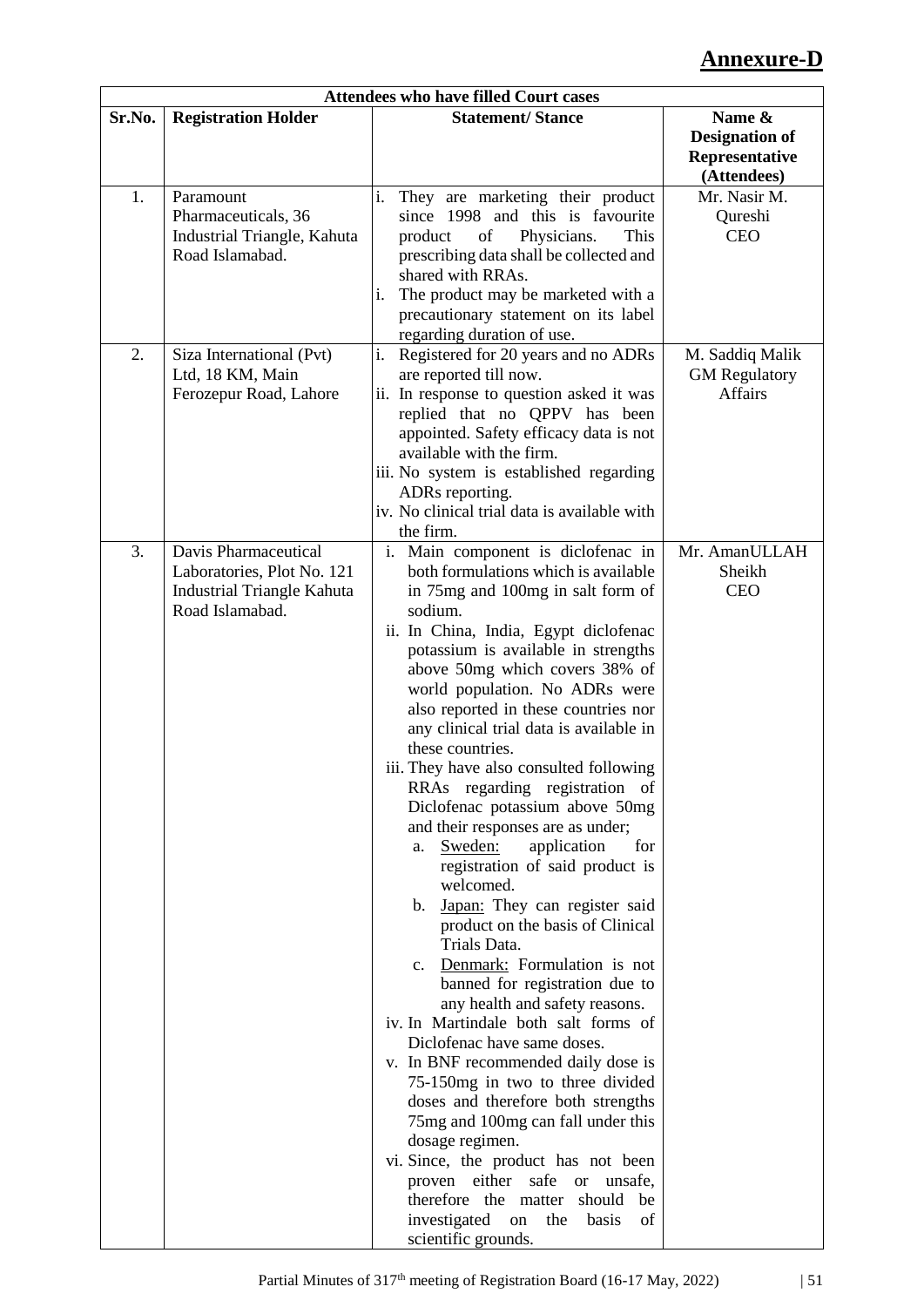|        |                                          | vii.                                 | Non-availability<br>of<br>said                                                     |                                                                                         |
|--------|------------------------------------------|--------------------------------------|------------------------------------------------------------------------------------|-----------------------------------------------------------------------------------------|
|        |                                          |                                      | products in RRAs does not establish                                                |                                                                                         |
|        |                                          | that the product is unsafe or toxic. |                                                                                    |                                                                                         |
|        |                                          | viii.                                | Hence, the said product may not<br>be cancelled and show-cause may be              |                                                                                         |
|        |                                          | revoked.                             |                                                                                    |                                                                                         |
| 4.     | Quaper (Pvt) Ltd., 26-A                  |                                      | They agree with the decision of                                                    | Mr. Iftikhar                                                                            |
|        | S.I.E. Lahore Road                       |                                      | Registration Board for all registration                                            | Director                                                                                |
|        | Sargodha.                                | holders.                             |                                                                                    |                                                                                         |
| 5.     | <b>Shrooq Pharmaceuticals</b>            |                                      | i. In 128 <sup>th</sup> meeting of Authority it was                                | Dr. Riaz Ahmed                                                                          |
|        | (Pvt) Ltd, 21-Km                         |                                      | decided to evaluate all the products,                                              | <b>CEO</b>                                                                              |
|        | Ferozepur Road, Lahore.                  |                                      | which are not available in RRAs, on<br>the bases of safety and efficacy.           |                                                                                         |
|        |                                          |                                      | ii. DRAP has sent emails to many RRAs                                              |                                                                                         |
|        |                                          | for<br>data                          | regarding Diclofenac                                                               |                                                                                         |
|        |                                          |                                      | Potassium above 50mg but no RRAs                                                   |                                                                                         |
|        |                                          |                                      | has given any candid opinion                                                       |                                                                                         |
|        |                                          |                                      | declaring strengths above 50mg as                                                  |                                                                                         |
|        |                                          | unsafe.                              | iii. Hence this product falls in grey area.                                        |                                                                                         |
|        |                                          |                                      | iv. After reviewing, SmPC and Leaflets                                             |                                                                                         |
|        |                                          |                                      | of reference products, DRAP has                                                    |                                                                                         |
|        |                                          |                                      | itself mentioned that clarity is                                                   |                                                                                         |
|        |                                          |                                      | required weather strengths above                                                   |                                                                                         |
|        |                                          |                                      | 50mg may be administered as single                                                 |                                                                                         |
|        |                                          |                                      | dose for longer period which further<br>reiterates our point of view.              |                                                                                         |
|        |                                          |                                      | v. Question was asked by member                                                    |                                                                                         |
|        |                                          | Registration                         | Board<br>regarding                                                                 |                                                                                         |
|        |                                          | problem with                         | administration<br>of                                                               |                                                                                         |
|        |                                          |                                      | 200mg daily in divided doses of                                                    |                                                                                         |
|        |                                          |                                      | 50mg instead of 75 or 100mg then                                                   |                                                                                         |
|        |                                          |                                      | firm replied that in existing practice<br>of prescribing it is not mentioned that  |                                                                                         |
|        |                                          |                                      | drug should be administered after                                                  |                                                                                         |
|        |                                          | every 8 hours.                       |                                                                                    |                                                                                         |
|        |                                          |                                      | vi. Thus, in order to maintain steady                                              |                                                                                         |
|        |                                          |                                      | state level in line with the half-life of                                          |                                                                                         |
|        |                                          |                                      | product it is more appropriate and                                                 |                                                                                         |
|        |                                          |                                      | safer to administer higher strengths.<br>Non-Attendees who have filled Court cases |                                                                                         |
| Sr.No. | <b>Registration Holder</b>               |                                      | <b>Written Response (if any)</b>                                                   |                                                                                         |
| 6.     | Pakheim International Pharma (Pvt) Ltd., |                                      | $\mathbf{i}$ .                                                                     | Our product Fen-K SR is a sustained release                                             |
|        | 28 Km Ferozepur Road Lahore., Lahore     |                                      |                                                                                    | tablet and in our clinical trials on different                                          |
|        |                                          |                                      |                                                                                    | volunteers we have found that ratio of                                                  |
|        |                                          |                                      |                                                                                    | diclofenac potassium in blood stream do not                                             |
|        |                                          |                                      |                                                                                    | rise above 5.5 after 8 hours of ingestion<br>which is within the normal range and safe. |
|        |                                          |                                      |                                                                                    | (Data of clinical trials will be submitted if                                           |
|        |                                          |                                      | desired).                                                                          |                                                                                         |
|        |                                          |                                      | ii.                                                                                | Firm has also informed regarding following                                              |
|        |                                          |                                      |                                                                                    | in-vitro release profile of their product                                               |
|        |                                          |                                      |                                                                                    | which can be verified from dissolution                                                  |
|        |                                          |                                      | study:<br>25-35% is released in first 2 hours.                                     |                                                                                         |
|        |                                          |                                      | 35-45% is released in 2-4 hours.                                                   |                                                                                         |
|        |                                          |                                      | 45-55% is released in 4-6 hours.                                                   |                                                                                         |
|        |                                          |                                      | And NLT 80% is released after 10 hours.                                            |                                                                                         |
|        |                                          |                                      | iii.<br>We offer DRAP to conduct clinical trials                                   |                                                                                         |
|        |                                          |                                      |                                                                                    | from any DRAP recommended laboratory.                                                   |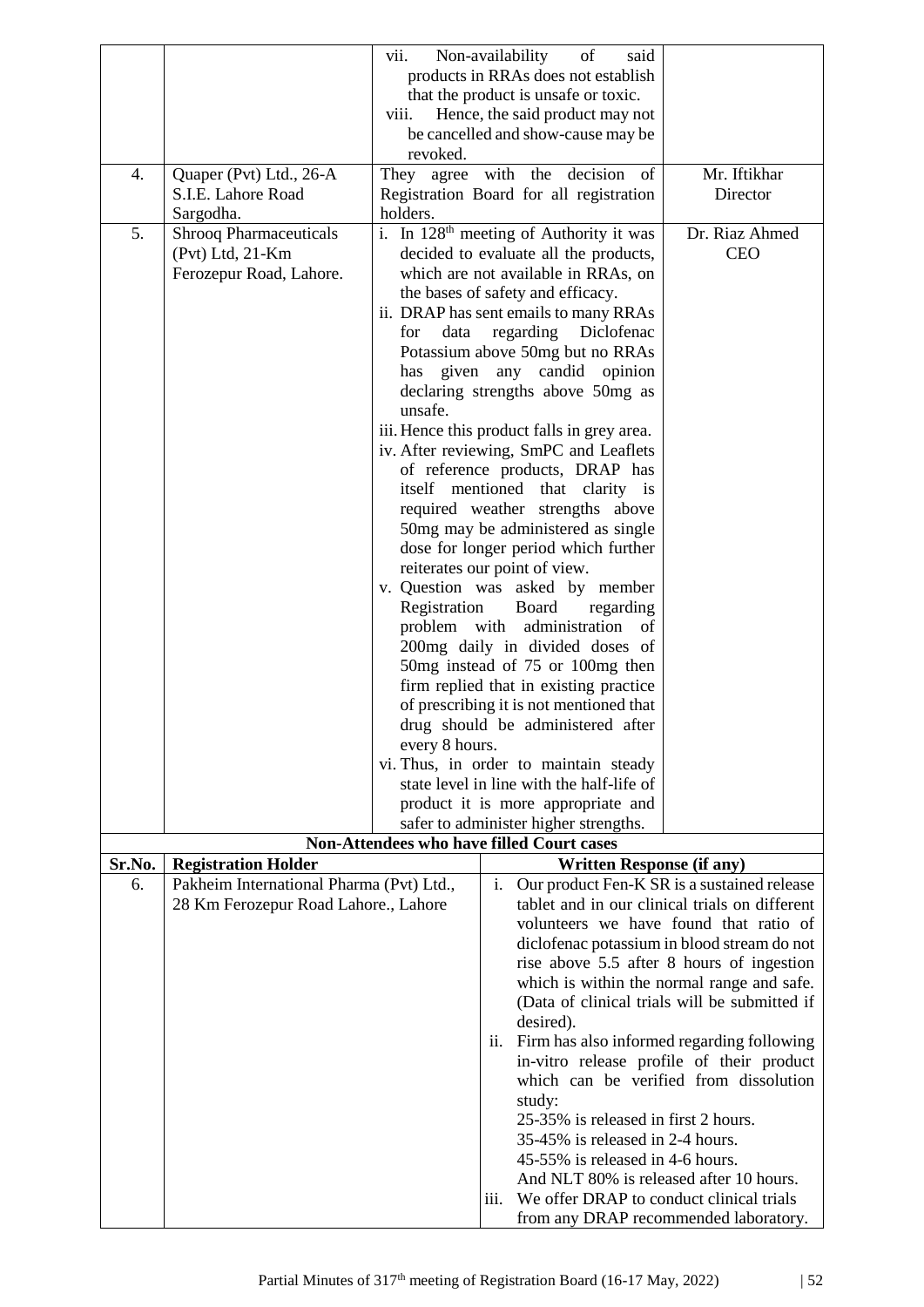| Sapient Pharma, 123-S Industrial Area Kot | - |
|-------------------------------------------|---|
| Lakhpat Lahore., Lahore                   |   |
| $M/s$ . Cibex (Pvt) Ltd. F-405 S.I.T.E    |   |
| Karachi 000784                            |   |

#### **Case No.2. Personal Hearing Notices Issued to Registration Holders of Famotidine 10mg/5ml Liquid/Dry Suspension.**

- **1.** Registration Board, in its various meetings considered the case regarding *"Registration Status of Formulations (Diclofenac Potassium 75mg & 100mg and Famotidine 10mg/5ml) not approved by Reference Regulatory Authorities & Previous Decisions Taken by the Registration Board in its 250th & 258th Meeting"*.
- **2.** With respect to Famotidine Suspension, complete record including proceedings & decisions of Registration Board and relevant decisions of DRAP's Authority have been reproduced as under:

| Sr. | <b>Formulation</b>           | Ref.               | <b>Decision/Remarks</b>                                         |  |
|-----|------------------------------|--------------------|-----------------------------------------------------------------|--|
| No. |                              | <b>Meeting No.</b> |                                                                 |  |
|     |                              | of RB              |                                                                 |  |
| 1.  | Famotidine                   | $M-250$            | <b>Remarks:</b>                                                 |  |
|     | 10mg/5ml                     | (held on $09^{th}$ | Not approved by reference drug regulatory agencies.             |  |
|     | Suspension                   | $10^{th}$ July,    | Internationally available formulation is dry powder for         |  |
|     |                              | 2015)              | suspension in the strength of 40 mg/ $5$ ml.                    |  |
|     |                              |                    | (Ref: US FDA)                                                   |  |
|     |                              |                    | <b>Decision:</b>                                                |  |
|     |                              |                    | i. Applicants shall revise their formulation as per innovator   |  |
|     |                              |                    | (new registration application with complete fee) within six     |  |
|     |                              |                    | months if manufacturing facility is approved by CLB.            |  |
|     |                              |                    | ii. For already registered drugs, same procedure as mentioned   |  |
|     |                              |                    | above (at Sr. No. i) shall be adopted. Otherwise show cause     |  |
|     |                              |                    | notice shall be issued for de-registration of registered drugs  |  |
|     |                              |                    | in this formulation.                                            |  |
|     | $\mathbf{r}$ in $\mathbf{r}$ | .                  | iii. All such application shall be processed on priority basis. |  |

**3.** *Decision taken by DRAP's Authority in its 70th meeting held on 05th Sep, 2019:*

*For formulations containing "drugs" which were previously registered by the Registration Board and have proof of availability and prescription of last 10 years but are not available in the Reference Regulatory Authorities shall continue to be considered/ registered as drugs until and unless withdrawn on Safety, Efficacy and Quality reasons.*

#### *4. Decision of M-296 held on 08th -10th Sep, 2020:*

*Registration Board deliberated the case in the light of above stated facts / opinions and decided as under:* 

- *i. Since, all such formulations which are not approved by the Reference Regulatory Authorities; the safety and efficacy profile cannot be established in the absence of a well-established system for reporting of adverse events, so a reference shall be forwarded to DRAP's Authority with the request to review the decision taken in its 70th meeting held on 05-09-2019. In this regard, PE&R Division shall prepare a comprehensive document/agenda for consideration of Authority, keeping in view the practices adopted by RRA for all such formulations;*
- *ii. For all those formulations which are registered/ applied in strengths, different from those approved by reference regulatory authorities, the registration holders/ applicants shall standardize their formulations (by submitting registration application with requisite fee, provided that the firm did not have same registration) in line with those approved by reference regulatory authorities. In this regard, recommendation shall be forwarded to DRAP's Authority to exempt all such cases/applications for standardization of formulation to be submitted on Form-5F/CTD format as notified vide SRO 713(I)/2018 dated 09-06-2018.*
- *iii. Drug products withdrawn from RRA due to any commercial reason shall be considered for registration by Registration Board.*

Partial Minutes of  $317<sup>th</sup>$  meeting of Registration Board (16-17 May, 2022) | 53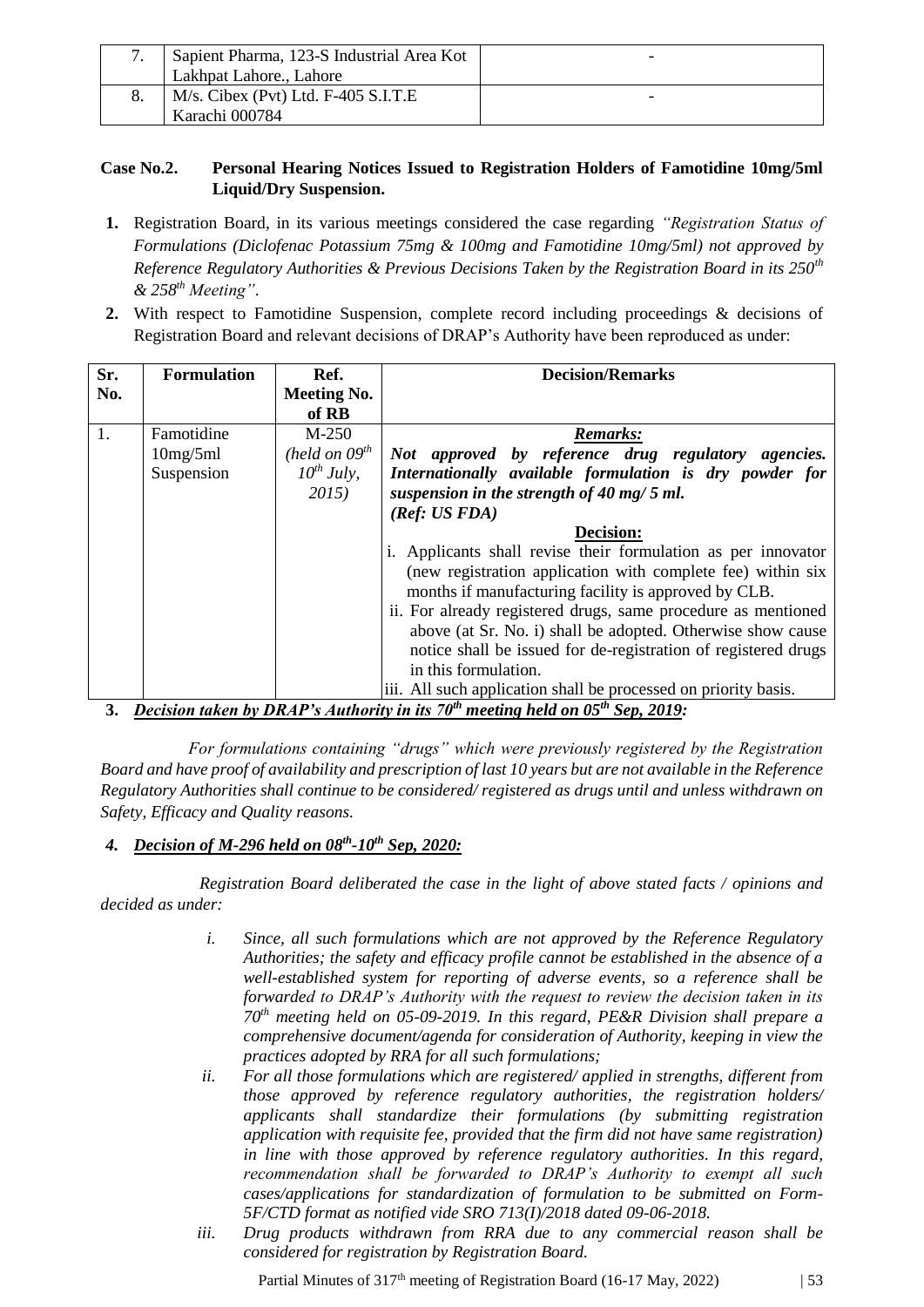*iv. Vitamin-mineral formulations will be considered as per vitamin policy approved by Policy Board and further adopted by Registration Board in its 295th meeting.*

*Keeping in view the point (i) and in order to proceed further for effective implementation/ execution of point (ii) to (iv) of the above-mentioned decision, the Authority was requested to review the decision taken vide its 70th meeting held on 05-09-2019.*

#### *5. Decision of DRAP Authority in its 125th meeting held on 03rd Nov, 2021:*

*The Authority deferred the agenda item for detailed deliberations keeping in view the therapeutic categories etc. of such formulations.*

#### **6. Proceedings of M-313:**

- i. The concept of reliance on the decisions of reference regulatory authorities adopted by the Registration Board in its 275<sup>th</sup> meeting was reiterated as deliberated during proceedings of 296th meeting with respect to instant case.
- ii. Furthermore, Registration Board was apprised that a policy of reliance on reference regulatory authorities has also been approved by the Authority in its 73<sup>rd</sup> meeting held on 06-11-2019.
- iii. Registration Board was also informed regarding court case (CP No.1545/2017) filed by M/s Cibex (Pvt.) Ltd., Karachi vs DRAP & others i.e, sub-judiced before the hon'ble Sindh High Court and written statement/updated registration status of such formulations on behalf of DRAP is required to be furnished.
- iv. It was further deliberated that relevant registration holders/ manufacturers shall be provided with an opportunity to submit their response regarding (a) evidence for approval status of such formulation in reference regulatory authorities (b) product development data and relevant studies with respect to quality, safety and efficacy of these formulations.

#### *7. Decision of M-313 held on 16th -18th Nov, 2021:*

*Keeping in view the detailed deliberations during proceedings of its 296th and 313th meeting, Registration Board decided as under:* 

- *i. To issue show cause notices to all registration holders/ manufacturers (including those listed in above tables) of below mentioned formulations under Section 7 (11)(d) of the Drug Act, 1976 that why the registration of their products may not be cancelled in the public interest. In this regard, the Board advised relevant registration sections to review the above-mentioned lists for correctness and issue notices accordingly. Moreover, any registration holder not included in above lists shall also be issued show cause notice after approval of Chairman Registration Board.*
- *ii. Furthermore, management of these firms shall also be given the opportunity of personal hearing in the forthcoming meeting of the Board under section 42 of the Drugs Act, 1976.*

| 1.00012001222213221 |                                                                   |
|---------------------|-------------------------------------------------------------------|
| S. No.              | Formulations                                                      |
|                     | Diclofenac Potassium Tablets/ Capsules in strengths greater than  |
|                     | 50mg                                                              |
|                     | Famotidine Suspension in strength/dosage form other than 40mg/5ml |
|                     | Powder for Oral Suspension.                                       |

*iii. The Board also advised to share the updated status with hon'ble Sindh High Court if required.*

### *8. Decision of 128th meeting of Authority held on 14th Dec, 2021:*

- *I. The Authority endorsed the recommendations of Registration Board and made following decisions:-*
	- *A. Partially reviewed its earlier decision taken in its 70th meeting held on 05-09-2019, consolidated amended decision is reproduced as under:*
		- *1. For molecules falling in the grey areas or overlapping between PE&R and H&OTC division:*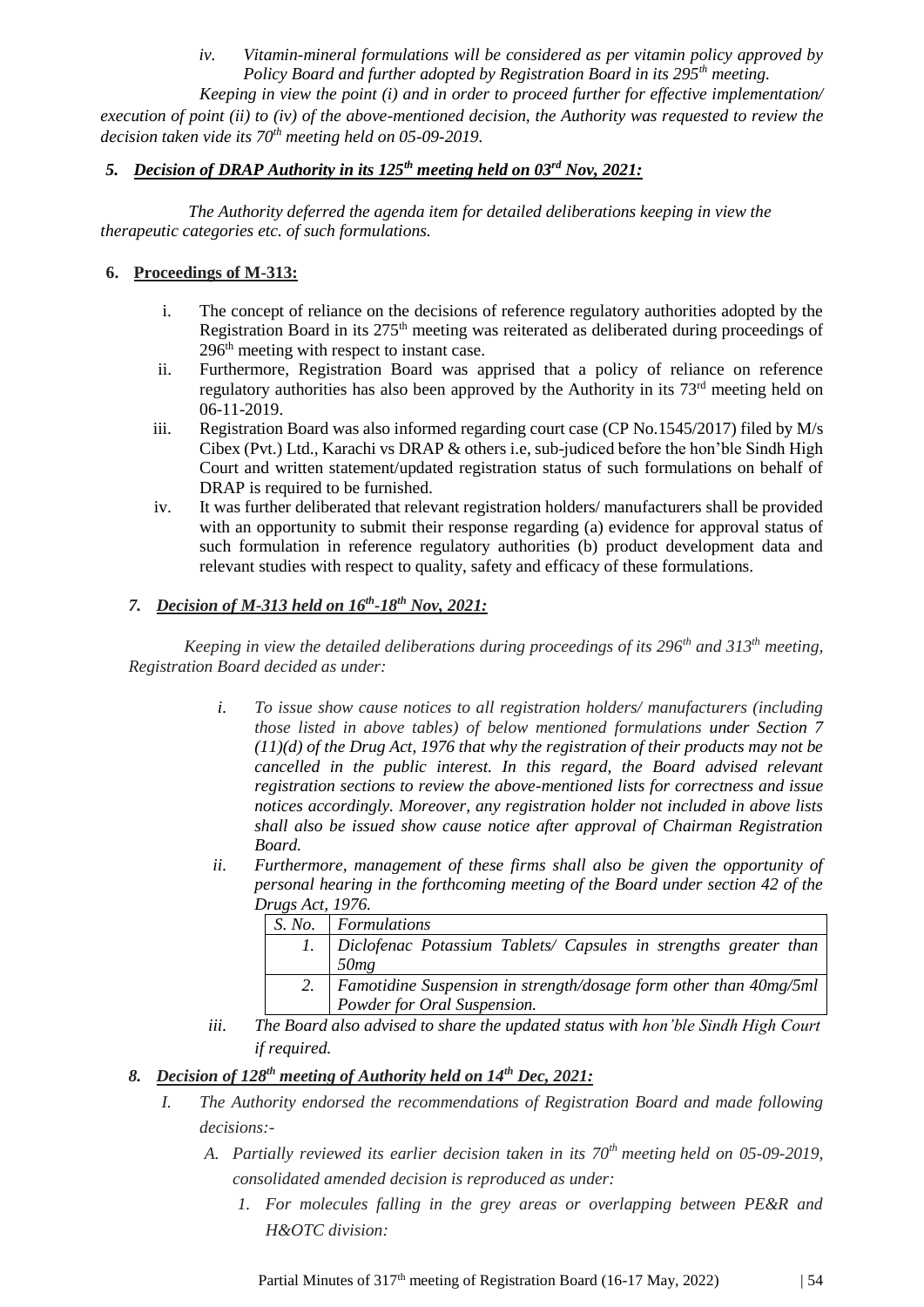- *a. Formulations/molecules already registered as "drugs" by Registration Board shall continue to be considered / registered as drugs irrespective of their status in Reference Regulatory Authorities until and unless withdrawn on Safety, Efficacy and Quality reasons.*
- *b. If any such formulation was also enlisted by H&OTC Division, it will be unenlisted. The applicants shall be advised to approach PE&R Division for processing of application for registration. For such un-enlisted applications, a separate queue shall be prepared by the PE&R Division in order to avoid discomfort to the applicants and assurance of availability of such formulations for patients.*
- *c. This decision shall not apply to those formulations / molecules covered under Vitamin-Policy as approved by the Policy Board.*
- *2. New formulations/molecules other than those which were already registered by Registration Board will be considered on the basis of their status in Reference Regulatory Authorities. If in the RRA, these are considered as drugs, these will be dealt by the PE&R Division while otherwise will be dealt by Health & OTC Division.*
- *3. Endorsed the Reference Regulatory Authorities as adopted by the Registration Board from time to time and the criteria being opted to adopt RRAs. Registration Board was advised to issue a notification of adopted RRAs and comprehensive selection criteria for information and easy understanding of all relevant stakeholders.*
- *4. Drug formulations/strengths which were previously registered by the Registration Board but are not available in any Reference Regulatory Authorities, shall be reviewed and disposed off keeping in view of safety and efficacy evidence / data in the Reference Regulatory Authorities.*
- *B. Registration Board may decide and dispose off such formulations as and when identified/reported.*
- *II. The Authority further advised Registration Board to review existing RRAs for veterinary drugs and submit its recommendations to the Authority for its consideration.*
- **9.** In line with the decision taken by the Board in its  $313<sup>th</sup>$  meeting, show-cause/personal hearing notices were issued to 162 registration holders for hearing before the Registration Board on 1<sup>st</sup> February, 2022 at 10 a.m. (for Diclofenac Potassium) & 2.30 p.m (for Famotidine). However, due to prevailing cases of COVID-19, personal hearings have been postponed (vide letter issued dated 27-01-2022).

### **10. Current Status of CP No.1545/2017 filed by M/s Cibex in SHC [Famobex Suspension (Famotidine 10mg/5ml) Reg.No. 027108]**

M/s Cibex (Pvt.) Ltd., Karachi has also filed a court case against DRAP and others for issuance of letter [regarding change in registration status of Famobex Suspension (Famotidine 10mg/5ml; R#027108) from M/s Macter to M/s Cibex]. The last date of hearing was Friday, 28<sup>th</sup> January, 2022 wherein *"Syed Hakim Masood, Federal Inspector Drugs, DRAP, Karachi present and undertakes that the Petitioner's grievance including the other items will be considered in the forthcoming meeting which will probably be held on or about 01.02.2022. In the wake of above, the matter is adjourned to 04.03.2022."*

### **11. Writ Petition No. 365/2022 filed by M/s Siza International Private Limited, Lahore [Ulcenil l0mg/5ml Suspension (Famotidine 10mg) Reg. No. 025568]:**

Operative part of court order dated 07-01-2022 is reproduced as under:

*"Subject to notice in the meanwhile proceedings under the impugned show cause notice dated 29th of December, 2021 shall continue but the final decision shall not be made till the next date of hearing"*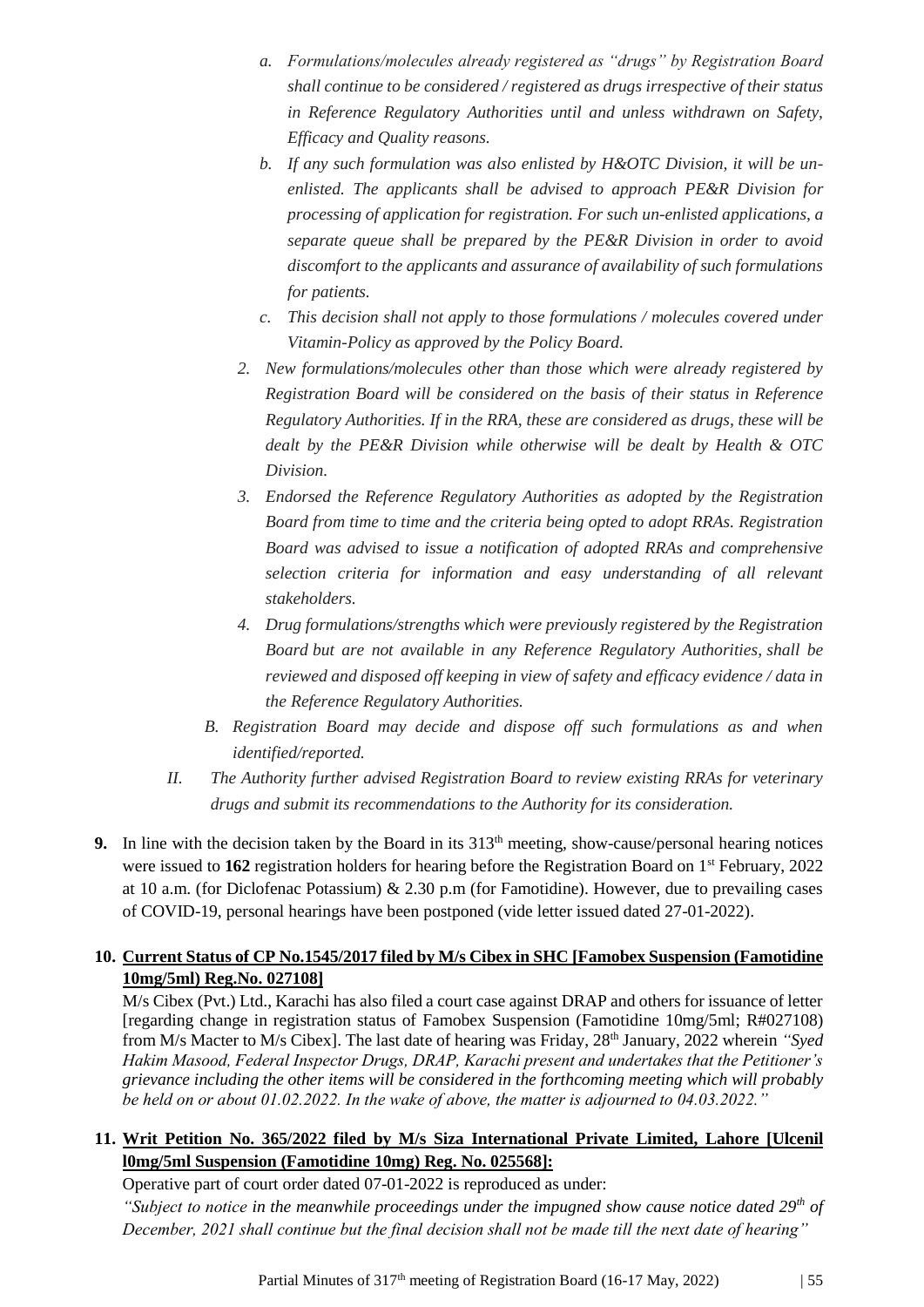### **12. Writ Petition No. 4168/2022 filed by M/s Shrooq Pharmaceuticals (Pvt) Ltd., Lahore [Fomen 10mg/5ml Suspension (Famotidine l0mg) Reg. No. 040312]:**

Operative part of court order dated 24-01-2022 is reproduced as under:

*"At the outset learned proxy counsel submits that since identical matter (W.P. No. 365/2022) is pending adjudication before my learned brother Shahid Waheed. J. this petition be also referred to the said learned Bench.*

*In view of above, office is directed to place this petition before the said learned Bench after soliciting orders from the Hon'ble Chief Justice."*

### **13. Writ Petition No. 4409/2022 filed by M/s Pakistan Pharmaceuticals Products Pvt. Ltd., Karachi [Famdin Suspension (Famotidine 10mg) Reg. No. 055103]:**

Operative part of court order dated 28-01-2022 is reproduced as under:

*"Subject to notice in the meanwhile proceedings under the impugned show cause notice dated 29th of December, 2021 shall continue but the final decision shall not be made till the next date of hearing"* 

### **14. Writ Petition No. 24000/2022 filed by M/s Paramount Pharmaceuticals, Islamabad [Pepton 10 Suspension (Famotidine: 10mg) Reg. No. 033996]:**

Operative part of court order dated 21-04-2022 is reproduced as under: *"Subject to notice, in the meanwhile proceedings under the impugned show cause notice shall continue but the final decision shall not be made till the next date of hearing"* 

All the firms have challenged the Show Cause Notices issued for cancellation of their drugs stating violation of the decision taken in 70<sup>th</sup> Meeting of the DRAP Authority held on the 05-09-2019.

However, the decision taken in  $70<sup>th</sup>$  Meeting of the DRAP Authority, has been reviewed in the 128<sup>th</sup> Meeting held on 14-12-2021, whereby Registration Board was allowed to review and dispose of registration of drugs keeping in view their safety and efficacy.

### **15.** *Decision of M-315 held on 01st Feb, 2022:*

*Registration Board noted the information and advised to provide the opportunity of personal hearing in the next meeting of Registration Board.*

16. In line with the decision of 315<sup>th</sup> meeting of Registration Board, following registration holders were issued show cause & personal hearing notices stating:

**"Famotidine Suspension in strength/ dosage form other than 40mg/5ml Powder for Oral Suspension has not been approved by any of the reference regulatory authorities (RRAs) adopted by the Registration Board in its 275th meeting and the safety & efficacy in strength/ dosage form other than 40mg/5ml Powder for Oral Suspension are not established by any RRA. The above information provokes the provisions of Section 7 (l l)(d) and 42 of the Drugs Act, 1976. Accordingly, registration holders are required to show cause as to why the registration of their products may not be cancelled with immediate effect."**

| <b>Famotidine</b><br>Date & Time of Hearing: 17 <sup>th</sup> May, 2022 at 10:00 A.M. |               |                                                              |                                                                                                      |  |
|---------------------------------------------------------------------------------------|---------------|--------------------------------------------------------------|------------------------------------------------------------------------------------------------------|--|
| Sr.<br>No.                                                                            | <b>Reg No</b> | <b>Brand Name &amp; composition</b>                          | <b>Registration Holder</b>                                                                           |  |
|                                                                                       | 58152         | Trump 10mg/5ml Suspension                                    | M/s Adamjee Pharmaceuticals (Pvt.)<br>Ltd., Plot 39, Sector 15, Korangi<br>Industrial Area, Karachi. |  |
| $\mathcal{D}_{\mathcal{L}}$                                                           | 35275         | Ge Pep Suspension<br>Each 5ml contains:-<br>Famotidine  10mg | Akson Pharmaceuticals Co. (Pvt.) Ltd.                                                                |  |
| $\mathcal{R}$                                                                         | 78725         | Al-Famot Oral Liquid Suspension<br>60ml<br>Famotidine  10mg  | Ali Industries, Plot No.239/C Sundar<br><b>Industrial Estate Raiwind Road</b><br>Lahore.,            |  |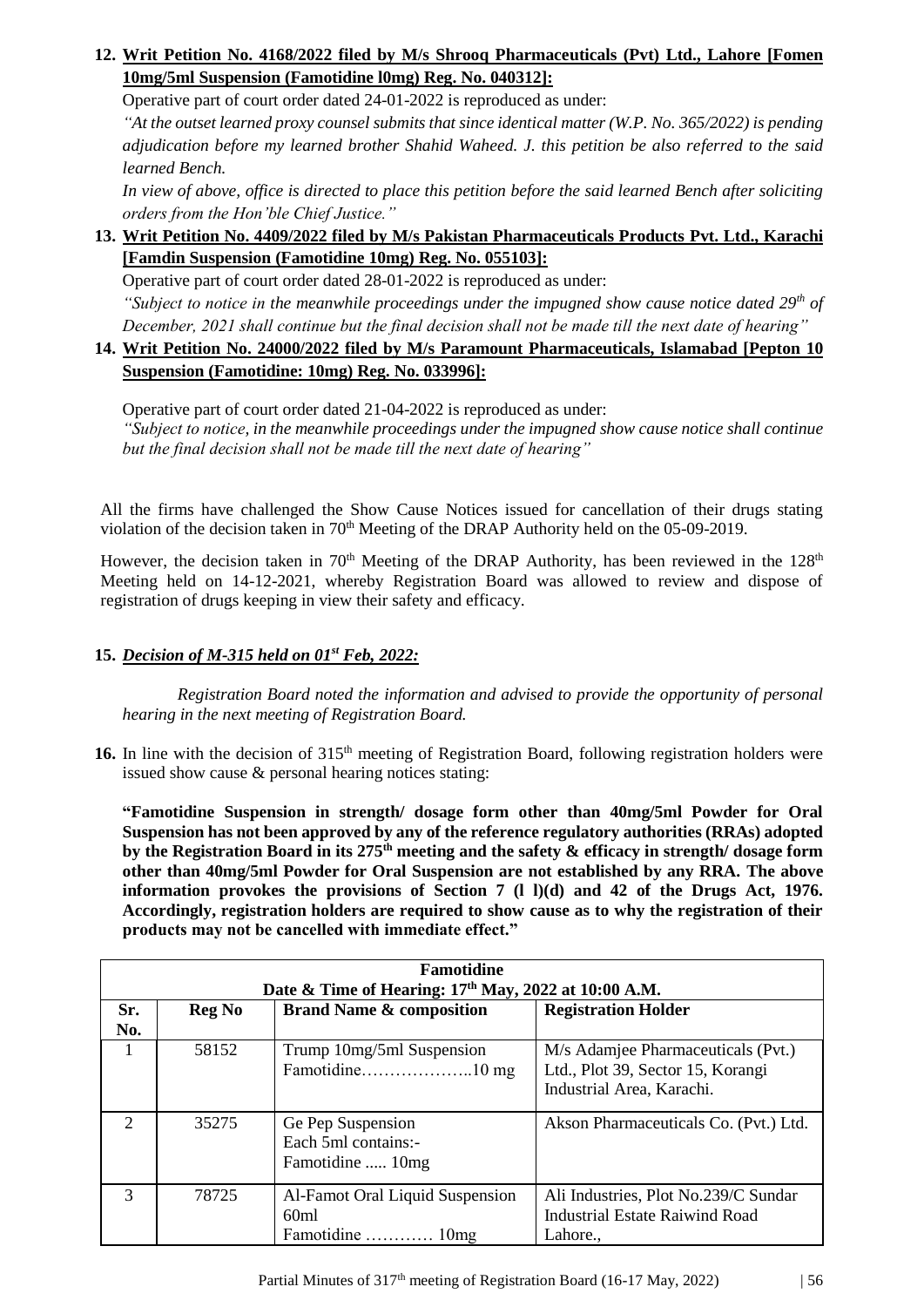| $\overline{4}$ | 54717 | <b>Afomit Susp</b><br>Famotidine 10mg                                 | M/s Alliance Pharmaceuticals (Pvt)<br>Ltd, Plot #112-A, Hayatabad,<br>Industrial Estate, Peshawar.     |
|----------------|-------|-----------------------------------------------------------------------|--------------------------------------------------------------------------------------------------------|
| 5              | 43409 | <b>Sypep Suspension</b><br>Famotidine10 mg                            | M/s. Alson Pharmaceutical,<br>169, Road No. 7-B, Industrial Estate<br>Hayatabad, Peshawar.             |
| 6              | 40816 | Fambria Suspension<br>Famotidine 10mg                                 | Ambrosia Pharmaceuticals,, Plot<br>No.18, St. No.9, National Industrial<br>Zone, Rawat, Islamabad.,    |
| $\tau$         | 60333 | Famodex Suspension<br>Famotidine  10mg                                | Ameer Pharma (Pvt) Ltd, , 23-KM,<br>Sheikhupura Road,Lahore.,                                          |
| 8              | 47354 | Zebid Suspension<br>Famotidine10mg                                    | M/s Atco Laboratories Ltd, B-18,<br>S.I.T.E, Karachi.                                                  |
| 9              | 77070 | Feptid Oral Suspension<br>Famotidine: 10mg                            | Axis Pharmaceuticals, 3-B Value<br>Addition City 1.5 Km Khurrianwala -<br>Sahanwala Road Faisalabad    |
| 10             | 24255 | <b>Acicon Suspension</b><br>Each 5ml contains:-<br>Famotidine USP10mg | M/s Barrett Hodgson Pakistan (Pvt)<br>Ltd., F/423, S.I.T.E., Karachi.                                  |
| 11             | 70711 | Acicon 10mg/5ml Dry Suspension<br>Famotidine 10 mg                    | M/s Barrett Hodgson Pakistan (Pvt)<br>Ltd., F/423, S.I.T.E., Karachi.                                  |
| 12             | 25469 | <b>Kamcid Suspension</b><br>Each 5Ml Contains:-<br>Famotidine10mg     | M/s Bloom Pharmaceuticals Pvt. Ltd,<br>Plot #30, Phase I & II, Industrial<br>Estate, Hattar.           |
| 13             | 30082 | <b>Nulcer Suspension</b><br>Famotidine 10mg                           | M/s. Brookes Pharma (Pvt) Ltd.,<br>Plot No. 58-59, Sector No. 15,<br>Korangi Industrial Area, Karachi. |
| 14             | 69070 | Femcare Suspension<br>Famotidine 10mg                                 | Care Pharmaceuticals, 8-KM Thokar,<br>Raiwind Road, Lahore.,                                           |
| 15             | 45470 | Pharmotidin Suspension<br>Famotidine.  10 mg                          | M/s. E-Pharm Laboratories,<br>A-40 S.I.T.E Super Highway North<br>Karachi, Karachi.                    |
| 16             | 59498 | Fedcid Suspension<br>Each 5ml contains:-<br>Famotidine  10mg          | M/s Fedro Pharmaceutical Labs (Pvt)<br>Ltd., 149-Industrial Estate, Jamrud<br>Road, Hayatabad.         |
| 17             | 46936 | <b>H2foz Suspension</b><br>Famotidine 10mg                            | M/s Fozan Pharmaceutical Industrial<br>(Pvt) Ltd., 36- A, Industrial Estate,<br>Hayatabad, Peshawar    |
| 18             | 62698 | <b>NO-UL Suspension</b><br>Famotidine 10mg                            | Fynk Pharmaceuticals,, 19 K.M. G.T.<br>Road, Kala Shah Kaku, Lahore.,                                  |
| 19             | 25149 | <b>Fadiphine Suspension</b><br>Each 5ml contains<br>Famotidine10mg    | Global Pharmaceuticals, Plot No 204-<br>205, Kahuta Triangle, Industrial Area,<br>Islamabad            |
| 20             | 33340 | Fagastril Syrup<br>Famotidine10mg                                     | Gray's Pharma, Islamabd,                                                                               |
| 21             | 75050 | Dinex Suspension<br>Each 5 ml contians:-<br>Famotidine  10 mg         | Gulf Pharmaceuticals, Plot No.4,<br>St.No.S-6, National Industrial Zone,<br>Rawat,                     |
| 22             | 59947 | <b>Gaster Suspension</b><br>Famotidin  10mg                           | Hamaz Pharmaceuticals (Pvt) Ltd,, 22<br>Km Lutafabad Road, Multan.,                                    |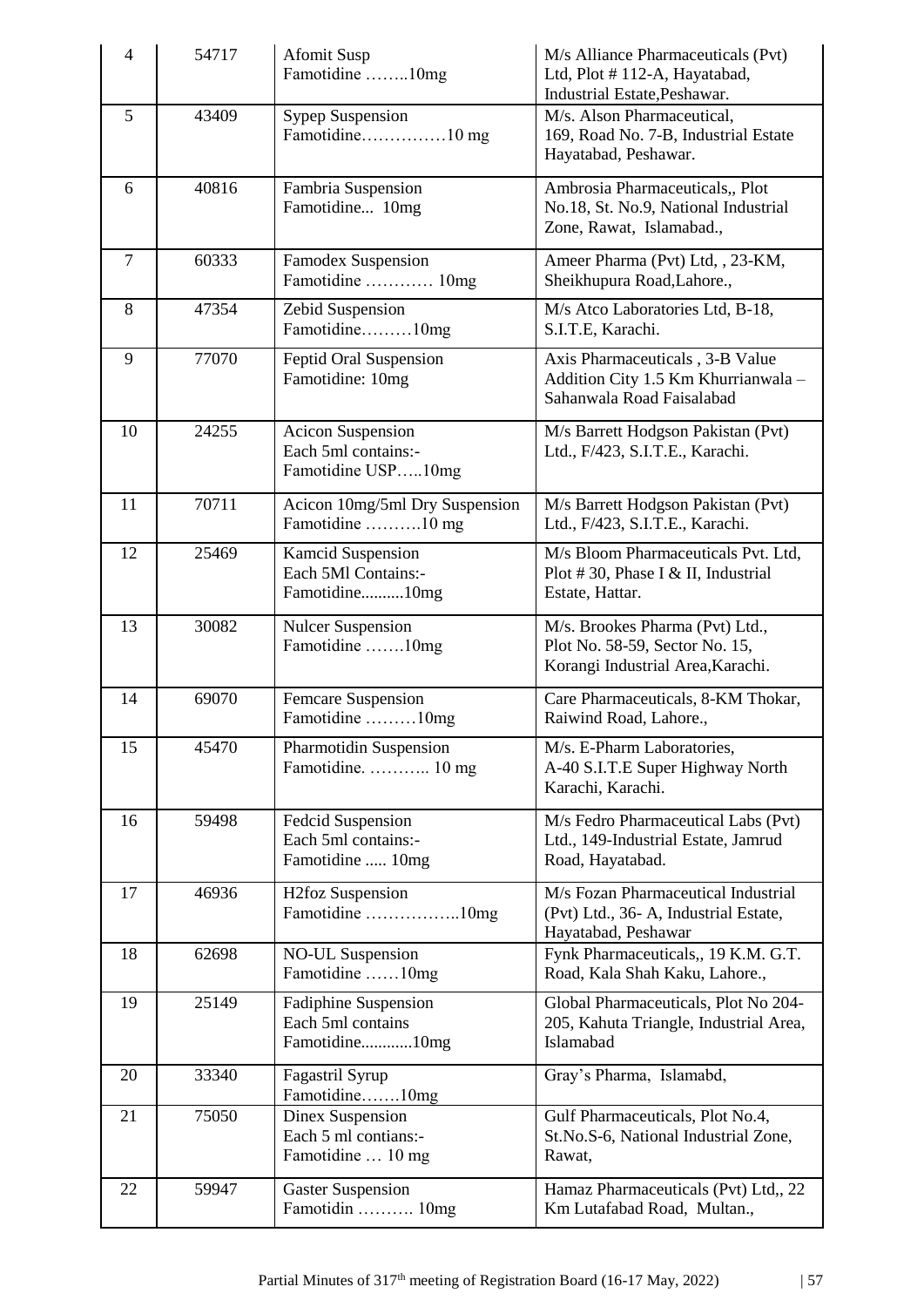| 23 | 59885 | Gestrodine Suspension<br>Each 5ml contains:-<br>Famotidine10mg     | Harmann Pharmaceutical Labs (Pvt)<br>Ltd,, 16 - Km Multan Road, Lahore.,                             |
|----|-------|--------------------------------------------------------------------|------------------------------------------------------------------------------------------------------|
| 24 | 30273 | Cantil Suspension<br>Famotidine10mg                                | Helicon Pharmaceutek, Pakistan (Pvt)<br>Ltd., Model Town Road, Faisalabad,                           |
| 25 | 31233 | Peprid Suspension<br>Famotidine 10mg                               | M/s. Helix Pharma Pvt. Ltd.,<br>A-56, Manghopir Road S.I.T.E.,<br>Karachi.                           |
| 26 | 41472 | Hifame Suspension<br>Famotidine  10mg                              | M/s Hicon Pharmaceuticals.<br>131-Industrial Estate, Hayatabad<br>Peshawar.                          |
| 27 | 47829 | Famonil Suspension 60ml<br>Famotidine10mg                          | M/s. Hisun Pharmaceutical Industry,<br>37-A R-02 Industrial Estate Gadoon<br>Amazai, District Swabi. |
| 28 | 54455 | Famosib Suspnesion<br>Famotidine 10mg                              | Irza Pharma (Pvt) Ltd, 10/2 Km<br>Sheikhupura Road, P.O. Kot Abdul<br>Malik, Sheikhupura.            |
| 29 | 54287 | Stomachcare Susp<br>Each 5ml contains:-<br>Famotidine  10mg        | Jawa Pharmaceuticals (Pvt.) Ltd.,                                                                    |
| 30 | 61758 | Kohiton Suspension                                                 | M/s. Kohs Pharmaceuticals (Pvt) Ltd.,<br>Plot No. P/8 S.I.T.E,<br>Hyderabad.                         |
| 31 | 71168 | Famotidine 10mg/5ml Suspension<br>Famotidine  10mg                 | Lawrence Pharma (Pvt.) Ltd,<br>, 10.5Km Sheikhupura Road, Lahore.,                                   |
| 32 | 54223 | <b>Myolif Suspension</b><br>Famotidine10mg                         | Life Pharmaceutical Company, 24-III,<br>Industrial Estate, Multan                                    |
| 33 | 56653 | <b>Nogacid Suspension</b><br>Famotidine10mg                        | M/s Lowitt Pharma (Pvt) Ltd., Plot<br>No.24-Industrial Estate, Hayatabad,<br>Peshawar.               |
| 34 | 58116 | Atodine Suspension 10mg/5ml                                        | M/s Macquin's International,<br>F-2/H, PTC Industrial Complex<br>S.I.T.E, Karachi.                   |
| 35 | 27108 | Famobex Suspension<br>Each 5Ml Contains:-<br>Famotidine10.000mg    | M/s Macter International Limited.<br>F-216, S.I.T.E, Karachi.                                        |
| 36 | 63004 | Famoday Suspension<br>Each 5ml contains:-<br>Famotidine  10mg      | Max Pharmaceuticals, Rawalpindi                                                                      |
| 37 | 27115 | <b>Famorex Suspension</b><br>Each 5Ml Contains:-<br>Famotidine10mg | Mediceena Pharma (Pvt) Ltd, , 27-<br>K.M, Raiwind Road, Lahore                                       |
| 38 | 63081 | Pepcimed Suspension 10mg/5ml<br>Famotidine10mg                     | M/s. Medicraft Pharmaceuticals (Pvt.)<br>Ltd., 126-B Industrial Estate<br>Hayatabad, Peshawar.       |
| 39 | 33684 | <b>Acidrol Suspension</b><br>Famotidine 10mg                       | Medisearch Pharmacal, Lahore.                                                                        |
| 40 | 54613 | <b>Efdine Suspension</b><br>Famotidine10mg                         | M/s. Meditech Pharmaceuticals, 15-D<br>Industrial Estate, Jamrud Road,<br>Peshawar,                  |
| 41 | 59540 | <b>Motidin Suspension</b><br>Famotidine10mg                        | Medley Pharmaceutical,, 41-A P.S.I.E<br>Jhang Bahtar Road, Wah Cantt,                                |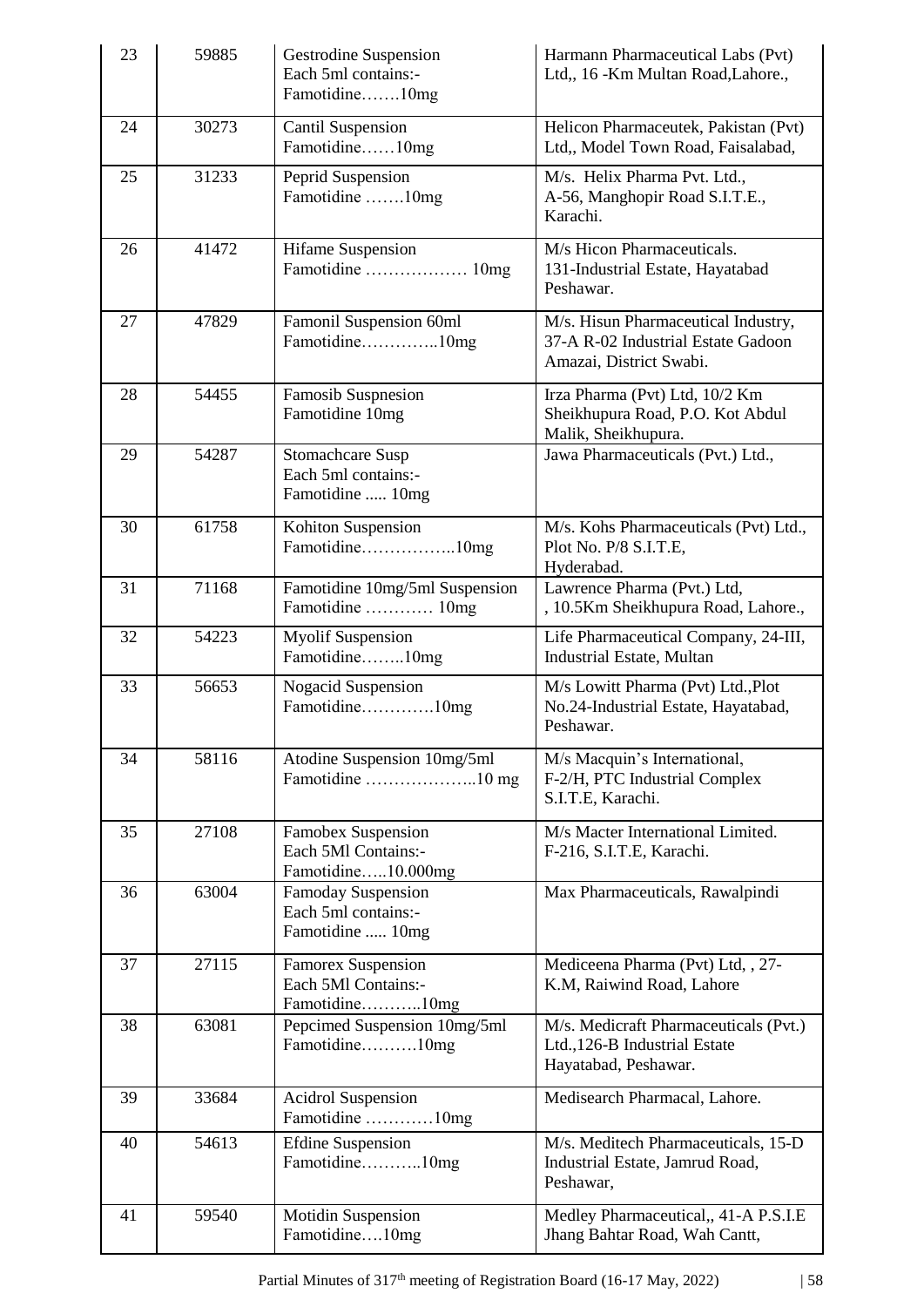| 42 | 75259 | <b>Modin Suspension</b><br>Famotidine: 10mg       | Metro Pharmaceuticals, Plot No. 14 St.<br>No. SS-2 National Industrial Zone<br>(RCCI) Rawat Islamabad, Islamabad                                                                                                                           |
|----|-------|---------------------------------------------------|--------------------------------------------------------------------------------------------------------------------------------------------------------------------------------------------------------------------------------------------|
| 43 | 66298 | Maripep<br>Each 5ml contains:-<br>Famotidine 10mg | Miracle Pharmaceuticals (Pvt.) Ltd.,<br>Islamabad,                                                                                                                                                                                         |
| 44 | 33704 | Neofam Suspension<br>Famotidine10mg               | Neomedix, Plot No.5, N-5 National<br>Industrial Zone Rawat (Islamabad), ,                                                                                                                                                                  |
| 45 | 38876 | Neutidin Suspension 10mg/5ml<br>Famotidine10mg    | Neutro Pharma (Pvt) Ltd,<br>9.5Km, SheikhupuraLahore,                                                                                                                                                                                      |
| 46 | 31646 | Capcid Suspension<br>Famotidine10mg               | Olive Laboratories,, Plot #52-S6,<br>National Industrial Zone,                                                                                                                                                                             |
| 47 | 77441 | Famonyx 10 Suspension<br>Famotidine: 10mg         | M/s. Onyx Pharmaceuticals Industries,<br>30-A Industrial Estate<br>Mansehra.                                                                                                                                                               |
| 48 | 55103 | <b>Famdin Suspension</b><br>Famotidine10mg        | M/s Pakistan Pharmaceutical Products<br>(Pvt) Ltd., D-122, Sindh Industrial<br>Trading Estate, Karachi.                                                                                                                                    |
| 49 | 33996 | Pepton Suspension<br>Famotidine10mg               | Paramount Pharma, Islamabad,<br>36, Industrial Triangle Kahuta Road,<br>Islamabad,                                                                                                                                                         |
| 50 | 25565 | Reducid Suspension<br>Famotidine10mg              | M/s Platinum Pharmaceuticals (Pvt)<br>limited, A-20 North Western Industrial<br>Zone, Bin Qasim, Karachi                                                                                                                                   |
| 51 | 41619 | Servipep Susp.<br>Famotidine10mg                  | M/s. Polyfine Chempharma,<br>51 Industrial Estate, Hayatabad,<br>Peshawar.                                                                                                                                                                 |
| 52 | 41444 | Famo Rains Suspension<br>Famotidine 10 mg         | Previous Address:<br>Mac & Rains Pharmaceuticals (Pvt)<br>Ltd, 1.5 KM, Manga Raiwind Road,<br>Manga Mandi, Lahore.<br><b>Current Address:</b><br>M/s Searle IV Solutions (Pvt) Ltd,<br>1.5 KM, Manga Raiwind Road, Manga<br>Mandi, Lahore. |
| 53 | 52452 | Fam-PH Suspension.<br>Famotidine10mg              | Previous Address:<br>Evergreen Pharmaceuticals (Pvt) Ltd,<br>Plot No. 590, Sundar Industrial Estate,<br>Lahore.<br><b>Current Address:</b><br>M/s Allmed (Pvt) Ltd,<br>Plot No. 590 Sundar Industrial Estate,<br>Lahore                    |
| 54 | 64891 | Famoprime Suspension 10mg<br>Famotidine 10mg      | Prime Labs (Pvt) Ltd,<br>9.5 Km Sheikhupura Road, Lahore.,                                                                                                                                                                                 |
| 55 | 27550 | Loacid Suspension 10mg/5ml<br>Famotidine  10mg    | Raazee Therapeutics (Pvt) Ltd., 48-<br>Km Lahore Kasur Road Kasur., Kasur,<br>, Pakistan                                                                                                                                                   |
| 56 | 69396 | <b>Famtac Suspension</b><br>Famotidine10mg        | Rasco Pharma,, 5.5 KM Raiwind Road<br>Ali Razabad, Lahore,                                                                                                                                                                                 |
| 57 | 30124 | Recid Syp Famotidine10mg                          | M/s. Regent Laboratories C-20,<br>S.I.T.E Super Highway, Karachi                                                                                                                                                                           |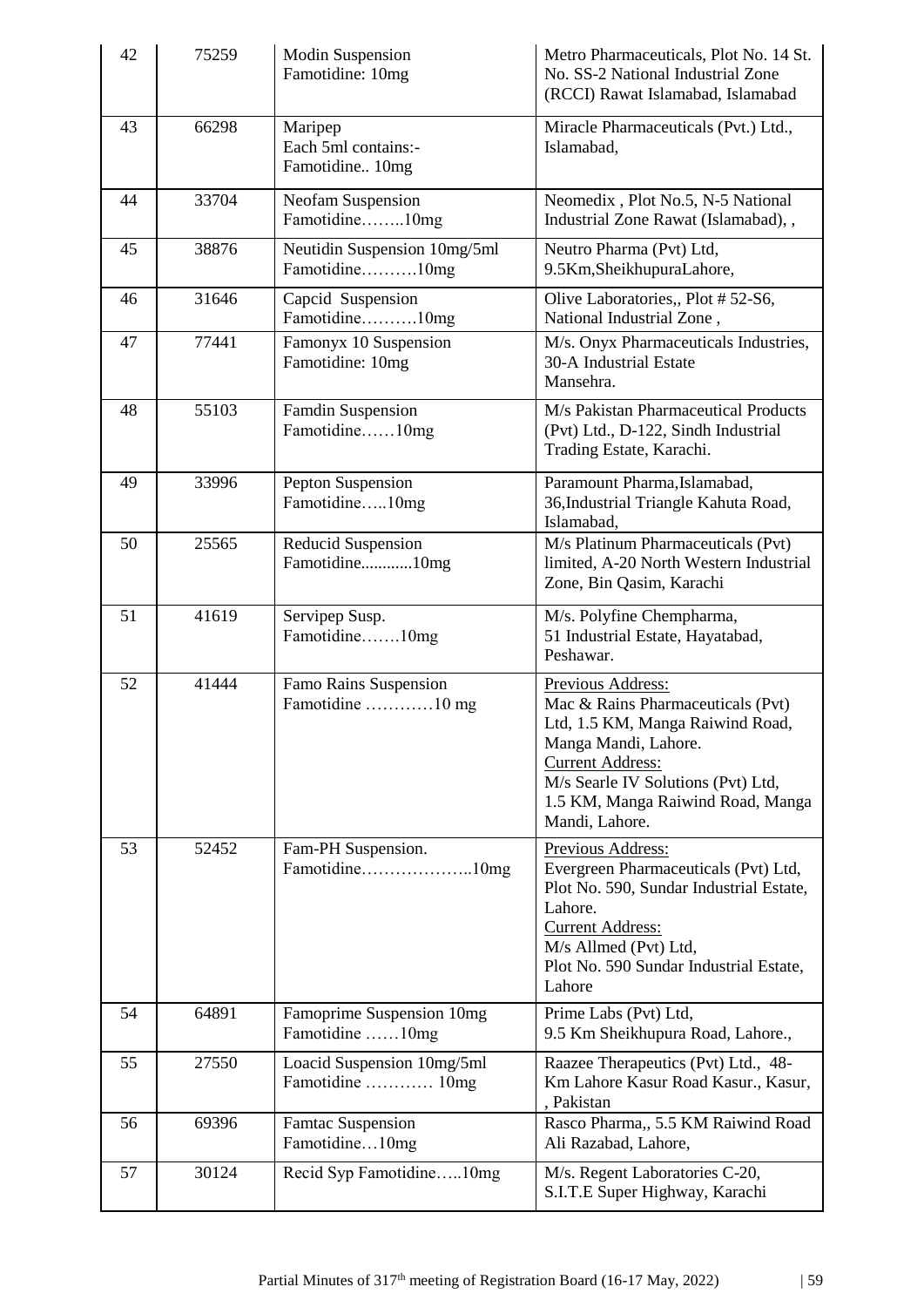| 58 | 64293  | S.Famers 10mg Syrup<br>Famotidine10mg                             | M/s Sayyed Pharmaceutical (Pvt)<br>Ltd., Plot No. 67/2, Phase 3, Industrial<br>Estate, Hattar. Haripur.                      |
|----|--------|-------------------------------------------------------------------|------------------------------------------------------------------------------------------------------------------------------|
| 59 | 28254  | Famoscot Oral Suspension 10mg<br>Famotidine10 mg                  | Scotmann Pharmaceuticals, 5D, I-10/3<br>Industrial Area, Islamabad                                                           |
| 60 | 55282  | Almadine Suspension 10mg/5ml<br>Famotidine10mg                    | Selomore Pharmaceuticals (Pvt)<br>Ltd., 35 KM, Multan Raod, lahore                                                           |
| 61 | 25952  | Famoat Suspension 10mg/5ml<br>Famotidine  10mg                    | Shaigan Pharmaceutical (Pvt) Ltd., 14-<br>Km Adyala Road Post Office Dahgal<br>Rawalpindi, Rawalpindi, , Pakistan            |
| 62 | 40312  | Fomen Suspension 10mg<br>Famotidine10mg                           | Shrooq Pharmaceutical (Pvt) Ltd,<br>21-KM, Feroze Pur Road, Lahore                                                           |
| 63 | 25568  | <b>Ulcenil Suspneion</b><br>Each 5Ml Contains:-<br>Famotidine10mg | Siza International (Pvt) Ltd, 18 KM,<br>Main Ferozepur Road, Lahore                                                          |
| 64 | 34789  | <b>Gastridine Suspension</b><br>Famotidine10mg                    | M/s T.G. Pharma,<br>E-30 Sector 15, Korangi Industrial<br>Area, Karachi.<br>[Previous Title: M/s. Unicorn Pharma]<br>Karachi |
| 65 | 65555  | Therafame Suspension 10mg/5ml<br>Famotidine10mg                   | Theramed Pharmaceutical,<br>, 331-J-1 Johar Town Lahore,                                                                     |
| 66 | 42764  | <b>Fastine Suspension</b><br>Famotidine 10mg                      | Trigon Pharmaceutical (Pvt) Limited,<br>18 Km Raiwind Road, Lahore                                                           |
| 67 | 67940  | <b>Gdicd Suspension</b><br>Famotidine10mg                         | Unison Chemical Works, Lahore,                                                                                               |
| 68 | 25037  | Peptiban Suspension<br>Each 5ml contains<br>Famotidine10mg        | Werrick Pharmaceuticals, 216-217, I-<br>10/3, Industrial Area, Islamabad.,                                                   |
| 69 | 65677  | Famid 10mg Suspension<br>Famotidine10mg                           | Wilshire Laboratories,, 124/A,<br>Kotlakhpat, Indus. Area, Township<br>Scheme, Lahore.,                                      |
| 70 | 65956  | Famotop Suspension<br>Famotidine10mg                              | Xenon Pharma, Lahore.                                                                                                        |
| 71 | 57740  | Famtaza Dry Suspension<br>Famotidine10mg                          | M/s. Zafa Pharmaceutical Laboratories<br>(Pvt.) Ltd., L-1/B Block 22 Federal B<br>Industrial Area,<br>Karachi                |
| 72 | 61150  | <b>Flut Suspension</b><br>Famotidine10mg                          | M/s Zephyr Pharmatec (Pvt.) Ltd,<br>A-39, SITE II, Super Highway,<br>Karachi                                                 |
| 73 | 43731  | Ulcare.Suspension.10mg.                                           | M/s. Z-Jans Pharmaceuticals (Pvt)<br>Ltd., 148-A, Industrial Estate<br>Hayatabad, Peshawar.                                  |
| 74 | 038876 | Neutidin Suspension 10mg/5ml<br>Famotidine10mg                    | Neutro Pharma (Pvt) Ltd,<br>9.5Km, Sheikhupura Lahore.                                                                       |
| 75 | 044794 | Famofit Suspension 10mg/5ml<br>Famotidine10mg                     | Synchro Pharmaceuticals, 77-Industrial<br>Estate Kot Lakhpat Lahore.                                                         |

21. It is also pertinent to mention here that subsequent to the decision of 250<sup>th</sup> meeting of Registration Board regarding "Famotidine Suspension", following registration holders applied for revision of their registered/approved products in line with the reference product approved by RRA: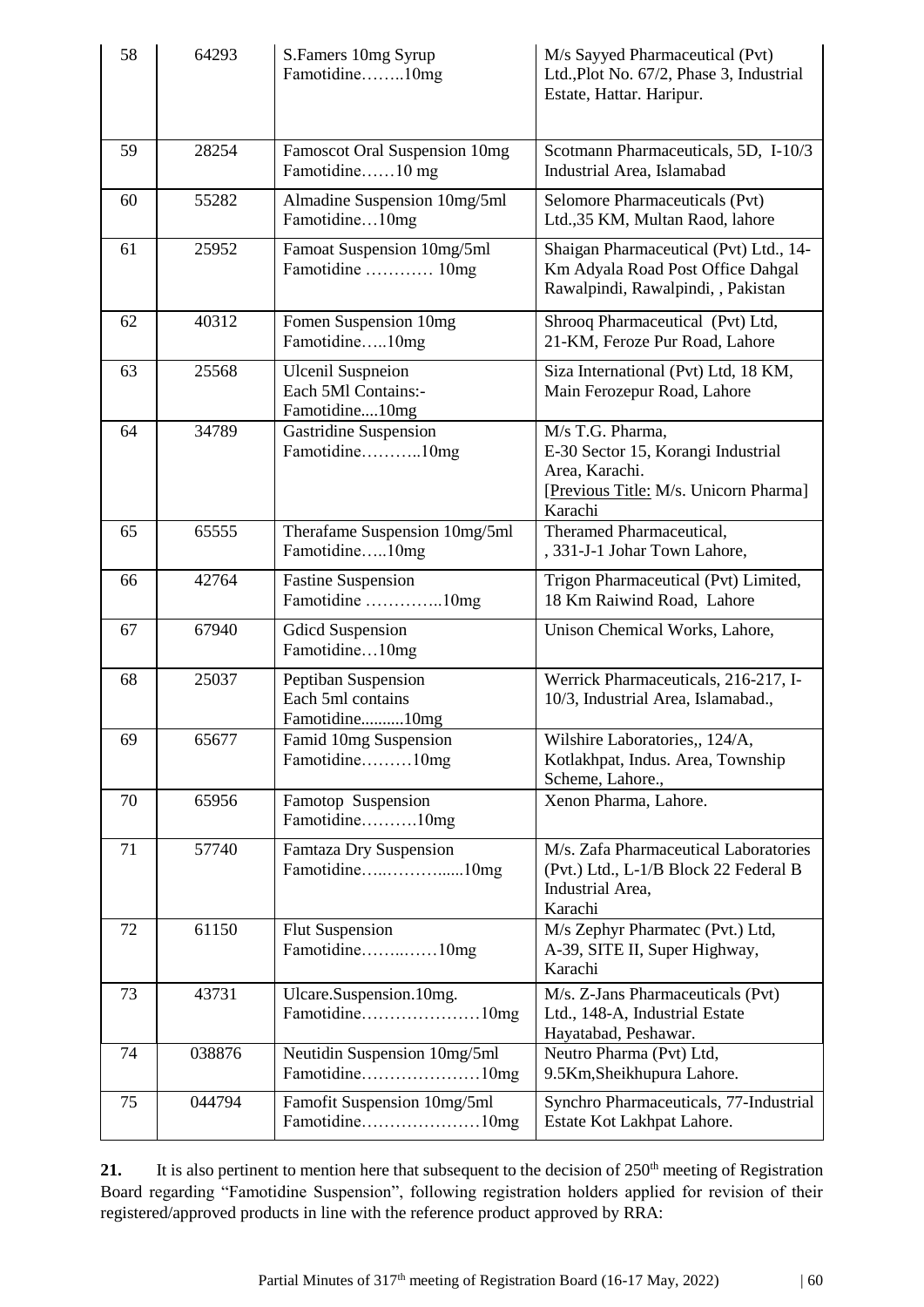| S/ | <b>Reg Holder</b>         | <b>Previously Approved/</b>     | <b>Revised formulation</b>           |  |
|----|---------------------------|---------------------------------|--------------------------------------|--|
| N  |                           | <b>Registered formulation</b>   |                                      |  |
| 1. | M/s. Bryon                | Nocer 10 suspension             | Nocer 40 Dry Suspension              |  |
|    | Pharmaceuticals           | Each 5ml contains:              | Each 5ml contains:                   |  |
|    | (Pvt) Ltd., 48            | Famotidine10mg                  | Famotidine40mg                       |  |
|    | Hayatabad                 | (R#042966)                      | (R#087998)                           |  |
|    | <b>Industrial Estate</b>  |                                 |                                      |  |
|    | Peshawar.                 |                                 |                                      |  |
| 2. | M/s Astellas              | Famos Dry Suspension 10mg/5ml   | Famallas Dry Suspension 40mg/5ml     |  |
|    | Pharmaceutical            | Each 5ml contains:              | Each 5ml contains:                   |  |
|    | (Pvt) Ltd.                | Famotidine10mg                  | Famotidine40mg                       |  |
|    | <b>Industrial Estate,</b> | (Approved in M-272, Reg. letter | (R#108745)                           |  |
|    | Hayatabad,                | not issued)                     |                                      |  |
|    | Peshawar.                 |                                 |                                      |  |
| 3. | $M/s$ Pharmix             | <b>Ulcofin Suspension 10mg</b>  | <b>Ulcofin Dry Powder Suspension</b> |  |
|    | Laboratories              | Each 5ml contains:              | 40mg/5ml                             |  |
|    | (Pvt) Ltd. 21-            | Famotidine10mg                  | Each 5ml contains:                   |  |
|    | Km Ferozepur              | (USP Specification)             | Famotidine40mg                       |  |
|    | Road Lahore               | (R#053752)                      | (R&I date: 29-11-2022,               |  |
|    |                           |                                 | Fee of Rs.20000/-)                   |  |
|    |                           |                                 | (Under process of evaluation)        |  |

**22.** Furthermore, following responses have been received against the show cause notices:

| S.NO                   | <b>COMPANY NAME</b>                  | <b>RESPONSE</b>                                                     |  |
|------------------------|--------------------------------------|---------------------------------------------------------------------|--|
| 1.                     | <b>M/s Helicon</b>                   | Reference to your letter no. F.5-6/2021-Reg-11 (M-313)(Misc)        |  |
|                        | Pharmaceutiek<br>Pakistan (Pvt) Ltd  | dated                                                               |  |
|                        |                                      | 29th December 2021 & F.5-3/2022-Reg-11 (M-317)(Misc) dated          |  |
|                        |                                      | 06 <sup>th</sup> April, 2022.                                       |  |
|                        |                                      | This drug was registered on 09.08.2003. Thus has a prescriber       |  |
|                        |                                      | doctor's confidence in the brand. It is very long procedure for new |  |
|                        |                                      | registration.                                                       |  |
|                        |                                      | Whereas we also have been granted Cantil 40mg tablet                |  |
|                        |                                      | (Famotidine) under registration no. 016854. The patients who could  |  |
|                        |                                      | not take tablet and have to choose take suspension according to the |  |
|                        |                                      | doctor's prescription.                                              |  |
|                        |                                      | Therefore in the interest of patients and prescribing doctors we    |  |
|                        |                                      | request for substituting the formulation from 10mg/5ml to           |  |
|                        |                                      | 40mg/5ml in suspension form.                                        |  |
|                        |                                      | Necessary approvals may kindly be granted for complying with the    |  |
|                        |                                      | decision of Registration Board in peculiar circumstances of our     |  |
|                        |                                      | case of change of strength of our registered formulation namely     |  |
|                        |                                      | Cantil Suspension registration no. 030273 from 10mg/5ml to          |  |
|                        |                                      | 40mg/5ml. We follow the SOP's in this regard.                       |  |
| 2.<br><b>M/s Lotus</b> |                                      | With reference to your letter No F.5-6/2021-Reg-II (M-313)          |  |
|                        | <b>Pahrmaceuticals</b><br>(Pvt) Ltd, | (Misc) dated 29th December 2021, it is stated that we are not       |  |
|                        | <b>Islamabad</b>                     | manufacturing Famotidine 10mg/5ml (Pepdine Syrup) since Oct-        |  |
|                        |                                      | 2019.                                                               |  |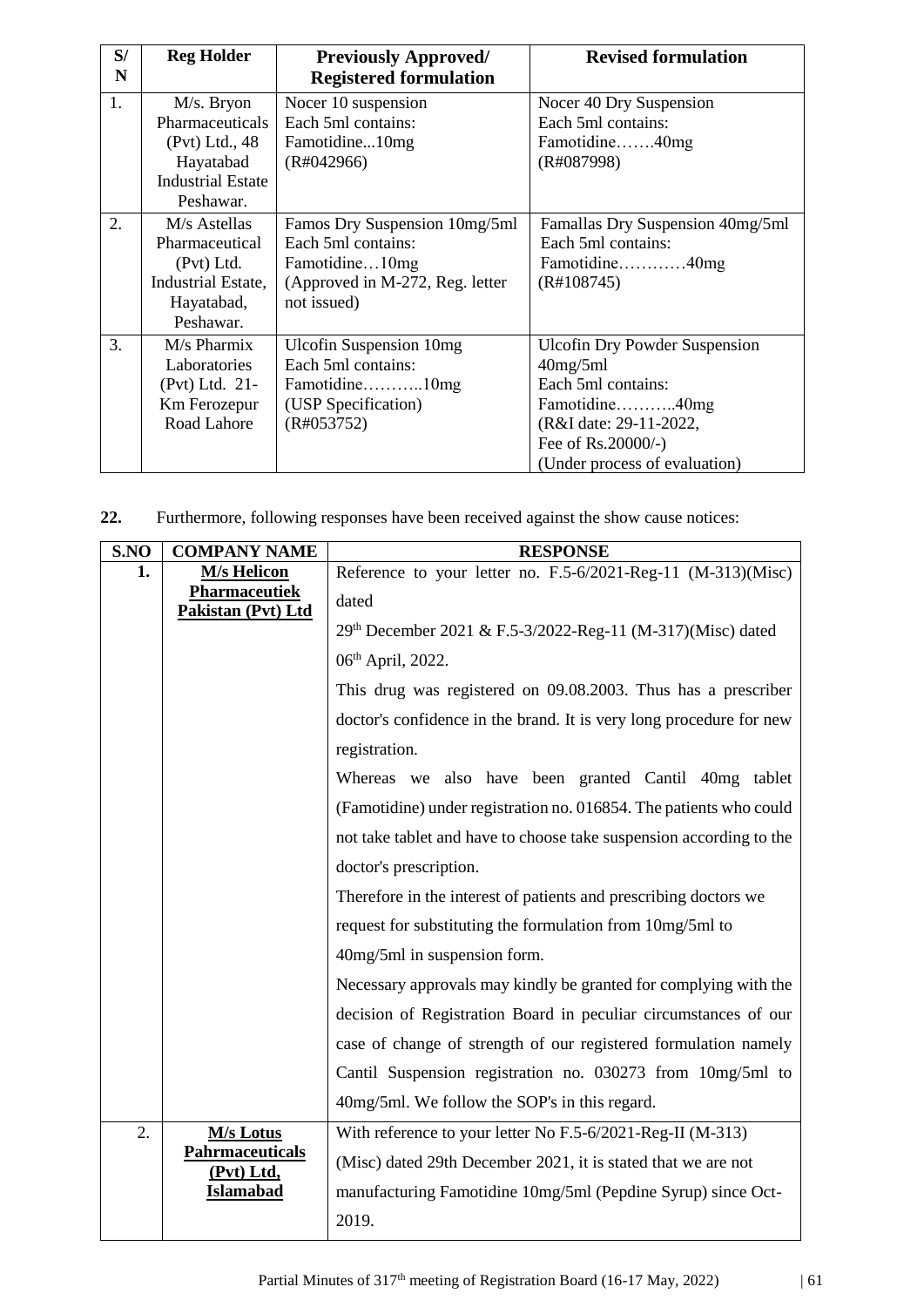|                  |                                               | Furthermore, we have no intention to manufacture above                                                      |                                                                     |  |
|------------------|-----------------------------------------------|-------------------------------------------------------------------------------------------------------------|---------------------------------------------------------------------|--|
|                  |                                               | mentioned product in future.                                                                                |                                                                     |  |
| 3.               | <b>M/s Adamjee</b>                            | With reference to your letter<br>We reference to your letter No.                                            |                                                                     |  |
|                  | <b>Pharaceuticals Pvt</b><br>Ltd              | No.F.3-2/2022-Reg-I<br>$(M -$                                                                               | $F$ 3-6/2021-Reg -1 (M-313)                                         |  |
|                  |                                               | $317)$ (Misc) dated $06th$ April,                                                                           | Misc. dated 7 <sup>th</sup> January 2022, we                        |  |
|                  |                                               | 2022 we have no objection to                                                                                | objection<br>have<br>no<br>to                                       |  |
|                  |                                               | cancellation<br>of<br>Trump                                                                                 | cancellation of trump 10mg/5ml                                      |  |
|                  |                                               | 10mg/5ml Suspension. Please                                                                                 | Suspension We will utilize our                                      |  |
|                  |                                               | cancel the said products after<br>raw Material to manufacture                                               |                                                                     |  |
|                  |                                               | Trump 40mg and 20mg tablets<br>complete<br>utilization of the                                               |                                                                     |  |
|                  |                                               | packaging materials of the said<br>(Famotidine 40mg and 20mg)                                               |                                                                     |  |
|                  |                                               | products.                                                                                                   | Registration No. 58151<br>and                                       |  |
|                  |                                               |                                                                                                             | 58150 respectively,                                                 |  |
|                  |                                               |                                                                                                             |                                                                     |  |
| $\overline{4}$ . | <b>M/s Sayyed</b>                             |                                                                                                             | Reference to your letter no. F 3-6/2021-Reg-1 (M-313 (Mis) dated    |  |
|                  | <b>Pharmaceuticals</b><br>(Pvt.) Ltd, Hattar, |                                                                                                             | $29th$ December, 2021, regarding cancellation of registration of S- |  |
|                  |                                               | Famers 10mg Syrup (Famotidine 10mg /5ml) registration no.                                                   |                                                                     |  |
|                  |                                               | 064293, we M/s Sayyed Pharmaceuticals (Pvt) Ltd, 67/2, Phase 3                                              |                                                                     |  |
|                  |                                               | Industrial Estate, Haripur hereby submit that,                                                              |                                                                     |  |
|                  |                                               | In Martindale $38th$ edition volume 2, Page 1842 famotidine is                                              |                                                                     |  |
|                  |                                               | licensed for use in children in some countries, including the USA,                                          |                                                                     |  |
|                  |                                               | It is used to inhibit gastric acid secretion and may be given orally                                        |                                                                     |  |
|                  |                                               | in the management of gastro esophageal reflux disease, the                                                  |                                                                     |  |
|                  |                                               | following initial oral doses of famotidine are suggested, according                                         |                                                                     |  |
|                  |                                               | to age,                                                                                                     |                                                                     |  |
|                  |                                               | Under 3 month: 500 micrograms/kg once daily.                                                                |                                                                     |  |
|                  |                                               | 3 month up to year: 500 microgram/kg twice daily.                                                           |                                                                     |  |
|                  |                                               | 1-16 Years: 500 micrograms/kg twice daily up to 40mg twice daily                                            |                                                                     |  |
|                  |                                               | may also be given.                                                                                          |                                                                     |  |
|                  |                                               | In the management of peptic ulcers, famotidine may be given to                                              |                                                                     |  |
|                  |                                               | children from 1 to 16 years in an initial oral dose of 500                                                  |                                                                     |  |
|                  |                                               | micrograms/kg daily either in a single dose at night or in 2 divided                                        |                                                                     |  |
|                  |                                               | doses                                                                                                       |                                                                     |  |
|                  |                                               | However we will apply to change our drug product from S-famers                                              |                                                                     |  |
|                  |                                               | 10mg Syrup (Famotidine 10mg/5ml) Reg No. 064293 to famotidine                                               |                                                                     |  |
|                  |                                               | 40mg 5ml dry powder for Suspension as per decision of the                                                   |                                                                     |  |
|                  |                                               | honorable registration board.                                                                               |                                                                     |  |
| 5.               | <b>M/s Macquin's</b>                          | Kindly refer to your letter No. F 3-6/2021-Reg-1 (M-313) Misc date                                          |                                                                     |  |
|                  | <b>International</b><br><b>Karachi</b>        | 29 December 2021, the above subject, it is respectfully submitted                                           |                                                                     |  |
|                  |                                               | that our CEO is suffering from Covid 19 he will be available as per<br>doctor Prescription in mid-February, |                                                                     |  |
|                  |                                               |                                                                                                             |                                                                     |  |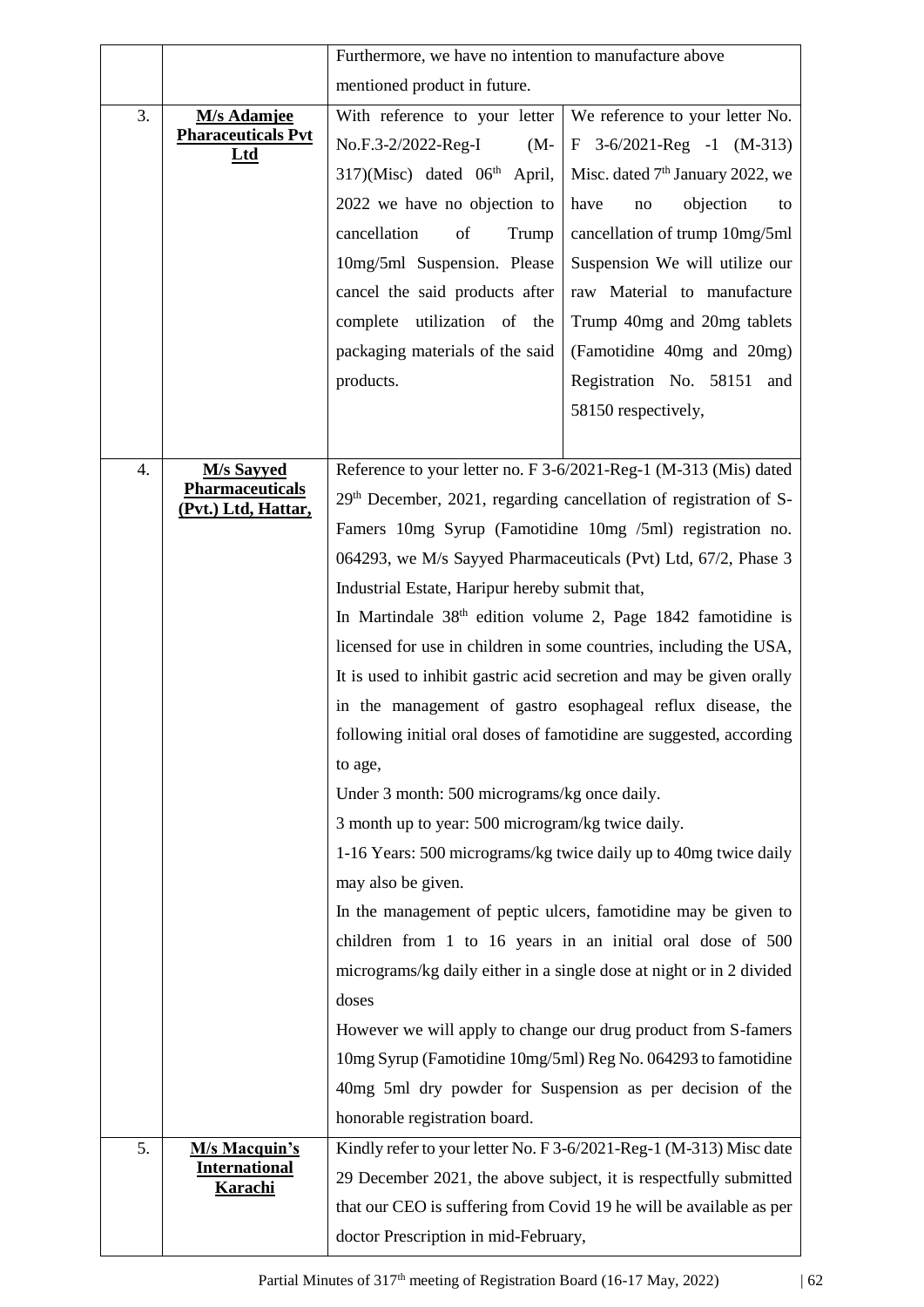|  | It is therefore humble requested he may please be allowed to appear  |  |
|--|----------------------------------------------------------------------|--|
|  | before the Registration Board for Personal hearing by 10 February    |  |
|  | 2022. We shall be remain grateful in anticipation for granted us one |  |
|  | month time on medical ground.                                        |  |

### **Proceedings During 317th Meeting:**

- 1. The instant proceedings have been undertaken in pursuance of decision taken by the Registration Board in its 313th Meeting wherein Show Cause Notices were issued to all registration holders of Famotidine in strength/ dosage form other than 40mg/5ml Powder for Oral Suspension *viz.* Famotidine 10mg/5ml and 40mg/5ml Liquid Suspension under Section 7(11)(d) of the Drugs Act, 1976 for cancellation or suspension of registration of the aforementioned registered drug products in the public interest. The Show Caused registration holders of the drug in question were also issued personal hearing notices under Section 42 of the Drugs Act, 1976 and were heard at length.
- 2. A list of pharmaceutical companies which did not attend the meeting is at Annexure-A; a list of pharmaceutical manufacturers who have shown satisfaction on instant proceedings undertaken by the Registration Board, without raising any challenge to the show cause notice and consented to accepting the decision of the Registration Board is at Annexure-B; a list of pharmaceutical companies who either attended personal hearing or responded through written arguments is at Annexure-C; a list of pharmaceutical companies who have filed Writ Petitions before the Hon'ble Lahore High Court, Lahore is at Annexure-D.
- 3. For the sake of brevity and to avoid repetition, all arguments advanced by the registration holders are amalgamated. The arguments raised in brief in replies to the notice as well as during personal hearing were that the Board in its 313<sup>th</sup> Meeting without conducting any proper fact finding enquiry decided to issue show cause notices by disregarding that many registrations of the drug had subsisted for more than a decade without any reported adverse effects; similarly, the show cause notice and personal hearing notices were also devoid of reasons and hence the same are *void ab initio*. The Board had granted registration of drug after satisfying itself of its safety and efficacy and cannot now take a somersault. Nonregistration or unavailability of a drug in Reference Regulatory Authorities is an irrational ground for questioning the safety and efficacy of drugs since these have proved effective in the domestic market for years; furthermore, the aforementioned ground is alien to the drug laws and cannot be invoked for any regulatory action. Lastly, it was argued that discontinuation of the drug would adversely affect the patients along with incurring immense financial loss upon the registration holders.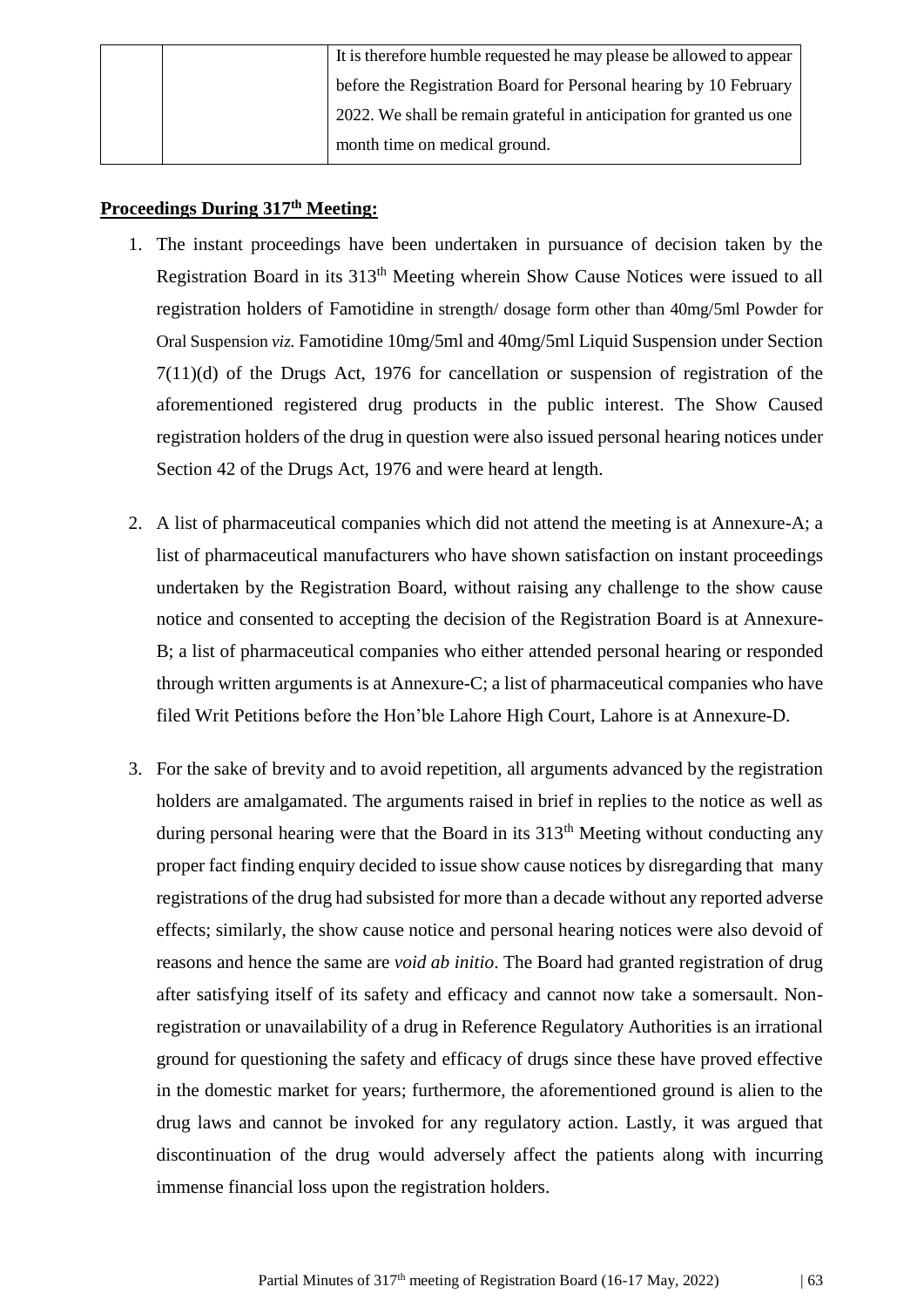- 4. Record has been perused with the able assistance of the representatives of the registration holders and arguments have been heard. Since common questions of law and facts are involved, therefore, all notices are decided through a common order.
- 5. Succinctly stated the facts of the matter are that the Registration Board in its various meetings considered the cases of, *inter alia*, Famotidine in strength/ dosage form other than 40mg/5ml Powder for Oral Suspension i.e. the drugs in question. It was concluded that from the available record and reviewing of information available from the Reference Regulatory Authorities ('**RRAs**') that no data regarding efficacy of Famotidine in strength/ dosage form other than 40mg/5ml Powder for Oral Suspension is available, so continuity of the formulations was not considered justifiable. With regards to the drug in question, decision has already been taken in the  $250<sup>th</sup>$  Meeting of the Board dated  $09<sup>th</sup>$  and  $10<sup>th</sup>$  of July, 2015, which is reproduced as hereunder:

#### "**Decision:**

i. Applicants shall revise their formulation as per innovator (new registration application with complete fee) within six months if manufacturing facility is approved by CLB.

ii. For already registered drugs, same procedure as mentioned above (at Sr. No. i) shall be adopted. Otherwise show cause notice shall be issued for de-registration of registered drugs in this formulation.

iii. All such application shall be processed on priority basis.".

6. In the meanwhile, DRAP Authority in its  $70<sup>th</sup>$  Meeting held on 05-09-2019 decided the following:

> *"For formulations containing "drugs" which were previously registered by the Registration Board and have proof of availability and prescription of last 10 years but are not available in the Reference Regulatory Authorities shall continue to be considered/ registered as drugs until and unless withdrawn on Safety, Efficacy and Quality reasons."*

7. Subsequently, Registration Board in its  $296<sup>th</sup>$  Meeting held on the  $8<sup>th</sup>$ -10<sup>th</sup> September, 2020, decided to request the DRAP Authority to review its above mentioned decision in the following words:

> *"Since, all such formulations which are not approved by the Reference Regulatory Authorities; the safety and efficacy profile cannot be established in the absence of a well-established system for reporting of adverse events, so a reference shall be forwarded to DRAP's Authority with the request to review the decision taken in its 70th meeting held on 05-09-2019. In this regard, PE&R Division shall prepare a comprehensive document/agenda for consideration of Authority, keeping in view the practices adopted by RRA for all such formulations;"*

8. The DRAP Authority in its 128<sup>th</sup> Meeting held on 14-12-2021 was pleased to accept the request the Registration Board and reviewed its  $70<sup>th</sup>$  Minutes in the following words: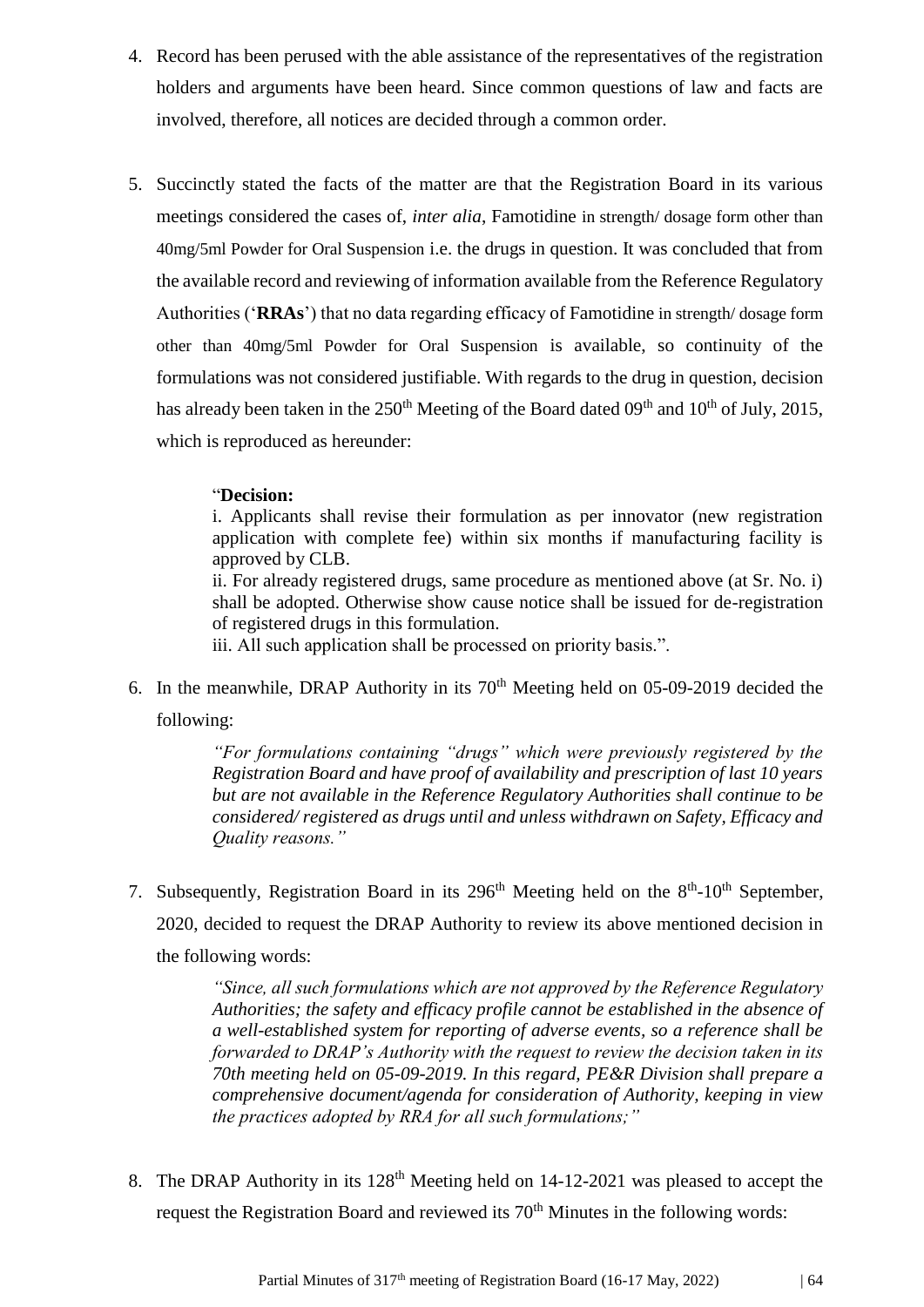The Authority endorsed the recommendation of Registration Board and made following decisions:-

*A. Partially reviewed its earlier decision taken in its 70th meeting held on 05-09- 019, consolidated amended decision is reproduced as under:*

*4. Drug formulations/ strengths which are previously registered by the Registration Board but are not available in any Reference Regulatory Authorities, shall be reviewed and disposed of keeping in view of safety and efficacy evidence/ data in the reference Regulatory Authorities."*

- 9. In pursuance of the above mentioned, Registration Board in 313<sup>th</sup> Meeting decided to issue Show Cause Notice to the Petitioner and other pharmaceutical concerns to all registration holders of Famotidine in strength/ dosage form other than 40mg/5ml Powder for Oral Suspension under Section 7(11)(d) of the Drugs Act, 1976 for cancellation or suspension of registration of the aforementioned in the public interest. Therefore, in pursuance of the decision by the DRAP Authority taken in its  $128<sup>th</sup>$  Meeting, the instant proceedings are being undertaken.
- 10. It is to be noted at the outset that registration or licensing has been held by the Superior Courts to be a privilege not a right which can always be cancelled or suspended in accordance with the law. It has argued at length that the Registration Board granted registration after determining safety, efficacy and quality of drugs which was renewed over time, therefore, the Board cannot after passing of many years re-assess the safety, efficacy and quality of drugs. The argument is fallacious as Rule 27 of the Drugs (Licensing, Registration and Licensing) Rules, 1976 ('**Rules, 1976**') while providing the duration of drug registration also added that the registration can always be cancelled or suspended earlier as well. The grounds on which the drug registration can be suspended or cancelled are provided in Section 7 (11) of the Drugs Act, 1976, and therefore, the argument that registration once granted will continue in perpetuity is against the law. Furthermore, Section 21 of the General Clauses Act, 1897, grants the Board the power to rescind any drug registration in accordance with the grounds provided in Section 7 (11) of the Drugs Act, 1976. The argument in discussion is also fallacious for the reason that scientific pharmaceutical knowledge is always in the process of evolution and decision based on knowledge available at one point of time cannot be used to defeat the just and fair decision to be taken in future with the broadening of knowledge. This principle has been encapsulated in Rule 30 (12) of the Rules, 1976, which grants the Board power to seek any information at any point in time post-registration regarding the safety, efficacy and quality of drugs. The Board has ample powers under Rule 30 (2) to rescind, vary or modify any decision taken by it in the larger public interest to perform its statutory regulatory duty of ensuring the provision of safe and efficacious drugs and medicines to the public at large.

*<sup>[…]</sup>*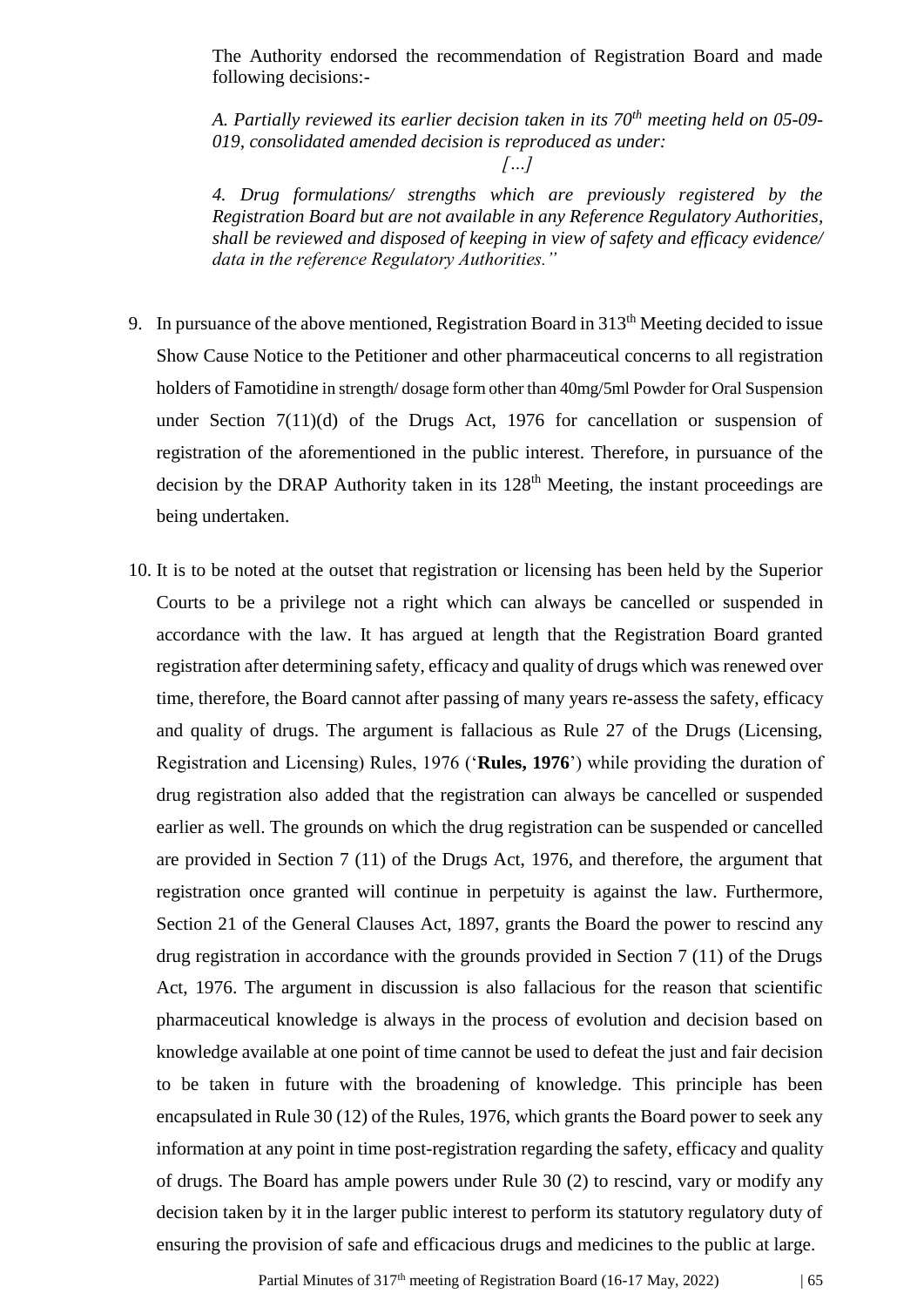- 11. The primary ground which has prevailed with the Board for initiating the instant proceedings is that the drug in question (Famotidine in strength/ dosage form other than 40mg/5ml Powder for Oral Suspension) is neither approved by any of RRAs nor any data regarding its efficacy is available. To better appreciate the argument, it is important to understand the scheme of the law which allows for placing reliance on RRAs as well as its importance for performing the statutory regulatory duties.
- 12. Applicant companies are generic drug product manufacturers. The generic drug product is pharmaceutically equivalent to the innovator's drug product as it contains the identical medicinal ingredients in the same amount/strength and dosage form and it must have same pharmacokinetics, pharmacodynamics, indications, contraindications, side effects etc. A generic drug product must work in the same way as that of innovator's drug product and, therefore, it can be interchanged with the innovator's drug product. Famotidine Liquid Suspension has no innovator and applicant companies have neither conducted nor provided any efficacy study to establish the aforementioned points (i.e., pharmacokinetics, pharmacodynamics, indications, contraindications, side effects etc.).
- 13. Criteria for grant of registration of any drug product is safety, efficacy and quality parameters and the onus for provision of relevant data to establish aforementioned parameters under the applicable law is upon the applicant/registration holder. For this purpose, applicant either needs to provide sufficient data to satisfy the aforementioned parameters by themselves, or provide reference to approval of registration granted by any Reference Regulatory Authorities ('**RRAs**'); this serves the purpose for determining safety and efficacy of the drugs. RRAs are regulatory authorities of developed countries which have stringent regulatory regimen and have developed robust mechanisms for determining drug safety, efficacy and quality and their decisions are supported by the rapid advances in sciences as well as empirical studies. Even WHO supports the reliance by developing countries on decisions of the Stringent Regulatory Authorities to ensure availability of quality assured, safe and effective health products and to avoid redundancy, global harmonization of standards and wastage of limited regulatory and financial resources. This reliance enables Registration Board and DRAP to have evidence for robust, accurate and evidence based decision-making, considering that the products registered and sold in the countries of RRAs have already been strenuously evaluated to fulfil the harmonized standards of safety, efficacy and quality as adopted by WHO, ICH, etc. This reliance also enables DRAP being the national regulatory authority in undertaking post marketing surveillance, particularly of matters related to safety and efficacy of drug. RRAs have stronger reporting and information sharing system, which can be used by DRAP as a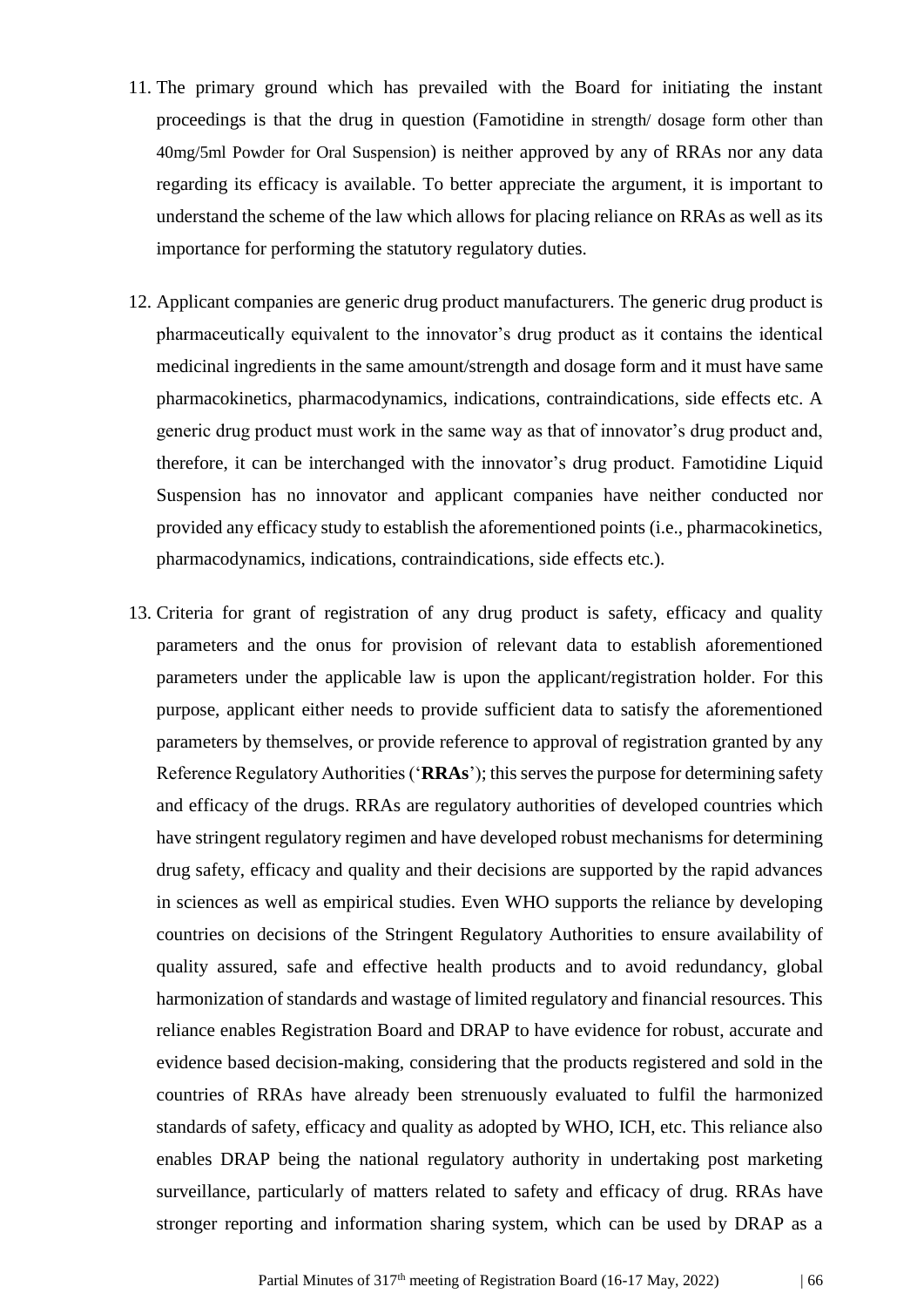national regulatory authority as a useful tool for surveillance, new available treatments and new indications or contra-indications.

- 14. It is pertinent to mention that since adoption of RRA, DRAP has approved only those drug products which are either approved by RRAs based on their safety and efficacy assessment or after provision by the applicant pharmaceutical concern of relevant data regarding their safety, efficacy and quality. Moreover, DRAP has also started review process of already registered drugs to ensure availability of quality assured safe and effective therapeutic goods to ailing patients in the larger public interest.
- 15. The Registration Board in accordance with the global best practices, in its 275<sup>th</sup> Meeting held on  $25<sup>th</sup>$  to  $27<sup>th</sup>$  of October, 2017, decided to adopt the RRAs and their decisions "as reference for molecules/ formulations as reference for molecules/ formulations (in same dosage form and strengths) along with clinical trials for human purpose"; this decision was also upheld by the DRAP Authority in its 128<sup>th</sup> meeting. The aforementioned decision has since been applied by the Registration Board and also been followed by all pharmaceutical concerns for registration of their products without any caveat. Currently, all registered formulations and dosage of drugs and medicines in Pakistan are now required to comply with the details/ specifications as approved by RRAs or provide sufficient data for assessing safety, efficacy and quality of the drug product. Aforementioned decision has been taken to ensure availability of quality assured safe and effective medicines to ailing patients as it is matter of prime public health concern.
- 16. The adoption of RRAs allows the performance of the statutory duty to "adopt […] standards and guidelines to ensure safety, efficacy, and quality of therapeutic goods" as ordained under Section 7 (t) of the DRAP Act, 2012. Therefore, the DRAP Authority *[created under Section 2 (iv) and Section 7 of the DRAP Act, 2012]* also approved the policy of reliance on RRAs in its 73rd Meeting held on 06-11-2019. Hence, the argument that reliance on RRAs is alien to the drug laws and without any basis for determining safety and efficacy of drugs is baseless. Furthermore, as all pharmaceutical concerns are effectively complying with decision by the Board regarding reliance on RRAs in approval of their drug products and have never raised any objection or caveat to it, therefore, they are restrained and estopped by their own conduct from challenging it in the instant proceedings.
- 17. As the legality of reliance on RRAs has been detailed above, the Board has undertaken a thorough inquiry of the registration and availability of Famotidine in strength/ dosage form other than 40mg/5ml Powder for Oral Suspension in RRAs. It was found that famotidine is registered only in the form of Dry Suspension with strength of 40mg/5ml. There is no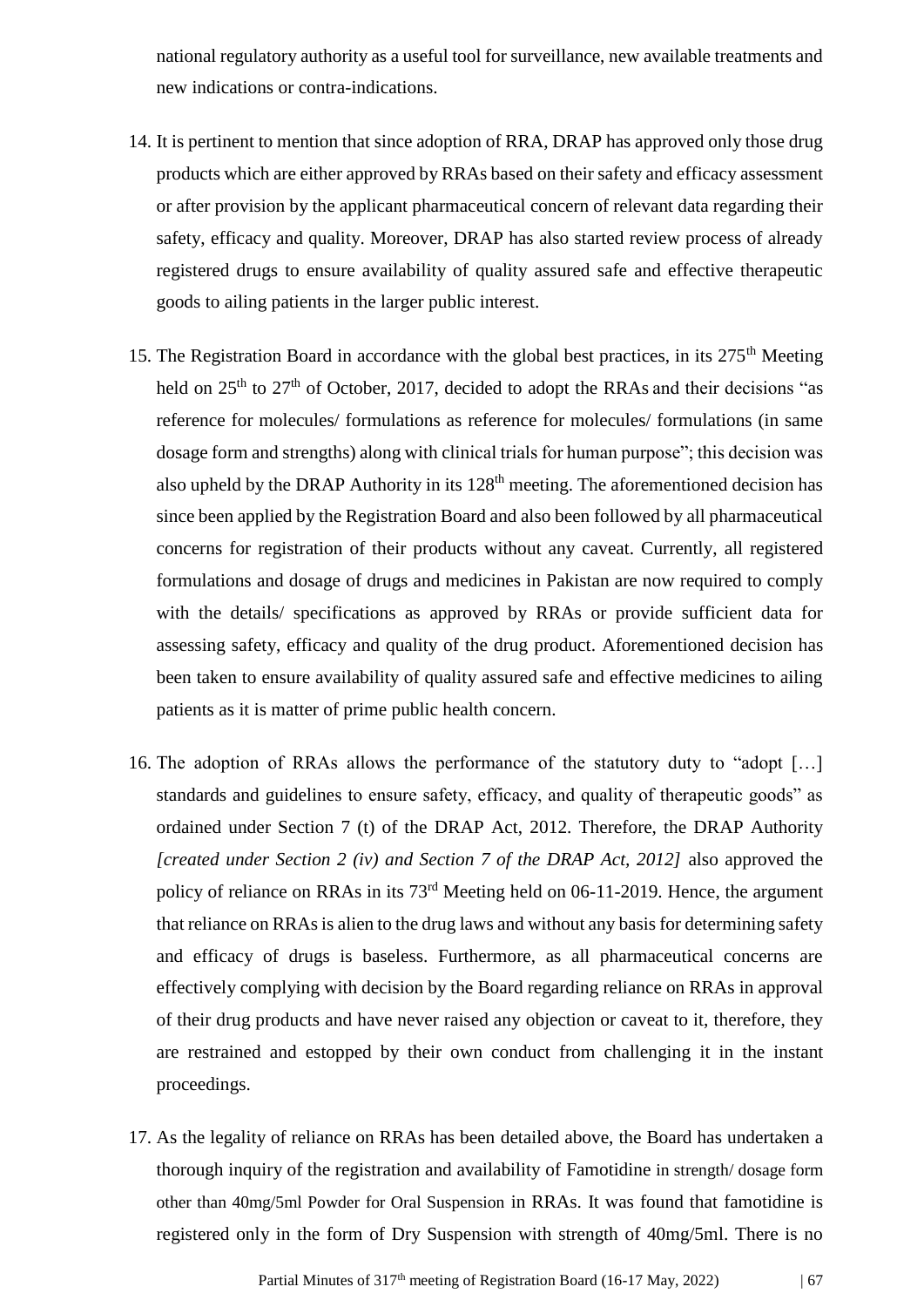evidence of approval of Famotidine liquid suspension in strengths of 10mg/5ml and 40mg/5ml in RRAs.

- 18. *It is to be noted that data regarding efficacy of famotidine liquid suspension with strength of 10mg/5ml and 40mg/5ml has not been provided by the registration holders as under the law i.e.* Rule 30 (12) of the Rules, 1976, *the burden of proof is upon the person seeking to continue registration to advance data regarding the safety and efficacy of the drugs. It has been argued that the said drug has been freely available in the domestic market for years without any adverse effect being reported, which is proof enough of its safety and efficacy. However, no applicant can share any authentic clinical data regarding efficacy of famotidine liquid suspension with strength of 10mg/5ml and 40mg/5ml in their company rather argued that till data no adverse event has been reported after use of these formulations and argued that the absence of such data serve as an evidence for drug's safety and efficacy.*
- 18. *It is also to be noted that pharmacovigilance data or even stability studies data is not the substitute of positive data regarding the efficacy of drugs which has been universally accepted to arise only from valid clinical trials to be performed in accordance with the Bio-Study Rules, 2017.* In light of the above discussed, allowing the registration of Famotidine in strength/ dosage form other than 40mg/5ml Powder for Oral Suspension to continue shall not be in the public interest as statutory intent of enacting the drug laws is the provision of safe and efficacious drugs and medicines to the people at large without any compromise. The task of the regulator is to curb any potential future menace from advent of sub-therapeutic use of drug and thus adversely affecting the public at large rather than responding belatedly to public health crisis which could have been mitigated by applying the pre-cautionary principle.
- 19. The Board noted that regulatory action was being taken only against registration of Famotidine in strength/ dosage form other than 40mg/5ml Powder for Oral Suspension for lack of its efficacy data; all pharmaceutical concerns were still free to obtain registration of Famotidine 40mg/5ml Powder for Oral Suspension after completion of legal formalities. Therefore, the registration holders can still maintain the market share of their respective brand of the drug in question and hence, bear no financial or reputational loss. This observation was posed to all the registration holders during personal hearings, but no satisfactory reply was given by them for their insistence on maintaining registration of Famotidine in strength/ dosage form other than 40mg/5ml Powder for Oral Suspension which lacks data regarding its efficacy, rather than accepting registration of Famotidine 40mg/5ml Powder for Oral Suspension which is both safe and efficacious and also serves the same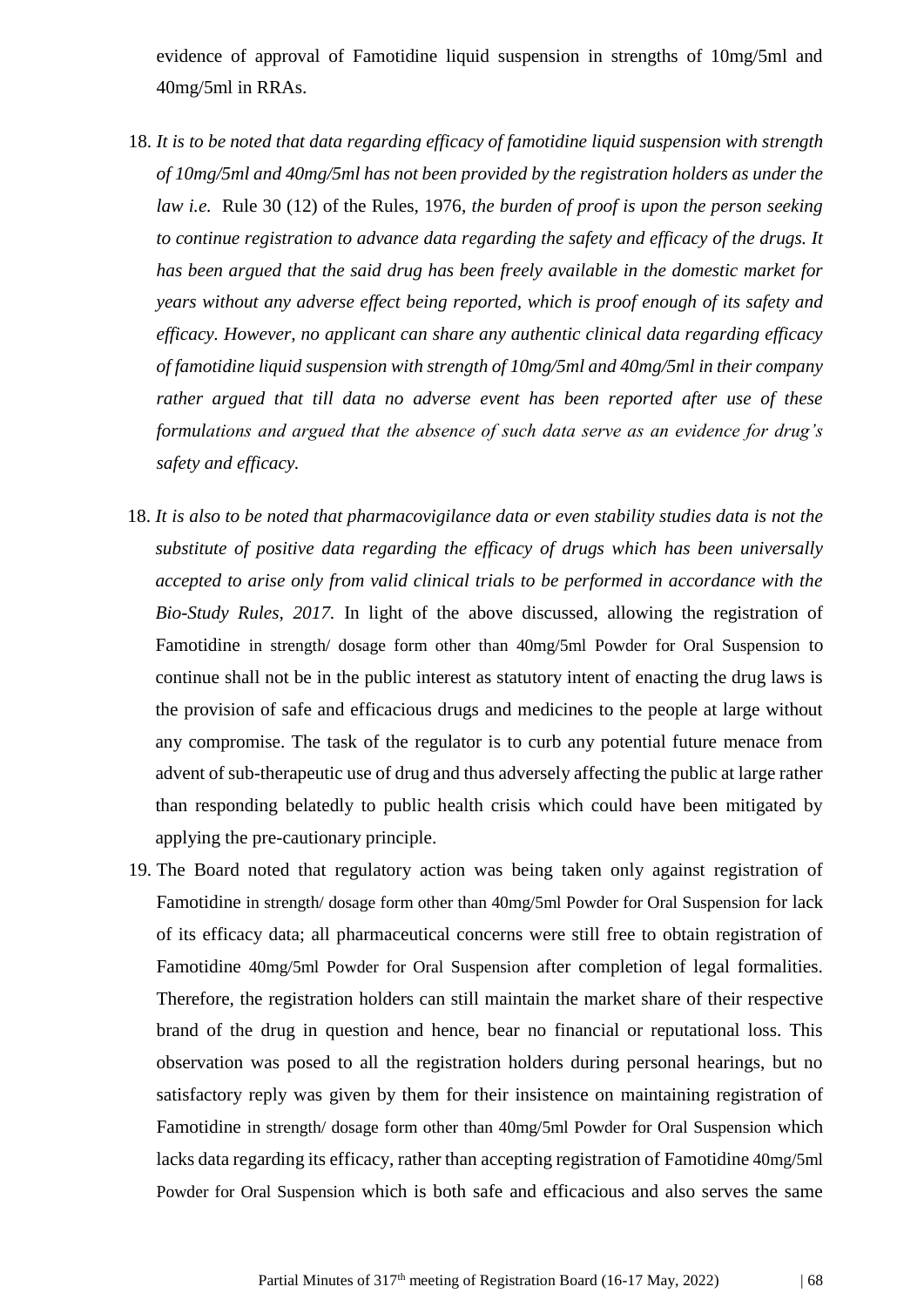medical use. This will preserve them from any financial loss as they can serve the patients in dosage forms with evidence based efficacy profile of drug product.

- 20. It was argued by the representative of M/s Scotmann, Islamabad that Famotidine 10mg is approved in dispersible tablet dosage form in USFDA and is safe in patients with compromised renal clearance. Secondly, in patients with renal impairment, USFDA recommends dosage regimen of *"20mg every other day"* or an alternate regimen of "*10 mg once daily (Since 20 mg or 40 mg tablet strength cannot be used for this dosage regimen, use an alternate famotidine formulation)".* However, above recommendation is specific for patients of renal impairment. Furthermore, alternate famotidine formulation may not necessarily be 'famotidine 10mg/5ml suspension' as 'famotidine 10mg chewable tablet' is also approved by USFDA. It was also contended that dose adjustment is easy in 10mg/5ml as compared to 40mg/5ml. However, in response to a question raised by Registration Board it was responded that neither any approval has been granted by RRA which supports that both 10mg Tablet and liquid Suspension have same efficacy profile nor any document confirming efficacy of 10mg/5ml suspension is available with them for sharing with Registration Board.
- 21. Director DTL Karachi dissented with the decision taken by the Board and opined not to suspend registration of these products.

#### **Decision:**

In light of the foregoing discussions, risk-benefit analysis and public health impact of Famotidine 10mg/5ml and 40mg/5ml, the Board made following decisions:

- i. Suspended all drug registrations of Famotidine 10mg/5ml and 40mg/5ml Liquid Suspension under Section 7(11)(d) read with Section 42 of the Drugs Act, 1976 in the larger public interest, with immediate effect as neither approved by any Reference Regulatory Authorities nor efficacy data is available with any registration holder. Period of suspension will be for one (01) year or till demonstration of efficacy by conducting indigenous clinical trials in accordance with Bio Study Rules, 2017 or approval by Reference Regulatory Authorities whichever is earlier. After provision of aforementioned data, cases of such pharmaceutical firms shall be considered on merit by the Registration Board
- ii. Suspended manufacturing and import of these drug products immediately and directed to withdraw available stocks from the market in the larger public interest. QA&LT Division, DRAP will monitor and implement the decision in coordination with the respective provincial governments.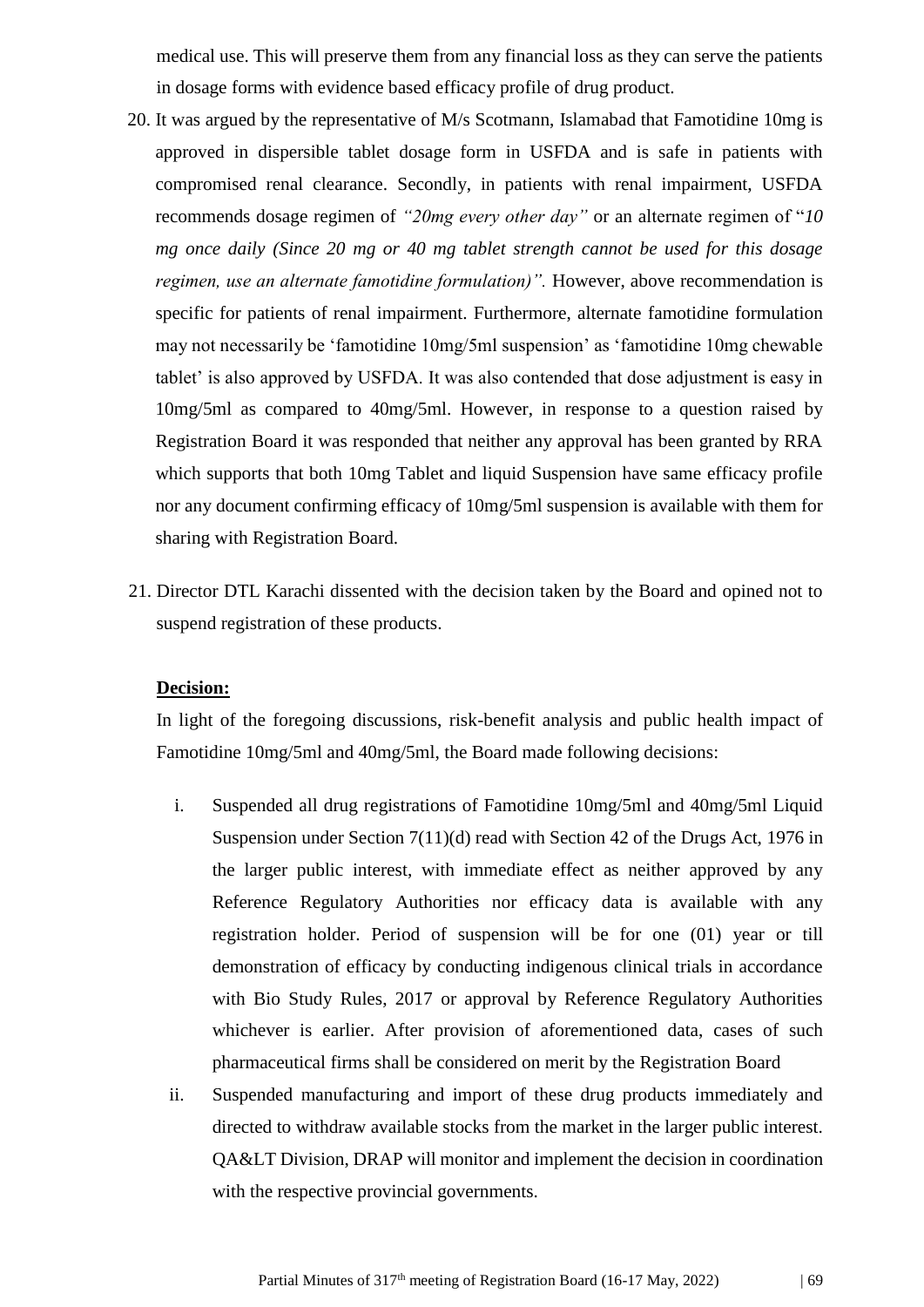- iii. Final decision regarding pharmaceutical concerns who have obtained interim relief from the Hon'ble Lahore High Court, Lahore shall be announced after decision and direction by the Hon'ble Court. Legal Affairs Division is requested to place the instant decision before the Hon'ble Court and seek expeditious disposal of the matter in the larger public interest.
- iv. Recommended DRAP Authority for out of queue consideration of registration applications of Famotidine 40mg/5ml Dry Suspension in order to facilitate the registration holders affected by the instant decision.

## **Annexure-A**

| <b>Non-Attendees</b> |                                                                                                |  |  |
|----------------------|------------------------------------------------------------------------------------------------|--|--|
| S.                   | <b>Registration Holder</b>                                                                     |  |  |
| No.                  |                                                                                                |  |  |
| 1.                   | Ali Industries, Plot No.239/C Sundar Industrial Estate Raiwind Road Lahore.,                   |  |  |
| 2.                   | M/s Alliance Pharmaceuticals (Pvt) Ltd, Plot #112-A, Hayatabad, Industrial Estate, Peshawar.   |  |  |
| 3.                   | M/s. Alson Pharmaceutical, 169, Road No. 7-B, Industrial Estate Hayatabad, Peshawar.           |  |  |
| 4.                   | Ameer Pharma (Pvt) Ltd, 23-KM, Sheikhupura Road, Lahore.,                                      |  |  |
| 5.                   | Axis Pharmaceuticals, 3-B Value Addition City 1.5 Km Khurrianwala - Sahanwala Road             |  |  |
|                      | Faisalabad                                                                                     |  |  |
| 6.                   | Care Pharmaceuticals, 8-KM Thokar, Raiwind Road, Lahore.                                       |  |  |
| 7.                   | M/s. E-Pharm Laboratories, A-40 S.I.T.E Super Highway North Karachi, Karachi.                  |  |  |
| 8.                   | M/s Fedro Pharmaceutical Labs (Pvt) Ltd., 149-Industrial Estate, Jamrud Road, Hayatabad.       |  |  |
| 9.                   | M/s Fozan Pharmaceutical Industrial (Pvt) Ltd., 36-A, Industrial Estate, Hayatabad, Peshawar   |  |  |
| 10.                  | Fynk Pharmaceuticals, 19 K.M. G.T. Road, Kala Shah Kaku, Lahore.,                              |  |  |
| 11.                  | Gray's Pharmaceuticals Plot No.02 Street No 03 National Industrial Zone,                       |  |  |
|                      | Rawat Islamabad                                                                                |  |  |
|                      | (Previous Address: Gray's Pharmaceuticals, Plot No. 442, Street No. 7, I-9/2, Industrial Area, |  |  |
|                      | Islamabad.                                                                                     |  |  |
| 12.                  | Harmann Pharmaceutical Labs (Pvt) Ltd,, 16 - Km Multan Road, Lahore.,                          |  |  |
| 13.                  | M/s Hicon Pharmaceuticals. 131-Industrial Estate, Hayatabad, Peshawar.                         |  |  |
| 14.                  | M/s. Hisun Pharmaceutical Industry, 37-A R-02 Industrial Estate Gadoon Amazai, District        |  |  |
|                      | Swabi.                                                                                         |  |  |
| 15.                  | Irza Pharma (Pvt) Ltd, 10/2 Km Sheikhupura Road, P.O. Kot Abdul Malik, Sheikhupura.            |  |  |
| 16.                  | M/s. Kohs Pharmaceuticals (Pvt) Ltd., Plot No. P/8 S.I.T.E, Hyderabad.                         |  |  |
| 17.                  | Life Pharmaceutical Company, 24-III, Industrial Estate, Multan                                 |  |  |
| 18.                  | Mediceena Pharma (Pvt) Ltd, , 27-K.M, Raiwind Road, Lahore                                     |  |  |
| 19.                  | M/s. Medicraft Pharmaceuticals (Pvt.) Ltd., 126-B Industrial Estate Hayatabad, Peshawar.       |  |  |
| 20.                  | Metro Pharmaceuticals, Plot No. 14 St. No. SS-2 National Industrial Zone (RCCI) Rawat          |  |  |
|                      | Islamabad.                                                                                     |  |  |
| 21.                  | Neomedix, Plot No.5, N-5 National Industrial Zone Rawat (Islamabad).                           |  |  |
| 22.                  | Olive Laboratories Plot No.52-S-6 National Industrial Zone Rawat Rawalpindi.                   |  |  |
| 23.                  | M/s. Onyx Pharmaceuticals Industries, 30-A Industrial Estate Mansehra.                         |  |  |
| 24.                  | Previous Address:                                                                              |  |  |
|                      | Mac & Rains Pharmaceuticals (Pvt) Ltd, 1.5 KM, Manga Raiwind Road, Manga Mandi,                |  |  |
|                      | Lahore.                                                                                        |  |  |
|                      | <b>Current Address:</b>                                                                        |  |  |
|                      | M/s Searle IV Solutions (Pvt) Ltd,                                                             |  |  |
|                      | 1.5 KM, Manga Raiwind Road, Manga Mandi, Lahore.                                               |  |  |
| 25.                  | Rasco Pharma, 5.5 KM Raiwind Road Ali Razabad, Lahore,                                         |  |  |
| 26.                  | M/s. Regent Laboratories C-20, S.I.T.E Super Highway, Karachi                                  |  |  |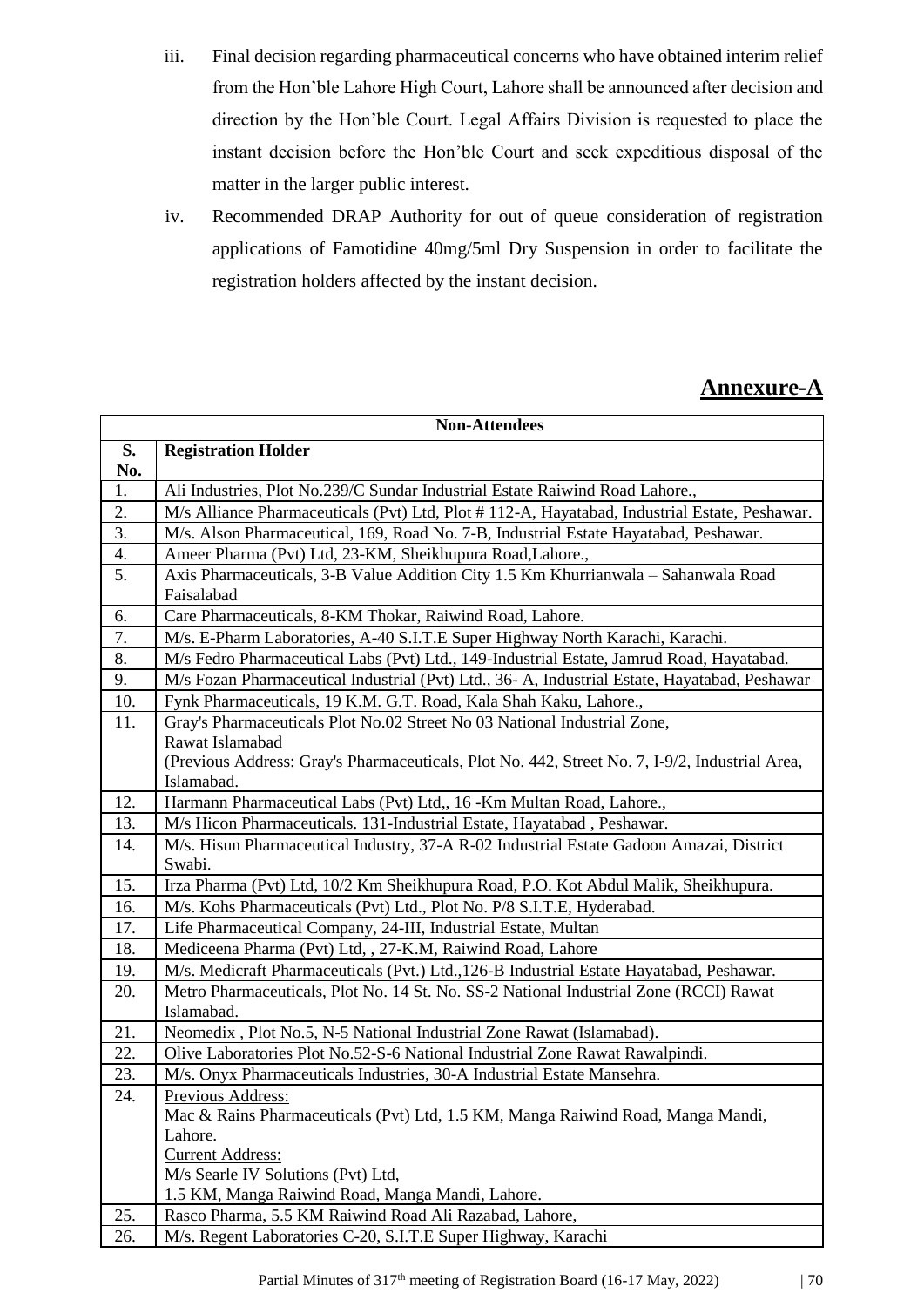| 27. | Selomore Pharmaceuticals (Pvt) Ltd., 35 KM, Multan Raod, lahore                  |  |
|-----|----------------------------------------------------------------------------------|--|
| 28. | M/s T.G. Pharma, E-30 Sector 15, Korangi Industrial Area, Karachi.               |  |
|     | [Previous Title: M/s. Unicorn Pharma] Karachi                                    |  |
| 29. | Theramed Pharmaceutical, 331-J-1 Johar Town Lahore,                              |  |
| 30. | Wilshire Laboratories, 124/A, Kotlakhpat, Indus. Area, Township Scheme, Lahore., |  |
| 31. | M/s. Synchro Pharmaceuticals 77-Industrial Estate Kot Lakhpat Lahore.            |  |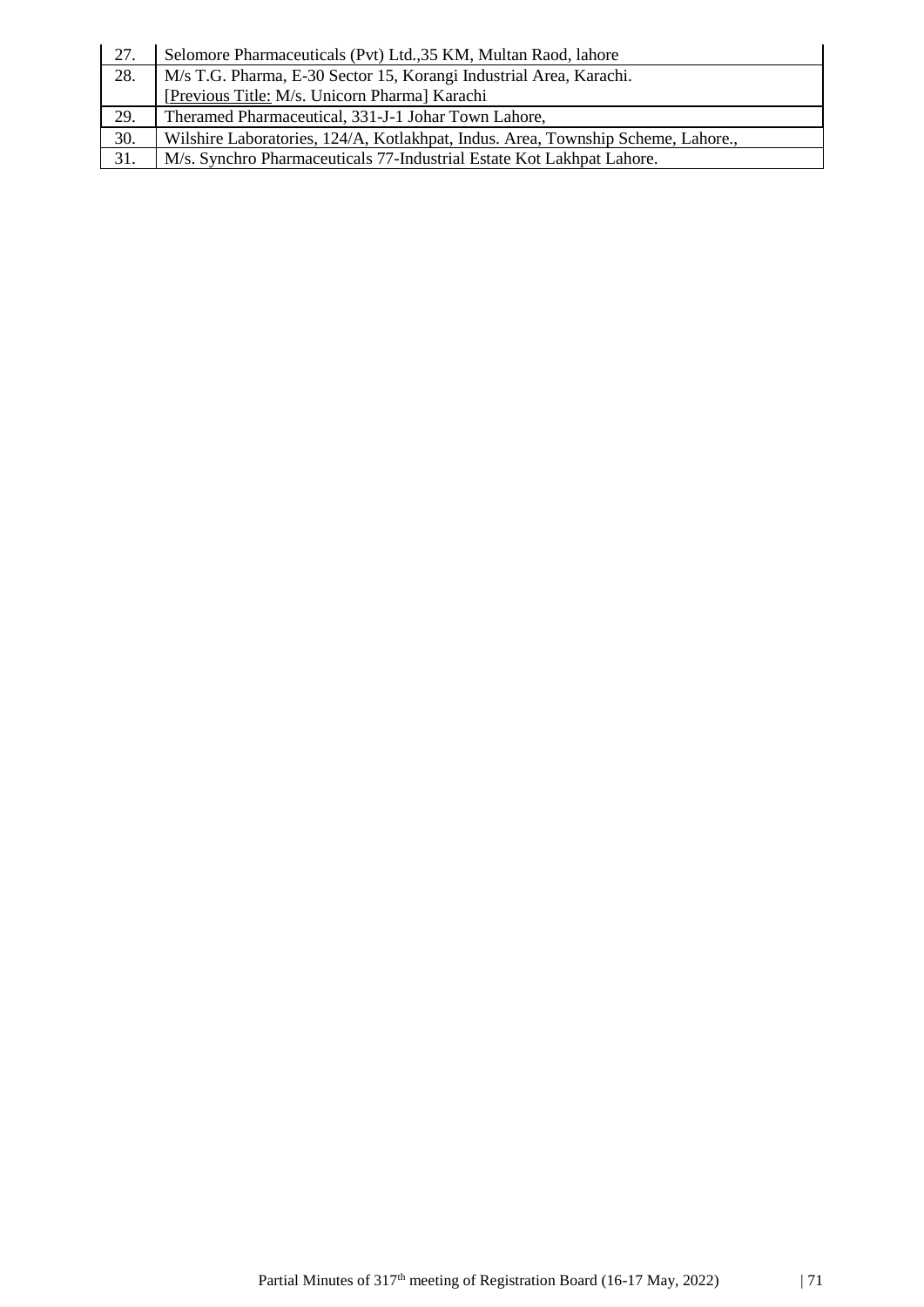# **Annexure-B**

| <b>Attendees Having Agreement with RB Decision</b> |                                                                                                            |                                                                                                                                                                                                                                                                                                                                                                                                |                                                           |
|----------------------------------------------------|------------------------------------------------------------------------------------------------------------|------------------------------------------------------------------------------------------------------------------------------------------------------------------------------------------------------------------------------------------------------------------------------------------------------------------------------------------------------------------------------------------------|-----------------------------------------------------------|
| Sr.<br>No.                                         | <b>Registration Holder</b>                                                                                 | <b>Statement of Agreement</b>                                                                                                                                                                                                                                                                                                                                                                  | Name & Designation<br>of Representative<br>(Attendees)    |
| 1.                                                 | Akson Pharmaceuticals Co.<br>(Pvt.) Ltd.                                                                   | The firm agreed with the decision of<br>Registration Board for all<br>registration holders.                                                                                                                                                                                                                                                                                                    | Mr. M. Azeem<br>Q.C.M                                     |
| 2.                                                 | M/s Atco Laboratories Ltd, B-<br>18, S.I.T.E, Karachi.                                                     | The firm agreed with the decision of<br>Registration Board for all registration<br>holders.<br>Further they have submitted that in<br><b>USFDA</b><br>10mg<br>Tablet<br>is<br>also<br>registered but they have not provided<br>any data confirming that both 10mg<br>Tablet and Suspension have same<br>efficacy profile or any document<br>regarding<br>efficacy<br>of<br>10mg<br>suspension. | Mr. Amjad Butt & Mr.<br>Azhar Zaidi                       |
| 3.                                                 | M/s Bloom Pharmaceuticals<br>Pvt. Ltd, Plot #30, Phase I $&$<br>II, Industrial Estate, Hattar.             | The firm agreed with the decision of<br><b>Registration Board for all</b><br>registration holders.                                                                                                                                                                                                                                                                                             | Mr. Farhan Liaqat<br><b>Manager Regulatory</b><br>Affairs |
| 4.                                                 | M/s. Brookes Pharma (Pvt)<br>Ltd., Plot No. 58-59, Sector<br>No. 15, Korangi Industrial<br>Area, Karachi.  | i. They have stated that 10mg/5ml is<br>used as an Antacid by Doctors and<br>40mg/5ml is used as anti-Ulcer.<br>The firm agreed with the decision<br>11.<br>of Registration Board for all<br>registration holders.                                                                                                                                                                             | Mr. Arshad M.Awan                                         |
| 5.                                                 | Global Pharmaceuticals, Plot<br>No 204-205, Kahuta Triangle,<br>Industrial Area, Islamabad                 | i.<br>The firm agreed with the decision<br>of Registration Board for all<br>registration holders.<br>ii. They also wanted to convert to<br>40mg/5ml dry suspension.                                                                                                                                                                                                                            | Mr. M. Suleman<br><b>Regulatory Manager</b>               |
| 6.                                                 | Gulf Pharmaceuticals, Plot<br>No.4, St.No. S-6, National<br>Industrial Zone, Rawat,                        | The firm agreed with the decision of<br><b>Registration Board for all</b><br>registration holders. However, firm<br>has requested to give time to utilize<br>the existing stock of finished<br>products.                                                                                                                                                                                       | Mr. Shuja-ul- Hassan<br>M. Khalique                       |
| 7.                                                 | M/s. Helix Pharma Pvt. Ltd.,<br>A-56, Manghopir Road<br>S.I.T.E., Karachi.                                 | The firm agreed with the decision of<br>Registration Board for all<br>registration holders.                                                                                                                                                                                                                                                                                                    | Syed Shehzad<br><b>Regulatory Manager</b>                 |
| 8.                                                 | Max Pharmaceuticals,<br>Rawalpindi                                                                         | The firm agreed with the decision of<br>Registration Board for all<br>registration holders.                                                                                                                                                                                                                                                                                                    | Waqar Muhammad<br>Project Manager                         |
| 9.                                                 | M/s. Meditech<br>Pharmaceuticals, 15-D<br>Industrial Estate, Jamrud<br>Road, Peshawar,                     | The firm agreed with the decision of<br>Registration Board for all<br>registration holders.                                                                                                                                                                                                                                                                                                    | Faisal                                                    |
| 10.                                                | M/s. Polyfine Chempharma,<br>51 Industrial Estate,<br>Hayatabad,<br>Peshawar.                              | The firm agreed with the decision of<br>Registration Board for all<br>registration holders.                                                                                                                                                                                                                                                                                                    | Faisal                                                    |
| 11.                                                | Previous Address:<br>Mac & Rains Pharmaceuticals<br>(Pvt) Ltd, 1.5 KM, Manga<br>Raiwind Road, Manga Mandi, | The firm agreed with the decision of<br>Registration Board for all<br>registration holders.                                                                                                                                                                                                                                                                                                    | Yasir Yaqoob<br><b>DM</b> Regulatory                      |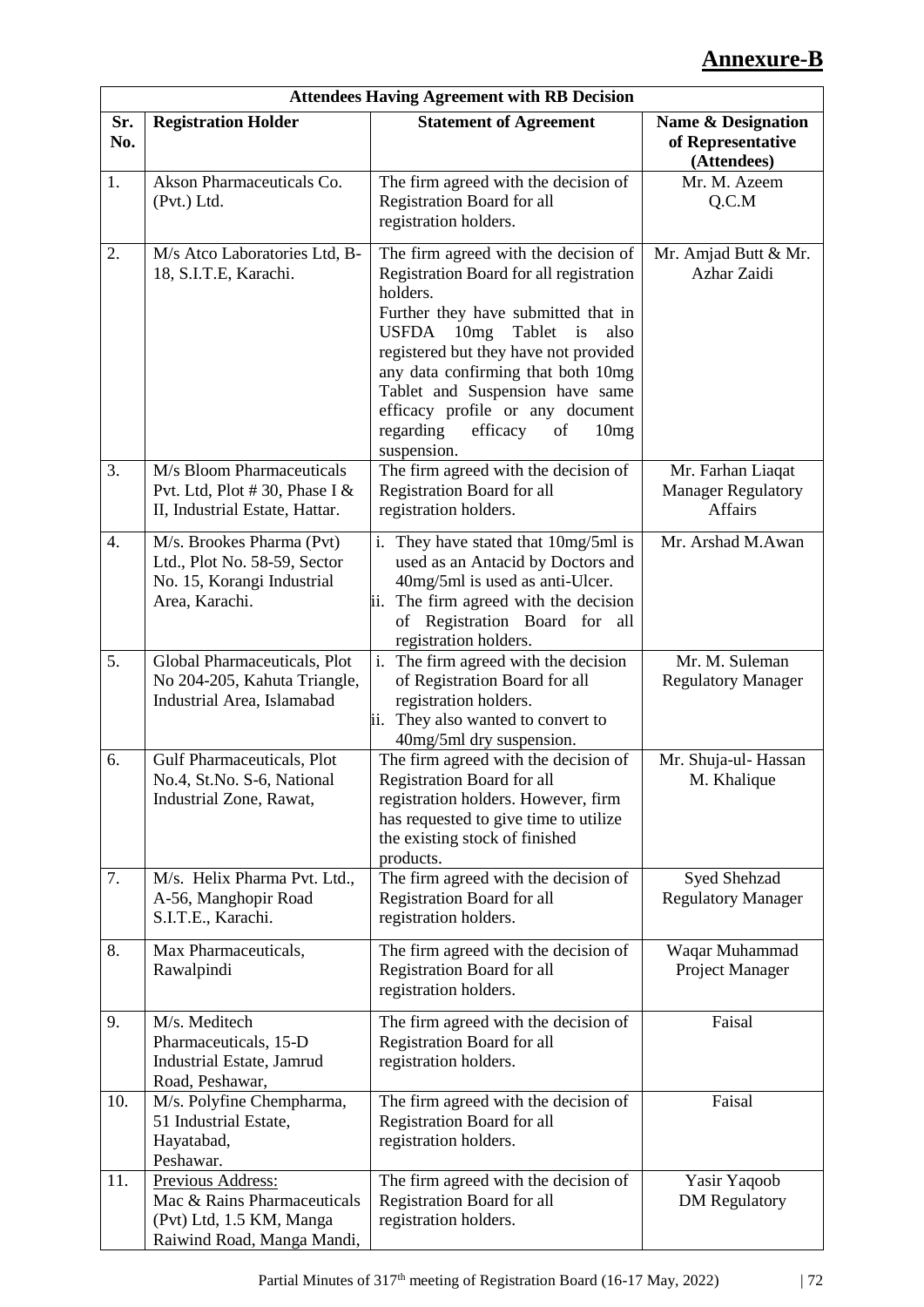|     | Lahore.                                                                                                           |                                                                                                                                 |                                                        |
|-----|-------------------------------------------------------------------------------------------------------------------|---------------------------------------------------------------------------------------------------------------------------------|--------------------------------------------------------|
|     | <b>Current Address:</b>                                                                                           |                                                                                                                                 |                                                        |
|     | M/s Searle IV Solutions (Pvt)                                                                                     |                                                                                                                                 |                                                        |
|     | Ltd,                                                                                                              |                                                                                                                                 |                                                        |
|     | 1.5 KM, Manga Raiwind                                                                                             |                                                                                                                                 |                                                        |
|     | Road, Manga Mandi, Lahore.                                                                                        |                                                                                                                                 |                                                        |
| 12. | Trigon Pharmaceutical (Pvt)                                                                                       | The firm agreed with the decision of                                                                                            | Asad Khan                                              |
|     | Limited, 18 Km Raiwind                                                                                            | Registration Board for all                                                                                                      | <b>Regulatory Manager</b>                              |
|     | Road, Lahore                                                                                                      | registration holders.                                                                                                           |                                                        |
| 13. | Xenon Pharma, Lahore.                                                                                             | The firm agreed with the decision of<br>Registration Board for all<br>registration holders.                                     | Adeel Shaikh<br><b>Assistant Regulatory</b><br>Manager |
| 14. | M/s. Zafa Pharmaceutical<br>Laboratories (Pvt.) Ltd., L-<br>1/B Block 22 Federal B<br>Industrial Area,<br>Karachi | The firm agreed with the decision of<br>Registration Board for all<br>registration holders.                                     | Irfan Habib<br>QRM                                     |
| 15. | Werrick Pharmaceuticals,<br>216-217, I-10/3, Industrial<br>Area, Islamabad.,                                      | The firm informed that they are<br>switching over to standard<br>formulation <i>i.e.</i> Famotidine<br>40mg/5ml Dry suspension. | M. Taugeer<br>QCM                                      |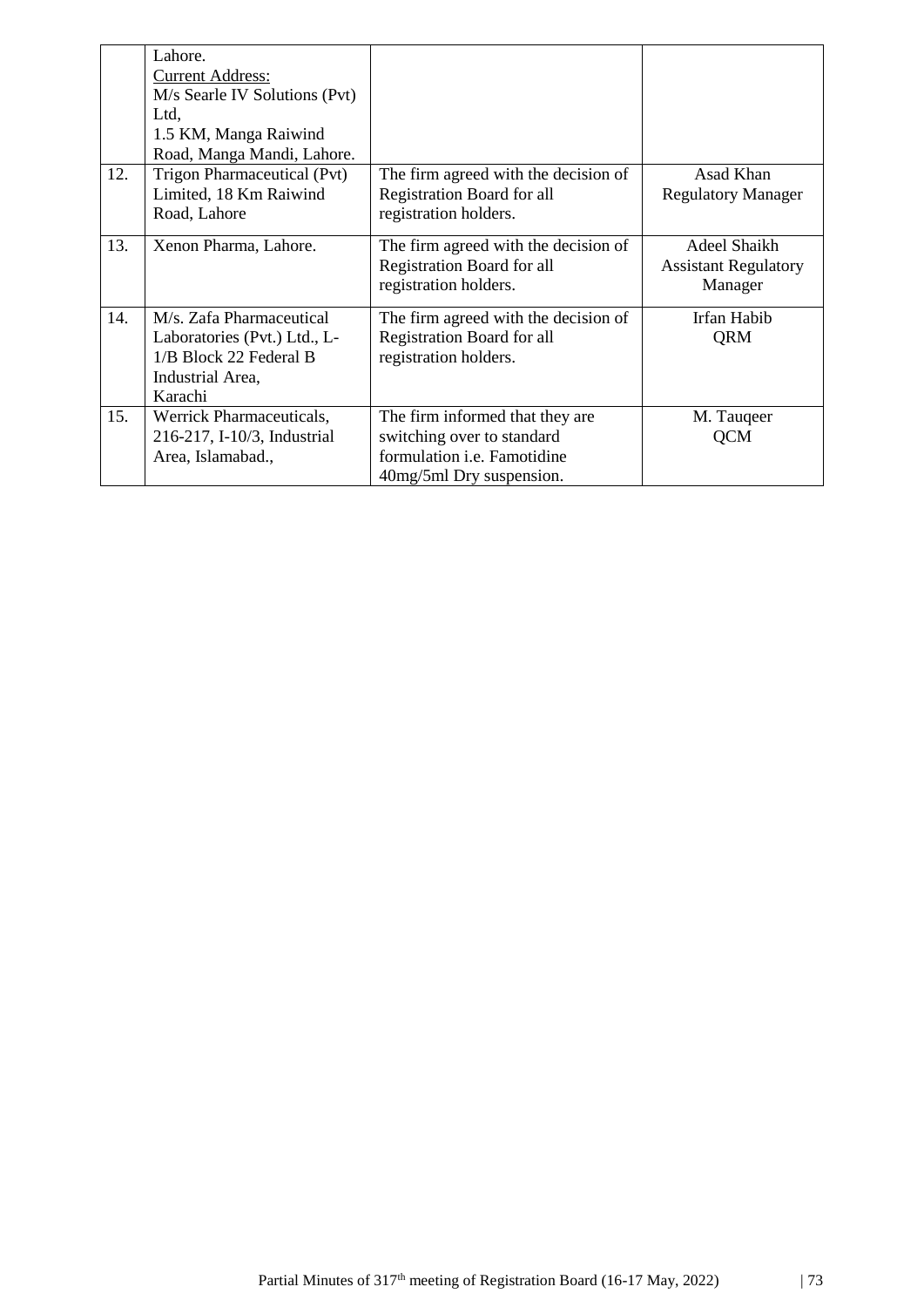# **Annexure-C**

|            |                                                                                                       | <b>Attendees Having Disagreement/ Varying Stance</b>                                                                                                                                                                                                                                                                                                                                                                                                                                                                                                      |                                                                                                                                            |
|------------|-------------------------------------------------------------------------------------------------------|-----------------------------------------------------------------------------------------------------------------------------------------------------------------------------------------------------------------------------------------------------------------------------------------------------------------------------------------------------------------------------------------------------------------------------------------------------------------------------------------------------------------------------------------------------------|--------------------------------------------------------------------------------------------------------------------------------------------|
| Sr.<br>No. | <b>Registration Holder</b>                                                                            | <b>Statement/Stance</b>                                                                                                                                                                                                                                                                                                                                                                                                                                                                                                                                   | Name & Designation<br>of Representative<br>(Attendees)                                                                                     |
| 1.         | Ambrosia Pharmaceuticals,<br>Plot No.18, St. No.9, National<br>Industrial Zone, Rawat,<br>Islamabad., | Available in China which covers<br>$\mathbf{i}$ .<br>3.6 billion of total population and<br>also available in India.<br>ii. Firm was asked to provide data<br>on which basis approvals were<br>granted in India then firm replied<br>that they have no data.<br>iii. No ADRs are reported till now.<br>iv. Firm has asked the Board that on<br>which basis Board has issued<br>notice to the firm. Board replied<br>that the bases are Section $7(11)$<br>$(d)$ of the Drugs Act, 1976.                                                                   | Mr. Jaafar                                                                                                                                 |
| 2.         | Hamaz Pharmaceuticals (Pvt)<br>Ltd., 22 Km Lutafabad Road,<br>Multan.,                                | Non-availability of said products<br>i.<br>in RRAs does not establish that<br>the product is unsafe or toxic<br>They<br>have<br>ii.<br>submitted<br>that<br>personal hearing letter has no<br>legal value as there is no violation<br>of provision of Section $7(11)$ .<br>iii. Their product is registered and<br>being marketed since many years<br>and no ADRs are reported till to<br>which<br>establishes<br>date<br>that<br>product is safe and effective.<br>iv. Hence, the said product may not<br>be cancelled and show-cause may<br>be revoked. | Mr. Atif Shah<br><b>Regulatory Manager</b>                                                                                                 |
| 3.         | Jawa Pharmaceuticals (Pvt.)<br>Ltd.,                                                                  | iv. It's an old registration.<br>v. Doctors are satisfied<br>vi. No market complaint has been<br>reported till to date.<br>vii. In response to question asked it<br>was replied that no efficacy data is<br>not available with the firm.                                                                                                                                                                                                                                                                                                                  | Muhammad Ali<br><b>Assistant Manager QC</b>                                                                                                |
| 4.         | Lawrence Pharma (Pvt.) Ltd,<br>10.5Km Sheikhupura Road,<br>Lahore.,                                   | Firm informed that Technical person<br>is not available and they will submit<br>written response which is not<br>received till now.                                                                                                                                                                                                                                                                                                                                                                                                                       | Kashif Adnan                                                                                                                               |
| 5.         | M/s Lowitt Pharma (Pvt)<br>Ltd., Plot No.24-Industrial<br>Estate, Hayatabad,<br>Peshawar.             | i. Registered for 10 to 11 years.<br>ii. Preferred by Doctors.<br>iii. No market complaint has been<br>reported till to date.<br>iv. In response to question asked it<br>was replied that no efficacy data<br>is not available with the firm.<br>v. Dose calculation and<br>administration in easy in<br>$10mg/5ml$ .                                                                                                                                                                                                                                     | Syed Zahir Ali<br><b>Plant Manager</b>                                                                                                     |
| 6.         | M/s Macter International<br>Limited.<br>F-216, S.I.T.E, Karachi.                                      | i.<br>Representative of M/s. Cibex Mr.<br>Malik Zamir appeared and he was<br>asked to submit registration letter<br>of product registered in the name<br>of M/s. Cibex.                                                                                                                                                                                                                                                                                                                                                                                   | Representative of M/s.<br>Cibex Mr. Malik Zamir<br>appeared on behalf of<br>M/s. Macter.<br>Representative of M/s.<br>Cibex was advised to |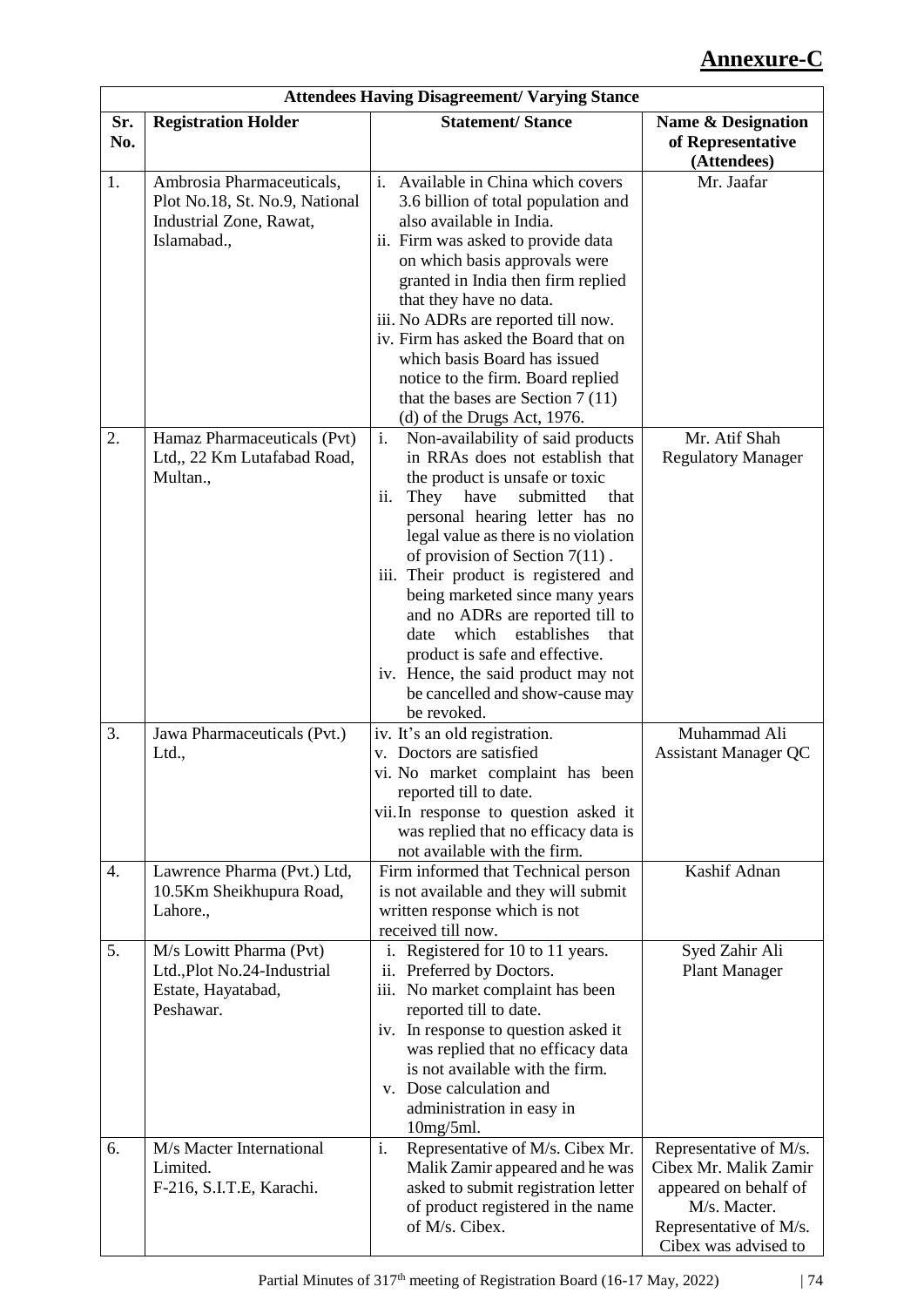|     |                                                                         | ii.<br>Non-availability of said products<br>in RRAs does not establish that<br>the product is unsafe or toxic<br>have<br>submitted<br>iii. They<br>that<br>personal hearing letter has no<br>legal value as there is no violation<br>of provision of Section $7(11)$ .<br>iv. Their product is registered and<br>being marketed since many years<br>and no ADRs are reported till to<br>which<br>establishes<br>date<br>that<br>product is safe and effective.<br>Hence, the said product may not<br>V.<br>be cancelled and show-cause may<br>be revoked.                                                                                                                                                                                                                                                            | submit authority letter<br>otherwise your<br>presence cannot be<br>considered but he has<br>not submitted authority<br>letter. |
|-----|-------------------------------------------------------------------------|----------------------------------------------------------------------------------------------------------------------------------------------------------------------------------------------------------------------------------------------------------------------------------------------------------------------------------------------------------------------------------------------------------------------------------------------------------------------------------------------------------------------------------------------------------------------------------------------------------------------------------------------------------------------------------------------------------------------------------------------------------------------------------------------------------------------|--------------------------------------------------------------------------------------------------------------------------------|
| 7.  | Medisearch Pharmacal,<br>Lahore.                                        | Their product is registered since<br>i.<br>2004 and no ADRs are reported till<br>now as product is safe<br>and<br>effective.<br>ii. Firm was asked question to submit<br>data regarding efficacy of said<br>product and firm replied that they<br>have no data.<br>iii. This product is largely used in<br>India and China.                                                                                                                                                                                                                                                                                                                                                                                                                                                                                          | Farhan Khalid                                                                                                                  |
| 8.  | Medley Pharmaceutical, 41-A<br>P.S.I.E Jhang Bahtar Road,<br>Wah Cantt, | Registered since, August, 2009 and<br>no ADRs are reported till now as<br>product is safe and effective. Firm<br>has no clinical data regarding its<br>efficacy.                                                                                                                                                                                                                                                                                                                                                                                                                                                                                                                                                                                                                                                     | Asad Mughal<br><b>Production Manager</b>                                                                                       |
| 9.  | <b>Miracle Pharmaceuticals</b><br>(Pvt.) Ltd., Islamabad,               | With the cancellation of 10mg/5ml<br>product's market will be affected.<br>The firm has relevant section $&$ may<br>revise their formulation as per RRA.                                                                                                                                                                                                                                                                                                                                                                                                                                                                                                                                                                                                                                                             | <b>Muhamamd Naveed</b><br><b>QCM</b><br>Aftab Safdar<br>Procurement                                                            |
| 10. | Neutro Pharma (Pvt) Ltd,<br>9.5Km, SheikhupuraLahore,                   | In China, India Famotidine 10mg<br>1.<br>is available which covers 38% of<br>world population. It is also<br>available in USA.<br>ii. No ADRs were also reported in<br>these countries nor any clinical<br>trial data is available in these<br>countries.<br>iii. Their product is registered and<br>being marketed since many years<br>and no ADRs are reported till to<br>which establishes<br>date<br>that<br>product is safe and effective.<br>iv. In BNF recommended daily dose<br>is 10mg.<br>v. In Drugs.com, recommended<br>dose in Hyper-acidity is 10mg<br>followed by<br>20mg<br>and<br>In<br>Dyspepsia,<br>Heart<br>Burn,<br>recommended dose is in divided<br>doses of 10mg twice daily.<br>vi. Non-availability of said products<br>in RRAs does not establish that<br>the product is unsafe or toxic. | Nazia                                                                                                                          |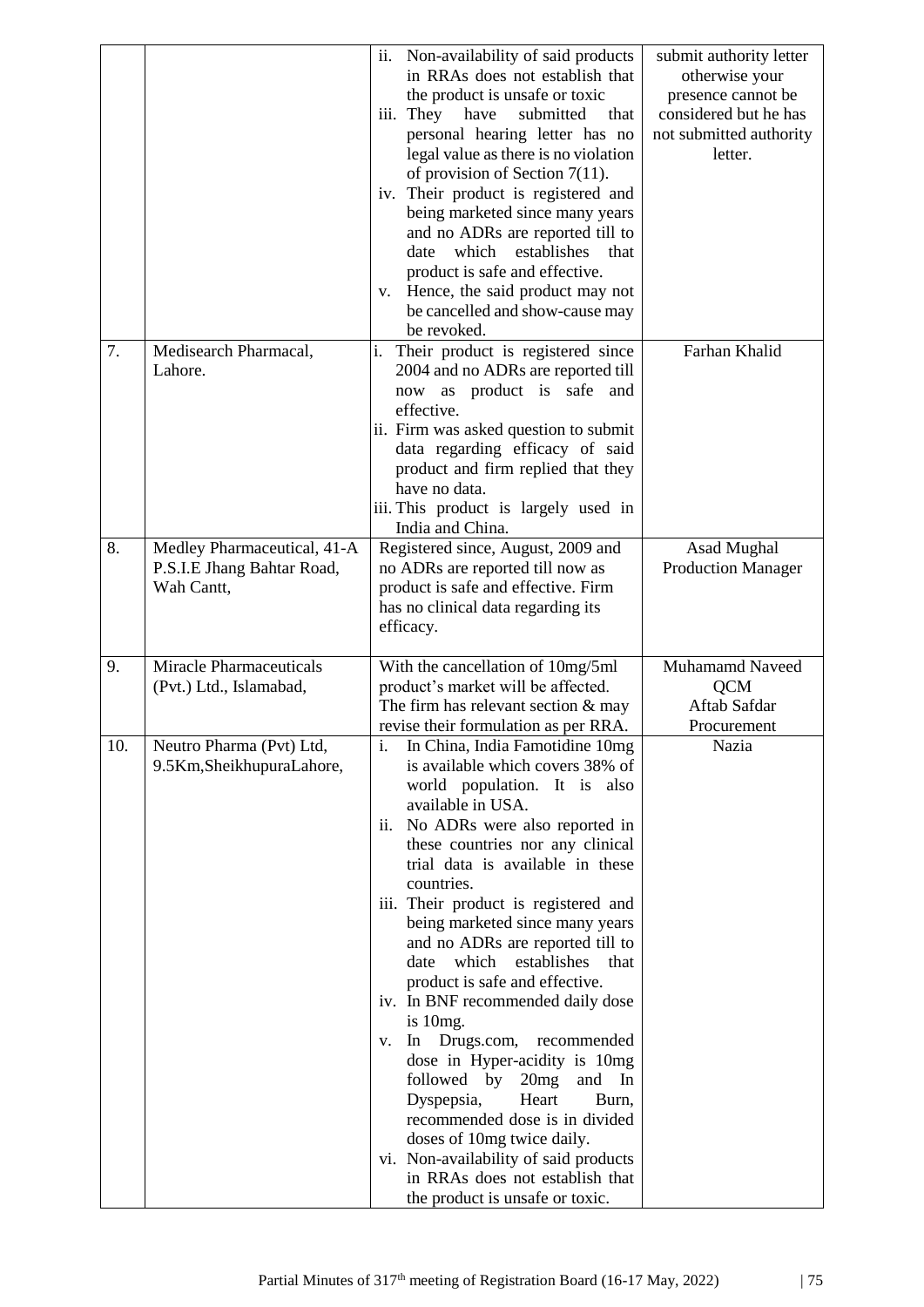|     |                                                                                                                                                                                                                                      | vii. Hence, the said product may not<br>be cancelled and show-cause may<br>be revoked.<br>viii. Further they have requested to<br>application<br>consider<br>for<br>conversion on For-5 instead of<br>CTD.                                                                                                                                                                                                                                                                                                                                                                                                                                                                                                                                                                             |                                                                                                |
|-----|--------------------------------------------------------------------------------------------------------------------------------------------------------------------------------------------------------------------------------------|----------------------------------------------------------------------------------------------------------------------------------------------------------------------------------------------------------------------------------------------------------------------------------------------------------------------------------------------------------------------------------------------------------------------------------------------------------------------------------------------------------------------------------------------------------------------------------------------------------------------------------------------------------------------------------------------------------------------------------------------------------------------------------------|------------------------------------------------------------------------------------------------|
| 11. | M/s Platinum Pharmaceuticals<br>(Pvt) limited, A-20 North<br>Western Industrial Zone, Bin<br>Qasim, Karachi                                                                                                                          | Although no efficacy data is available<br>with the firm. However, MRP of<br>Famotidine<br>40mg/5ml<br>Dry<br>Suspension is not viable.                                                                                                                                                                                                                                                                                                                                                                                                                                                                                                                                                                                                                                                 | Fahim Lakhani<br><b>Plant Manager</b>                                                          |
| 12. | Previous Address:<br><b>Evergreen Pharmaceuticals</b><br>(Pvt) Ltd,<br>Plot No. 590, Sundar<br>Industrial Estate, Lahore.<br><b>Current Address:</b><br>M/s Allmed (Pvt) Ltd,<br>Plot No. 590 Sundar Industrial<br>Estate,<br>Lahore | i.Registered since 14 years.<br>ii. No efficacy data is available.<br>iii.Reference was made to 70 <sup>th</sup><br>meeting of Authority.                                                                                                                                                                                                                                                                                                                                                                                                                                                                                                                                                                                                                                              | Feroz Ahmad<br><b>Manager Regulatory</b><br><b>Affairs</b>                                     |
| 13. | Scotmann Pharmaceuticals,<br>5D, I-10/3 Industrial Area,<br>Islamabad                                                                                                                                                                | i. They have already applied fresh<br>application for registration of<br>40mg/5ml dry suspension.<br>ii. Dose of 10mg is also safe in<br>patients having<br>compromised<br>renal clearance.<br>also<br>available<br>iii. $10mg$ is<br>in<br>dispersible tablet dosage form in<br>USFDA.<br>iv. Dose adjustment is easy<br>in<br>10mg/5ml<br>as<br>compared<br>to<br>40mg/5ml.                                                                                                                                                                                                                                                                                                                                                                                                          | Muhammad Amir<br><b>DGM</b><br>Tipu Sultan Akram<br><b>GM</b><br>Muhamamd Bilal<br><b>DMRA</b> |
| 14. | Shaigan Pharmaceutical (Pvt)<br>Ltd., 14-Km Adyala Road<br>Post Office Dahgal<br>Rawalpindi, Pakistan                                                                                                                                | Registered since 2000.<br>No ADRs are reported.                                                                                                                                                                                                                                                                                                                                                                                                                                                                                                                                                                                                                                                                                                                                        | Dr. Musarat<br>Zulfiqar                                                                        |
| 15. | Raazee Therapeutics (Pvt)<br>Ltd., 48-Km Lahore Kasur<br>Road Kasur., Kasur, ,<br>Pakistan                                                                                                                                           | i.<br>Their product is in market for<br>20years and no ADRs<br>are<br>reported till now for this product<br>nor for any other product as<br><b>ADRs</b><br>reporting system<br>is<br>available with the firm.<br>In BNF recommended dose is<br>11.<br>$10mg$ .<br>iii. In USFDA 10mg Tablet is also<br>registered.<br>Hyper-acidity<br>iv. In<br>case<br>of<br>dose<br>recommended<br>10mg<br>followed by 20mg.<br>Dyspepsia,<br>Heart<br>In<br>Burn,<br>V.<br>recommended dose is in divided<br>doses of 10mg twice daily.<br>vi. A question was raised that do you<br>have any data confirming that<br>both 10mg Tablet and Suspension<br>have same efficacy profile or any<br>document regarding efficacy of<br>10mg suspension. Then firm has<br>replied that no data is available | M. Saddiq Malik<br><b>GM Regulatory Affairs</b>                                                |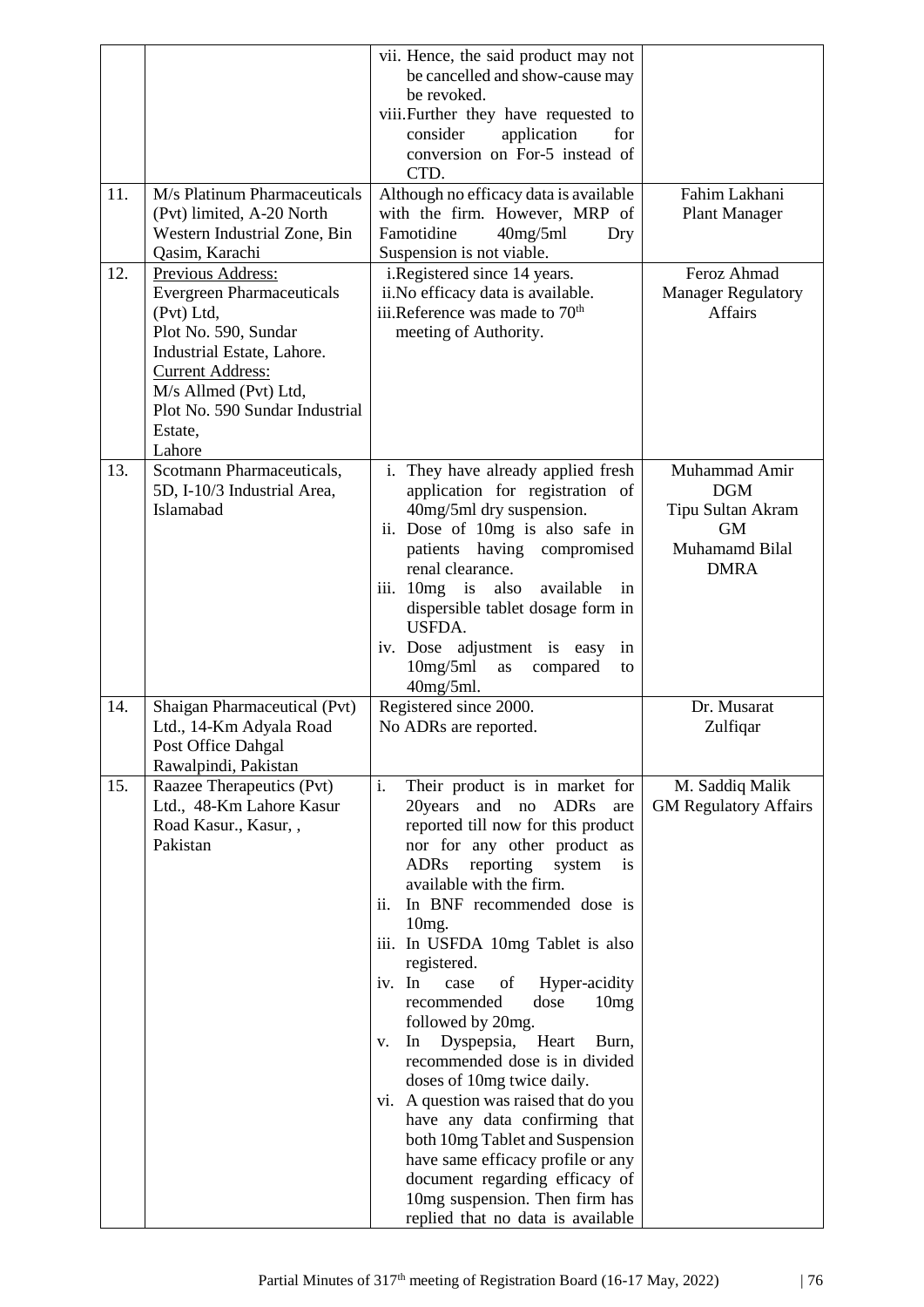|     |                                                                       | and time may be given for clinical                                                                                                 |  |  |  |
|-----|-----------------------------------------------------------------------|------------------------------------------------------------------------------------------------------------------------------------|--|--|--|
|     |                                                                       | trials.                                                                                                                            |  |  |  |
|     |                                                                       | vii. They<br>will<br>also apply<br>for                                                                                             |  |  |  |
|     |                                                                       | registration of dry suspension<br>dosage form.                                                                                     |  |  |  |
|     |                                                                       | <b>Firms Responded through Written Arguments</b>                                                                                   |  |  |  |
| Sr. | <b>Registration Holder</b>                                            | <b>Written Argument/ Statement</b>                                                                                                 |  |  |  |
| No. |                                                                       |                                                                                                                                    |  |  |  |
| 16. | M/s Barrett Hodgson                                                   | Our technical person who will participate in case and know all the                                                                 |  |  |  |
|     | Pakistan (Pvt) Ltd. F/423,                                            | relevant facts is on leave. Therefore, we urge and request you to                                                                  |  |  |  |
|     | S.I.T.E., Karachi.                                                    | kindly defer and grant us an adjournment to a next date of hearing                                                                 |  |  |  |
|     |                                                                       | wherein we shall make sure to participate with full facts and<br>evidence of the case under discussion.                            |  |  |  |
| 17. | M/s. Prime Labs (Pvt) Ltd,                                            | Their product is available in market since last 17 years and no                                                                    |  |  |  |
|     | 9.5 Km Sheikhupura Road,                                              | ADRs have been reported till now. They have quoted the                                                                             |  |  |  |
|     | Lahore.,                                                              | reference of 70th meeting of Authority                                                                                             |  |  |  |
| 18. | M/s Adamjee                                                           | Please cancel the said products after complete utilization of the                                                                  |  |  |  |
|     | Pharmaceuticals (Pvt.) Ltd.,                                          | packaging materials of the said products.                                                                                          |  |  |  |
|     | Plot 39, Sector 15, Korangi<br>Industrial Area, Karachi.              |                                                                                                                                    |  |  |  |
| 19. | Helicon Pharmaceutek,                                                 | This drug was registered on 09.08.2003. Thus, has a prescriber<br>i.                                                               |  |  |  |
|     | Pakistan (Pvt) Ltd., Model                                            | doctor's confidence in the brand. It is very long procedure for                                                                    |  |  |  |
|     | Town Road, Faisalabad,                                                | new registration.                                                                                                                  |  |  |  |
|     |                                                                       | ii. Whereas we also have been granted Cantil 40mg tablet                                                                           |  |  |  |
|     |                                                                       | (Famotidine) under registration no. 016854. The patients who<br>could not take tablet and have to choose take suspension           |  |  |  |
|     |                                                                       | according to the doctor's prescription.                                                                                            |  |  |  |
|     |                                                                       | iii. Therefore, in the interest of patients and prescribing doctors                                                                |  |  |  |
|     |                                                                       | we request for substituting the formulation from 10mg/5ml to                                                                       |  |  |  |
|     |                                                                       | 40mg/5ml in suspension form.                                                                                                       |  |  |  |
|     |                                                                       | iv. Necessary approvals may kindly be granted for complying<br>with the decision of Registration Board in peculiar                 |  |  |  |
|     |                                                                       | circumstances of our case of change of strength of our                                                                             |  |  |  |
|     |                                                                       | registered formulation namely Cantil Suspension registration                                                                       |  |  |  |
|     |                                                                       | no. 030273 from 10mg/5ml to 40mg/5ml. We follow the                                                                                |  |  |  |
|     |                                                                       | SOP's in this regard.                                                                                                              |  |  |  |
| 20. | M/s Macquin's International,<br><b>PTC</b><br>Industrial<br>$F-2/H$ , | i. It is respectfully submitted that our CEO is suffering from<br>Covid 19 he will be available as per doctor Prescription in mid- |  |  |  |
|     | Complex S.I.T.E, Karachi.                                             | February,                                                                                                                          |  |  |  |
|     |                                                                       | ii. It is therefore humble requested he may please be allowed to                                                                   |  |  |  |
|     |                                                                       | appear before the Registration Board for Personal hearing by                                                                       |  |  |  |
|     |                                                                       | 10 February 2022. We shall remain grateful in anticipation for                                                                     |  |  |  |
| 21. |                                                                       | granted us one month time on medical ground.<br>i. In Martindale 38 <sup>th</sup> edition volume 2, Page 1842 famotidine is        |  |  |  |
|     | M/s Sayyed Pharmaceutical<br>(Pvt) Ltd., Plot No. 67/2,               | licensed for use in children in some countries, including the                                                                      |  |  |  |
|     | Phase 3, Industrial Estate,                                           | USA, It is used to inhibit gastric acid secretion and may be                                                                       |  |  |  |
|     | Hattar. Haripur                                                       | given orally in the management of gastro esophageal reflux                                                                         |  |  |  |
|     |                                                                       | disease, the following initial oral doses of famotidine are                                                                        |  |  |  |
|     |                                                                       | suggested, according to age,<br>Under 3 months: 500 micrograms/kg once daily.                                                      |  |  |  |
|     |                                                                       | 3 months up to year: 500 microgram/kg twice daily.                                                                                 |  |  |  |
|     |                                                                       | 1-16 Years: 500 micrograms/kg twice daily up to 40mg twice                                                                         |  |  |  |
|     |                                                                       | daily may also be given.                                                                                                           |  |  |  |
|     |                                                                       | i. In the management of peptic ulcers, famotidine may be given                                                                     |  |  |  |
|     |                                                                       | to children from 1 to 16 years in an initial oral dose of 500                                                                      |  |  |  |
|     |                                                                       | micrograms/kg daily either in a single dose at night or in 2<br>divided doses                                                      |  |  |  |
|     |                                                                       | ii. However, we will apply to change our drug product from S-                                                                      |  |  |  |
|     |                                                                       | famers 10mg Syrup (Famotidine 10mg/5ml) Reg No. 064293                                                                             |  |  |  |
|     |                                                                       | to famotidine 40mg 5ml dry powder for Suspension as per                                                                            |  |  |  |
|     |                                                                       | decision of the honorable registration board.                                                                                      |  |  |  |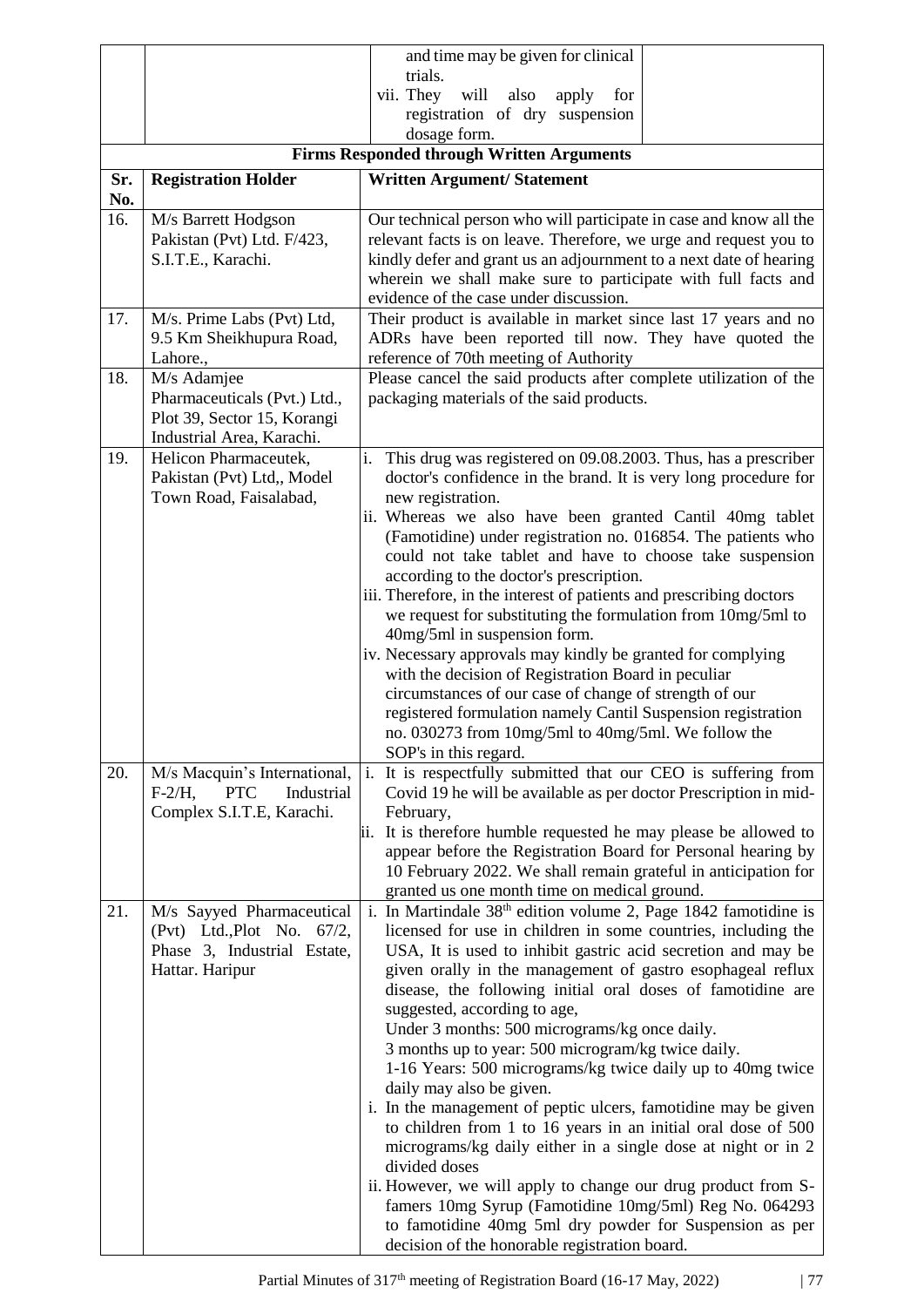| 22. | M/s. Z-Jans Pharmaceuticals<br>(Pvt) Ltd., 148-A, Industrial<br>Estate Hayatabad, Peshawar. | i. It is stated that we will be agree with collective decision of the<br>honorable board regarding our afore said product if the<br>decision was for all the manufacturer in Pakistan.<br>ii. You are hereby requested that grant us registration of the same |
|-----|---------------------------------------------------------------------------------------------|---------------------------------------------------------------------------------------------------------------------------------------------------------------------------------------------------------------------------------------------------------------|
|     |                                                                                             | product in Dry Suspension 40mg/5ml in mutual.                                                                                                                                                                                                                 |
| 23. | Unison Chemical Works, 15                                                                   | Non-availability of said products in RRAs does not establish<br>V.                                                                                                                                                                                            |
|     | Km Raiwind Road Lahore.,                                                                    | that the product is unsafe or toxic                                                                                                                                                                                                                           |
|     | Lahore                                                                                      | vi. They have submitted that personal hearing letter has no legal                                                                                                                                                                                             |
|     |                                                                                             | value as there is no violation of provision of Section $7(11)$ .                                                                                                                                                                                              |
|     |                                                                                             | vii. Their product is registered and being marketed since many                                                                                                                                                                                                |
|     |                                                                                             | years and no ADRs are reported till to date which establishes                                                                                                                                                                                                 |
|     |                                                                                             | that product is safe and effective.                                                                                                                                                                                                                           |
|     |                                                                                             | viii. Hence, the said product may not be cancelled and show-cause                                                                                                                                                                                             |
| 24. | Fynk Pharmaceuticals,<br>19                                                                 | may be revoked.<br>$\overline{i}$ .                                                                                                                                                                                                                           |
|     | K.M. G.T. Road, Kala Shah                                                                   | Non-availability of said products in RRAs does not establish<br>that the product is unsafe or toxic                                                                                                                                                           |
|     | Kaku, Lahore                                                                                | They have submitted that personal hearing letter has no legal<br>ii.                                                                                                                                                                                          |
|     |                                                                                             | value as there is no violation of provision of Section $7(11)$ .                                                                                                                                                                                              |
|     |                                                                                             | Their product is registered and being marketed since many<br>iii.                                                                                                                                                                                             |
|     |                                                                                             | years and no ADRs are reported till to date which establishes                                                                                                                                                                                                 |
|     |                                                                                             | that product is safe and effective.                                                                                                                                                                                                                           |
|     |                                                                                             | iv. Hence, the said product may not be cancelled and show-cause                                                                                                                                                                                               |
|     |                                                                                             | may be revoked.                                                                                                                                                                                                                                               |
| 25. | Epharm Laboratories, A-40,                                                                  | i.<br>Non-availability of said products in RRAs does not establish                                                                                                                                                                                            |
|     | Road No. 1, S.I.T.E. Super                                                                  | that the product is unsafe or toxic                                                                                                                                                                                                                           |
|     | Highway Industrial<br>Area,                                                                 | They have submitted that personal hearing letter has no legal<br>ii.                                                                                                                                                                                          |
|     | North Zone, Karachi                                                                         | value as there is no violation of provision of Section $7(11)$ .                                                                                                                                                                                              |
|     |                                                                                             | iii. Their product is registered and being marketed since many                                                                                                                                                                                                |
|     |                                                                                             | years and no ADRs are reported till to date which establishes                                                                                                                                                                                                 |
|     |                                                                                             | that product is safe and effective.                                                                                                                                                                                                                           |
|     |                                                                                             | iv. Hence, the said product may not be cancelled and show-cause                                                                                                                                                                                               |
|     |                                                                                             | may be revoked.                                                                                                                                                                                                                                               |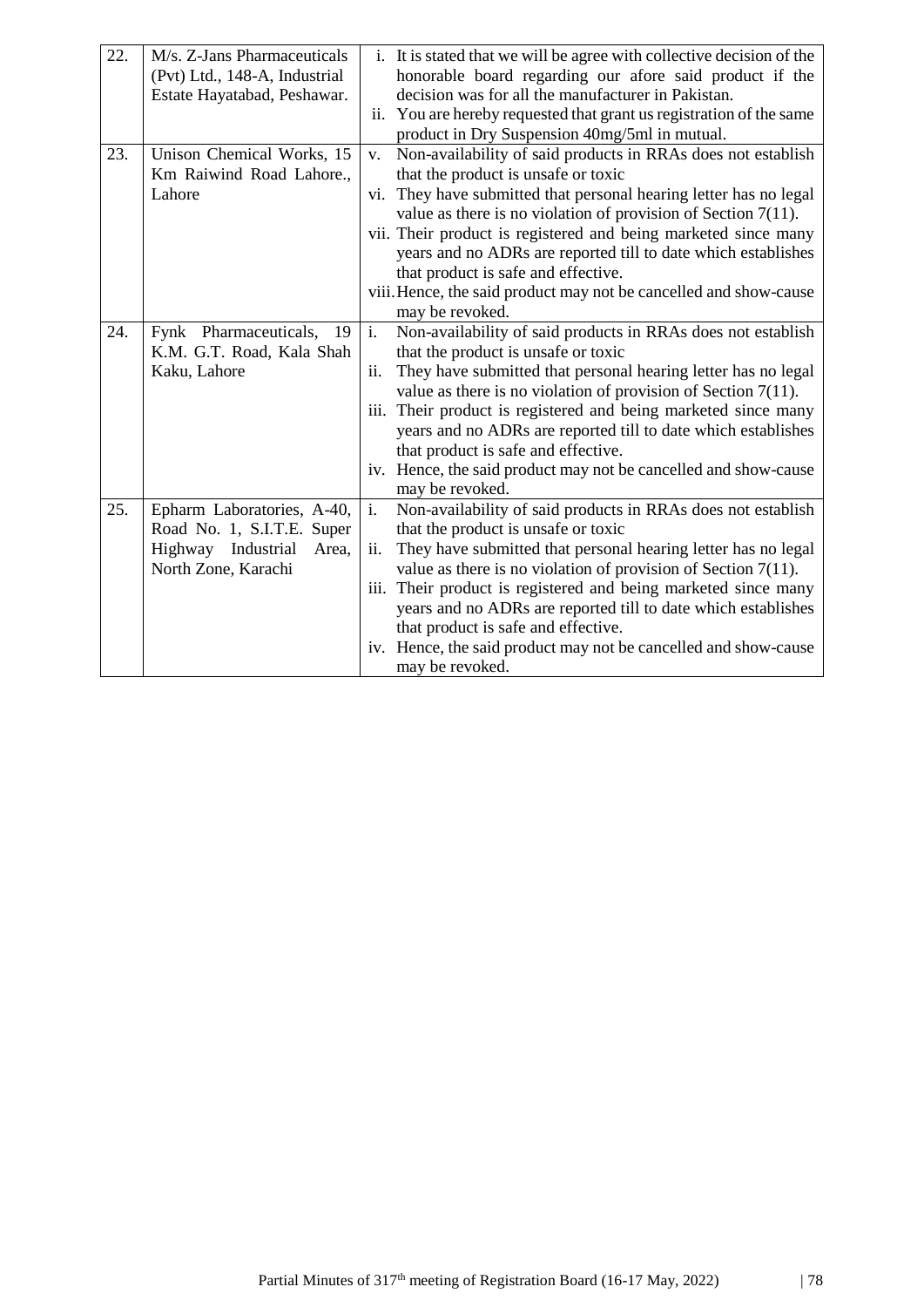# **Annexure D**

|            |                                                                            | <b>Attendees who have filled Court cases</b>                                                                                                                                                                                                                                                                                                                                                                                                                                                                                                                                                                                                                                                                                                                                                                                                                              |                                                                   |
|------------|----------------------------------------------------------------------------|---------------------------------------------------------------------------------------------------------------------------------------------------------------------------------------------------------------------------------------------------------------------------------------------------------------------------------------------------------------------------------------------------------------------------------------------------------------------------------------------------------------------------------------------------------------------------------------------------------------------------------------------------------------------------------------------------------------------------------------------------------------------------------------------------------------------------------------------------------------------------|-------------------------------------------------------------------|
| Sr.<br>No. | <b>Registration Holder</b>                                                 | <b>Statement/Stance</b>                                                                                                                                                                                                                                                                                                                                                                                                                                                                                                                                                                                                                                                                                                                                                                                                                                                   | <b>Name &amp; Designation</b><br>of Representative<br>(Attendees) |
| 1.         | Paramount Pharma,<br>36, Industrial<br>Triangle Kahuta<br>Road, Islamabad, | ii. It's an old registration.<br>iii. Doctors are satisfied<br>iv. No market complaint has been reported<br>till to date.<br>v. In response to question asked it was<br>replied that no efficacy data is not<br>available with the firm.                                                                                                                                                                                                                                                                                                                                                                                                                                                                                                                                                                                                                                  | Tasleem Ul Haq<br><b>Manager Regulatory</b><br><b>Affairs</b>     |
| 2.         | Siza International<br>(Pvt) Ltd, 18 KM,<br>Main Ferozepur<br>Road, Lahore  | Their product is in market for 20years<br>i.<br>and no ADRs are reported till now for<br>this product nor for any other product as<br>ADRs reporting system is available with<br>the firm.<br>ii.<br>In BNF recommended dose is 10mg.<br>iii. In USFDA 10mg Tablet is also<br>registered.<br>iv. In case of Hyper-acidity recommended<br>dose 10mg followed by 20mg.<br>Dyspepsia,<br>In<br>Heart<br>Burn,<br>V.<br>recommended dose is in divided doses<br>of 10mg twice daily.<br>vi. A question was raised that do you have<br>any data confirming that both 10mg<br>Tablet and Suspension have same<br>efficacy profile or any document<br>regarding efficacy of 10mg suspension.<br>Then firm has replied that no data is<br>available and time may be given for<br>clinical trials.<br>vii. They will also apply for registration of<br>dry suspension dosage form. | M. Saddiq Malik<br><b>GM Regulatory Affairs</b>                   |
|            |                                                                            | Non-Attendees who have filled Court cases                                                                                                                                                                                                                                                                                                                                                                                                                                                                                                                                                                                                                                                                                                                                                                                                                                 |                                                                   |
| Sr.<br>No. | <b>Registration Holder</b>                                                 |                                                                                                                                                                                                                                                                                                                                                                                                                                                                                                                                                                                                                                                                                                                                                                                                                                                                           |                                                                   |
| 4.         | Karachi.                                                                   | M/s Pakistan Pharmaceutical Products (Pvt) Ltd., D-122, Sindh Industrial Trading Estate,                                                                                                                                                                                                                                                                                                                                                                                                                                                                                                                                                                                                                                                                                                                                                                                  |                                                                   |
| 5.         |                                                                            | Shrooq Pharmaceutical (Pvt) Ltd, 21-KM, Feroze Pur Road, Lahore                                                                                                                                                                                                                                                                                                                                                                                                                                                                                                                                                                                                                                                                                                                                                                                                           |                                                                   |
| 6.         |                                                                            | M/s. Cibex (Pvt) Ltd. F-405 S.I.T.E Karachi 000784                                                                                                                                                                                                                                                                                                                                                                                                                                                                                                                                                                                                                                                                                                                                                                                                                        |                                                                   |

#### **Case No.3. Personal Hearing Notices issued to the Registration Holders of Irrational combination - Paracetamol 500mg, Thioridazine 3mg and Caffeine 70mg.**

Registration Board in its various meetings considered the subject mentioned case and finally in its  $313<sup>th</sup>$  meeting held on  $16<sup>th</sup>$ -18<sup>th</sup> Nov, 2021 decided to provide the opportunity of personal hearing to the following registration holders:

| S.No.                       | Reg. No. | <b>Product Name &amp; Composition</b> | <b>Registration Holders</b>            |
|-----------------------------|----------|---------------------------------------|----------------------------------------|
| 1.                          | 015654   | Diagesic-P Tablet                     | M/s Wilson's Pharmaceuticals,          |
|                             |          | Each tablet contains:                 | 387-388 Sector I-9 Industrial Area     |
|                             |          | Paracetamol500mg                      | Islamabad.                             |
|                             |          | Thioridazine3mg                       |                                        |
|                             |          |                                       |                                        |
| $\mathcal{D}_{\mathcal{L}}$ | 063092   | Pregesic Tablet                       | Existing Title: M/s ICI Pakistan Ltd., |
|                             |          | Each tablet contains:                 | [Previous Title: M/s Cirin]            |
|                             |          | Paracetamol500mg                      | Pharmaceuticals (Pvt.) Ltd.]           |
|                             |          | Thioridazine3mg                       |                                        |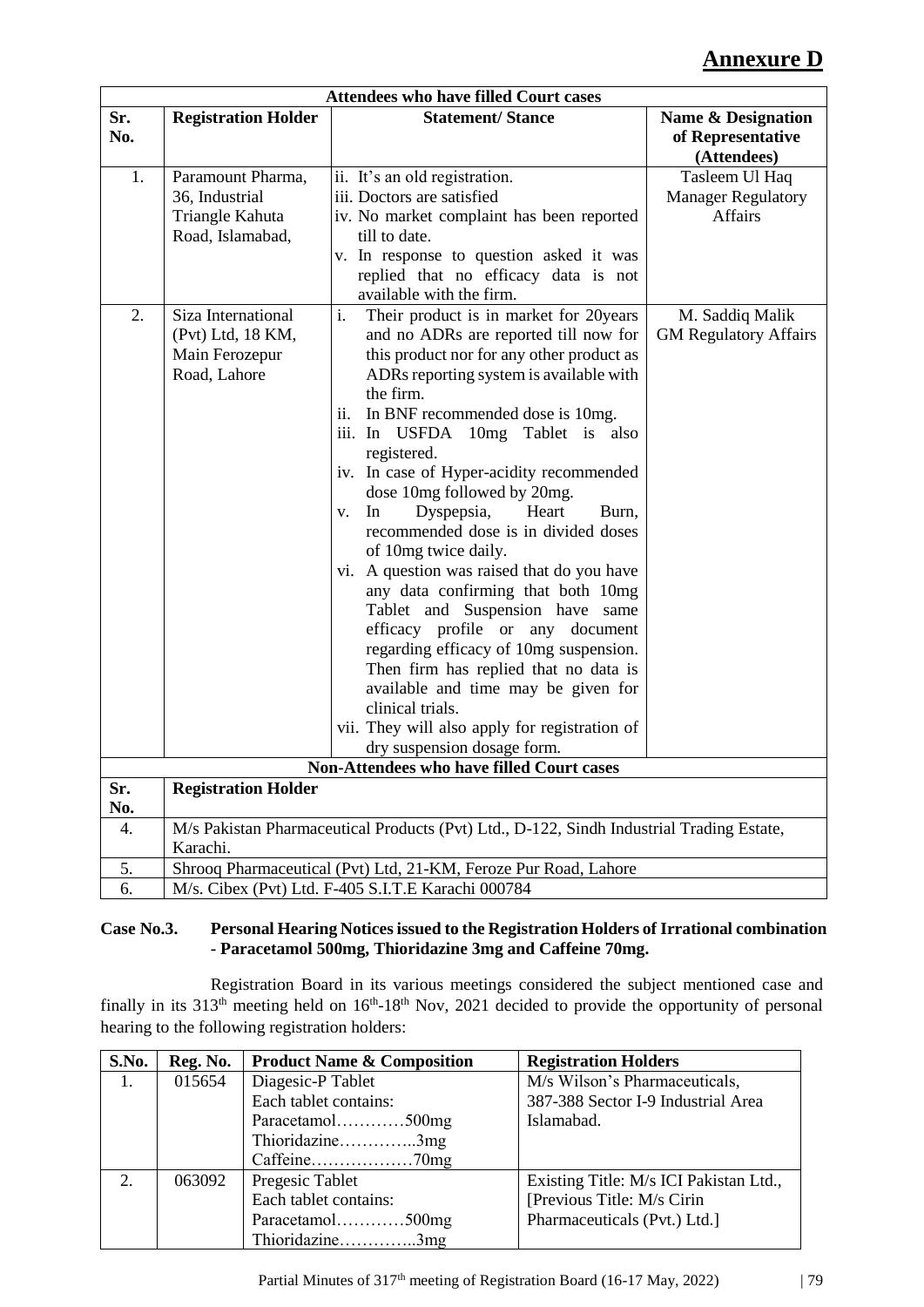|  | Catteine/0mg | 32/2A, Phase III, Industrial Estate, |
|--|--------------|--------------------------------------|
|  |              | Hattar                               |

Complete record of the case including previous proceedings and decisions of Registration Board have been reproduced as under:

### *1. Proceedings of M-263 held on 29th -30th Nov, 2016:*

A combination of Paracetamol 500mg, Thioridazine 3mg and Caffeine is registered in Pakistan by the name of tablet Diagesic P of Wilson's Pharmaceutical Islamabad Registration no. 015654 and tablet Pregesic of Cirin Pharmaceutical Hattar Registration no.063092. The said combination is routinely prescribed by the physicians as analgesic and also is sold as OTC medicine by the pharmacies and medical store.

Thioridazine, a conventional anti-psychotic drug which was used in Schizophrenia and was discontinued in most of the western countries. Novartis had issued dear health care professional letter in July, 2000 for its research product Mallaril (thioridazine) regarding black box warning of QTc interval prolongation, arrhythmia (abnormal heart rhythm that can lead to sudden cardiac arrest), sudden death and limit its use only for schizophrenic patients who fail to show an acceptable response to adequate courses of treatment with other anti-psychotic drugs. In 2005 Novartis announced to discontinue all form of Thioridazine worldwide due to its questionable benefit risk profile. Moreover, the said combination is not registered in any stringent regulatory authorities (Canada, EU, FDA, PMDA, TGA and MHRA).

Rule 30(10)[a] of Drug (Licensing, Registering & Advertising), 1976 in respect of registered drugs shall be complied with the following provisions of the rule, stated as under:

*"30(10). If a drug or any of its ingredients, which is imported or manufactured by a company in Pakistan is also approved for registration and free sale by its subsidiary, sister concern, associate or parent company in the country where it was originally developed or in any of the countries namely, U.S.A, European Union Countries, Canada, Japan, Australia and—*

*a. if that drug at any time, for safety reasons is withdrawn or banned or certain restrictions are imposed in any of the said countries, then it shall be the responsibility of the manufacturer in Pakistan or the case may be, the inventors, to immediately withdraw the drug from the market in Pakistan or, as the case may be to impose similar restriction and to inform the Registration Board within fourteen days of such an information having come to his knowledge and having taken the necessary action. The Registration Board after getting the said intimation shall take similar action for the same drugs available from other sources with the shortest possible time;"*

The case was placed in 263<sup>rd</sup> meeting of Registration Board and Board decided as under;

#### *2. Decision of M-263 held on 29th -30th Nov, 2016:*

- *i. The combination (Paracetamol 500mg, Thioridazine 3mg and Caffeine 70mg) is not available in any of the reference regulatory authorities as approved by the Board i.e. FDA, TGA, EMA, PMDA, MHRA, Health Canada, Germany, France, Switzerland, Sweden, Norway, Denmark, Austria and Netherland. Since, it is reported vide WHO newsletter no.1, 2005 about voluntary withdrawn of Thioridazine worldwide by the brand leader Novartis, hence all irrational combinations containing Thioridazine, which are also not existent worldwide be also withdrawn throughout the country.*
- *ii. Show cause notice will be served by the concerned Registration section to Wilson's Pharmaceutical Islamabad and Cirin Pharmaceutical Hattar for de-registration of drug.*
- *iii. Advised PE & R Division to confirm/status of registration of the said combination (other than two brands i.e. Diagesic-P and Pregesic) and inform Registration Board to initiate process for deregistration of products.*

#### **3. Proceedings of M-293 held on 06th -08th Jan, 2020:**

The Board was informed that show cause notices were served to M/s. Wilson Pharmaceutical, Islamabad and M/s. Cirin pharmaceutical, Hattar regarding cancellation of registration under Drugs Act 1976 and rules framed there under. Later on, M/s. Wilson Pharmaceutical, Islamabad filed a case in the Court of Senior Civil Judge (West) Islamabad. The Court vide their order dated 01-11-2018 rejected plaint under order VII rule 11 of CPC.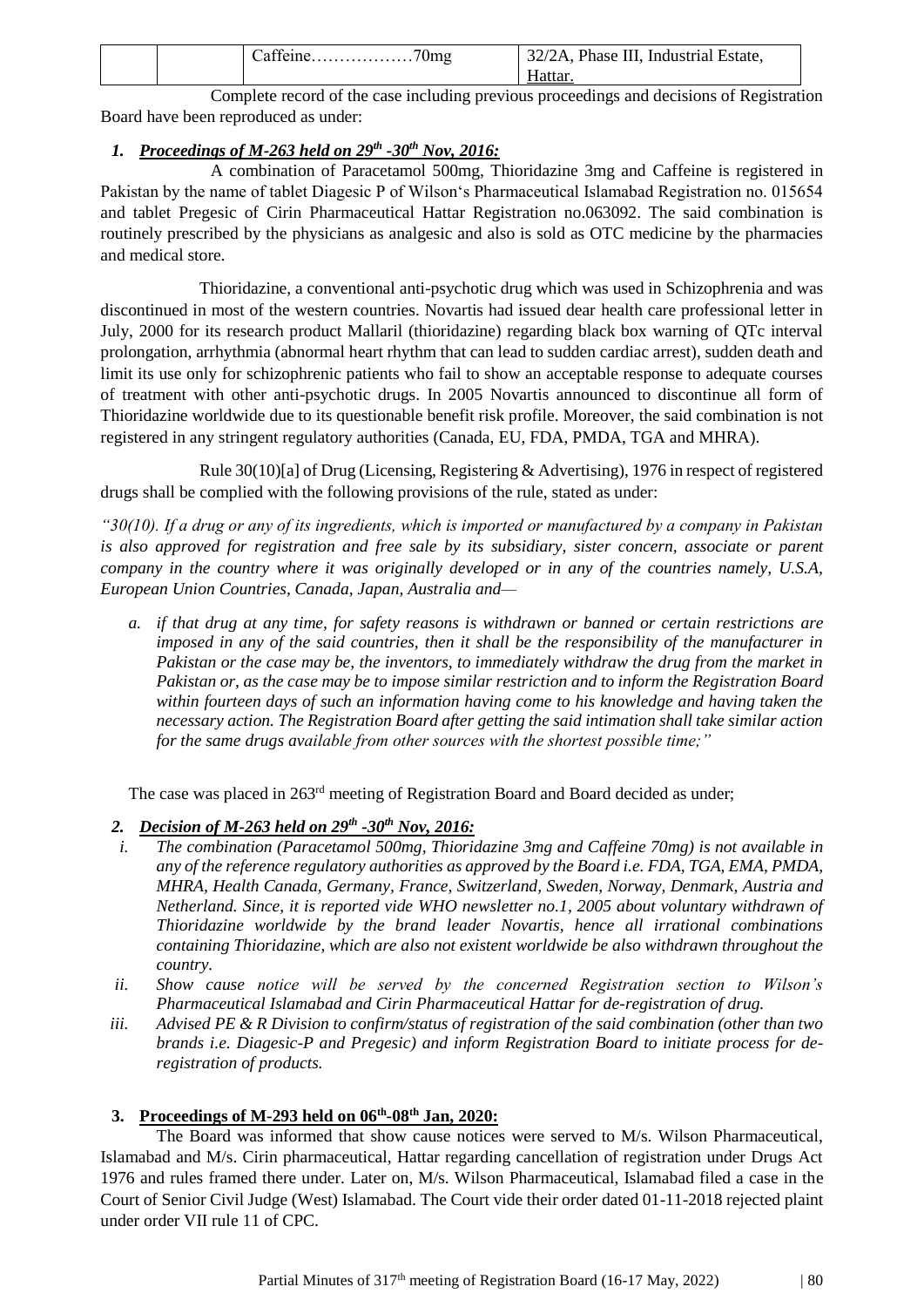It is pertinent to mention here that Provincial Drug Inspector, Nowshera has informed that the Registration Board in its 263rd meeting decided regarding the registration of Tablet Diagesic-P of M/s. Wilson Pharmaceuticals, Islamabad on account of safety and efficacy concerns. He has seized the said drug product from multiple sales outlets at district Nowshera and then served show cause notice to M/s. Wilson, Islamabad. In response, Mr. Tepu Sultan Akram, General Manager of M/s. Wilson Pharmaceuticals Islamabad replied him that registration of Diagesic-P Tablet (Reg.No.015654) is still intact and renewed regularly from the DRAP and no proceeding regarding the cancellation/de-registration of Diagesic-P Tablet is initiated by DRAP. He has therefore, requested for final decision by DRAP in the case to further proceed in the matter.

#### **4.** *Decision of M-293 held on 06th -08th Jan, 2020***:**

*Registration Board deliberated on the matter in details and decided to give an opportunity of personal hearing as per Drug Act, 1976 and Rules framed there under to both the firms i.e M/s. Wilson Pharmaceuticals, Islamabad & M/s. Cirin Pharmaceuticals, Hattar in forthcoming meeting of Registration Board.*

#### **5. Reference received from Shifa International Hospital dated 18th Oct, 2021:**

'Thioridazine' originally marketed by the brand name of Melliril by Novartis, was voluntarily recalled due to serious cardiac side effects and later many other countries suspended its usage/ registration or imposed restrictions for use. However, in Pakistan this medicine is still available by the name 'Diagesic-P' tablets (manufactured by Wilson Pharmaceuticals). Pharmacovigilance system in Pakistan is in rudimentary stage and how many patients have suffered/ are suffering due to this medicine is unknown. So in the best interes of patient safety it is requested that company is to be directed by DAP to remove this medicine Thioridazine from its combination product Diagesic-P.

#### **6.** *Decision of M-313 held on 16th -18th Nov, 2021***:**

*Registration Board discussed that as show-cause notices have already been issued to M/s Wilson Pharmaceuticals, Islamabad and M/s Cirin Pharmaceuticals (New Title: ICI Pakistan Ltd.), Hattar, therefore, Registration Board decided that management of abovementioned firms shall be given the opportunity of personal hearing in the forthcoming meeting of the Board under section 42 of the Drugs Act, 1976.*

Accordingly, notices have been issued to registration holders of "Diagesic-P" & "Pregesic" Tablet for personal hearing before the Registration Board on  $17<sup>th</sup>$  May, 2022 at 10:00 A.M.

### **Proceedings During 317th Meeting:**

- 1. The instant proceedings have been undertaken in pursuance of decision taken by the Registration Board in its 263rd wherein Show Cause were issued to all registration holders of fixed dose combination containing Paracetamol 500mg, Thioridazine 3mg and Caffeine 70mg under Section 7(11) (b, c & d) and Rule 30(10)(a) of Drugs (Licensing, Registering & Advertising) Rules, 1976 for cancellation or suspension of registration of the aforementioned in the public interest. The Show Caused registration holders of the drug in question were also issued personal hearing notices under Section 42 of the Drugs Act, 1976 and were heard at length.
- 2. Despite of show cause notice issued to the two companies which hold registration of above- mentioned formulation, M/s Cirin Pharmaceuticals (Pvt.) Ltd. (Existing Title: ICI Pakistan), 32/2A, Phase III, Industrial Estate, Hattar did not avail the opportunity of personal hearing while, M/s Wilson's Pharmaceuticals, 387-388 Sector I-9 Industrial Area Islamabad appeared before Registration Board and presented their case.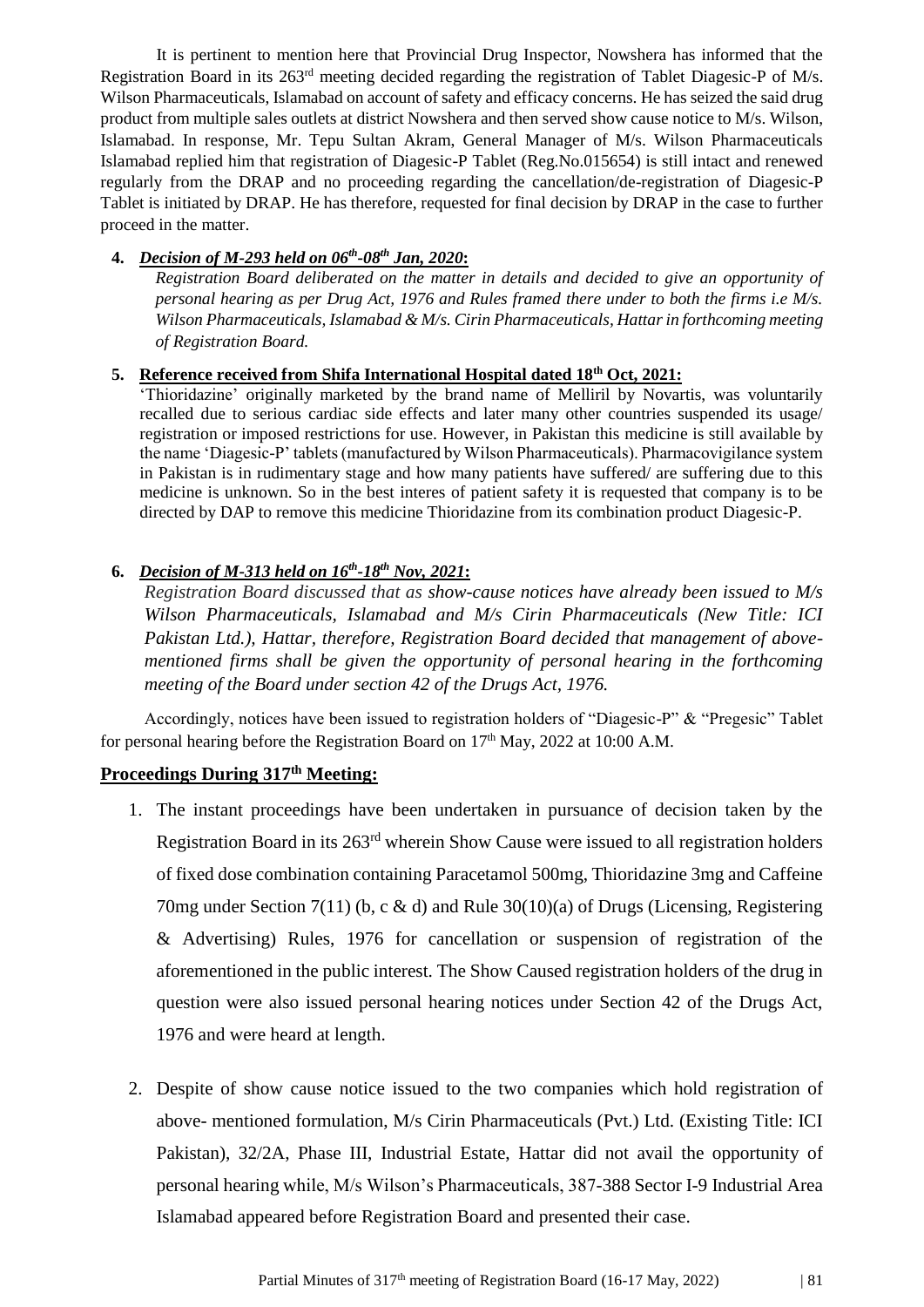- 3. The arguments raised in brief in reply to the notice as well as during personal hearing were that the registration reference for their product "Diagesic-P Tablets" was "Optagesic Tablets (containing the same ingredients)" which was marketed by Sandoz Pakistan in 1994 and widely prescribed by doctors and freely available in the global market. Later on, Novartis came into being after the merger of Sandoz and Ciba Geigy in 1996. The marketing portfolio of the newly established Novartis did not contain Optagesic. The marketing of Optagesic was therefore discontinued due to commercial reasons. The Board in its 263rd Meeting without conducting any proper fact finding enquiry decided to issue show cause notices by disregarding that the drug had subsisted over a period of last 26 years without any reported adverse effects. While referring to the minutes of 296<sup>th</sup> meeting, the firm has stated that system for recording evidence of ADRs and their evaluation is not well established till to date, therefore, the absence of such data in itself is a stopple for any proceeding whatsoever for de-registration of Diagesic-P Tablet. Furthermore, the firm has contended that until now since the first show cause served in 2017, the drug has not been evaluated considering scientific grounds, therapeutic equivalencies and pharmacodynamic aspects as deliberated by the Board vide the same  $296<sup>th</sup>$  meeting with respect to those products which have been withdrawn by the Reference Regulatory Authorities due to marketing/ commercial reasons. Therefore, the present exercise of issuance of show cause notice is uncalled for & premature. Moreover, grounds of show-cause are also baseless as 3mg Thioridazine in Diagesic-P Tablet is being compared with Mellaril (Thioridazine) which is available in strengths of 10mg to 200mg.
- 4. Record has been perused with the able assistance of the representatives of the registration holder and arguments have been heard.
- 5. As per USFDA, Thioridazine Hydrochloride tablets (10mg-200mg) are indicated for the management of schizophrenic patients who fail to respond adequately to treatment with other antipsychotic drugs. Due to the risk of significant, potentially life threatening, proarrhythmic effects with thioridazine treatment, thioridazine hydrochloride tablets should be used only in patients who have failed to respond adequately to treatment with appropriate courses of other antipsychotic drugs, either because of insufficient effectiveness or the inability to achieve an effective dose due to intolerable adverse effects from those drugs. The usual starting dose for adult schizophrenic patients is 50 mg to 100 mg three times a day, with a gradual increment to a maximum of 800 mg daily if necessary. Considering one of the arguments that Diagesic-P (Paracetamol 500mg, Thioridazine 3mg and Caffeine 70mg) contains only 3mg of thioridazine which may not be associated with the aforementioned ADRs, it is to be noted that data supporting safety and efficacy of 3mg thioridazine in a formulation which also contains 'Caffeine' and 'Paracetamol' is not available in any RRA nor any safety and efficacy data submitted by the pharmaceutical firms.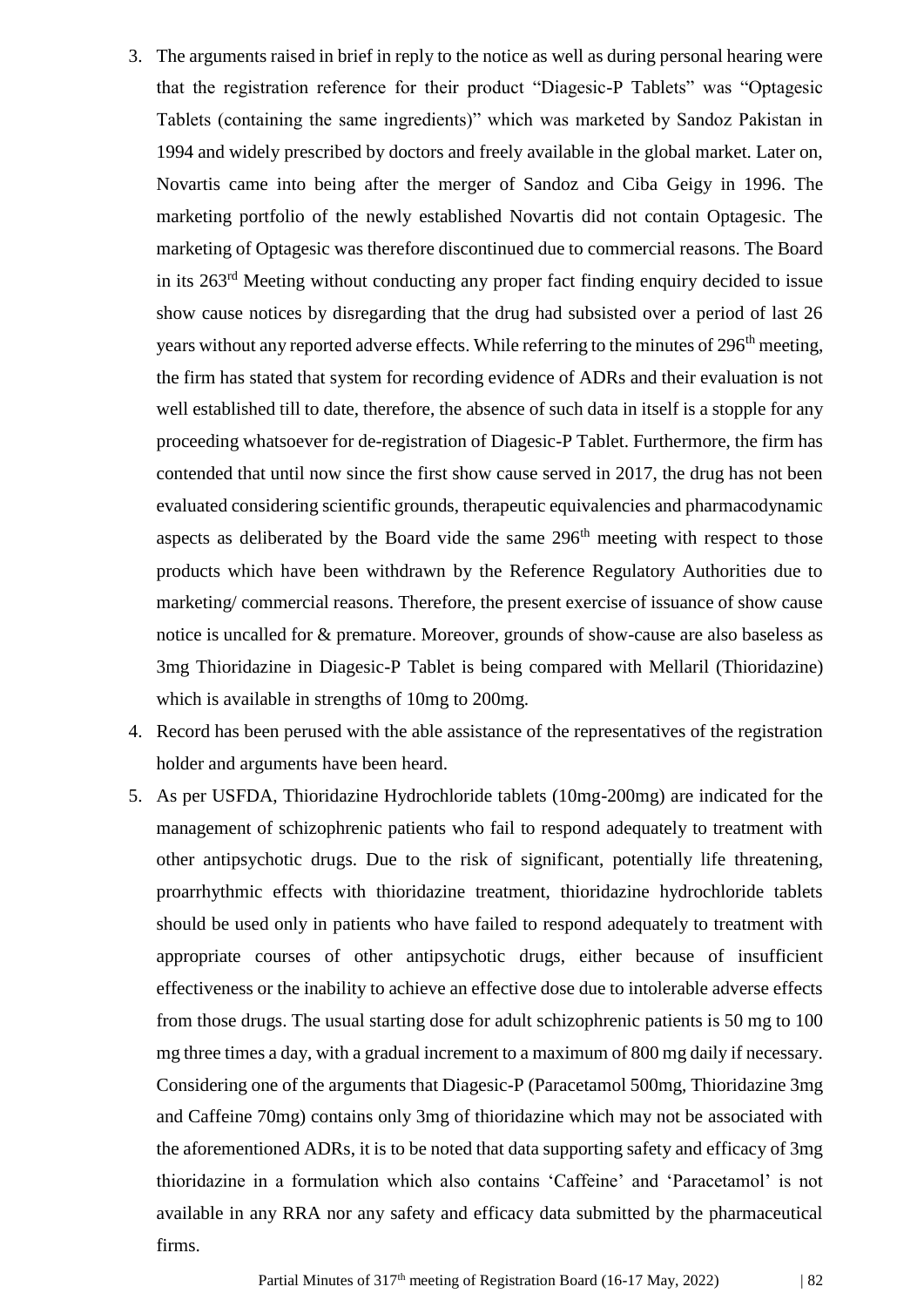- 6. Succinctly stated the facts of the matter are that the Registration Board in its various meetings considered the case of, *inter alia*, fixed dose combination containing Paracetamol 500mg, Thioridazine 3mg and Caffeine 70mg i.e. the drug product in question. Although, the concern initially raised when it was reported vide WHO newsletter no.1, 2005 about voluntary withdrawn of Thioridazine worldwide by the brand leader Novartis. Later on, it was concluded that from the available record and reviewing of information available from the Reference Regulatory Authorities ('**RRAs**') that although generic versions of Thioridazine Tablets (10mg-200mg) are approved and still available in RRAs in comparison to which the fixed dose combination of Diagesic-P (Paracetamol 500mg, Thioridazine 3mg and Caffeine 70mg) contains far less quantity/strength of thioridazine. However, data regarding safety and efficacy of the instant combination (Paracetamol 500mg, Thioridazine 3mg and Caffeine 70mg) is neither available in RRAs nor any data to establish safety and efficacy has been submitted by any pharmaceutical concern. Hence, continuing registration of the formulations was not considered justifiable keeping in view safety and efficacy parameters which are mandatorily required for continuing with registration of any drug. Therefore, it was decided in the 263<sup>rd</sup> Meeting dated 29<sup>th</sup> and 30<sup>th</sup> February, 2016 to issue Show Cause Notices to the registration holders in accordance with the law explained above, to seek response as to why the registrations should not be cancelled.
- 7. In the meanwhile, DRAP Authority in its  $70<sup>th</sup>$  Meeting held on 05-09-2019 decided the following:

*"For formulations containing "drugs" which were previously registered by the Registration Board and have proof of availability and prescription of last 10 years but are not available in the Reference Regulatory Authorities shall continue to be considered/ registered as drugs until and unless withdrawn on Safety, Efficacy and Quality reasons."*

8. Subsequently, Registration Board in its  $296<sup>th</sup>$  Meeting held on the  $8<sup>th</sup>$ -10<sup>th</sup> September, 2020, decided to request the DRAP Authority to review its above mentioned decision in the following words:

> *"Since, all such formulations which are not approved by the Reference Regulatory Authorities; the safety and efficacy profile cannot be established in the absence of a well-established system for reporting of adverse events, so a reference shall be forwarded to DRAP's Authority with the request to review the decision taken in its 70th meeting held on 05-09-2019. In this regard, PE&R Division shall prepare a comprehensive document/agenda for consideration of Authority, keeping in view the practices adopted by RRA for all such formulations;"*

9. The DRAP Authority in its  $128<sup>th</sup>$  Meeting held on 14-12-2021 was pleased to accept the request the Registration Board and reviewed its  $70<sup>th</sup>$  Minutes in the following words: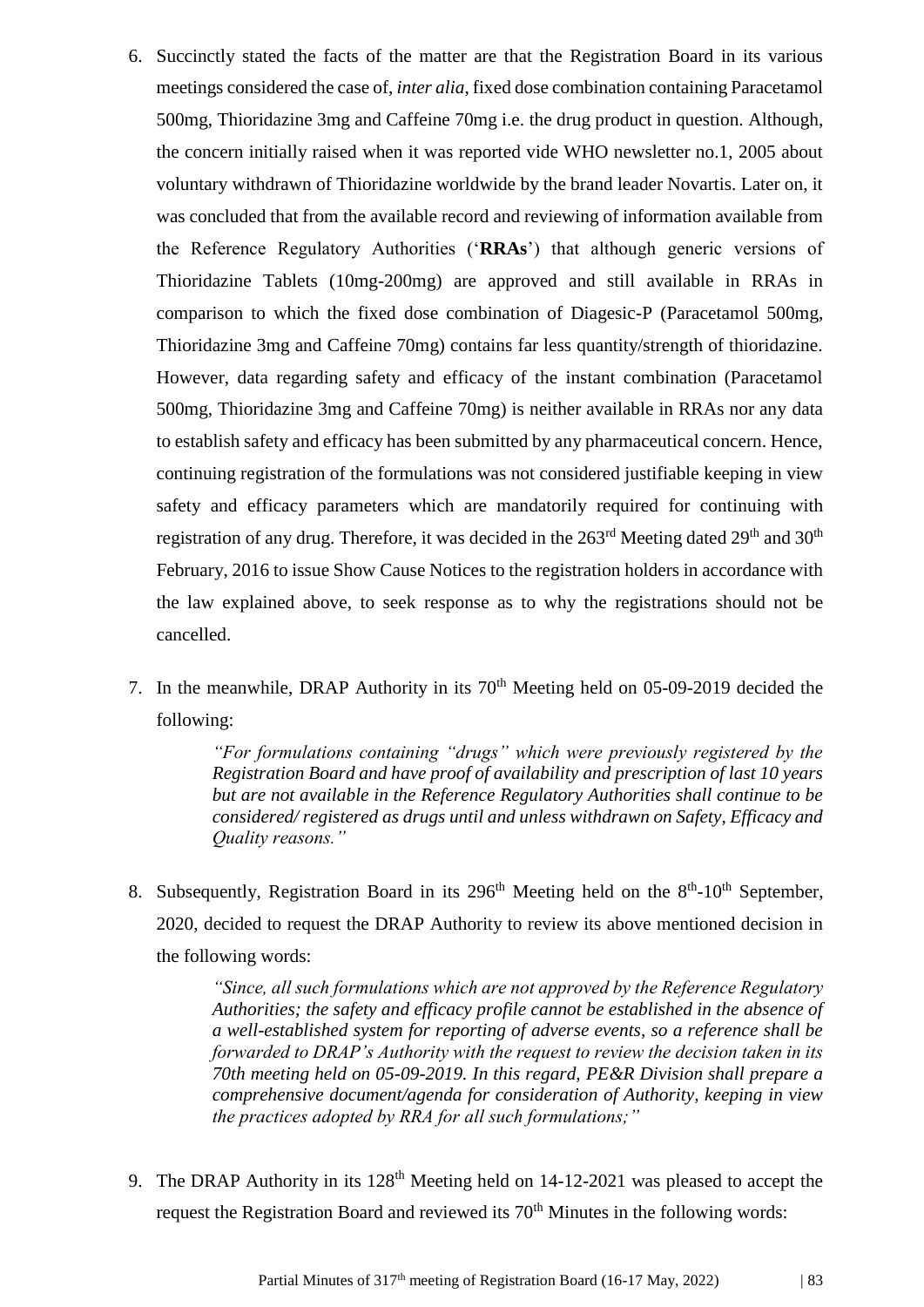The Authority endorsed the recommendation of Registration Board and made following decisions:-

*A. Partially reviewed its earlier decision taken in its 70th meeting held on 05-09- 019, consolidated amended decision is reproduced as under:*

*4. Drug formulations/ strengths which are previously registered by the Registration Board but are not available in any Reference Regulatory Authorities, shall be reviewed and disposed of keeping in view of safety and efficacy evidence/ data in the reference Regulatory Authorities."*

- 10. In pursuance of the above mentioned, Registration Board in  $313<sup>th</sup>$  Meeting decided to issue Personal Hearing Notice to all registration holders of fixed dose combination containing Paracetamol 500mg, Thioridazine 3mg and Caffeine 70mg under Section 42 of the Drugs Act, 1976 for cancellation or suspension of registration of the aforementioned in the public interest. Therefore, in pursuance of the decision by the DRAP Authority taken in its  $128<sup>th</sup>$ Meeting, the instant proceedings are being undertaken.
- 11. It is to be noted at the outset that registration or licensing has been held by the Superior Courts to be a privilege not a right which can always be cancelled or suspended in accordance with the law. It has argued at length that the Registration Board granted registration after determining safety and efficacy of drugs which was renewed over time, therefore, the Board cannot after passing of many years re-assess the safety and efficacy of drugs. The argument is fallacious as Rule 27 of the Drugs (Licensing, Registration and Licensing) Rules, 1976 ('**Rules, 1976**') while providing the duration of drug registration also added that the registration can always be cancelled or suspended earlier as well. The grounds on which the drug registration can be suspended or cancelled are provided in Section 7 (11) of the Drugs Act, 1976, and therefore, the argument that registration once granted will continue forever on the basis of its market life is against the law. Furthermore, Section 21 of the General Clauses Act, 1897, grants the Board the power to rescind any drug registration so made in accordance with the grounds provided in Section 7 (11) of the Drugs Act, 1976. The argument in discussion is also fallacious for the reason that scientific pharmaceutical knowledge is always in the process of evolution and decision based on knowledge available at one point of time cannot be used to defeat the just and fair decision to be taken in future with the broadening of knowledge. This principle has been encapsulated in Rule 30 (12) of the Rules, 1976, which grants the Board power to seek any information at any point in time post-registration regarding the safety and efficacy of drugs. The Board has ample powers under Rule 30 (2) to rescind, vary or modify any decision taken by it in the larger public interest to perform its statutory regulatory duty of ensuring the provision of safe and efficacious drugs and medicines to the public at large.

*<sup>[…]</sup>*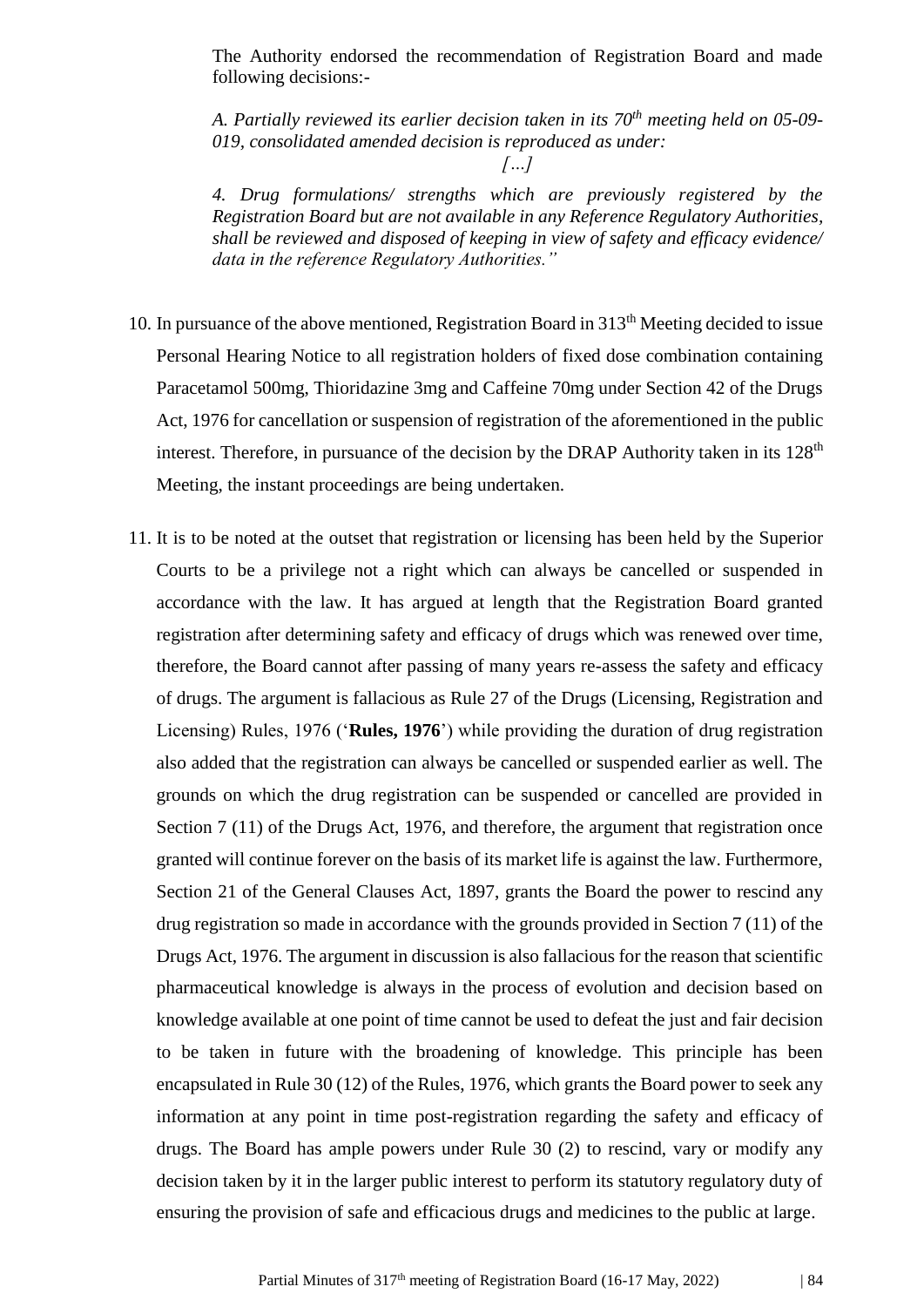- 12. Applicant companies are generic drug product manufacturers. The generic drug product is pharmaceutically equivalent to the innovator's drug product as it contains the identical medicinal ingredients in the same amount/strength and dosage form and it must have same pharmacokinetics, pharmacodynamics, indications, contraindications, side effects etc. A generic drug product must work in the same way as that of innovator's drug product and, therefore, it can be interchanged with the innovator's drug product. As status of innovator's drug product 'Optagesic Tablet (as claimed by M/s Wilson, Islamabad)' is not accessible and M/s Wilson, Islamabad has not submitted any data supporting safety, efficacy and the then approval status in RRAs of "Optagesic Tablet". Furthermore, applicant companies have neither conducted nor provided any safety and efficacy study to establish the aforementioned points (i.e., pharmacokinetics, pharmacodynamics, indications, contraindications, side effects etc.).
- 13. The primary ground which has prevailed with the Board for initiating the instant proceedings is that the drug in question is neither approved by any of RRAs nor any data regarding safety and efficacy of fixed dose combination containing Paracetamol 500mg, Thioridazine 3mg and Caffeine 70mg is available. Furthermore, in this regard, the firm's stance stating withdrawal of aforementioned combination is due to commercial reasons could neither be verified from any source nor M/s Wilson was able to provide any document to substantiate their claim. To better appreciate the argument, it is important to understand the scheme of the law which allows for placing reliance on RRAs as well as its importance for performing the statutory regulatory duties.
- 14. Criteria for grant of registration of any drug product is safety, efficacy and quality parameters and the onus for provision of relevant data onus for provision of relevant data to establish aforementioned parameters under the applicable law is upon the applicant/registration holder. For this purpose, applicant either needs to provide sufficient data to satisfy the aforementioned parameters by themselves, or provide reference to approval of registration granted by any Reference Regulatory Authorities ('**RRAs**'); this serves the purpose for determining safety and efficacy of the drugs. Reference Regulatory Authorities ('**RRAs**') are regulatory authorities of developed countries which have stringent regulatory regimen. They have developed robust mechanisms for determining drug safety, efficacy and quality and their decisions are supported by the rapid advances in sciences as well as empirical studies. Even WHO supports the reliance by developing countries on decisions of the Stringent Regulatory Authorities, to avoid redundancy, global harmonization of standards and wastage of limited regulatory and financial resources. This reliance enables Registration Board to have evidence for robust and accurate decisionmaking, considering that the products registered and sold in the countries of reference regulatory authorities have already been strenuously evaluated to fulfil the harmonized standards of safety, efficacy and quality as adopted by WHO, ICH, etc. This reliance also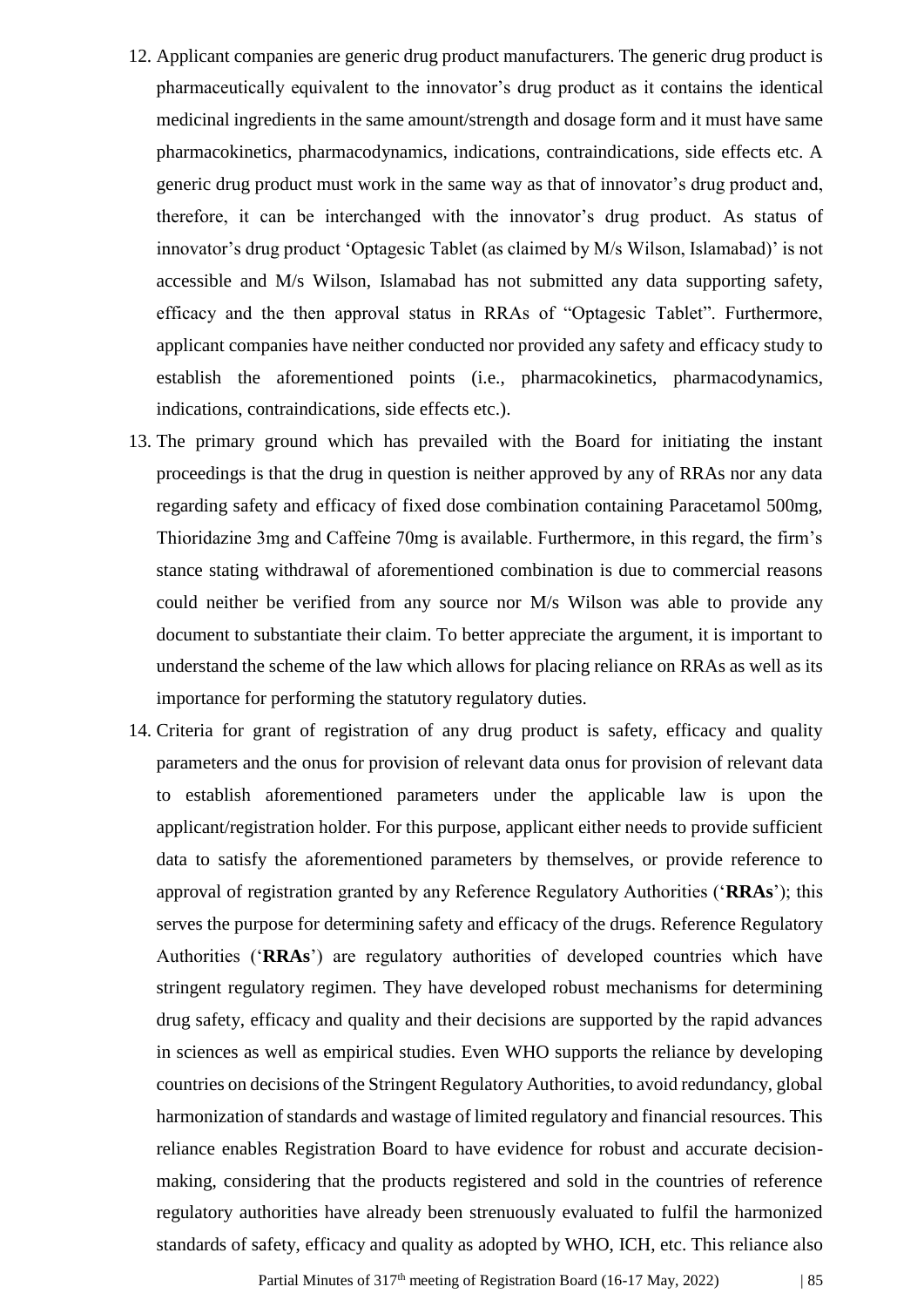enables DRAP being the national regulatory authority in undertaking post marketing surveillance, particularly of matters related to safety and efficacy of drug. RRAs have stronger reporting and information sharing system, which can be used by DRAP as a national regulatory authority as a useful tool for surveillance, new available treatments and new indications or contra-indications.

- 15. It is pertinent to mention that since adoption of RRA, DRAP has approved only those drug products which are either approved by RRAs based on their safety and efficacy assessment or after provision by the applicant pharmaceutical concern of relevant data regarding their safety, efficacy and quality. Moreover, DRAP has also started review process of already registered drugs to ensure availability of quality assured safe and effective therapeutic goods to ailing patients in the larger public interest.
- 16. The Registration Board in accordance with the global best practices, in its  $275<sup>th</sup>$  Meeting held on  $25<sup>th</sup>$  to  $27<sup>th</sup>$  of October, 2017, decided to adopt the RRAs and their decisions "as reference for molecules/ formulations as reference for molecules/ formulations (in same dosage form and strengths) along with clinical trials for human purpose." The aforementioned decision has since been applied by the Registration Board and also been followed by all pharmaceutical concerns without any caveat. Currently, all registered formulations and dosage of drugs and medicines in Pakistan are now required to comply with the details/ specifications as approved by RRAs or provide sufficient data for assessing safety, efficacy and quality of the drug product. Aforementioned decision has been taken to ensure availability of quality assured safe and effective medicines to ailing patients as it is matter of prime public health concern.
- 17. The adoption of RRAs allows the performance of the statutory duty to "adopt […] standards and guidelines to ensure safety, efficacy, and quality of therapeutic goods" as ordained under Section 7 (t) of the DRAP Act, 2012. Therefore, the DRAP Authority *[created under Section 2 (iv) and Section 7 of the DRAP Act, 2012]* also approved the policy of reliance on RRAs in its 73rd Meeting held on 06-11-2019. Hence, the argument that reliance on RRAs is without any basis for determining safety and efficacy of the drug which is not available in RRAs and, therefore, data regarding its ADRs is lacking. Furthermore, as all pharmaceutical concerns are effectively complying with decision by the Board regarding reliance on RRAs in approval of their drug products and have never raised any objection or caveat to it, therefore, they are restrained and estopped by their own conduct from challenging the reliance on RRAs.
- 18. As the legality of reliance on RRAs has been detailed above, the Board has initiated instant proceedings after conducting thorough inquiry of the registration and availability of the fixed dose combination (Paracetamol 500mg, Thioridazine 3mg and Caffeine 70mg) in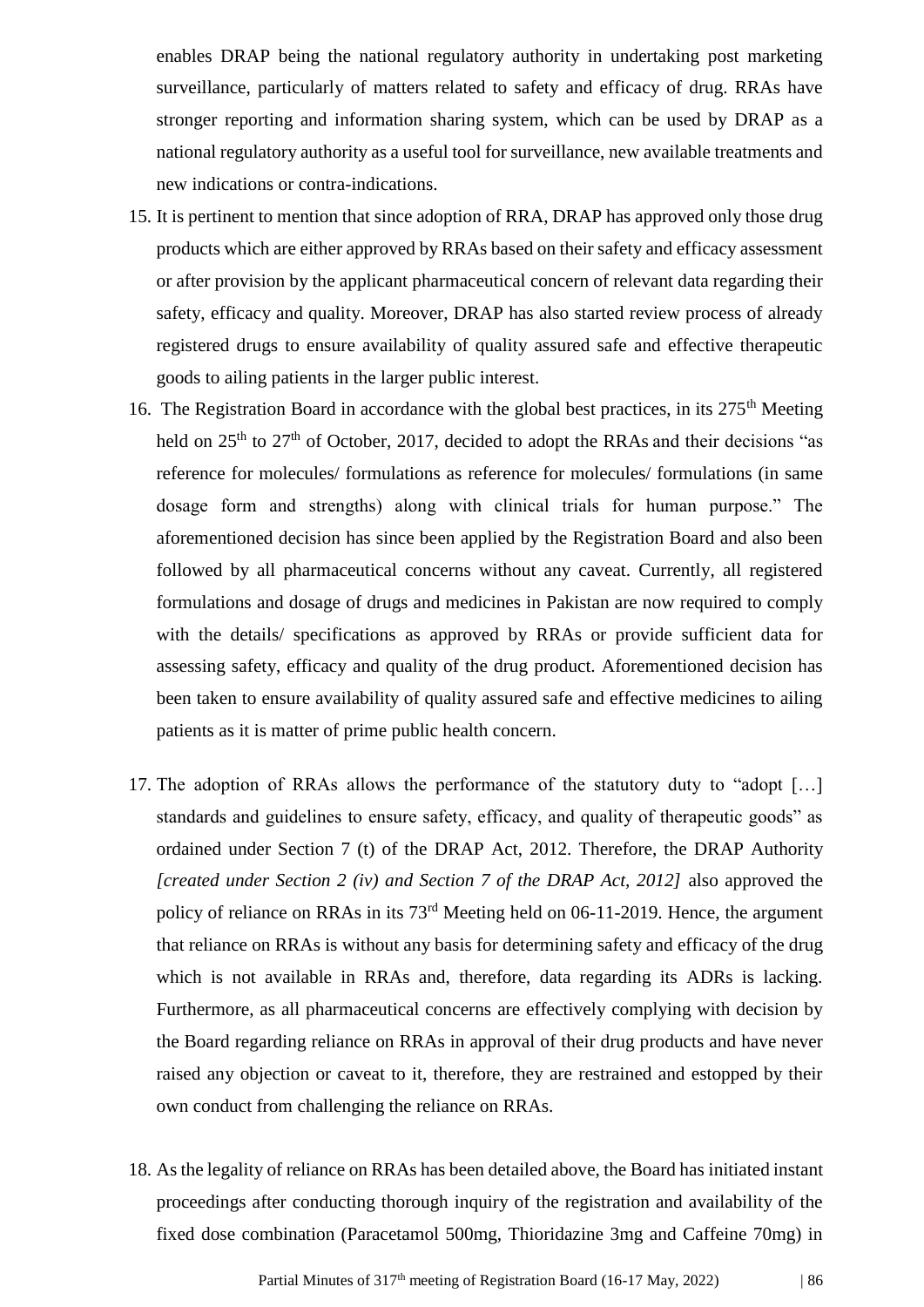RRAs. Although, WHO newsletter No.1, 2005 (about voluntary withdrawn of Thioridazine worldwide by the brand leader Novartis) was one of the prime reasons for initiating proceedings of show cause notice issued in 2017. However, responding to one of the arguments raised by M/s Wilson i.e., 3mg of Thioridazine in 'Diagesic-P Tablet' is being irrationally compared with higher strengths (10mg-200mg) of Thioridazine in 'Mellaril' which was commercially withdrawn, it is acknowledged that although generic versions of Thioridazine Tablets (10mg-200mg) are approved and still available in RRAs. Furthermore, the fixed dose combination of Diagesic-P (Paracetamol 500mg, Thioridazine 3mg and Caffeine 70mg) contains far less quantity/strength of thioridazine. However, it is reiterated that the instant combination (Paracetamol 500mg, Thioridazine 3mg and Caffeine 70mg) has neither been approved by RRAs nor any pharmaceutical concern has submitted data supporting its safety and efficacy, both of which are ultimate grounds for initiating instant proceedings.

- 19. In taking high risk decisions such as determining the safety and efficacy of drugs, the globally accepted principle is to err on the side of caution and adopt the most stringent standards in the largest public interest. The Superior Courts in Pakistan have in various pronouncements held matters related to safety and efficacy of drugs to be directly affecting the constitutionally protected right to life of the people for which highest care and caution is to be adopted by the regulatory authority. It has also been held by the Hon'ble Court that in matters which affect the life and health of the people at large, precautionary principle is to be mandatorily adopted wherein the larger public interest must always give way to narrow corporate interests.
- 20. It is to be noted that data regarding safety and efficacy of the combination (Paracetamol 500mg, Thioridazine 3mg and Caffeine 70mg) *has not been provided by the registration holders as under the law i.e.* Rule 30 (12) of the Rules, 1976, *the burden of proof is upon the person seeking to continue registration to advance data regarding the safety and efficacy of the drugs. It has been argued that the said drug has been freely available in the domestic market for years without any adverse effect being reported, which is proof enough of its safety and efficacy. However, the applicant could not share any adverse drug reporting system (pharmacovigilance system) in their company and the absence of such data might be the result of lack of reporting rather than serve as an evidence regarding the drug's safety and efficacy. Even otherwise, the absence of any adverse effects at one point of time is not a guarantee that it will not arise in the future and the statutory task of the regulator is to pre-emptively deter such a situation from ever occurring by applying the pre-cautionary principle.*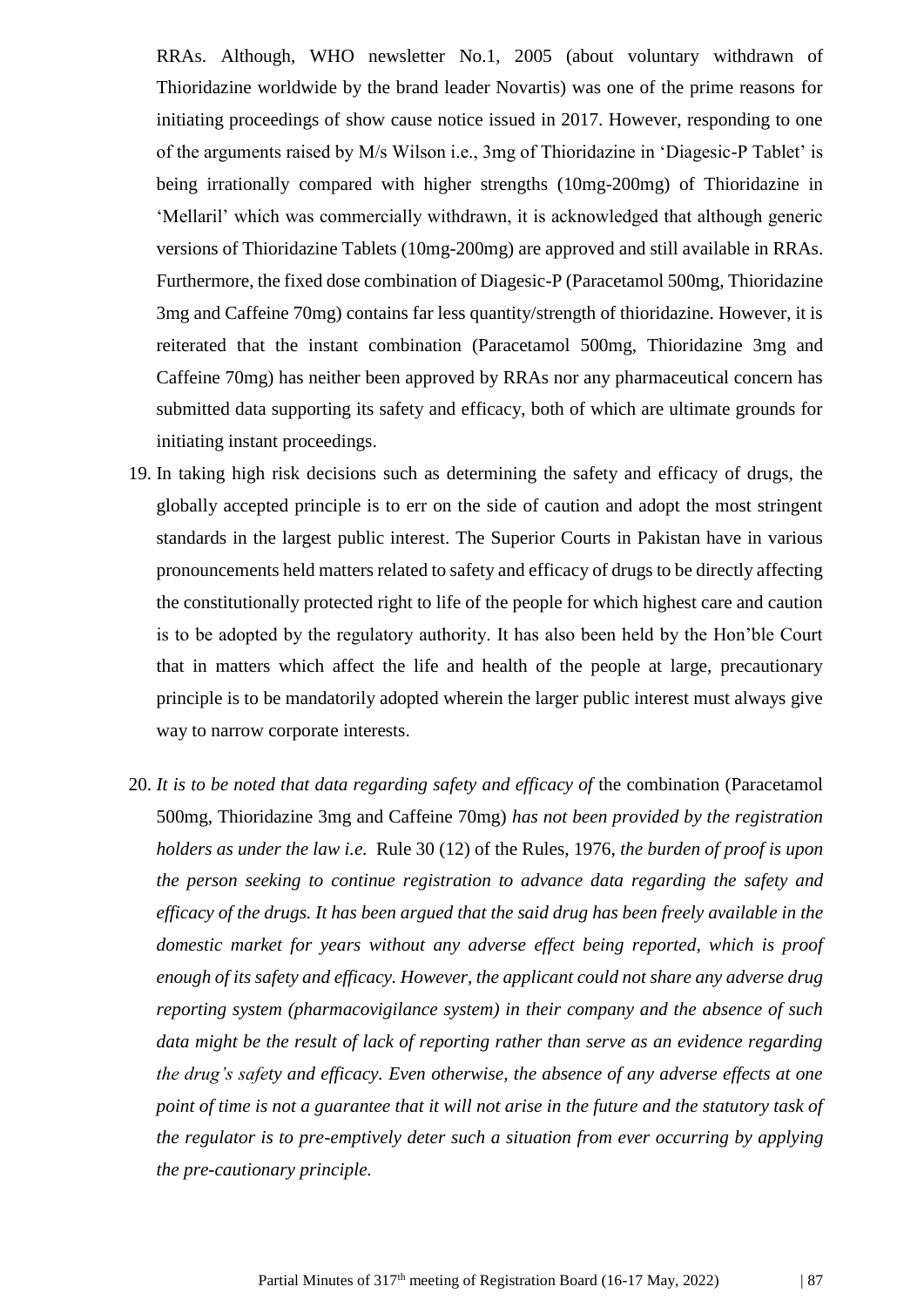- 21. *It is also to be noted that pharmacovigilance data or even stability studies data is not the substitute of positive data regarding the safety and efficacy of drugs which has been universally accepted to arise only from valid clinical trials to be performed in accordance with the Bio-Study Rules, 2017.* In light of the above discussed, allowing the registration of the combination (Paracetamol 500mg, Thioridazine 3mg and Caffeine 70mg) to continue shall not be in the public interest as statutory intent of enacting the drug laws is the provision of safe and efficacious drugs and medicines to the people at large without any compromise. The task of the regulator is to curb any potential future menace from adversely affecting the public at large rather than responding belatedly to public health crisis which could have been mitigated by applying the pre-cautionary principle.
- 22. Director DTL Karachi dissented with the decision taken by the Board and opined not to suspend registration of these products.

#### **Decision:**

In light of the foregoing discussions, risk-benefit analysis and public health impact of the combination (Paracetamol 500mg, Thioridazine 3mg and Caffeine 70mg), the Board made following decisions:

- i. Suspended all drug registrations of the combination (Paracetamol 500mg, Thioridazine 3mg and Caffeine 70mg) under Section 7 (11) (b, c & d) read with Section 42 of the Drugs Act, 1976 in the larger public interest, with immediate effect as neither approved by any Reference Regulatory Authorities nor safety and efficacy data is available with any registration holder. Period of suspension will be for 1 year or till sharing of safety and efficacy data either by conducting clinical trials (to establish safety and efficacy) in accordance with the Bio-Study Rules, 2017 or approval by Reference Regulatory Authorities whichever is earlier. After provision of aforementioned data, cases of such pharmaceutical firms shall be considered on merit by the Registration Board.
- ii. Suspended manufacturing and import of these drug products immediately and directed to withdraw available stocks from the market. QA&LT Division, DRAP will monitor and implement the decision in coordination with the respective provincial governments.
- iii. Recommended Licensing Division, DRAP for approval of Qualified person for Pharmacovigilance (QPPV) / Local Safety Officer (LSO) whichever is applicable in licensed pharmaceutical units and advised PE&R and BE&R Divisions for similar action for importers of finished drug products as required under Pharmacovigilance Rules, 2022.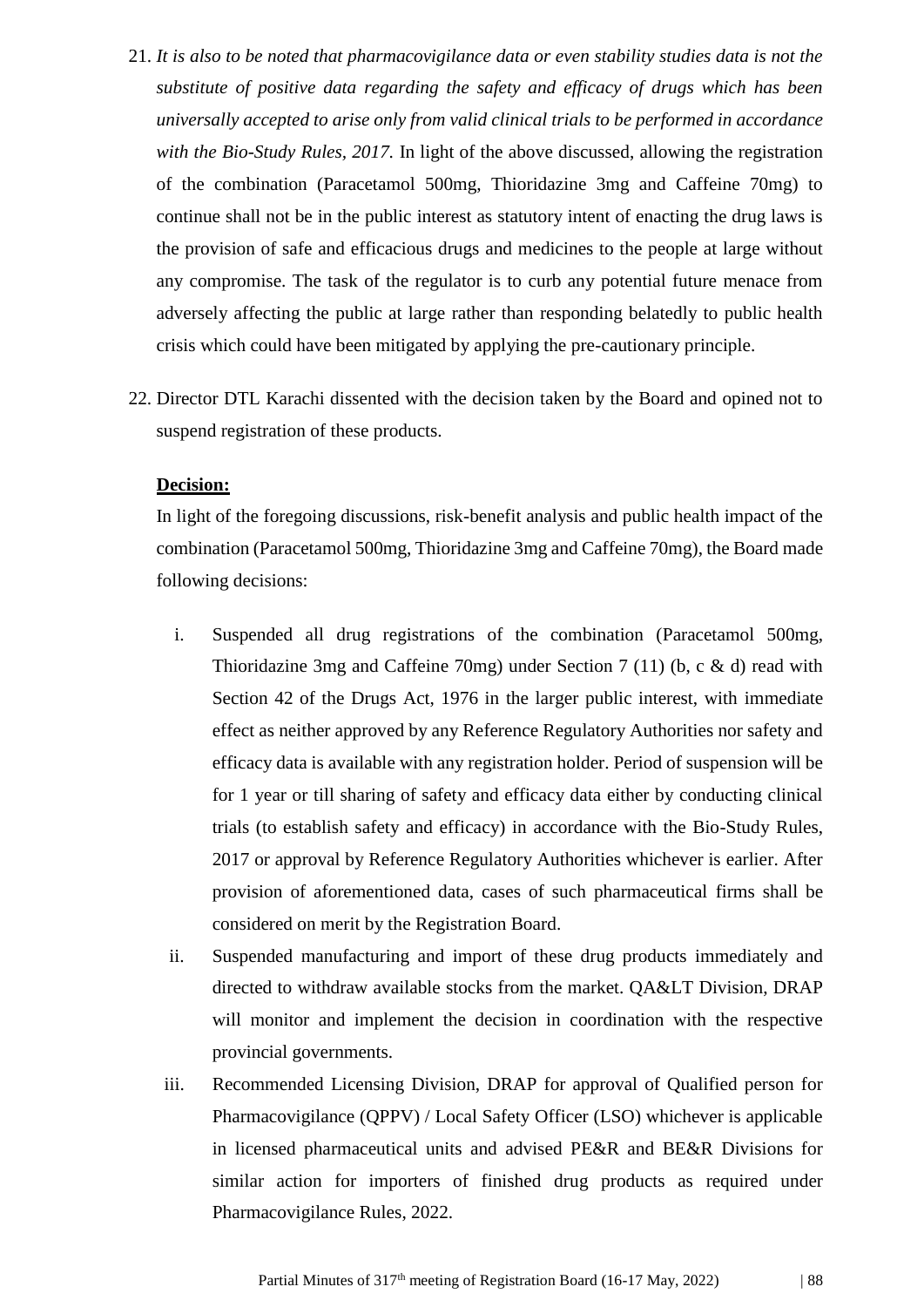#### **Case No.4. Review of Apremilast Tablet Range**

Registration Board in its different meetings considered applications submitted for registration of different strengths of Apremilast Tablets. Detail is as under:

|                  |                  |                  |                     | <b>Status of Apremilast Tablets Considered by the RB</b> |                     |
|------------------|------------------|------------------|---------------------|----------------------------------------------------------|---------------------|
| S/N              | <b>Meeting</b>   | Name of          | <b>Strengths</b>    | <b>Approval Status</b>                                   | <b>Registration</b> |
|                  | <b>Reference</b> | <b>Applicant</b> | <b>Considered</b>   |                                                          | <b>Status</b>       |
| 1.               | M-272            | M/s Crystolite   | Apremist            | Approved                                                 | Registration        |
|                  |                  | Pharma,          | Tablet 30mg         |                                                          | issued dated        |
|                  |                  | Islamabad        |                     |                                                          | 22-12-2021          |
|                  |                  |                  |                     |                                                          | (R#111052)          |
| 2.               | M-293            | M/s S. J & G     | Ezla Tablet         | Rejected                                                 | N/A                 |
|                  |                  | Fazul Ellahi     | 10mg, 20mg &        |                                                          |                     |
|                  |                  | (Pvt.) Ltd.      | 30mg                |                                                          |                     |
|                  |                  | Karachi          |                     |                                                          |                     |
| 3.               | M-296            | M/s Navegal      | Aprem Tablet        | Deferred for                                             | N/A                 |
|                  |                  | Laboratories,    | 10mg & 30mg         | Submission of                                            |                     |
|                  |                  | Hattar           |                     | application on Form-                                     |                     |
|                  |                  |                  |                     | 5D along-with                                            |                     |
|                  |                  |                  |                     | differential fee &                                       |                     |
|                  |                  |                  |                     | submission of stability                                  |                     |
|                  |                  |                  |                     | study data as per                                        |                     |
|                  |                  |                  |                     | guidelines provided in                                   |                     |
|                  |                  |                  |                     | 293 <sup>rd</sup> meeting of                             |                     |
|                  |                  |                  |                     | Registration                                             |                     |
|                  |                  |                  |                     | Board.                                                   |                     |
| $\overline{4}$ . | M-307            | M/s Tabros       | <b>Pixel Tablet</b> | Approved                                                 | Not yet             |
|                  |                  | Pharma, Karachi  | 10 mg, 20 mg $\&$   |                                                          | issued.             |
|                  |                  |                  | 30mg                |                                                          |                     |

In this regard, MRP of Apremilast 30mg tablet has been fixed **@Rs.3,559/4x14's** vide S.R.O. 1582(I)/2021 dated 09-12-2021.

Following information regarding "Apremilast Tablet" has been extracted from SmPC/ product monographs available on official web-sites of various RRAs:

*Apremilast is a phosphodiesterase 4 (PDE4) inhibitor i.e. indicated as a selective immunosuppressant for the treatment of Psoriatic Arthritis, Psoriasis and oral ulcers associated with Behçet's disease.* 

*It has been approved by various reference regulatory authorities (RRAs) including USFDA, UK MHRA and TGA Australia in strengths of 10mg, 20mg and 30mg.*

*However, as per information available in RRAs, the recommended dosage and method of administration state that the treatment with Apremilast should be initiated by specialists experienced in the diagnosis and treatment of psoriasis, psoriatic arthritis or Behçet's disease.* 

*Furthermore, the recommended dose of Apremilast is 30 mg taken orally twice daily, approximately 12 hours apart (morning and evening), with no food restrictions. In order to reduce the risk of GI symptoms, an initial titration schedule is required as shown below. No re-titration is required after initial titration.* 

|       |                  |           |      | <b>Dose Titration Schedule</b> |       |           |      |           |      |                         |
|-------|------------------|-----------|------|--------------------------------|-------|-----------|------|-----------|------|-------------------------|
| Day 1 |                  | Day 2     |      | Day 3                          | Day 4 |           |      | Day 5     |      | Day $6 &$<br>thereafter |
| AM    | AM               | <b>PM</b> | AM   | <b>PM</b>                      | AM    | <b>PM</b> | AM   | <b>PM</b> | AM   | <b>PM</b>               |
| 10mg  | 10 <sub>mg</sub> | 10mg      | 10mg | 20mg                           | 20mg  | 20mg      | 20mg | 30mg      | 30mg | 30mg                    |

*Accordingly, USFDA states that the product will be packaged as bottles containing 60 tablets of 30mg strength for regular use and as a blister pack containing 10mg, 20mg and 30mg strengths as a 2-week starter pack for proper titration. Similarly, initial starter packs/ titration blister packs*